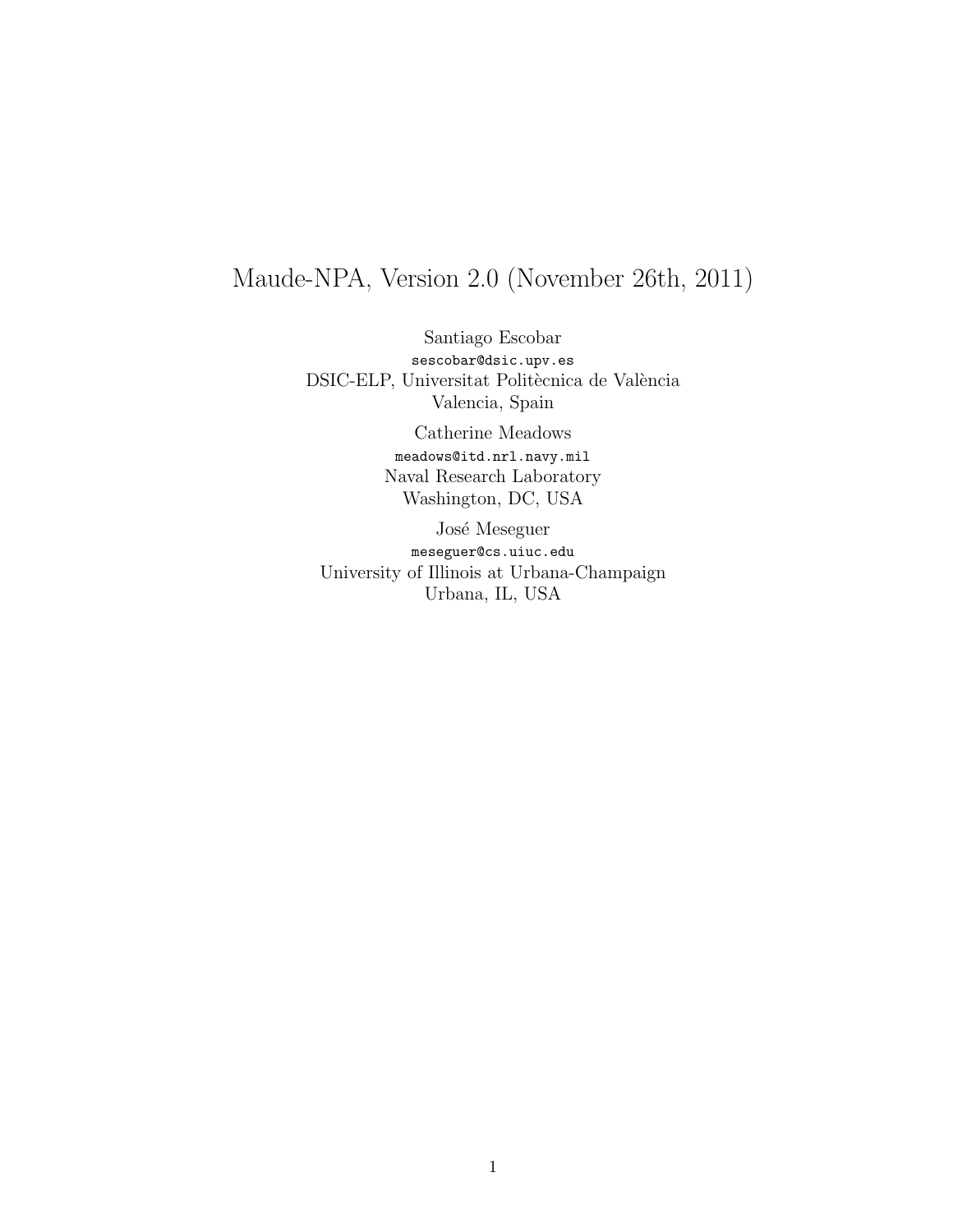## Contents

| 1        |            | Introduction                                                                 | 3                       |
|----------|------------|------------------------------------------------------------------------------|-------------------------|
| $\bf{2}$ |            | Setting Up and Using Maude-NPA                                               | $\boldsymbol{4}$        |
| 3        |            | <b>Protocol Specifications</b>                                               | $\overline{\mathbf{4}}$ |
|          | 3.1        |                                                                              | $\,6\,$                 |
|          |            | 3.1.1                                                                        | 6                       |
|          | 3.2        |                                                                              | 8                       |
|          |            | The PROTOCOL-EXAMPLE-ALGEBRAIC Module<br>3.2.1                               | 9                       |
|          |            | 3.2.2<br>Specifying Theories with C, AC, or ACU Symbols $\ldots \ldots$      | 10                      |
|          |            | 3.2.3<br>Combining Variant Equations with Axioms: Exclusive or               | 10                      |
|          |            | Combining Variant Equations with Axioms: Diffie-Hellman.<br>3.2.4            | 11                      |
|          |            | Specifying Theories with Homomorphic Operators<br>3.2.5                      | 12                      |
|          |            | General Requirements for Variant Algebraic Theories<br>3.2.6                 | 13                      |
|          |            | Some Examples of Admissible Theories<br>3.2.7                                | 17                      |
|          | 3.3        |                                                                              | 20                      |
|          |            | Protocol Specification Variables<br>3.3.1                                    | 21                      |
|          |            | 3.3.2                                                                        | 21                      |
|          |            | 3.3.3<br>Adding/deleting Operations in the Dolev-Yao Strands $\ldots$ .      | 22                      |
|          |            | 3.3.4                                                                        | 22                      |
|          |            | 3.3.5                                                                        | 24                      |
|          |            | Attack States With Excluded Patterns: Never Patterns $\dots$<br>3.3.6        | 27                      |
|          | 3.4        |                                                                              | 30                      |
| 4        |            | Maude-NPA Commands for Attack Search                                         | 30                      |
|          | 4.1        | Needham-Schroeder-Lowe: A Secure Protocol                                    | 33                      |
| 5        |            | More Examples                                                                | 34                      |
|          | 5.1        | Needham-Schroeder-Lowe with Homomorphic Encryption                           | 34                      |
|          | 5.2        | Needham-Schroeder-Lowe with Exclusive-or                                     | 37                      |
|          | 5.3        |                                                                              | 41                      |
| 6        |            | <b>Protocol Search with Never Patterns</b>                                   | 47                      |
|          |            |                                                                              |                         |
| 7        |            | Known Limitations and Future Work                                            | 50                      |
|          | References |                                                                              | 51                      |
|          |            | A Narrowing-based Finitary Equational Unification                            | 53                      |
|          | A.1        | Built-in support for Unification Modulo Equational Axioms                    | 54                      |
|          | A.2        | Narrowing-Based Equational Unification and its Limitations                   | 55                      |
|          | A.3        | Narrowing-Based Equational Unification in the Maude-NPA $.\;.\;.\;.\;.\;.\;$ | 55                      |
|          | A.4        | Unification for Homomorphic Encryption over Concatenation                    | 56                      |

1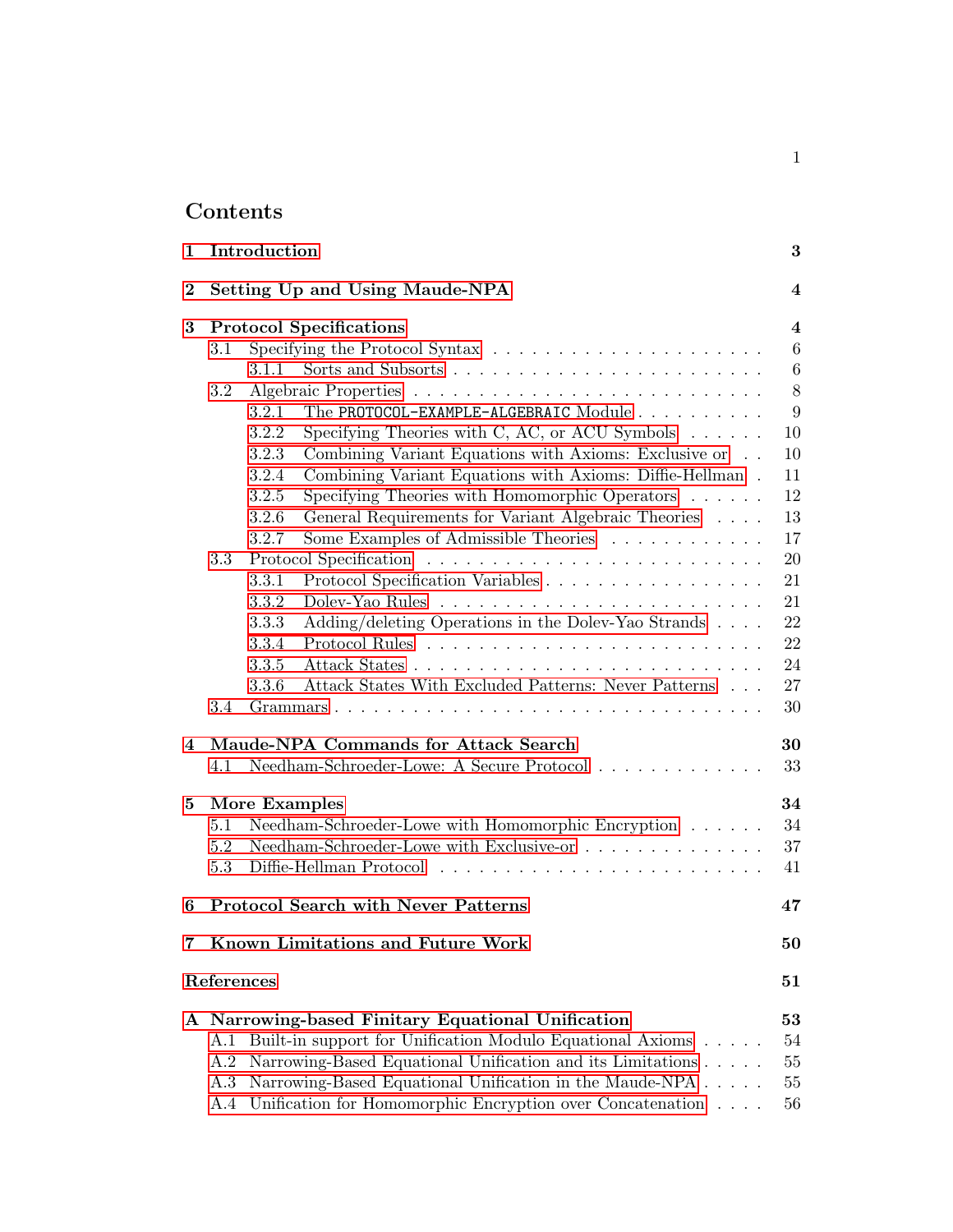|          |       | A.5 Integration of Different Equational Unification Algorithms | 57 |
|----------|-------|----------------------------------------------------------------|----|
| $\bf{B}$ |       | <b>Specifying Grammars</b>                                     | 58 |
|          | B.1 - |                                                                | 58 |
|          | B.2   |                                                                | 59 |
|          | B.3   | Replacing Maude-NPA Initial Grammars                           | 60 |
| C –      |       | <b>Grammar BNF Syntax</b>                                      | 60 |
|          |       |                                                                | 61 |
|          |       | <b>Other Optimizations</b>                                     |    |
| D<br>Е   |       | Commands Useful for Debugging                                  | 62 |
|          |       |                                                                | 62 |
|          |       | <b>Example Protocol files</b>                                  | 62 |
| F        | F.1   | Needham-Schroeder Public Key Protocol                          | 63 |
|          | F 2   |                                                                | 64 |
|          | F.3   | Needham-Schroeder Lowe Protocol with Exclusive-or              | 66 |
|          | F.4   | Needham-Schroeder Lowe Protocol with Homomorphic Encryption    |    |
|          |       |                                                                | 68 |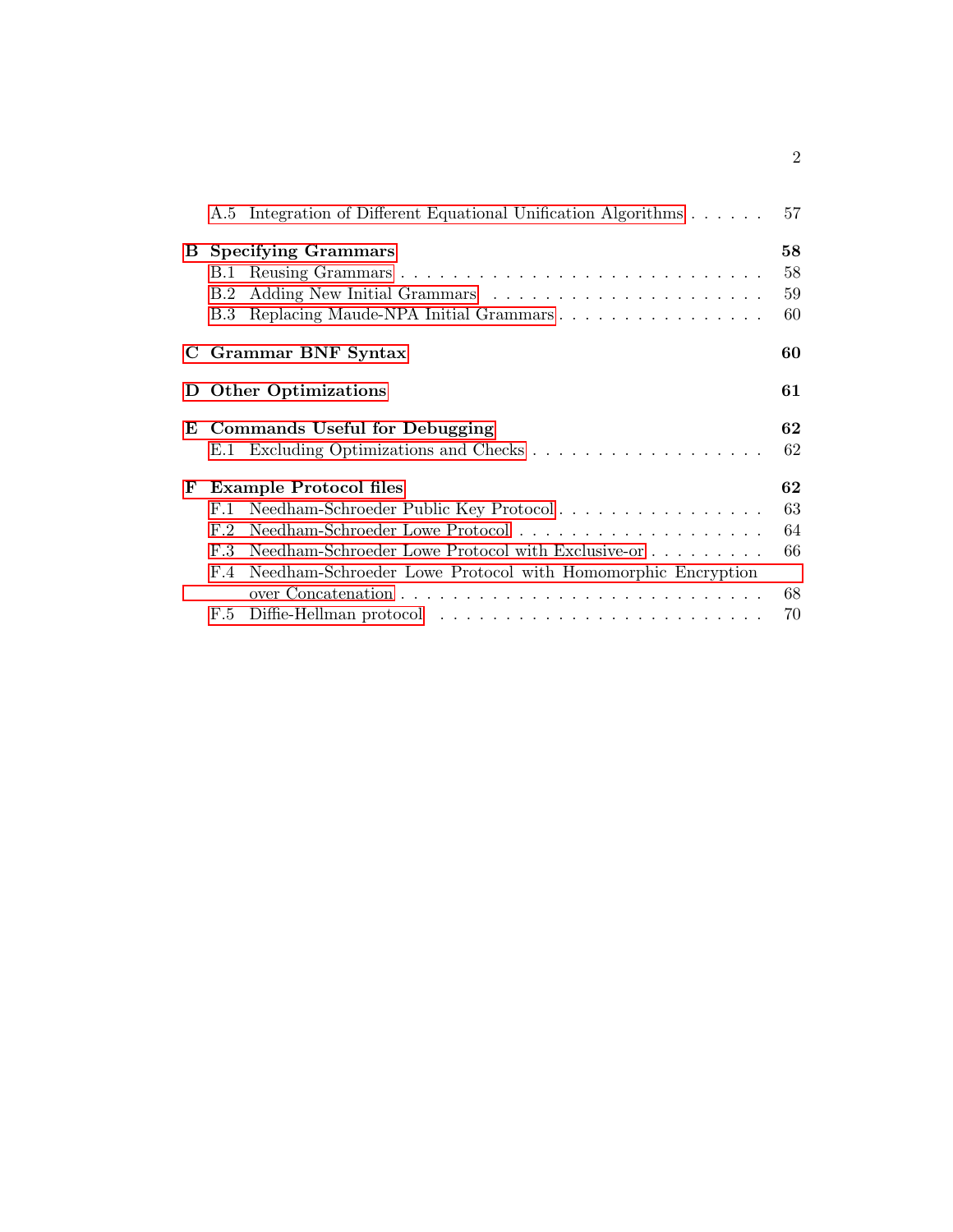## <span id="page-3-0"></span>1 Introduction

This document describes Version 2.0 of the Maude-NRL Protocol Analyzer (Maude-NPA) and gives instructions for its use. Maude-NPA is an analysis tool for cryptographic protocols that takes into account many of the algebraic properties of cryptosystems that are not included in other tools. These include cancellation of encryption and decryption, Abelian groups (including exclusive-or, exponentiation, and homomorphic encryption). Maude-NPA uses an approach similar to the original NRL Protocol Analyzer; it is based on unification, and performs backwards search from a final state to determine whether or not it is reachable. Unlike the original NPA, it has a theoretical basis in rewriting logic and narrowing, and offers support for a wider basis of equational theories that includes commutative (C), associative-commutative (AC), and associative-commutative-identity (ACU) theories. A description of Maude-NPA's formal foundations in rewriting logic, together with a soundness and completeness proof, are given in [\[12\]](#page-52-0). The most detailed description of how Maude-NPA works is given in [\[16\]](#page-52-1). Descriptions of how Maude-NPA handles different equational theories are given in [\[13,](#page-52-2) [10,](#page-51-0) [28,](#page-53-1) [11\]](#page-52-3).

This document is organized as follows. In Section [2](#page-4-0) we describe the mechanics of loading Maude-NPA and Maude-NPA specifications. In Section [3](#page-4-1) we describe how a protocol is specified in Maude-NPA, using the Needham-Schroeder public key (NSPK) protocol as an example. We also describe how the algebraic properties of a protocol are specified and show the three possible ways: equational theories without extra properties, equational theories with commutative, associative-commutative or associative-commutative-identity symbols, and homomorphic encryption over concatenation. We illustrate these with cancellation of encryption and decryption, exclusive-or, modular exponentiation, and homomorphic encryption over concatenation. The reader can find in Appendix [A](#page-53-0) the types of equational theories that Maude-NPA supports, and a description of how the user can ensure that the requirements are met in Section [3.2.6.](#page-13-0) In Section [4](#page-30-1) we describe the commands that can be used, again using NSPK as an example. In Section [5](#page-34-0) we describe how the tool can be applied to three other examples involving equational theories: (i) Needham-Schroeder-Lowe (NSL), where concatenation is replaced by exclusive or (exhibiting an attack not existing for the original NSL) (ii) NSL where encryption is homomorphic over concatenation (exhibiting an attack not existing for the original NSL), and (iii) the basic Diffie-Hellman protocol. In Section [7](#page-50-0) we describe some known limitations of the tool and plans for further extensions. In several appendices we give some commands that are mainly used for debugging Maude-NPA, we describe how to specify grammars, which cut down many useless states, we give a brief description of other state-space reduction techniques supported by the tool, and we include the full specification of the protocol examples used in this document.

Throughout this document, we assume a minimum acquaintance with the basic syntactic conventions of the Maude language, an implementation of rewriting logic. We refer the user to the Maude manual that is available online at maude.cs.uiuc.edu, and also to the Maude book [\[5\]](#page-51-1) for more detailed documenta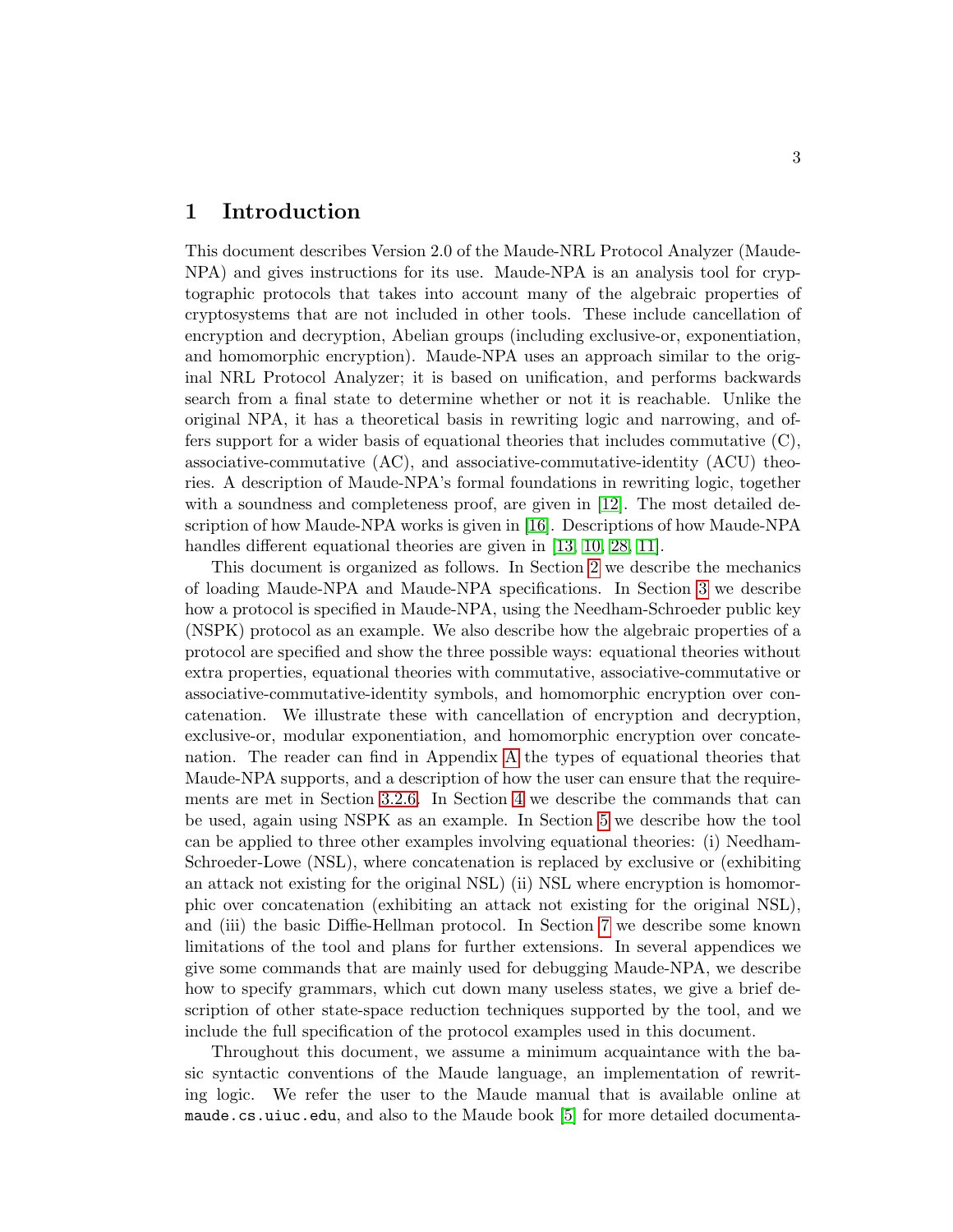tion on Maude-related matters.

## <span id="page-4-0"></span>2 Setting Up and Using Maude-NPA

We assume that the user has installed a copy of Maude that includes the implementation of order-sorted C, AC, and ACU unification, e.g., version 2.6 or later. After starting Maude, the user must load Maude-NPA. To do this, the user must be in the Maude-NPA directory. The user should type the command

#### load maude-npa

All Maude-NPA specification files must end with the suffix .maude, e.g., foo.maude. Instructions for writing specifications are given in Section [3.](#page-4-1) In order to load a specification one uses the cd command to change to the directory that the specification is in, and then types the command

#### load foo

If the user does not want to change to the directory where foo.maude sits in, it is necessary to specify the directory path when loading it, e.g., load examples/foo.

Once foo.maude is loaded, it is possible to search for attacks using the commands described in Section [4.](#page-30-1)

## <span id="page-4-1"></span>3 Protocol Specifications

Protocol specifications are given in a single file (e.g., foo.maude), and consist of three Maude modules, having a fixed format and fixed module names. In the first module, the *syntax* of the protocol is specified, consisting of sorts and operators. The second module specifies the algebraic properties of the operators. Note that algebraic properties must satisfy some specific conditions given in Section [3.2](#page-8-0) and Appendix [A.](#page-53-0) The third module specifies the actual behavior of the protocol using a strand-theoretic notation. This module includes the intruder strands (also called Dolev-Yao strands) and regular strands (describing the behavior of principals). It also contains attack states describing behavior that we want to prove cannot occur.

We give a template for any Maude-NPA specification below. Throughout, lines beginning with three or more dashes (i.e.,  $---$ ) or three or more asterisks (i.e., \*\*\*) are comments that are ignored by Maude.

```
fmod PROTOCOL-EXAMPLE-SYMBOLS is
 --- Importing sorts Msg, Fresh, and Public
 protecting DEFINITION-PROTOCOL-RULES .
  ----------------------------------------------------------
  --- Overwrite this module with the syntax of your protocol
  --- Notes:
  --- * Sorts Msg and Fresh are special and imported
```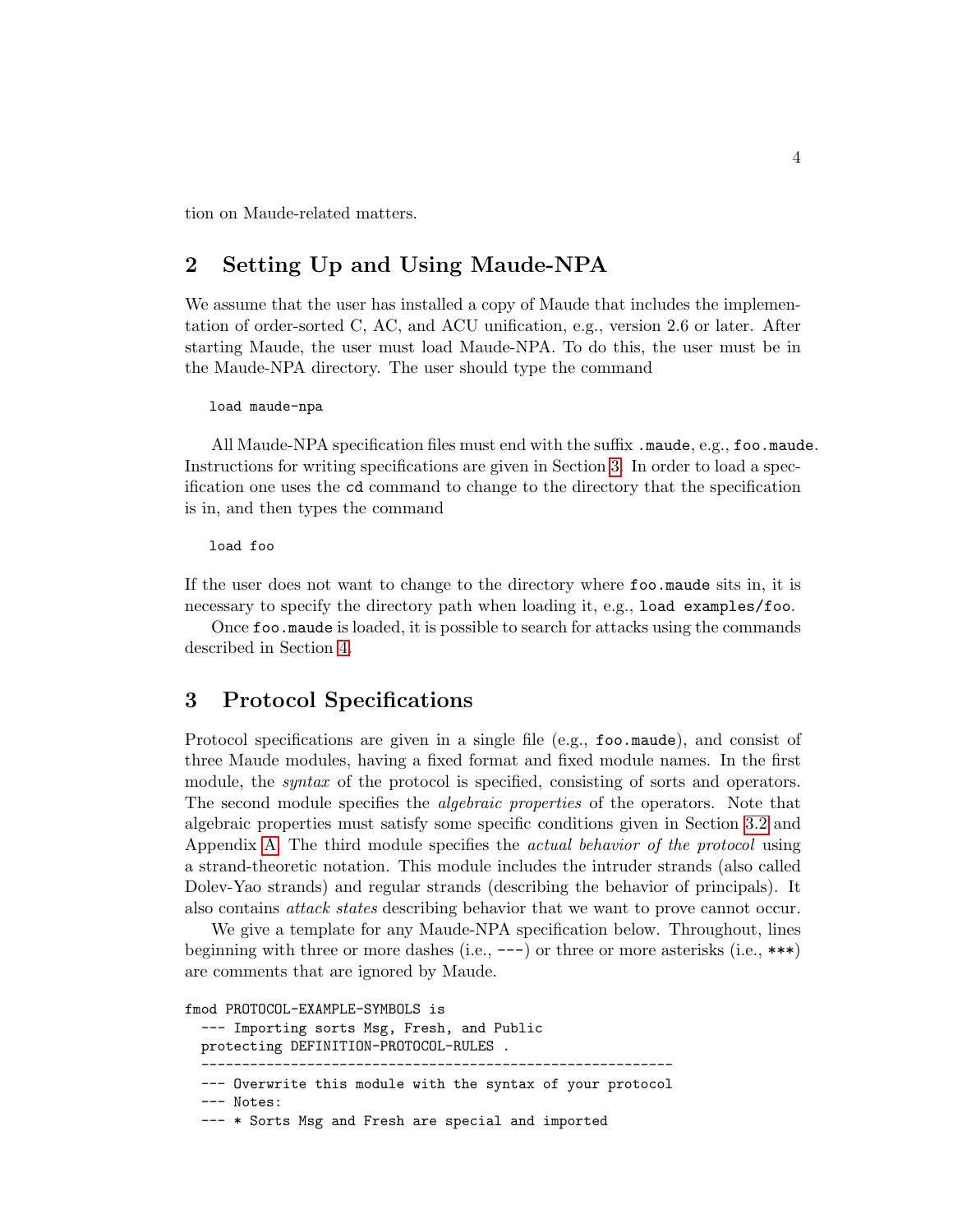```
--- * Sorts must be subsorts of Msg
 --- * No sort can be a supersort of Msg
 --- * Variables of sort Fresh are really fresh
 --- and no substitution is allowed on them
  --- * Sorts Msg and Public cannot be empty
  ----------------------------------------------------------
endfm
fmod PROTOCOL-EXAMPLE-ALGEBRAIC is
 protecting PROTOCOL-EXAMPLE-SYMBOLS .
 ----------------------------------------------------------------
  --- Overwrite this module with the algebraic properties
 --- of your protocol
 --- * Use only equations of the form (eq Lhs = Rhs [nonexec] .)
 --- * Attribute owise cannot be used
 --- * There is no order of application between equations
 ----------------------------------------------------------------
endfm
fmod PROTOCOL-SPECIFICATION is
 protecting PROTOCOL-EXAMPLE-SYMBOLS .
 protecting DEFINITION-PROTOCOL-RULES .
 protecting DEFINITION-CONSTRAINTS-INPUT .
  ----------------------------------------------------------
  --- Overwrite this module with the strands
 --- of your protocol and the attack states
  ----------------------------------------------------------
 eq STRANDS-DOLEVYAO
  = --- Add Dolev-Yao strands here. Strands are properly renamed
  [nonexec] .
 eq STRANDS-PROTOCOL
  = --- Add protocol strands here. Strands are properly renamed
  [nonexec] .
 eq ATTACK-STATE(0)
  = --- Add attack state here
    --- More than one attack state can be specified, but each must be
    --- identified by a number (e.g. ATTACK-STATE(1) = ...
     --- ATTACK-STATE(2) = ... etc.[nonexec] .
```
#### endfm

--- THIS HAS TO BE THE LAST ACTION !!!! select MAUDE-NPA .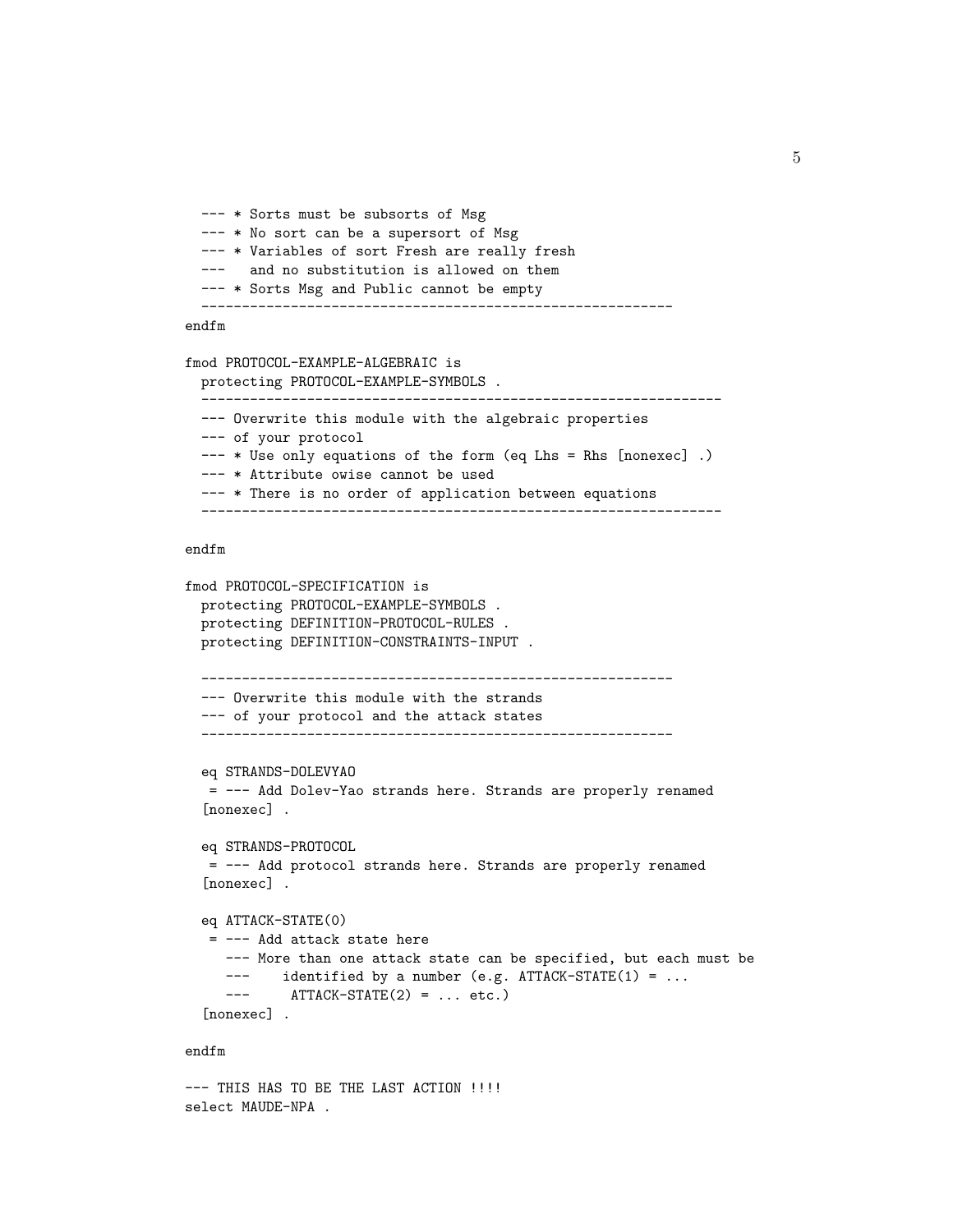In what follows we explain in detail how each of these three modules describing a Maude-NPA specification are specified.

#### <span id="page-6-0"></span>3.1 Specifying the Protocol Syntax

The protocol syntax is specified in the module PROTOCOL-EXAMPLE-SYMBOLS. Note that, since we are using Maude also as the specification language, each declaration has to be ended by a space and a period.

#### <span id="page-6-1"></span>3.1.1 Sorts and Subsorts

We begin by specifying *sorts*. In general, sorts are used to specify different types of data, that are used for different purposes. We have a special sort called Msg that represents what a message is going to look like in our protocol. If a protocol makes no additional sort distinctions, i.e., if it is an unsorted protocol, there will be no extra sorts, and every symbol will be of sort Msg. However, if only keys can be used for encryption, we would like to have a sort Key, and specify that an encryption operator e can only take a term of sort Key as its first argument, e.g., "op e : Key Msg -> Msg."

Sorts can also be subsorts of other sorts. Subsorts allow a more refined distinction of data within a concrete sort. For example we might have a sort Masterkey which is a subsort of Key. Or two sorts PublicKey and PrivateKey, which are subsorts of Key. These two relevant subsort relations can be specified in Maude as follows:

```
subsort MasterKey < Key .
subsorts PublicKey PrivateKey < Key .
```
Most sorts are user-defined. However, there are several special sorts that are automatically imported by any Maude-NPA protocol definition, and for which the user must make sure that certain constraints are satisfied. These are:

- Msg Sorts defined by the user must be subsorts of Msg. No sort defined by the user can be a supersort of Msg. This sort cannot be empty, i.e., it is necessary to define at least one symbol of sort Msg or of a subsort of Msg.
- Fresh The sort Fresh is used to identify terms that must be unique. It is typically used as an argument of some data that must be unique, such as a nonce, or a session key, e.g., " $n(A,r)$ " or " $k(A,B,r)$ " where r is a variable of sort Fresh. It is not necessary to define symbols of sort Fresh, i.e., the sort Fresh can be empty.
- Public The sort Public is used to identify terms that are publically available, and therefore assumed known by the intruder<sup>[1](#page-6-2)</sup>. This sort cannot be empty.

<span id="page-6-2"></span><sup>&</sup>lt;sup>1</sup>The Public sort will be automatically deduced in future versions of the tool.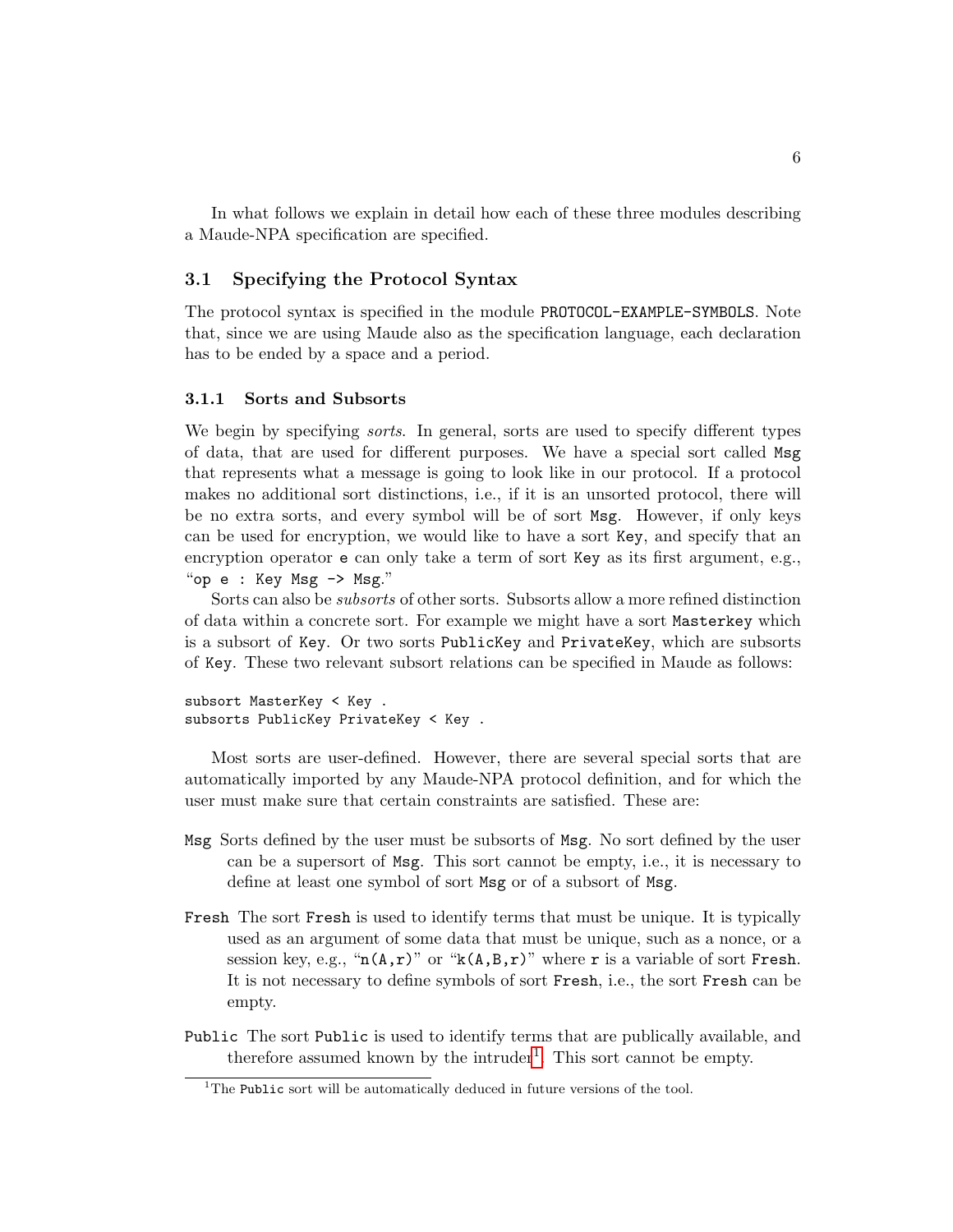We begin with the definition of sorts. We use the Needham-Schroeder Public Key Protocol (NSPK) as a running example. This protocol uses public key cryptography, and the principals exchange encrypted data consisting of names and nonces. Thus we will define sorts to distinguish names, keys, nonces, and encrypted data. This is specified as follows:

--- Sort Information sorts Name Nonce . subsort Name Nonce < Msg . subsort Name < Public .

The sorts Nonce and Name are not strictly necessary, but they can make the search more efficient. Maude-NPA will not attempt to unify terms with incompatible sorts. So, for example, in this specification, if a principal is expecting a term of sort Name, then will not accept a term of sort Nonce; technically because Name is not declared as a subsort of Nonce. If we are looking for type confusion attacks, we would not want to include these sorts, and would instead declare everything as having sort Msg. See [\[13\]](#page-52-2) for an example of a type confusion attack.

We can now specify the different operators needed in NSPK. These are pk and sk, for public and private key encryption, the operator n for nonces, designated constants for principals, and concatenation using the infix operator ";".

We begin with the public/private encryption operators.

```
--- Encoding operators for public/private encryption
op pk : Name Msg -> Msg [frozen] .
op sk : Name Msg -> Msg [frozen] .
```
The frozen attribute is technically necessary to tell Maude not to attempt to apply rewrites at arguments of those symbols<sup>[2](#page-7-0)</sup>. The frozen attribute must be included in all operator declarations in Maude-NPA specifications, excluding constants. The use of sort Name as an argument of public key encryption may seem odd at first. But it is used because we are implicitly associating a public key with a name when we apply the pk operator, and a private key with a name when we apply the sk operator. A different syntax specifying explicit keys could have been chosen for public/private encryption.

Next we specify some principal names. These are not all the possible principal names. Since Maude-NPA is an unbounded session tool, the number of possible principals is unbounded. This is achieved by using variables (i.e., of sort Name in NSPK) instead of constants. However, we may have a need to specify constant principal names in a goal state. For example, if we have an initiator and a responder, and we are not interested in the case in which the initiator and the responder are the same, we can prevent that by specifying the names of the initiator and the responder as different constants. Also, we may want to identify the intruder's name

<span id="page-7-0"></span> $2$ The frozen attribute will be automatically introduced in future versions of the tool.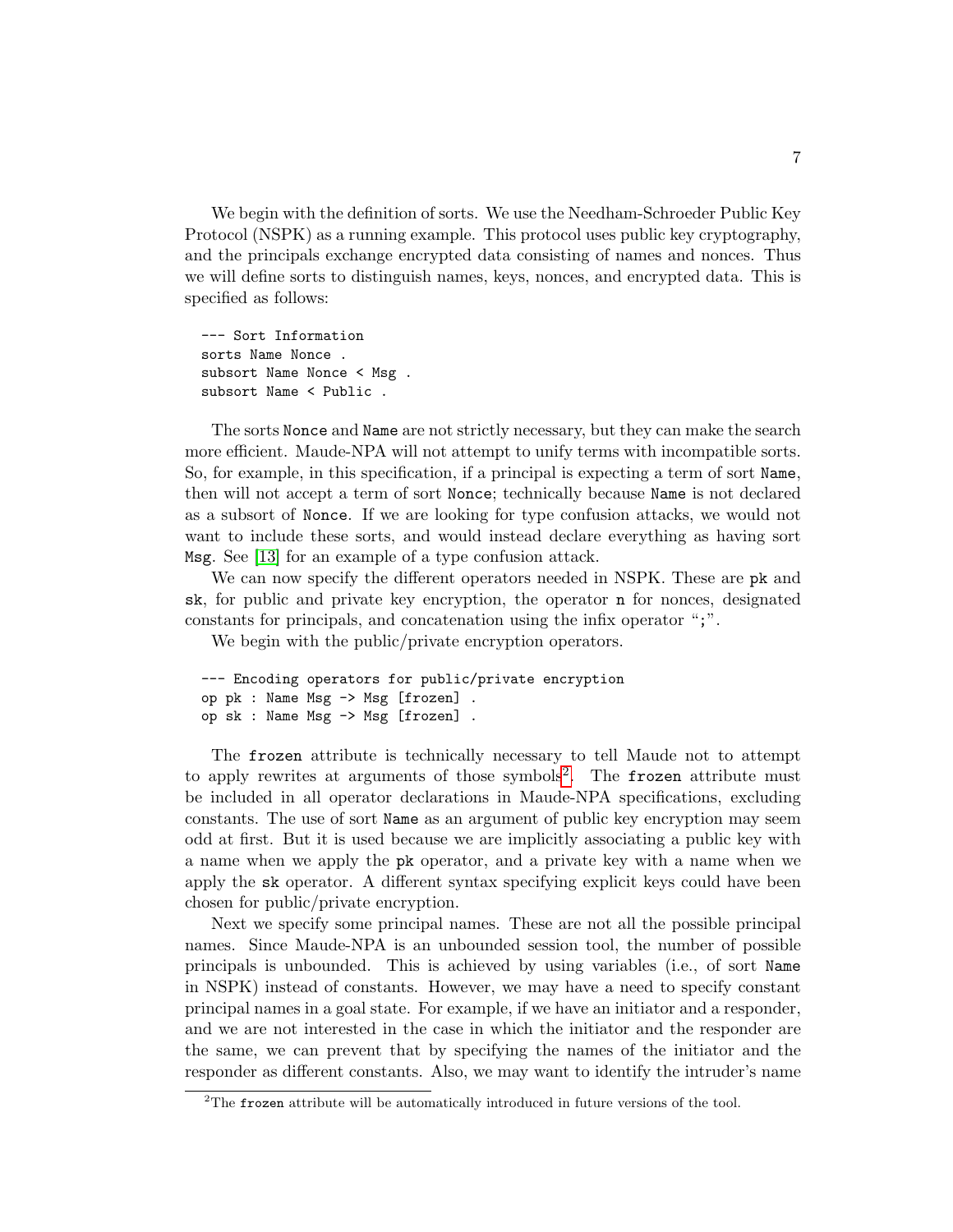by a constant, so that we can cover the case in which principals are talking directly to the intruder.

For NSPK, we have three constants of sort Name: a, b, and i.

--- Principals op a : -> Name . --- Alice op b : -> Name . --- Bob op i : -> Name . --- Intruder

We now need two more operators, one for nonces, and one for concatenation. The nonce operator is specified as follows.

```
--- Nonce operator
op n : Name Fresh -> Nonce [frozen] .
```
Note that the nonce operator has an argument of sort Fresh to ensure uniqueness. The argument of type Name is not strictly necessary, but it provides a convenient way of identifying which nonces are generated by which principals. This makes searches more efficient, since it allows us to keep track of the originator of a nonce throughout a search. We could make things even more specific by keeping track of whether the originator was playing the role of initiator or responder, and including that as another argument. This would require us to define a new sort and use it as follows:

```
op init : -> Role .
op resp : -> Role .
op n : Name Role Fresh -> Nonce [frozen] .
```
Finally, we come to the concatenation operator. In Maude-NPA, we specify concatenation via an infix operator ";" defined as follows:

```
--- Concatenation operator
op _;_ : Msg Msg -> Msg [gather (e E) frozen] .
```
The Maude operator attribute "gather (e E)" indicates that symbol ";" has to be parsed as associated to the left; whereas "gather  $(E e)$ " indicates association to the right. Note that this is just a parsing attribute, and therefore different from the associativity equational property described in Section [3.2.2.](#page-10-0)

#### <span id="page-8-0"></span>3.2 Algebraic Properties

The Maude-NPA performs symbolic reachability analysis modulo the equational theory of the protocol. This makes Maude-NPA verification much stronger than verification methods based on a purely syntactic view of the algebra of messages as a term algebra using the standard Dolev-Yao model of perfect cryptography in which no algebraic properties are assumed. Indeed, it is well-known (see, e.g., [\[29\]](#page-53-2))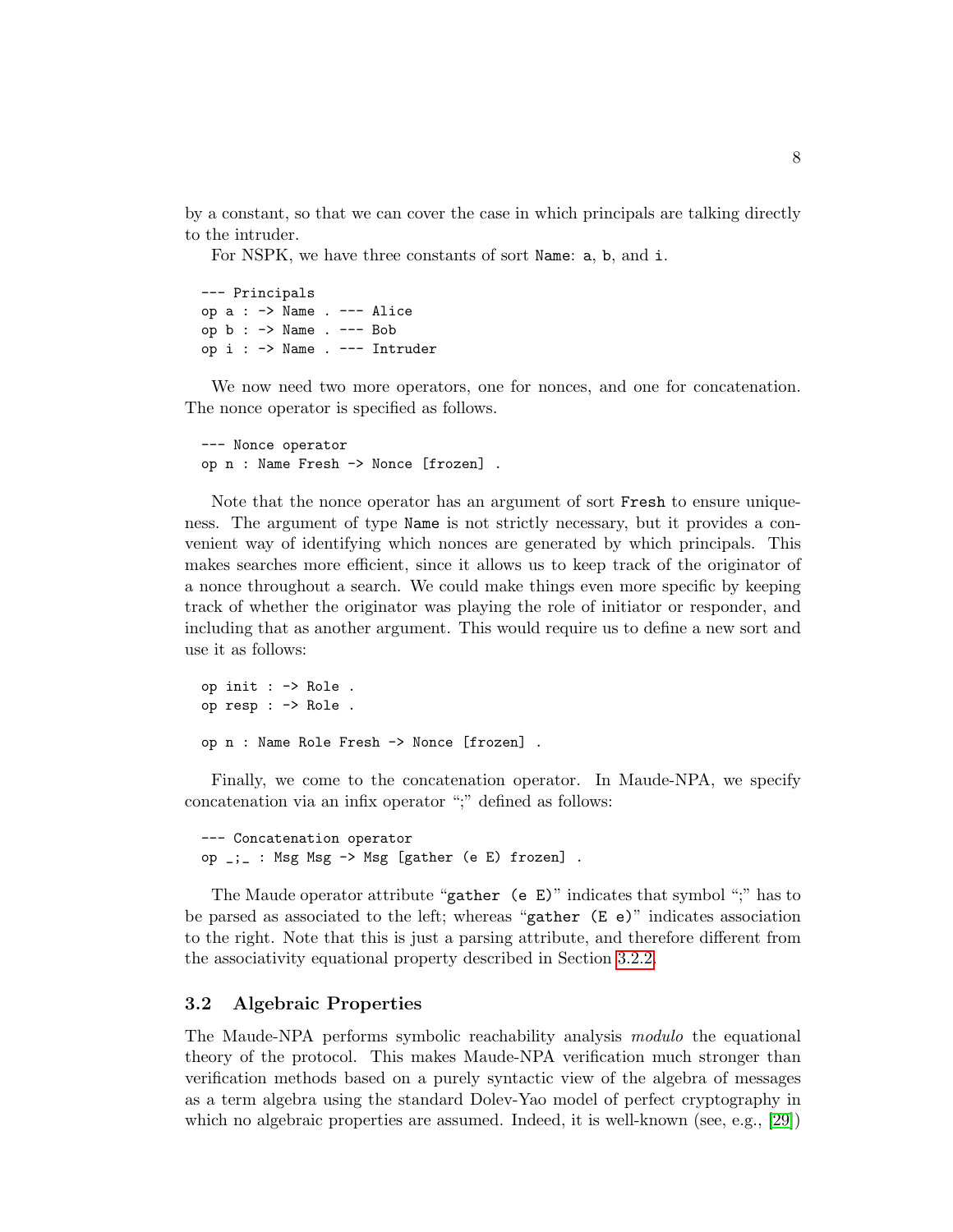that various protocols that have been proved secure under the standard Dolev-Yao model can be broken by an attacker who exploits the algebraic properties of some cryptographic functions. For example, the Needham-Schroeder public key (NSPK) protocol has a man-in-the-middle-attack found by the Maude-NPA (see Section [4\)](#page-30-1), whereas the Needham-Schroeder-Lowe (NSL) protocol is proved to be secure by the Maude-NPA (see Section [4.1\)](#page-33-0). However, by adding equational properties to some symbols in the NSL protocol, namely replacing concatenation by exclusive-or or making encryption homomorphic over concatenation, Maude-NPA is able to find two new attacks (see Sections [5.1](#page-34-1) and [5.2\)](#page-37-0).

There are three types of algebraic properties: (i) *equational axioms*, such as commutativity  $(C)$ , associativity-commutativity  $(AC)$ , and associativity-commutativityidentity (ACU) called *axioms* in this manual, (ii) *equational rules*, called variant equations in this manual, and (iii) equational rules for dedicated unification algorithms, called dedicated equations in this manual. Variant and dedicated equations are specified in the PROTOCOL-EXAMPLE-ALGEBRAIC module, whereas axioms are specified within the operator declarations in the PROTOCOL-EXAMPLE-SYMBOLS module, as illustrated in what follows. Note that combinations of all three different types of algebraic properties will be available in the future but in the current version only axioms and variant equations can be combined.

#### <span id="page-9-0"></span>3.2.1 The PROTOCOL-EXAMPLE-ALGEBRAIC Module

An equation is oriented into a rewrite rule in which each substitution instance of the left–hand side of the equation is reduced to the corresponding substitution instance of the right–hand side. In writing equations, one needs to specify the variables involved, and their type. Variables can be specified globally for a module, e.g., var Z : Msg ., or locally within the expression using it, e.g., a variable A of sort Name in " $pk(A:Name, Z)$ ". Several variables of the same sort can be specified together, as "vars X Y Z1 Z2 : Msg .". In NSPK, we use two equations specifying the relationship between public and private key encryption, as follows:

```
eq pk(A:Name, sk(A:Name, Z:Msg)) = Z: Msg [nonexec metadata "variant"].
eq sk(A:Name, pk(A:Name, Z:Msg)) = Z:Msg [nonexec metadata "variant"].
```
The attribute metadata "variant" specified that these equations are not regular Maude equations, typically used for simplification, but equations for the variantbased unification algorithm available in Maude (see Appendix [A.3](#page-55-1) and [\[19,](#page-52-4) [9\]](#page-51-2) for details on this unification algorithm). The nonexec attribute is technically necessary to tell Maude not to use an equation or rule within its standard execution, since it will be used only in the narrowing implementation<sup>[3](#page-9-1)</sup> for unification purposes. The nonexec attribute must be included in all user-defined equation and rule declarations of the protocol. Furthermore, the attribute owise (i.e., otherwise) for equations in Maude cannot be used and no order of application is assumed on the algebraic properties.

<span id="page-9-1"></span><sup>&</sup>lt;sup>3</sup>The nonexec attribute will be automatically introduced in future versions of the tool.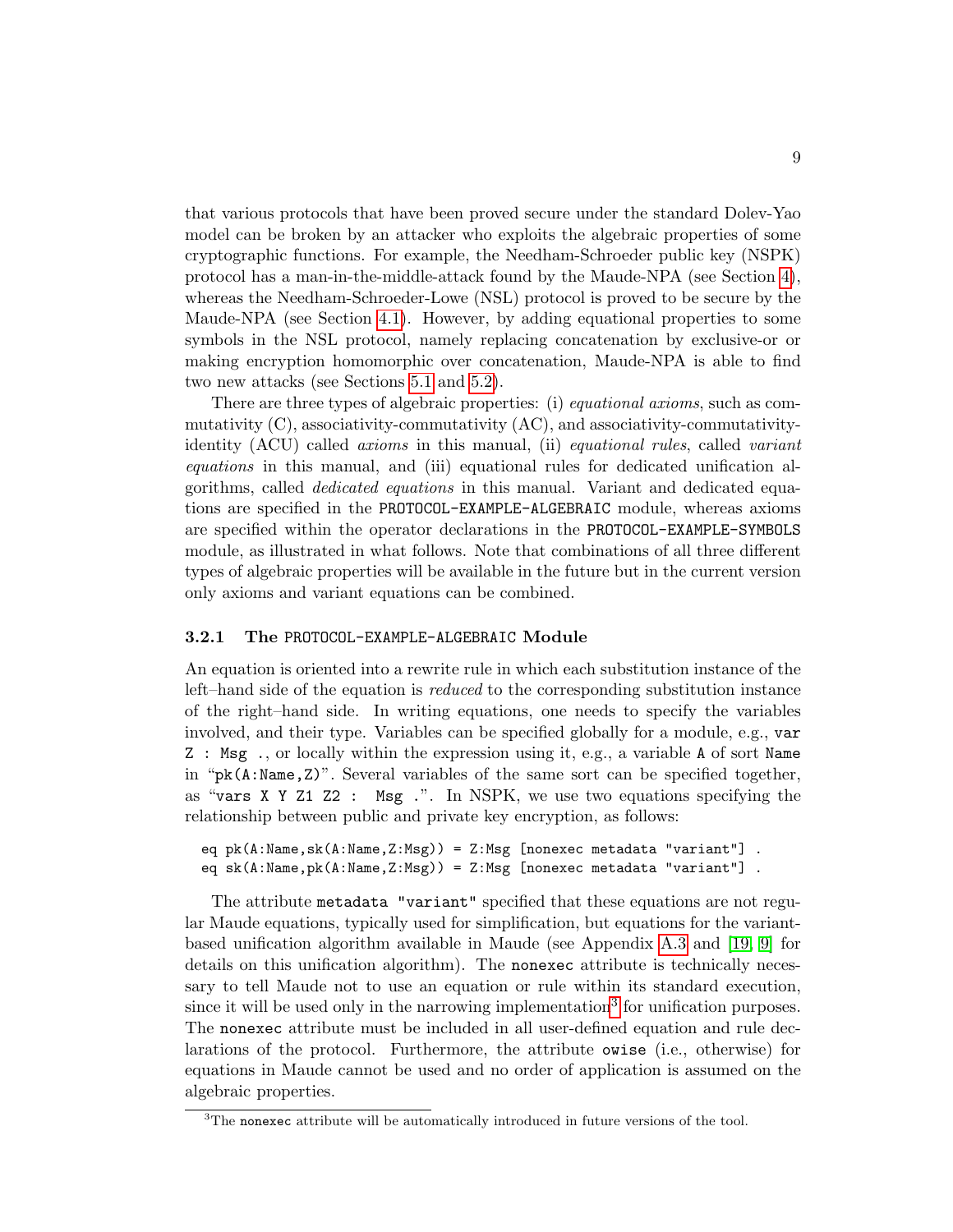#### <span id="page-10-0"></span>3.2.2 Specifying Theories with C, AC, or ACU Symbols

Since Maude-NPA uses special unification algorithms for the case of having commutative  $(C)$ , associative-commutative  $(AC)$ , or associative-commutative-identity (ACU) algebraic properties, these are specified not as standard equations but as axioms in the operator declarations. For example, suppose that we want to specify an exclusive-or operator but without self cancellation. If we add no other algebraic property, then we specify an infix associative-commutative operator "\*" with identity element null in the PROTOCOL-EXAMPLE-SYMBOLS module as follows:

```
op null: -> Msg.op _*_ : Msg Msg -> Msg [frozen assoc comm id: null] .
```
where the associativity, commutativity, and identity axioms are declared as attributes of the \* operator with the assoc, comm, and id: keywords. If we do not desire the identity property, i.e., only the associative-commutative operator "\*", we would declare the \* operator with the assoc and comm keywords. Similarly, we would specify an operator that is commutative but not associative with the comm keyword alone. [4](#page-10-2)

#### <span id="page-10-1"></span>3.2.3 Combining Variant Equations with Axioms: Exclusive or

Suppose that we want to specify the full theory of exclusive-or with self cancellation. We specify an infix associative-commutative operator "\*" in the PROTOCOL-EXAMPLE-SYMBOLS module as follows:

```
op _*_ : Msg Msg -> Msg [frozen assoc comm] .
op null: -> Msg.
```
where the associativity and commutativity axioms are declared as in Section [3.2.2.](#page-10-0) We specify the cancellation rules for  $*$  in the PROTOCOL-EXAMPLE-ALGEBRAIC module as follows:

```
eq X:Msg * X:Msg * Y:Msg = Y:Msg [nonexec metadata "variant"] .
eq X:Msg * X:Msg = null [nonexec metadata "variant"] .
eq X:Msg * null = X:Msg [nonexec metadata "variant"].
```
Note that the first equational property, i.e.,  $X \times X \times Y = Y$ , is not part of the exclusive-or theory but it is necessary for coherence, see Section [3.2.6.](#page-13-0) Note also that, for termination reasons, exclusive-or should not be declared as an ACU symbol in Maude-NPA but only as an AC symbol with an explicit variant equation for the identity property (see Section [3.2.6](#page-13-0) for technical details).

<span id="page-10-2"></span><sup>&</sup>lt;sup>4</sup>It is also possible to specify and operator that is associative but not commutative using the assoc keyword, but this is not advised, since associative unification is not finitary. A form of bounded associativity is possible, but this is done differently, see [\[13\]](#page-52-2) for details.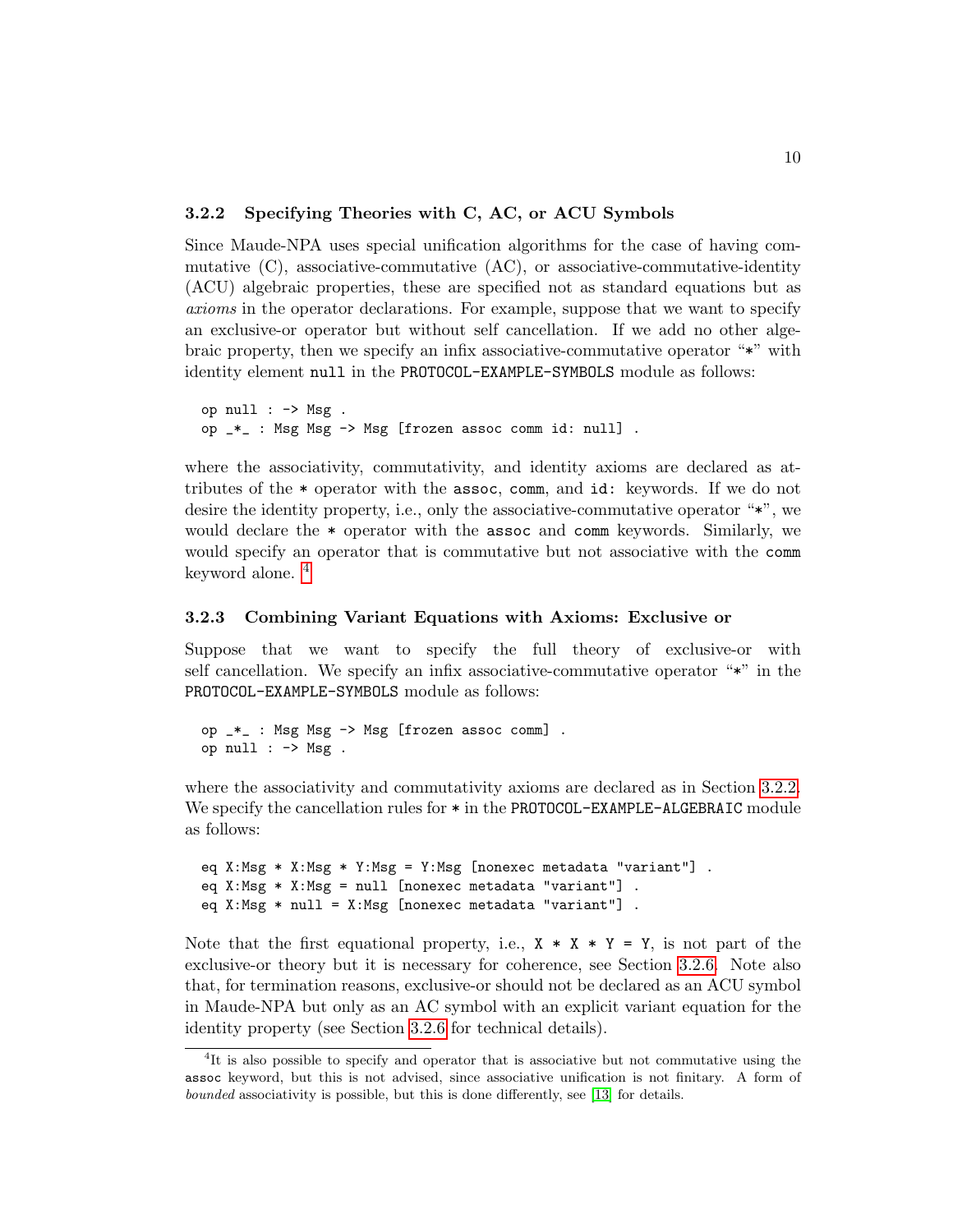#### <span id="page-11-0"></span>3.2.4 Combining Variant Equations with Axioms: Diffie-Hellman

If we want to include a Diffie-Hellman mechanism, we need two operations. One is exponentiation, and the other is modular multiplication. Since Diffie-Hellman is a commonly used algorithm in cryptographic protocols, we discuss key aspects of this theory in detail.

We begin by including several new sorts in PROTOCOL-EXAMPLE-SYMBOLS: Gen, Exp, GenvExp, and NeNonceSet.

```
sorts Name Nonce NeNonceSet Gen Exp Key GenvExp Secret .
subsort Gen Exp < GenvExp .
subsort Name NeNonceSet GenvExp Secret Key < Msg .
subsort Exp < Key .
subsort Nonce < NeNonceSet .
subsort Name < Public .
subsort Gen < Public .
```
We now introduce *three* new operators. The first, g, is a constant that serves as the Diffie-Hellman generator. The second is exponentiation, and the third is an associative-commutative multiplication operation on nonces.

```
op g : -\ge Gen.
op exp : GenvExp NeNonceSet -> Exp [frozen] .
op _*_ : NeNonceSet NeNonceSet -> NeNonceSet [frozen assoc comm] .
```
We then include the following equational property, to capture the fact that  $z^{x^y} = z^{x*y}$ :

```
eq exp(exp(W:Gen,Y:NeNonceSet),Z:NeNonceSet)
 = exp(W:Gen, Y:NeNonceSet * Z:NeNonceSet) [nonexec metadata "variant"] .
```
There are several things to note about this Diffie-Hellman specification. The first is that, although modular multiplication has a unit and inverses, this is not included in our equational specification. Instead, we have only included the algebraic property that is necessary for Diffie-Hellman to work. The second is that we have specified types that will rule out certain kinds of intruder behavior. In actual fact, there is nothing that prevents an intruder from sending an arbitrary string to a principal and passing it off as an exponentiated term. The principal will then exponentiate that term. However, given our definition of the exp operator, only terms of type GenvExp can be exponentiated. This last restriction is necessary in order to assure that the unification algorithm is finitary. The details of this are explained in Section [3.2.6](#page-13-0) and Appendix [A.3.](#page-55-1) The omission of units and inverses is not necessary to ensure finitary unification, but rules out behavior of the intruder that is likely to be irrelevant for attacking the protocol, or that is likely to be easily detected (such as the intruder sending an  $exp(g, 0)$ .

We note that, if one is interested in obtaining a proof of security using these restrictive assumptions, one must provide a proof (outside of the tool) that security in the restricted model implies security in the more general model. This could be done along the lines of the proofs in [\[27,](#page-53-3) [24,](#page-53-4) [25\]](#page-53-5).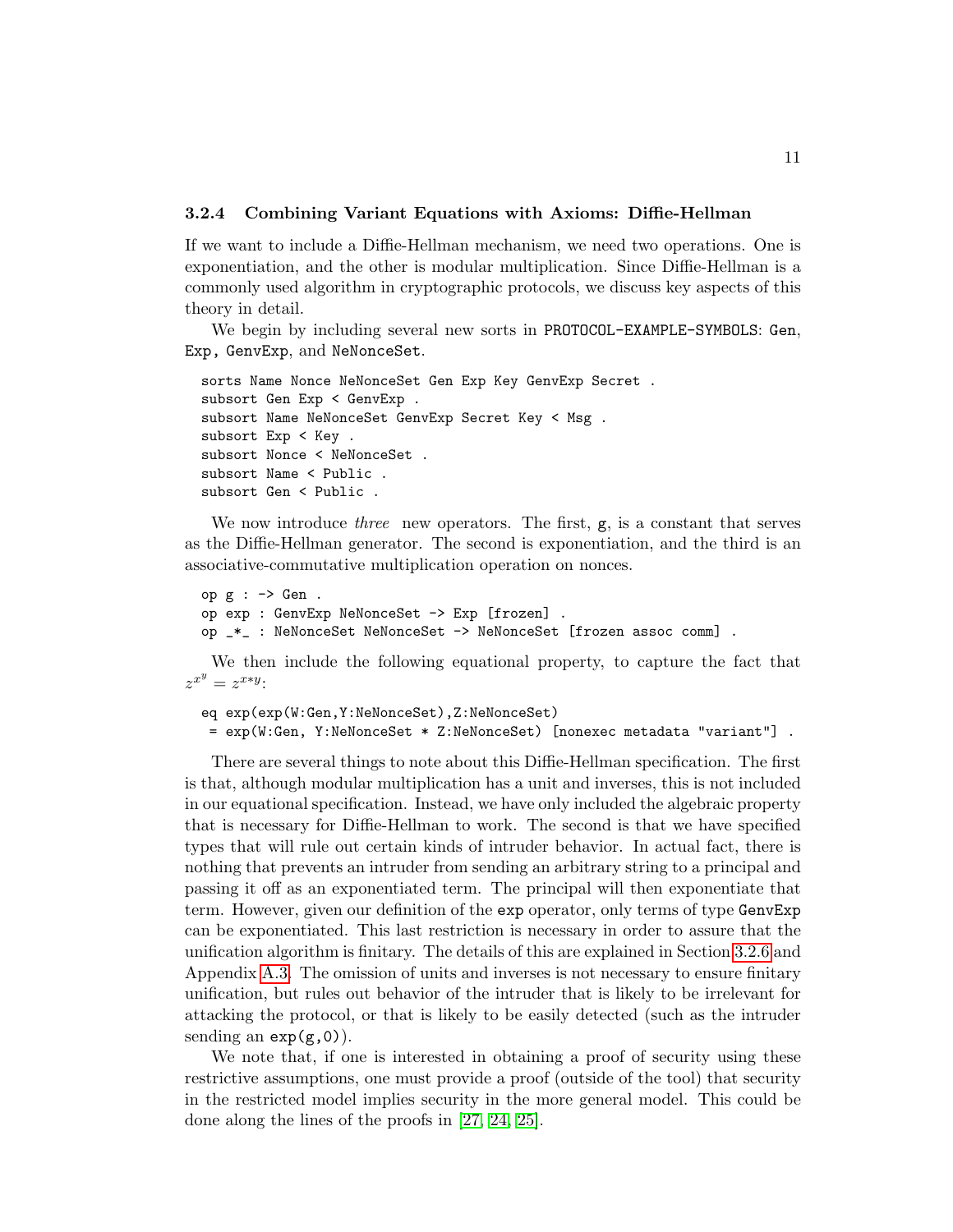#### <span id="page-12-0"></span>3.2.5 Specifying Theories with Homomorphic Operators

Maude-NPA relies on three different kinds of algebraic properties:

- When *axioms* are the only algebraic properties, as it is the case of symbols having only commutative  $(C)$ , associative-commutative  $(AC)$ , or associativecommutative-identity (ACU) algebraic properties (this case was demonstrated in Section [3.2.2\)](#page-10-0).
- When variant equations (with or without axioms) describe the algebraic properties (this case was demonstrated in Sections [3.2.3](#page-10-1) and [3.2.4\)](#page-11-0).
- When the algebraic properties do not fit into the two previous cases, *dedi*cated unification algorithms for special equational theories can be designed and implemented into Maude-NPA. In this case, some dedicated equations are associated to the special equational theory in order for Maude-NPA to identify when such an special equational theory is being used by a protocol specification and to invoke the dedicated unification algorithm in the appropriate way.

We have initiated the development of dedicated specific unification algorithms for two purposes: (i) allow unification for equational theories not supported by the combination of axioms and variant equations (e.g. homomorphic operators, see Section [3.2.7\)](#page-17-0) and (ii) to improve efficiency for commonly used theories (e.g. exclusive or or Abelian groups).

Currently, we have integrated one dedicated unification algorithm for encryption being homomorphic over concatenation, i.e., satisfying the following generic algebraic property

$$
e(X;Y, Key) = e(X, Key); e(Y, Key)
$$

However, the actual chosen symbols  $e$  and  $\overline{\phantom{a}}$ ; are user definable. For example, suppose that we want to specify a version of the Needham-Schroeder-Lowe (NSL) protocol, which is a version of the Needham-Schroeder public key (NSPK) protocol fixed by Lowe to avoid flaws, but including the algebraic property that encryption is homomorphic over concatenation. Then, the dedicated equation added to the PROTOCOL-EXAMPLE-ALGEBRAIC module is as follows:

eq  $pk(X:Msg ; Y:Msg, K:Key) = pk(X:Msg, K:Key) ; pk(Y:Msg, K:Key)$ [nonexec label homomorphism metadata "builtin-unify"] .

Similarly to the inclusion of variant equations, this dedicated equation contains the nonexec attribute and a metadata attribute. However, two new syntactic features are added in order for the Maude-NPA to identify the appropriate dedicated equation:

1. A label "homomorphism" is explicitly used to identify this equation. This would help in the future when different dedicated algorithms may be combined.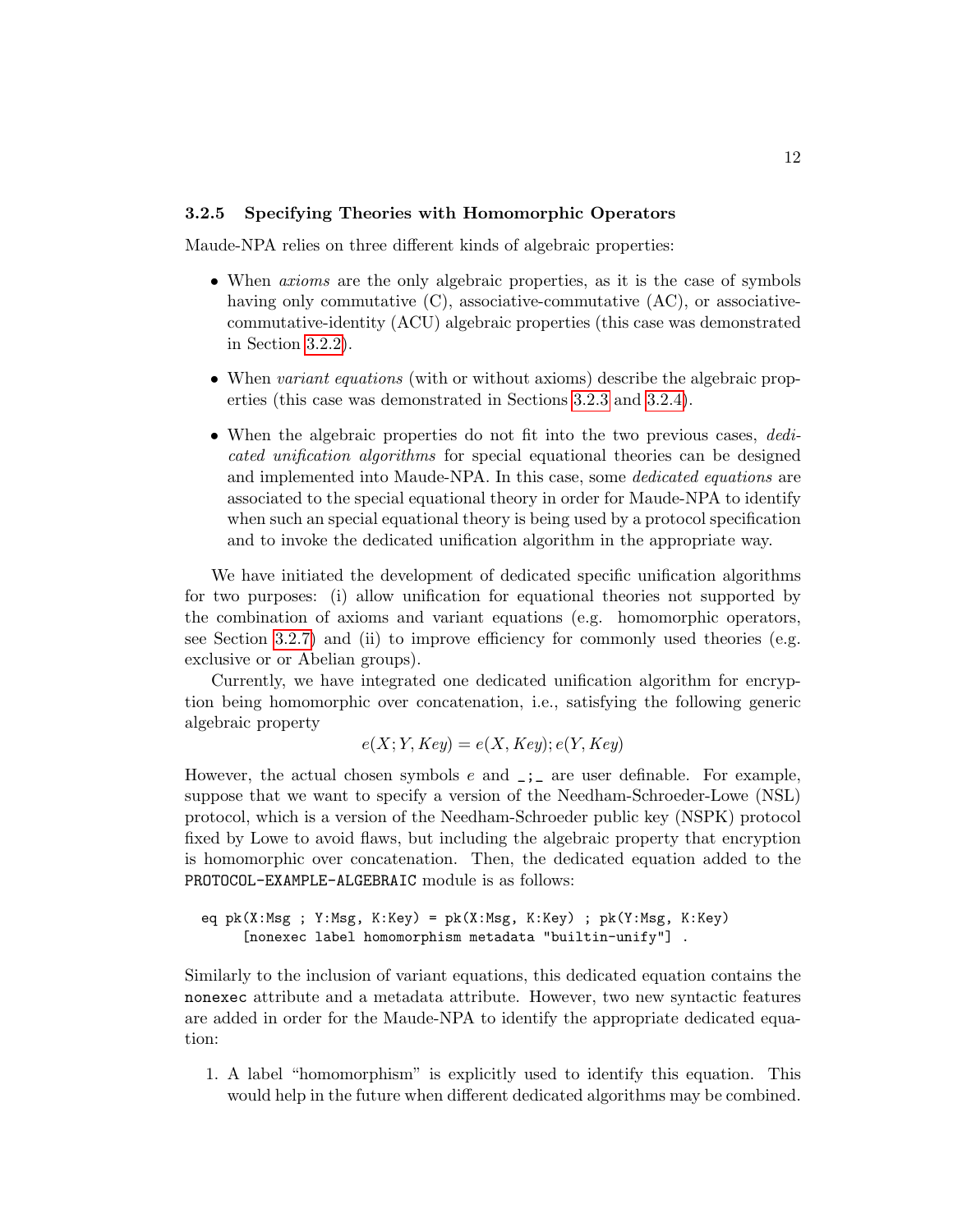2. A generic metadata "builtin-unify" is used to separate dedicated equations from variant equations. This would help in the future when variant and dedicated equations may be combined.

Note that this equational property forces the key to be the second argument of the encryption. Also, only one encryption symbol can be homomorphic over concatenation, that is, only one dedicated equation with the label "homomorphism" is allowed. Furthermore, at present all other symbols in the protocol cannot have commutative (C), associative-commutative (AC), or associative-commutative-identity (ACU) algebraic properties.

#### <span id="page-13-0"></span>3.2.6 General Requirements for Variant Algebraic Theories

As explained in Appendix [A,](#page-53-0) for theories which can be decomposed into a set of axioms and a set of equations and satisfy the requirements explained in this section, Maude-NPA uses a technique called narrowing to perform unification of symbolic terms modulo the variant equations specified for the algebraic properties of the protocol. In order for this narrowing technique to provide a finite set of unifiers, seven specific requirements must be met by any algebraic theory specifying cryptographic functions that the user provides. If these requirements are not satisfied, Maude-NPA may exhibit non-terminating and/or incomplete behavior, and any completeness claims about the results of the analysis cannot be guaranteed. We list below these seven requirements, explain in detail what they mean, and show in Section [3.2.7](#page-17-0) how they are all met by the examples presented in Section [3.2.1.](#page-9-0)

Mathematically, an algebraic theory T is a pair of the form  $T = (\Sigma, E \cup Ax)$ , where  $\Sigma$  is a *signature* declaring sorts, subsorts, and function symbols (in Maude  $\Sigma$  is defined by the sort and subsort declarations and the operator declarations, as we have already illustrated with examples), and where  $E \cup Ax$  is a set of *equations*, that we assume is split into a set  $Ax$  of equational axioms such as our previous combinations of associativity and/or commutativity and identity axioms, and a set E of oriented equations to be used from left to right as rewrite rules. In Maude, the axioms Ax are declared together with their corresponding operator declarations by means of the assoc and/or comm and/or id: attributes; they are not declared as explicit equations. Instead, the equations  $E$  are declared with the eq keyword as we have illustrated with examples.

In the Maude-NPA we call an algebraic theory  $T = (\Sigma, E \cup Ax)$  specified by the user for the cryptographic functions of the protocol admissible if it satisfies the following seven requirements:

<span id="page-13-1"></span>1. The axioms  $Ax$  can declare some binary operators in  $\Sigma$  to be commutative (with the comm attribute), associative-commutative (with the assoc and comm attributes) or associative-commutative-identity (with the assoc, comm, and id: attributes). No other combinations of axioms are allowed; that is, a function symbol has either no attributes, or only the comm attribute, or only the assoc and comm attributes, or only the assoc, comm, and id: attributes.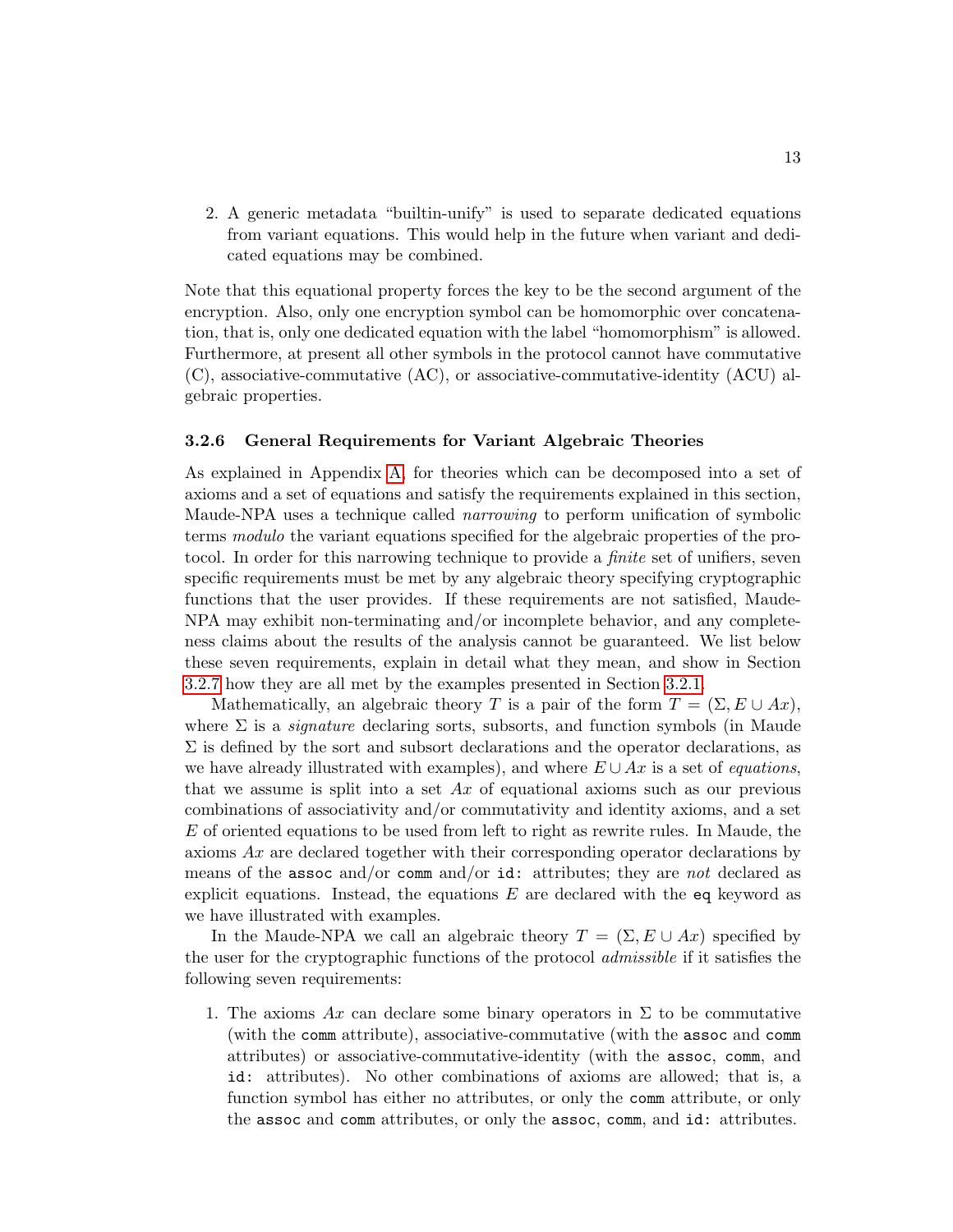- <span id="page-14-2"></span>2. The equations  $E$  are confluent modulo  $Ax$ .
- 3. The equations  $E$  are terminating modulo  $Ax$ .
- 4. The equations E are coherent modulo  $Ax$  (see [\[23\]](#page-53-6)).
- <span id="page-14-0"></span>5. The equations  $E$  are sort-decreasing.
- <span id="page-14-3"></span>6. The equations E are strongly right irreducible (see [\[19\]](#page-52-4)).
- <span id="page-14-1"></span>7. The equations  $E$  are variant-preserving (see [\[19\]](#page-52-4)).

We now explain in detail what these requirements mean.

**Rewriting modulo Axioms** Since  $Ax$ -unification is supported for the combina-tions of axioms Ax described in requirement [\(1\)](#page-13-1), this implies that  $Ax$ -matching (the special case in which one of the terms being unified is a ground term without any variables) is supported, so that we in effect can use the equations  $E$  to rewrite terms modulo Ax. This is of course supported by Maude for axioms such as associativity, commutativity, and identity. Suppose, for example, that  $a +$  symbol has been declared commutative with the commutative and that we have an equation in  $E$  of the form  $x + 0 = x$ . Then we can apply such an equation to the term  $0 + 7$  modulo commutativity, even though the constant  $0$  is on the left of the  $+$  symbol. That is, the term  $0 + 7$  matches the left-hand side pattern  $x + 0$  modulo commutativity. We would express this rewrite step of simplification modulo commutativity with the arrow notation:

$$
0+7 \to_{E/Ax} 7
$$

where E is the set of equations containing the above equation  $x + 0 = x$ , and where Ax is the set of axioms containing the commutativity of  $+$ . Likewise, we denote by  $\longrightarrow_{E/Ax}^*$  the reflexive-transitive closure of the one-step rewrite relation  $\longrightarrow_{E/Ax}$ with the equations E modulo the axioms Ax. That is,  $\longrightarrow_{E/Ax}^*$  corresponds to taking zero, one, or more rewrite steps with the equations  $E$  modulo  $Ax$ .

**Confluence** The equations E are called *confluent* modulo  $Ax$  if and only if for each term t in the theory  $T = (\Sigma, E \cup Ax)$ , if we can rewrite t with E modulo Ax in two different ways as:  $t \longrightarrow_{E/Ax}^* u$  and  $t \longrightarrow_{E/Ax}^* v$ , then we can always further rewrite u and v to a common term modulo  $Ax$ . That is, we can always find terms  $u', v'$  such that:

•  $u \longrightarrow_{E/Ax}^* u'$  and  $v \longrightarrow_{E/Ax}^* v'$ , and  $\bullet\ u' =_{Ax} v'$ 

That is,  $u'$  and  $v'$  are essentially the same term, in the sense that they are equal modulo the axioms Ax. In our above example we have, for instance,  $0+7 =_{Ax} 7+0$ .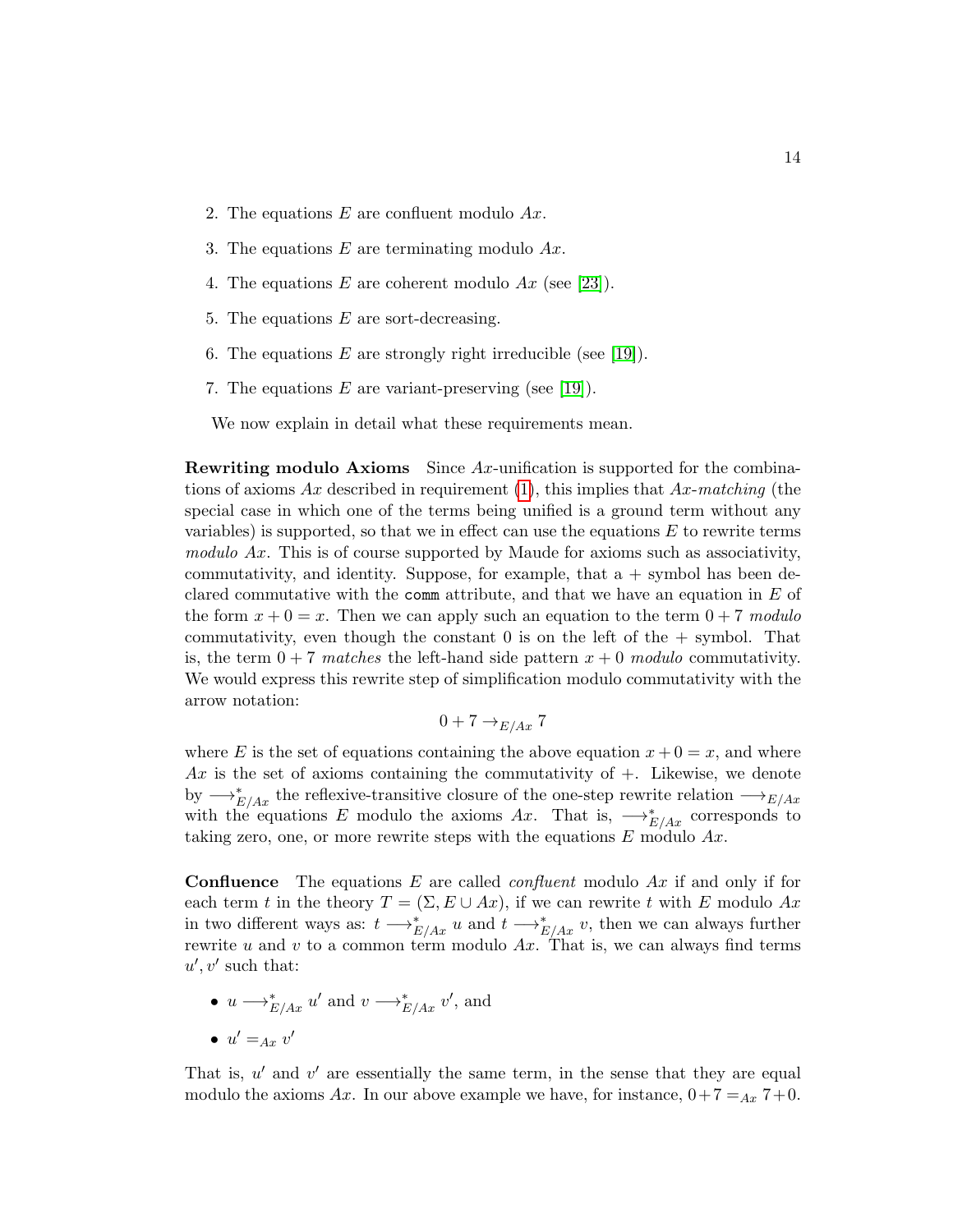**Termination** The equations E are called *terminating* modulo  $Ax$  if and only if all rewrite sequences terminate; that is, if and only if we never have an infinite sequence of rewrites

$$
t_0 \to_{E/Ax} t_1 \to_{E/Ax} t_2 \dots t_n \to_{E/Ax} t_{n+1} \dots
$$

Coherence Rather than explaining the coherence modulo Ax notion in general (the precise definition of the general notion can found in [\[23\]](#page-53-6)), we explain in detail its meaning in the case where it is needed for the Maude-NPA, namely, the case of AC and ACU symbols. The best way to illustrate the meaning of coherence is by its *absence*. Consider, for example, an exclusive or operator  $\oplus$  which has been declared AC. Now consider the equation  $x \oplus x = 0$ . This equation, if not completed by another equation, is not coherent modulo AC. What this means is that there will be term contexts in which the equation should be applied, but it cannot be applied. Consider, for example, the term  $b \oplus (a \oplus b)$ . Intuitively, we should be able to apply the above equation to simplify it to the term  $a \oplus 0$  in one step. However, we cannot! The problem is that the equation cannot be applied (even if we match modulo AC) to either the top term  $b \oplus (a \oplus b)$  or the subterm  $a \oplus b$ . We can however make our equation coherent modulo AC by adding the extra equation  $x \oplus x \oplus y = 0 \oplus y$ , which using also the equation  $x \oplus 0 = x$  we can slightly simplify to the equation  $x \oplus x \oplus y = y$ . This second variant of our equation will now apply to the term  $b \oplus (a \oplus b)$ , giving the simplification  $b \oplus (a \oplus b) \longrightarrow_{E/Ax} a$ .

For the Maude-NPA, coherence is only an issue for AC and ACU symbols. And there is always an easy way, given a set  $E$  of equations, to make them coherent. The method is as follows. For any symbol  $f$  which is  $AC$ , and for any equation of the form  $f(u, v) = w$  in E, we add also the equation  $f(f(u, v), x) = f(w, x)$ , where  $x$  is a fresh new variable. In an order-sorted setting, we should give to  $x$ the biggest sort possible, so that it will apply in all generality. As an additional optimization, note that some equations may already be coherent modulo AC or ACU, so that we need not add the extra equation. For example, if the variable  $x$ has the biggest possible sort it could have, then the equation  $x \oplus 0 = x$  is already coherent, since x will match "the rest of the  $\bigoplus$ -expression," regardless of how big or complex that expression might be, and of where in the expression a constant 0 occurs. For example, this equation will apply modulo AC to the term  $(a\oplus (b\oplus (0\oplus c)))\oplus (c\oplus a)$ , with x matching the term  $(a \oplus (b \oplus c)) \oplus (c \oplus a)$ , so that we indeed get a rewrite  $(a\oplus(b\oplus(0\oplus c)))\oplus(c\oplus a)\to_{E/Ax} (a\oplus(b\oplus c))\oplus(c\oplus a)$ . Also, if we assume that symbol  $\oplus$  is ACU instead of AC, then the previous three equations  $x \oplus 0 = x, x \oplus x = 0$ and  $x \oplus x \oplus y = y$  for  $*$  being AC can be simplified into one equation  $x \oplus x \oplus y = y$ for ∗ being ACU with 0 as the identity symbol. Note that this equation is coherent modulo  $ACU$  but it is not terminating modulo  $ACU$  since for any term  $T$ , we have  $T =_{ACU} 0 \oplus 0 \oplus T$  and  $0 \oplus 0 \oplus T \rightarrow_{E/ACU} T$  using the equation  $x \oplus x \oplus y = y$  (i.e., exclusive or must be specified in Maude-NPA with an AC symbol and never with an ACU symbol).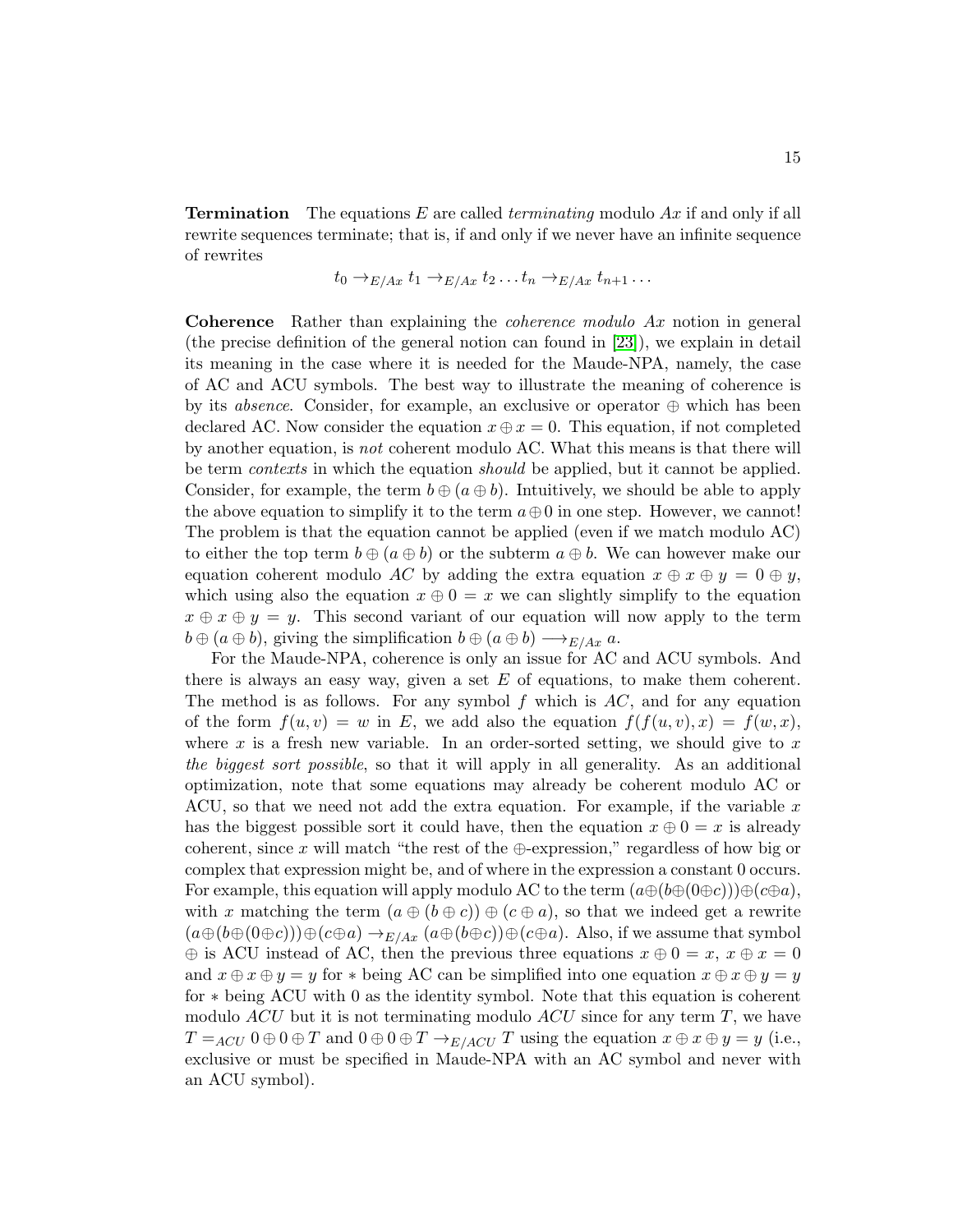Sort-decreasingness Sort-decreasingness is simple to explain with an example. If for the cancellation of encryption and decryption, we assume one subsort Encoding of the sort Msg and the following definitions for symbols  $pk$  and  $sk$ :

```
--- Encoding operators for public/private encryption
op pk : Name Msg -> Encoding [frozen] .
op sk : Name Msg -> Encoding [frozen] .
```
Then the following equations for cancellation are not sort-decreasing, since the lefthand sides are defined as elements of sort Encoding but the application of the equations may return elements of a greater sort Msg:

```
eq pk(A:Name,sk(A:Name,Z:Msg)) = Z:Msg [nonexec metadata "variant"] .
eq sk(A:Name,pk(A:Name,Z:Msg)) = Z:Msg [nonexec metadata "variant"] .
```
**Strongly Right Irreducible** Given a theory  $T = (\Sigma, E \cup Ax)$ , which we assume satisfies conditions  $(1)$ – $(5)$  above, we call the set E of equations strongly right irreducible iff for each equation  $t = t'$  in E, we cannot further simplify by the equations E modulo Ax either the term  $t'$ , or any substitution instance  $\theta(t')$  where the terms in the substitution  $\theta$  cannot themselves be further simplified by the equations E modulo  $Ax$ . Obvious cases of such righthand-sides  $t'$  include:

- a single variable;
- a constant for which no equations exist;
- a *constructor term*, that is, a term whose function symbols have no associated equations.

But these are not the only possible cases where strong right irreducibility can be applied. Typing, particularly the use of sorts and subsorts in an order-sorted equational specification, can greatly help in obtaining right irreducibility. We refer the reader to [\[13,](#page-52-2) [10\]](#page-51-0) for two examples of how order-sorted typing helps narrowingbased unification to become finitary. We discuss one of these examples, namely Diffie-Hellman, in the following section.

Variant-preservingness Variant-preservingness is necessary for an eager generation of variants and ensures that whenever an equation is applied, the substitution propagated to the right-hand side of the equation is in normal form. Its actual definition can found in [\[19\]](#page-52-4). Let us explain it with an example. Consider the following slightly different version of the exclusive-or theory, where a new sort Elem is defined as the basic sort inside an exclusive-or:

op \_\*\_ : Msg Msg -> Msg [frozen assoc comm] . op  $null : -> Msg.$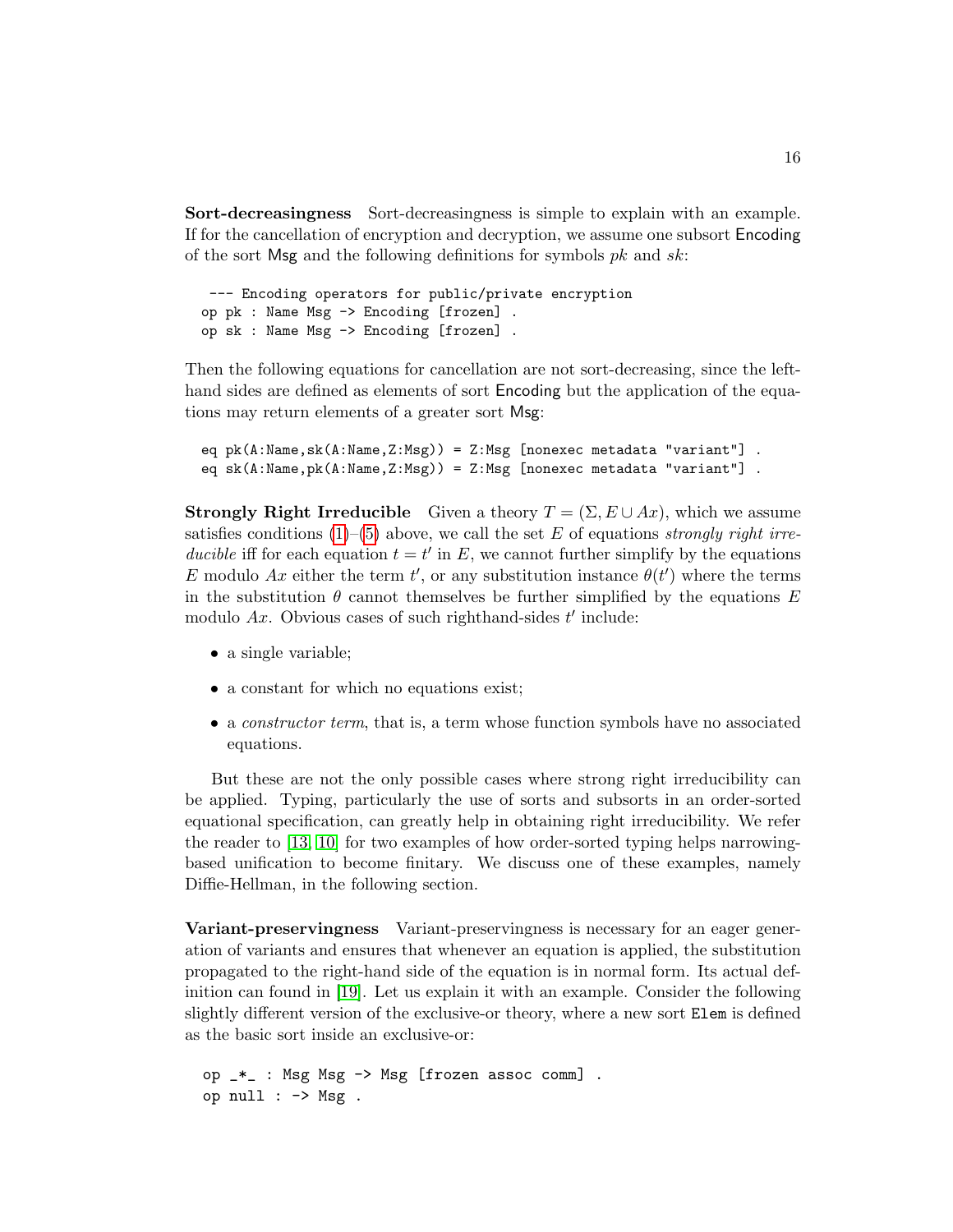```
sort Elem .
subsort Nonce < Elem < Msg .
eq X: Elem * X: Elem * Y: Msg = Y: Msg [nonexec metadata "variant"].
eq X:Elem * X:Elem = null [nonexec metadata "variant"] .
eq Y:Msg * null = Y:Msg [nonexec metadata "variant"] .
```
This equational theory does not satisfy the variant-preservingness, since for a term  $n(a,r) * n(a,r) * n(b,r') * n(b,r')$ , the first equation is the only one applicable but always with a non-normalized substitution. However, in the original definition for exclusive-or of Section [3.2.3,](#page-10-1) variable X is of sort Msg and the previous term can be reduced with a normalized substitution by using the substitution  $X: Msg \mapsto n(a,r) * n(b,r').$ 

#### <span id="page-17-0"></span>3.2.7 Some Examples of Admissible Theories

Since any user of the Maude-NPA should write specifications whose algebraic theories are admissible, i.e., satisfy requirements  $(1)-(7)$  $(1)-(7)$  $(1)-(7)$  in Section [3.2.6,](#page-13-0) it may be useful to illustrate how these requirements are met by several examples. This can give a Maude-NPA user a good intuitive feeling for how to specify algebraic theories that the Maude-NPA currently can handle. For this purpose, we revisit the theories already discussed in Section [3.2.](#page-8-0)

Let us begin with the theory of Encryption/Decryption:

```
op pk : Name Msg -> Msg [frozen] .
op sk : Name Msg -> Msg [frozen] .
eq pk(A:Name, sk(A:Name, Z:Msg)) = Z:Msg [nonexec metadata "variant"].
eq sk(A:Name,pk(A:Name,Z:Msg)) = Z:Msg [nonexec metadata "variant"] .
```
In this case  $Ax = \emptyset$ . It is obvious that in this case the equations E terminate, since the size of a term as a tree (number of nodes) strictly decreases after the application of any of the above two rules, and therefore it is impossible to have an infinite chain of rewrites with the above equations. It is also easy to check that the equations are *confluent*: by the termination of  $E$  this can be reduced to checking confluence of critical pairs, which can be easily discharged by automated tools, or even by hand. Since  $Ax = \emptyset$ , coherence is a mute point. The equations are also strongly right irreducible, because in both cases they are the variable Z, and any instance of Z by a term that cannot be further simplified by the above equations, obviously cannot be further simplified by hypothesis. Also, the theory is variantpreserving because a term containing several reducible pk-sk symbols can always be simplified using normalized substitutions by reducing the innermost occurrence of the pk-sk symbols.

Let us now consider the Exclusive Or Theory: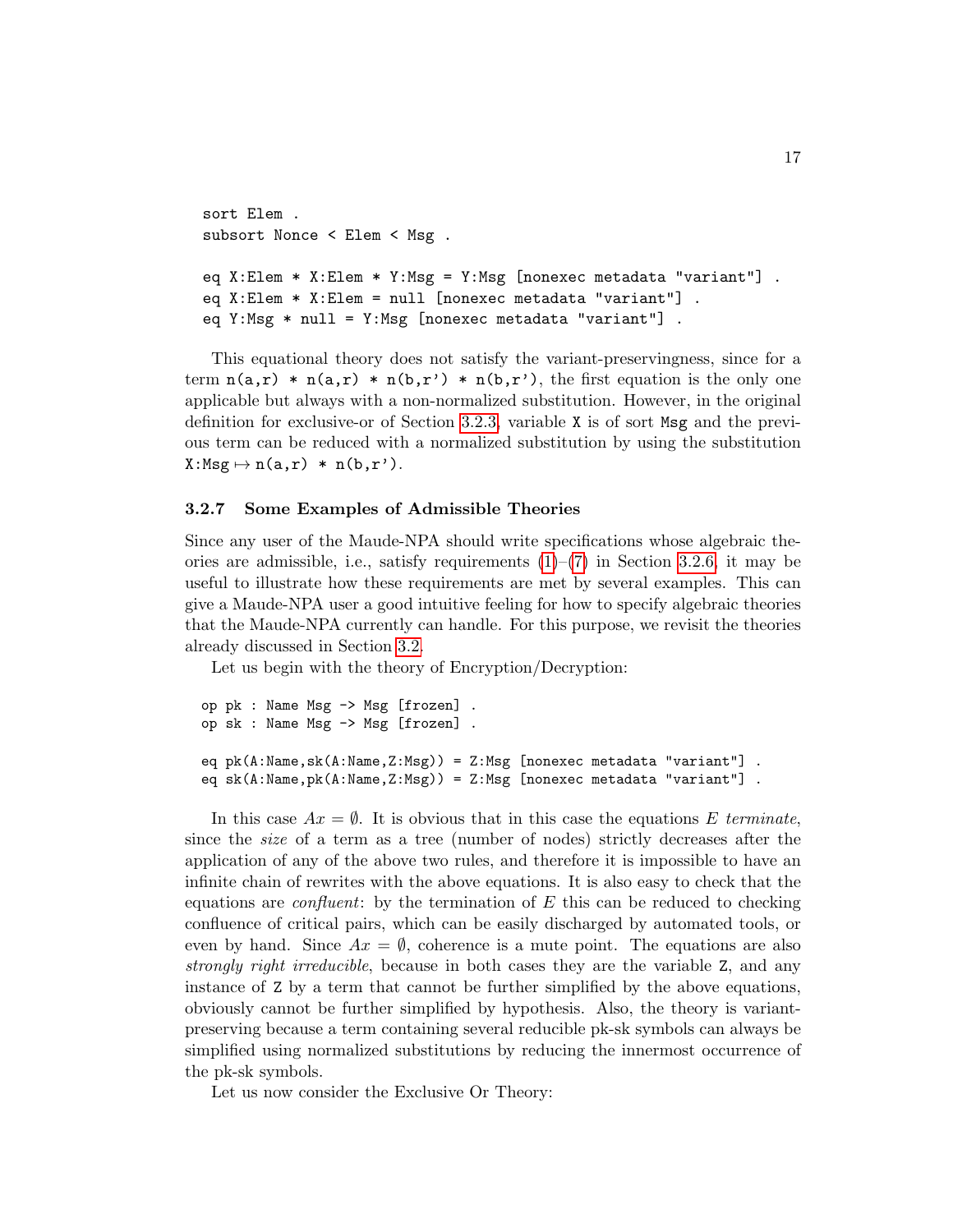```
op _*_ : Msg Msg -> Msg [frozen assoc comm] .
op null : -> Msg.
eq X:Msg * X:Msg * Y:Msg = Y:Msg [nonexec metadata "variant"].
eq X: Msg * X: Msg = null [nonexec metadata "variant"].
eq X: Msg * null = X: Msg [nonexec metadata "variant"].
```
In this case  $Ax = AC$ . Termination modulo AC is again trivial, because the size of a term strictly decreases after applying any of the above equations modulo AC. Because of termination modulo AC, confluence modulo AC can be reduced to checking confluence of critical pairs, which can be discharged by standard tools. Coherence modulo  $AC$  is also easy. As already explained, the first equation has to be added to the second to make it coherent. As also explained above, since the sort Msg is biggest possible for the exclusive or operator, the variable X in the last equation has the biggest possible sort it can have, and therefore that equation is already coherent, so that there is no need to add an extra equation of the form

eq X:Msg  $*$  null  $*$  Y:Msg = X:Msg  $*$  Y:Msg [nonexec]

because modulo  $AC$  such an equation is in fact an instance of the third equation (by instantiating X to the term  $X * Y$ ). Strong right irreducibility is also obvious, since the righthand sides are either variables, or the constant null, for which no equations exist. Finally, variant-preservingness of this equational theory was already explained in Section [3.2.6.](#page-13-0)

Turning now to the Diffie-Hellman theory we have:

```
sorts Name Nonce NeNonceSet Gen Exp Key GenvExp Secret .
subsort Gen Exp < GenvExp .
subsort Name NeNonceSet GenvExp Secret Key < Msg .
subsort Exp < Key .
subsort Nonce < NeNonceSet .
subsorts Name Gen < Public .
op g : -> Gen .
op exp : GenvExp NeNonceSet -> Exp [frozen] .
op _*_ : NeNonceSet NeNonceSet -> NeNonceSet [frozen assoc comm] .
eq exp(exp(W:Gen,Y:NeNonceSet),Z:NeNonceSet)
 = exp(W:Gen, Y:NeNonceSet * Z:NeNonceSet) [nonexec metadata "variant"] .
```
Again, this theory is AC. Termination modulo AC is easy to prove by using a polynomial ordering with AC polynomial functions. For example, we can associate to exp the polynomial  $x+y+1$ , and to  $*$  the polynomial  $x+y$ . Then the proof of termination becomes just the polynomial inequality  $w+y+z+2 > w+y+z+1$ . Because of termination modulo  $AC$ , confluence modulo  $AC$  can be reduced to checking the confluence of critical pairs. Here things become interesting. In an untyped setting, the above equation would have a nontrivial overlap with itself (giving rise to a critical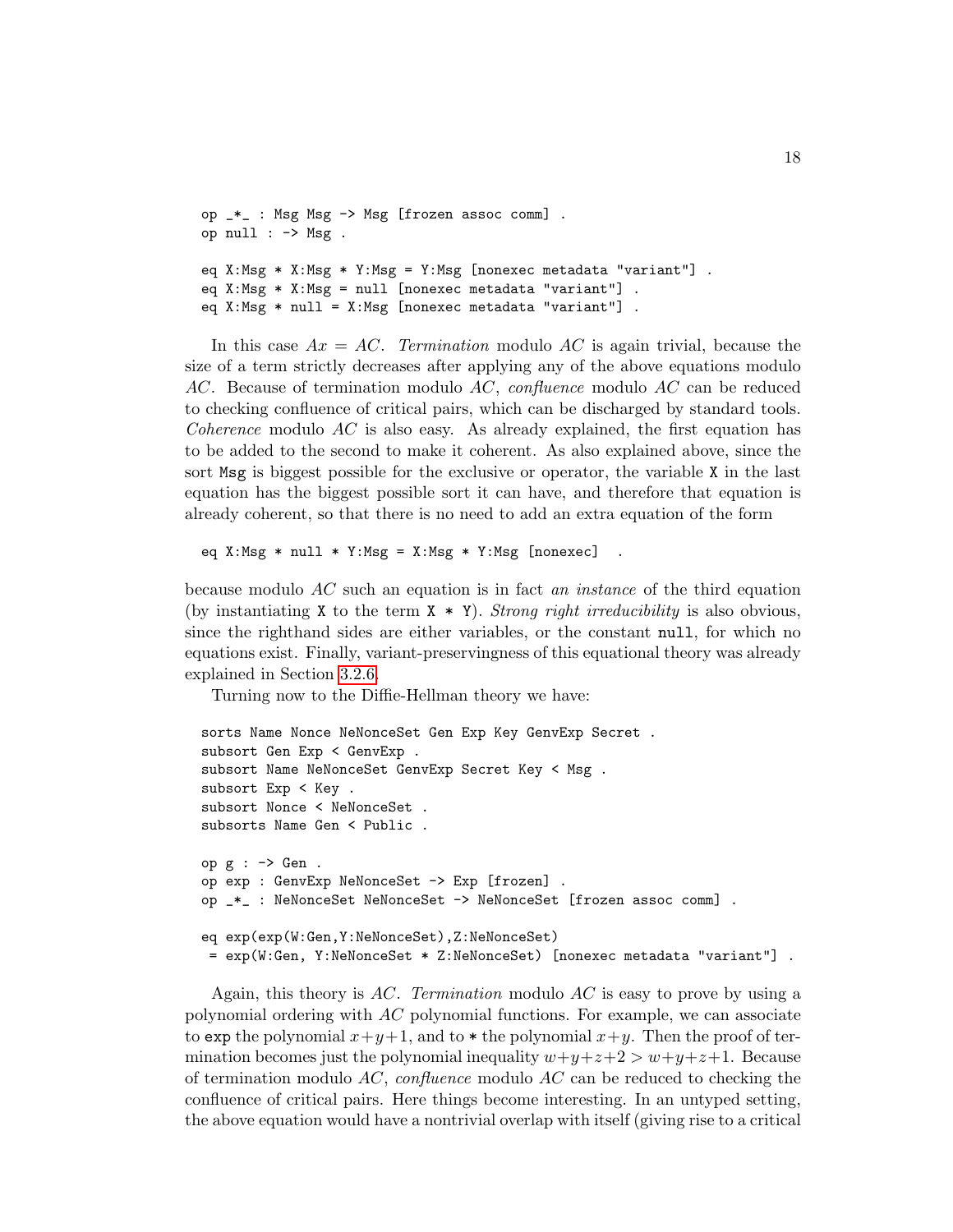pair), by unifying the lefthand side with the subterm  $exp(W:Gen, Y:NeNonceSet)$ . However, because of the subsort and operator declarations

```
subsort Gen Exp < GenvExp .
op exp : GenvExp NeNonceSet -> Exp [frozen] .
```
we see that the order-sorted unification of the subterm  $exp(W:Gen, Y:NeNonceSet)$ (which has sort Exp) and the lefthand side now fails, because the sorts Gen and Exp are mutually exclusive and cannot have any terms in common. Therefore there are no nontrivial critical pairs and the equation is confluent modulo AC. Coherence modulo AC is trivially satisfied, because the top operator of the equation (exp) is not an  $AC$  operator. As in the case of confluence modulo  $AC$ , the remaining issue of strong right irreducibility becomes particularly interesting in the order-sorted context. Note that in an untyped setting, an instance of the righthand side by applying a substitution whose terms cannot be further simplified could itself be simplified. For example, if we consider the untyped righthand side term  $exp(W, Y)$  $*$  Z), the substitution  $\theta$  mapping W to  $exp(Q,X)$  and being the identity on Y and Z is itself irreducible by the equations, but when applied to  $exp(W, Y \ast Z)$  makes the corresponding instance reducible by the untyped version of the above equation. However, in the order-sorted setting in which our equation is defined, the equation is indeed strongly right irreducible. This is again because the sorts Gen and Exp are mutually exclusive and cannot have any terms in common, so that the variable W:Gen cannot be instantiated by any term having gen as its top operator. Also, the theory is variant-preserving because a term containing several reducible exp symbols can always be simplified using normalized substitutions by reducing the innermost occurrence of the exp symbols.

It may perhaps be useful to conclude this section with an example of an algebraic theory that *does not satisfy* the requirements for a variant equational theory, and thus *cannot* be supported in the current version of Maude-NPA. Consider, the extension of the above exclusive or theory in which we add a homomorphism operator and the obvious homomorphism equation:

```
op h: Msg -> Msg .
eq h(X:MSg * Y:MSg) = h(X:MSg) * h(Y:MSg) [nonexec medadata "variant"].
```
The problem now is that the righthand side  $h(X) * h(Y)$  fails to be strongly rightirreducible. For example, the substitution  $\theta$  mapping X to U  $*$  V and Y to Y is itself irreducible, but produces the instance  $h(U * V) * h(Y)$ , which is obviously reducible. Since strong irreducibility is only a *sufficient condition* for narrowing-based equational unification to be finitary, one could in principle hope that this homomor-phism example might still have a narrowing-based finitary algorithm<sup>[5](#page-19-0)</sup>. However, the

<span id="page-19-0"></span><sup>&</sup>lt;sup>5</sup>The fact that an equational theory  $T$  does not have a finitary narrowing-based algorithm does not by itself preclude the existence of a finitary unification algorithm obtained by other methods. In fact, the homomorphic theory we have just described does have a finitary unification algorithm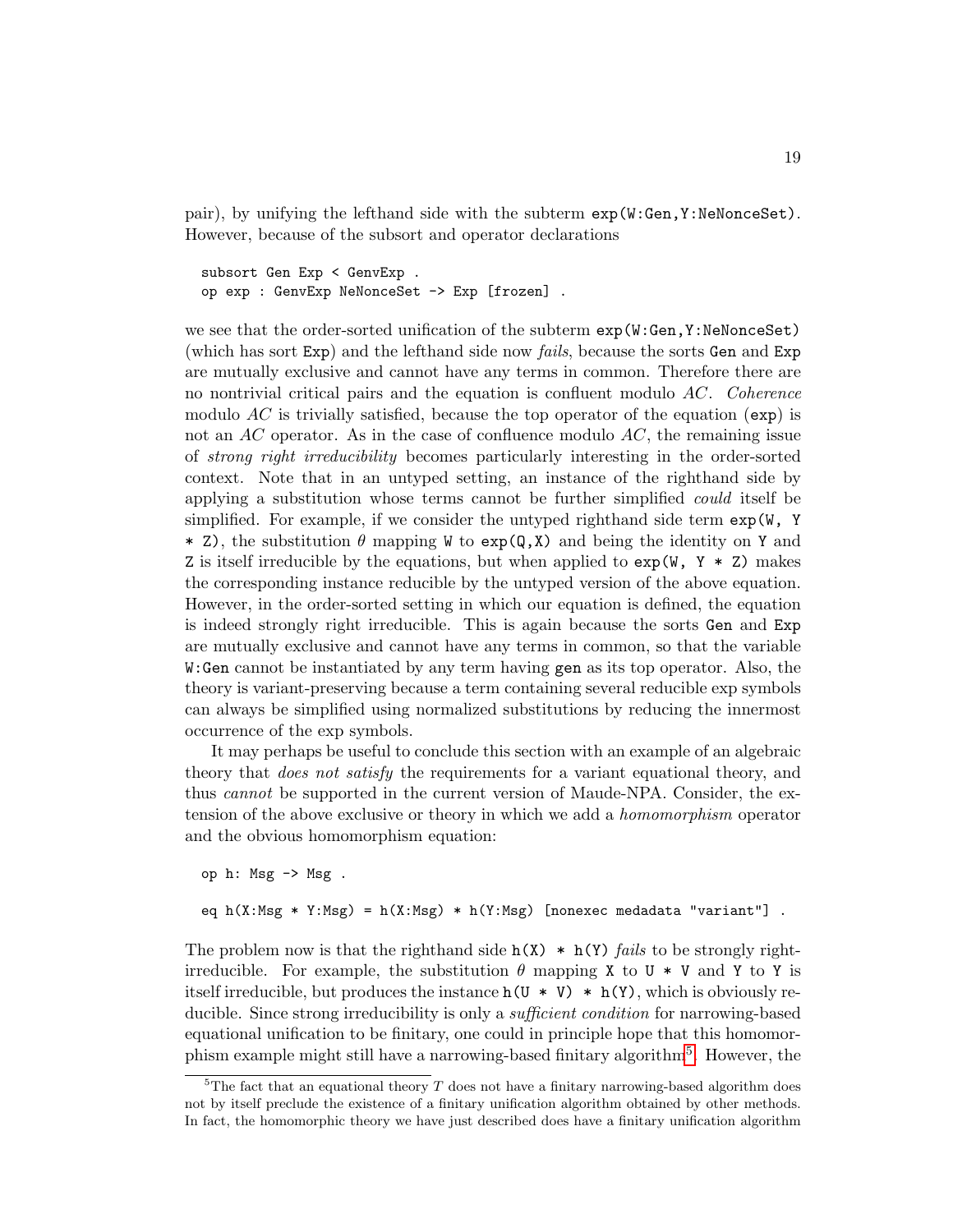hopes for such a finitary narrowing-based algorithm are dashed to the ground by results in both [\[6\]](#page-51-3), about the homomorphism theory not having the "finite variant" property, and the variant-based unification methods in [\[19\]](#page-52-4). That is why we developed a homomorphism unification algorithm for the Maude-NPA that dodges this problem (see Section [3.2.5\)](#page-12-0). However, the equational theory above, including both variant equations for exclusive-or and a homomorphic operator cannot currently be handled by Maude-NPA, since only a homomorphic equational theory or a variant equational theory are supported, not combinations of boths.

In summary, the main point we wish to emphasize is that the equational theories T for which the current version of Maude-NPA will work properly are one encryption symbol being homomorphic over concatenation or order-sorted theories of the form  $T = (\Sigma, E \cup Ax)$  satisfying the admissibility requirements [\(1\)](#page-13-1)–[\(7\)](#page-14-1). Under assumptions  $(1)$ – $(7)$ , T-unification problems are always guaranteed to have a finite number of solutions and the Maude-NPA will find them by narrowing.

As a final *caveat*, if the user specifies a theory T where any of the above conditions  $(1)$ – $(7)$  fail, besides the lack of completeness that would be caused by the failure of conditions  $(2)$ – $(5)$ , a likely consequence of failing to meet conditions  $(6)$  or  $(7)$  will be that the tool will loop forever trying to solve a unification problem associated with just a single transition step in the symbolic reachability analysis process. However, we are investigating conditions more general than [\(6\)](#page-14-3) (such as the above-mentioned finite variant property) that will still guarantee that a T-unification problem always has a finite complete set of solutions. Future versions of Maude-NPA will relax condition [\(6\)](#page-14-3) to allow more general conditions of this kind.

#### <span id="page-20-0"></span>3.3 Protocol Specification

The protocol itself and the intruder capabilities are both specified in the PROTOCOL-SPECIFICATION module. They are specified using strands. A *strand*, first defined in [\[20\]](#page-52-5), is a sequence of positive and negative messages<sup>[6](#page-20-1)</sup> describing a principal executing a protocol, or the intruder performing actions, e.g.,

$$
[pk(K_B, A; N_A)^+, pk(K_A, N_A; Z)^-, pk(K_B, Z)^+]
$$

where a positive node implies sending, and a negative node implies receiving. However, in our tool each strand is divided into the past and future parts, and we keep track of all the variables of sort Fresh generated by that concrete strand. That is, the messages to the left of the vertical line were sent or received in the past, whereas

[<sup>\[3\]</sup>](#page-51-4); however this dedicated unification algorithm is not an instance of a generic narrowing-based algorithm. However, as already explained, in the Maude-NPA the theories for which finitary unification is supported are either: (i) order-sorted theories with built-in axioms of commutativity and associativity-commutativity and associativity, communtativity and identity, or (ii) theories modulo such built-in axioms that are confluent, terminating, and coherent modulo  $Ax$ , and that are also strongly right irreducible, or (iii) dedicated unification algorithms, such as the one for homomorphic encryption discussed in Section [3.2.5.](#page-12-0)

<span id="page-20-1"></span><sup>&</sup>lt;sup>6</sup>We write  $m^{\pm}$  to denote  $m^{+}$  or  $m^{-}$ , indistinctively. We often write  $+(m)$  and  $-(m)$  instead of  $m^+$  and  $m^-$ , respectively.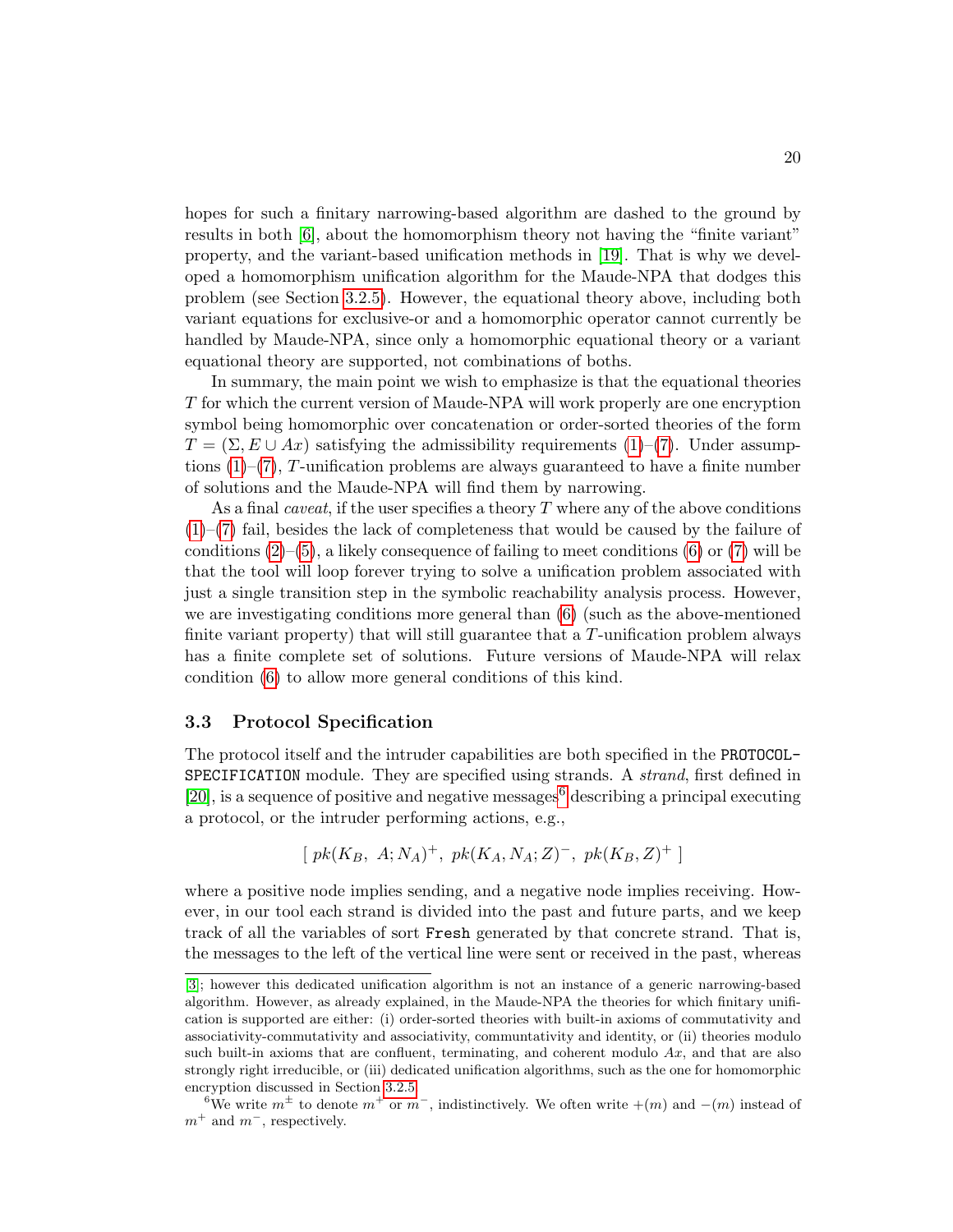the messages to the right of the line will be sent or received in the future. Right before the strand, the variables  $r_1, \dots, r_i$  of sort Fresh are made explicit, as follows:

```
:: r_1, \ldots, r_i :: [m_1^{\pm}, \ldots, m_i^{\pm} | m_{i+1}^{\pm}, \ldots, m_k^{\pm} ]
```
#### <span id="page-21-0"></span>3.3.1 Protocol Specification Variables

We begin by specifying all the variables that are used in this module, together with the sorts of these variables. In the NSPK example, these are

vars X Y Z : Msg . vars r r' : Fresh. vars A B : Name . vars N N1 N2 : Nonce .

#### <span id="page-21-1"></span>3.3.2 Dolev-Yao Rules

After the variables are specified, the next thing to specify is the intruder, or Dolev-Yao rules. These specify the operations an intruder can perform. An intruder strand consists of a sequence of negative nodes, followed by a single positive node. If the intruder can (non-deterministically) find more than one term as a result of performing one operation (as in deconcatenation), we specify this by separate strands. For the NSPK protocol, we have four operations, encryption with a public key (pk), decryption with a private key  $(\mathbf{sk})$ , concatenation  $($ ;  $)$ , and deconcatenation.

Encryption with a public key is specified as follows. Note that we use a principal's name to stand for the key. The intruder can encrypt any message using any public key.

```
:: nil:: [ nil | -(X), +(pk(A,X)), nil ]
```
Encryption with the private key is a little different. The intruder can only apply the sk operator using his own identity. So we specify the rule as follows.

```
:: nil:: [ nil | -(X), +(sk(i,X)), nil ]
```
Concatenation and deconcatenation are straightforward. If the intruder knows X and Y, he can find  $X; Y$ . If he knows  $X; Y$  he can find X and Y. Since each intruder strand can have at most one positive node, we need to use three rules to specify these:

```
:: nil :: [ nil | -(X), -(Y), +(X ; Y), nil ]
:: nil :: [ nil | -(X ; Y), +(X), nil ]
:: nil :: [ nil | -(X ; Y), +(Y), nil ]
```
The final Dolev-Yao specification looks as follows. Note that our tool requires the use of symbol STRANDS-DOLEVYAO as the repository of all the Dolev-Yao strands, and symbol & as the union operator for sets of strands. Note, also, that our tool considers that variables are not shared between strands, and thus will appropriately rename them when necessary.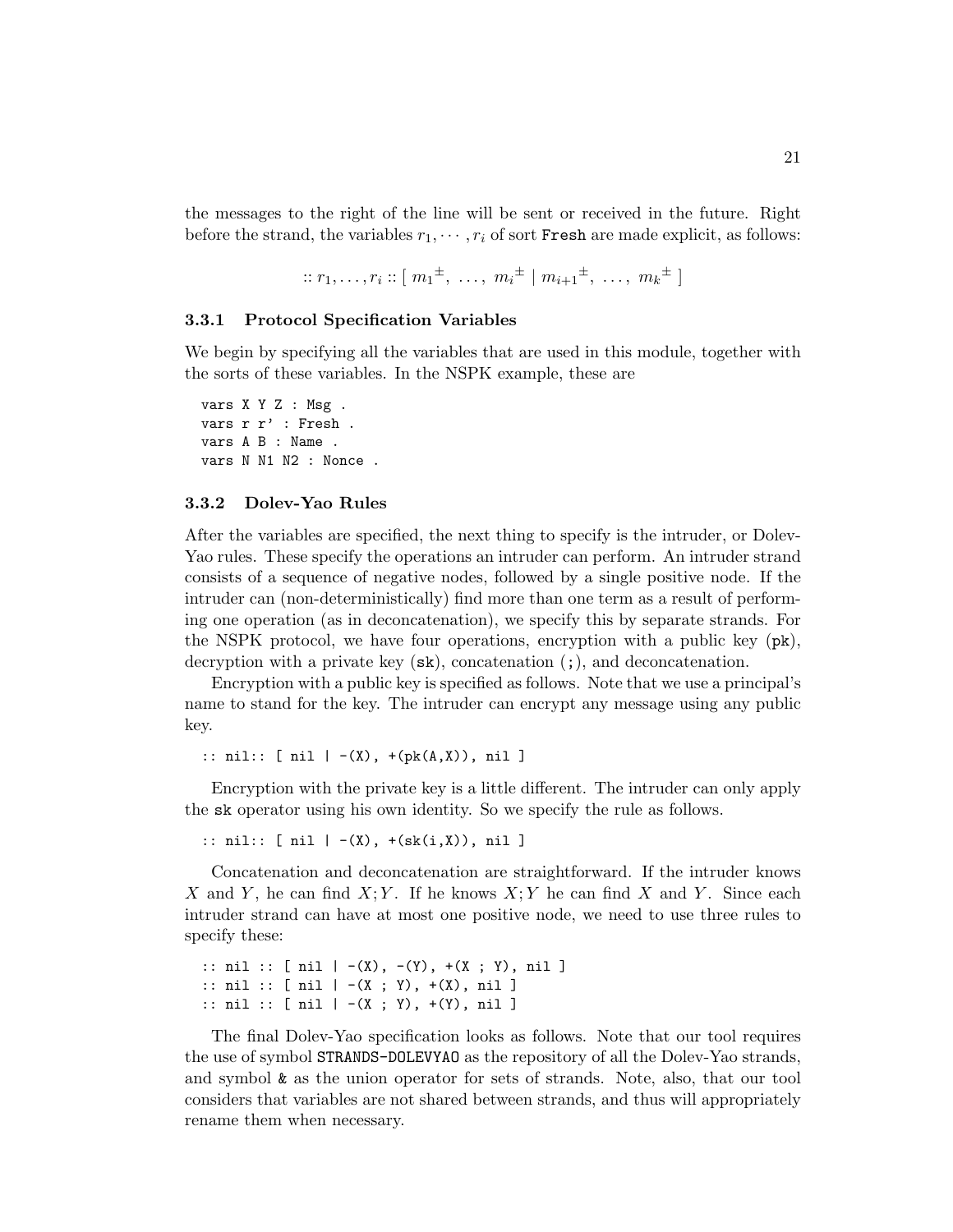```
eq STRANDS-DOLEVYAO
 = :: nil :: [ nil | -(X), -(Y), +(X ; Y), nil ] &
   :: nil :: [ nil | -(X ; Y), +(X), nil ] &
   :: nil :: [ nil | -(X ; Y), +(Y), nil ] &
   :: nil :: [ nil | -(X), +(sk(i,X)), nil ] &
   :: nil :: [ nil | -(X), +(pk(Ke,X)), nil ]
[nonexec] .
```
#### <span id="page-22-0"></span>3.3.3 Adding/deleting Operations in the Dolev-Yao Strands

Every operation that can be performed by the intruder, and every term that is initially known by the intruder, should have a corresponding intruder rule. For each operation used in the protocol, we should consider whether or not the intruder can perform it, and produce a corresponding intruder strand that describes the conditions under which the intruder can perform it.

For example, suppose that the operation requires the use of exclusive-or. If we assume that the intruder can exclusive-or any two terms in its possession, we would represent this by the following strand:

:: nil :: [ nil | -(X), -(Y), X \* Y, nil ]

If we want to give the intruder the ability to generate his own nonces, we would represent this by the following rule:

```
:: r :: [ nil | +(n(i,r)), nil ]
```
In general, it is a good idea to provide Dolev-Yao rules for all the operation that are defined, unless one is explicit making the assumption that the intruder can not perform the operation. It is also strongly recommended that operations not used in the protocol should not be provided in Dolev-Yao strands. This is because the tool will attempt to execute these rules, even if they are useless, and so they will negatively affect its performance.

#### <span id="page-22-1"></span>3.3.4 Protocol Rules

In the Protocol Rules section of a specification, we define the messages that are sent and received by the honest principals. We will specify one strand per role. However, since the Maude-NPA analysis supports an arbitrary number of sessions, each strand can be instantiated an arbitrary number of times.

We recall the informal specification of NSPK, as follows:

- 1.  $A \rightarrow B : pk(B, A; N_A)$
- 2.  $B \rightarrow A : pk(A, N_A; N_B)$
- 3.  $A \rightarrow B : pk(B, N_B)$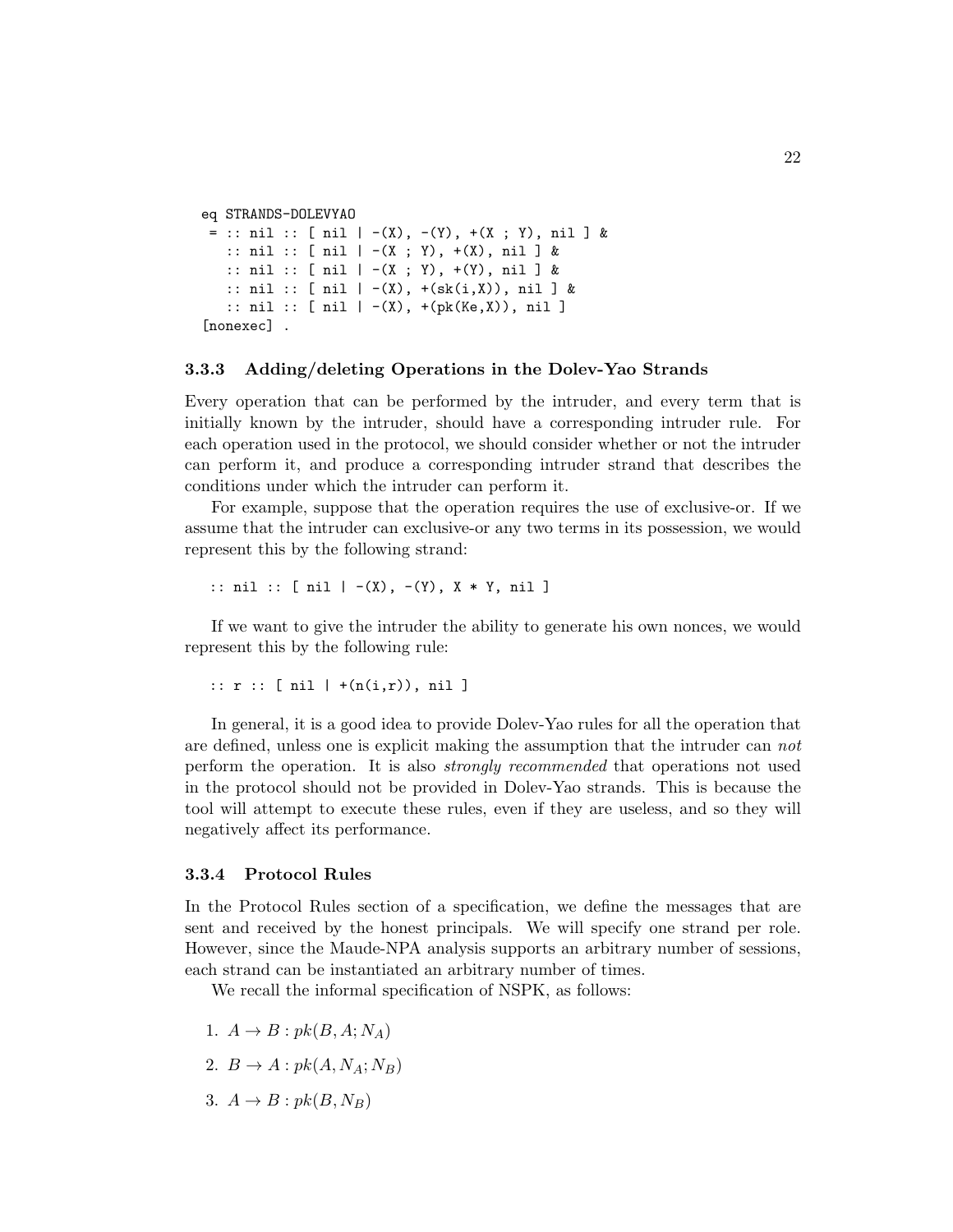where  $N_A$  and  $N_B$  are nonces generated by the respective principals.

In specifying protocol rules it is important to remember to do so from the point of view of the principal executing the role. For example, in NSPK the initiator A starts out by sending her name and a nonce encrypted with B's public key. She gets back something encrypted with her public key, but all she can tell is that it is her nonce concatenated with some other term of sort Nonce. She then encrypts that term of sort Nonce under B's public key and sends it out. In other words, data received by a principal for which the principal could not match its structure must be represented by a variable of sort Msg.

In order to represent this, we represent the construction of A's nonce explicitly as  $n(A,r)$ , where r is a variable of sort Fresh belonging to A's strand. The nonce she receives, though, is represented by a variable N of sort Nonce, as follows:

#### :: r ::  $[ni]$  + (pk(B,A; n(A,r))), - (pk(A,n(A,r); N)), + (pk(B, N)), nil ]

If we wanted to check for type confusion attacks we would replace N of sort Nonce by a variable X of sort Msg (where sort Nonce is a subsort of sort Msg). This implies a bigger search space due to the more general sort of the variable.

In the responder strand, the signs of the messages are reversed. Moreover, the messages themselves are represented differently. B starts out by receiving a name and some nonce encrypted under his key. He creates his own nonce, appends the received nonce to it, encrypts it with the key belonging to the name, and sends it out. He gets back his nonce encrypted under his own key. This is specified as follows:

```
:: r ::
[ nil | -(pk(B, A ; N)), +(pk(A, N ; n(B, r))), -(pk(B, n(B, r))), nil ]
```
Note that, as explained above, the point here is to only include things in a strand that a principal executing a strand can actually verify. If we say that a principal receives a term of sort Nonce, we assume that the principal has some ability to determine whether something is a nonce, as opposed to some other type of message (perhaps by its length). We do not assume, however, that the principal is able to verify who created that nonce or when. The complete STRANDS-PROTOCOL specification is as follows. We note that in this specification when a principal receives a nonce that she did not create encrypted under her own public key, she is able to decrypt it and determine that is of sort Nonce.

```
eq STRANDS-PROTOCOL =
```

```
:: r ::
 [nil | +(pk(B, A ; n(A, r))), -(pk(A, n(A, r) ; N)), +(pk(B, N)), nil]&
 :: r ::
 [nil | -(pk(B, A ; N)), +(pk(A, N ; n(B,r))), -(pk(B, n(B,r))), nil]
[nonexec] .
```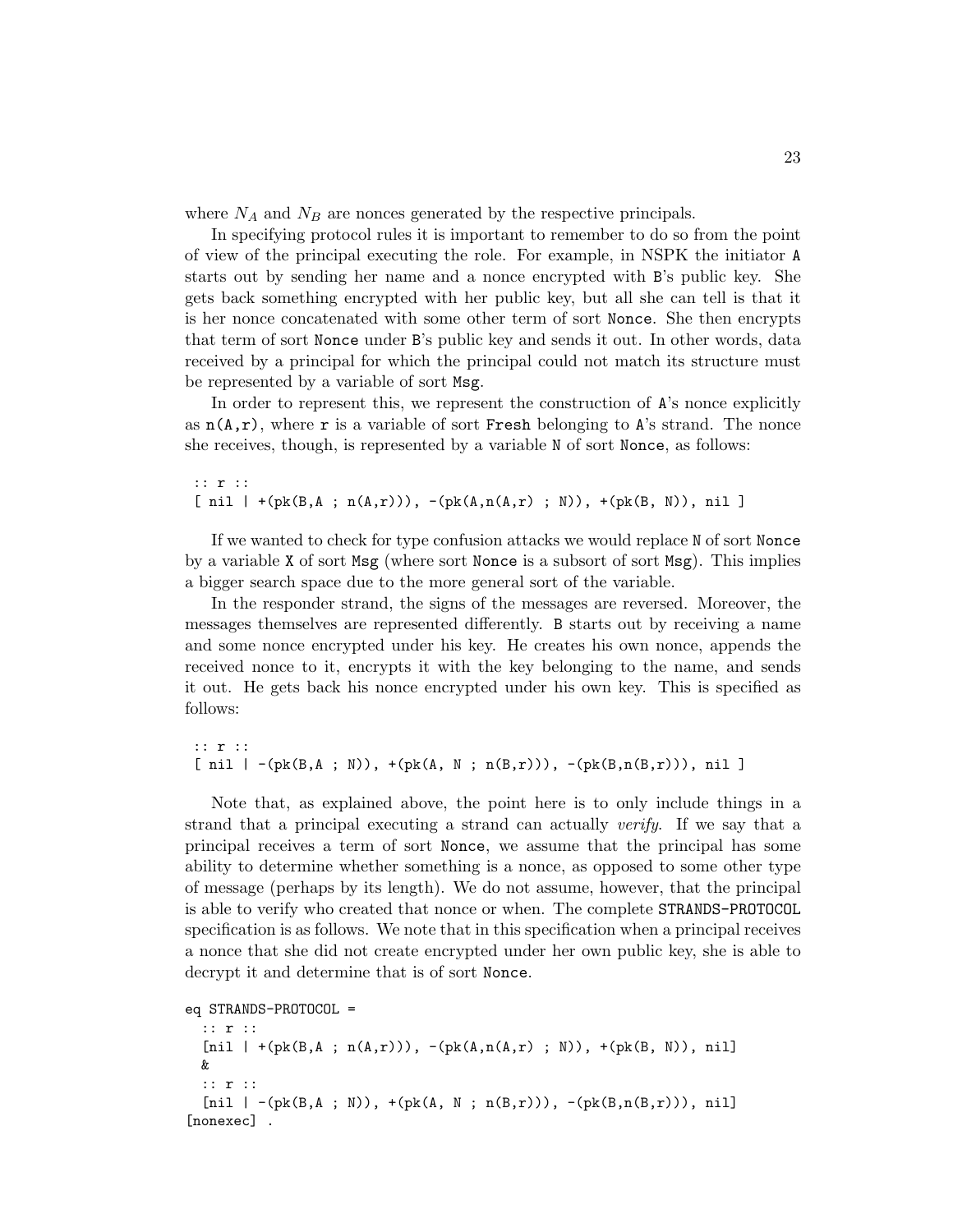Remember that our tool considers that variables are not shared between strands, and thus will appropriately rename them when necessary.

As a final note, we remark that, if B received a message Z encrypted under a key he does not know, he would not be able to verify that he received  $pk(A, Z)$  because he cannot decrypt the message. So the best we could say here is that A received some term Y of sort Msg.

#### <span id="page-24-0"></span>3.3.5 Attack States

The last thing we specify are the *attack states*, which describe the final attack states we are looking for with Maude-NPA. Unlike the case of the Dolev-Yao and protocol strands, we can specify more than one attack state. Thus, we designate each attack state with a natural number.

In Maude-NPA, each state found during the protocol execution (i.e., a backwards search) is represented with four different sections separated by the symbol || in the following order: (1) set of current strands, (2) intruder knowledge, (3) sequence of messages, (4) auxiliary data, and (5) never patterns. For instance, the following is a state found for the NSPK protocol:

```
:: nil ::
\lceil nil \lceil-(#0:Msg ; n(b, #1:Fresh)),
   +(n(b, #1:Fresh)), nil] &
:: #1:Fresh ::
[ nil,
   -(pk(b, a ; #2:Nonce)),+(pk(a, #2:Nonce ; n(b, #1:Fresh))) |
   -(pk(b, n(b, #1:Fresh))), nil] )
| \ |n(b, #1:Fresh) !inI,
pk(b, n(b, #1:Fresh)) inI,
(#0:Msg ; n(b, #1:Fresh)) inI
| \cdot |-(#0:Msg ; n(b, #1:Fresh)),
+(n(b, #1:Fresh)),
-(pk(b, n(b, #1:FFresh)))| \cdot |nil
| \ |nil
```
The intruder knowledge represents what the intruder knows (symbol \_inI) or doesn't know (symbol \_!inI) at each state. However, the symbol \_!inI represents that it is not known now but it would be known in the future. The set of current strands indicates how advanced each strand is in the execution process (by the placement of the bar), and gives partial substitutions for the messages in each strand. Note that the set of strands and the intruder knowledge grow along with the backwards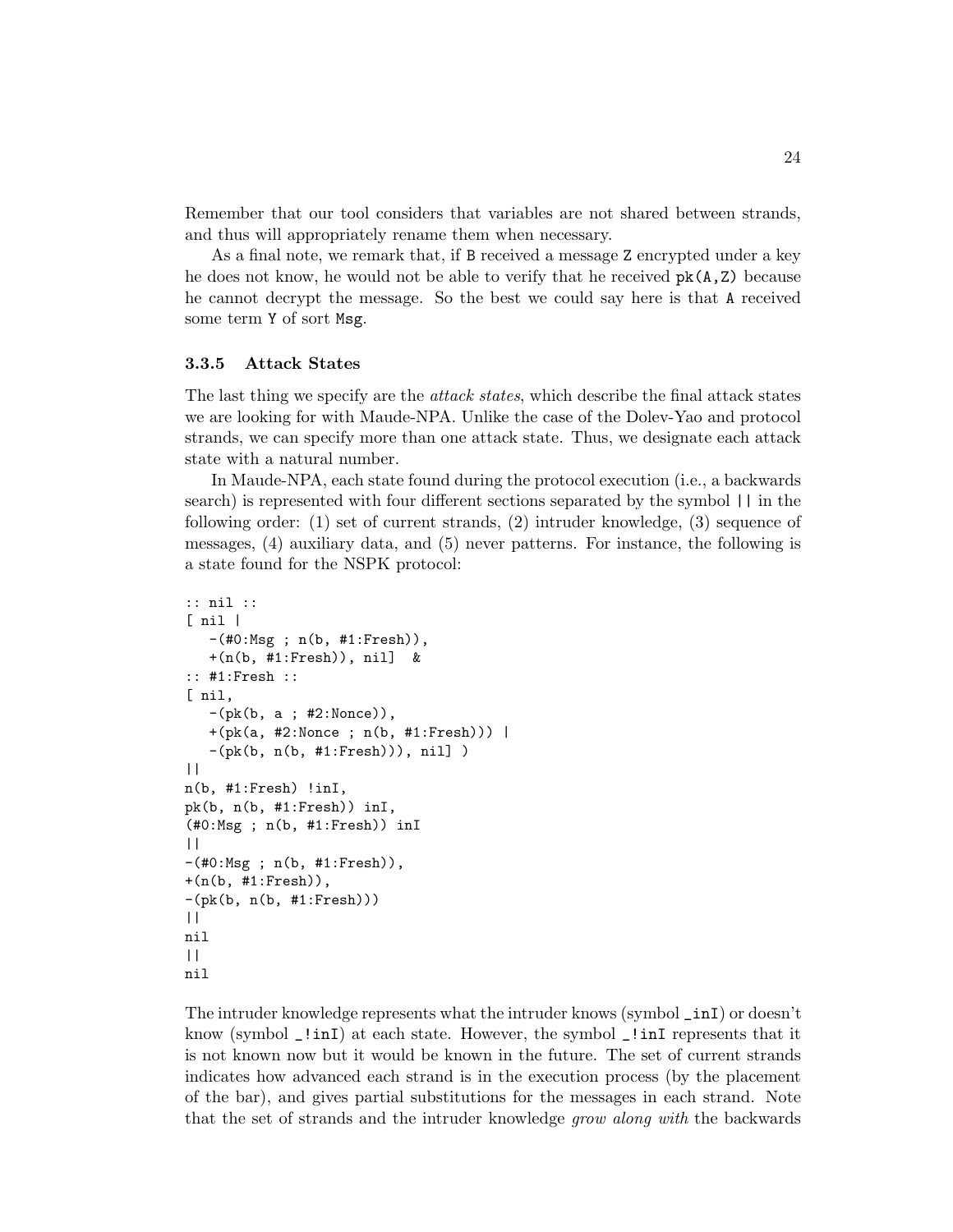reachability search, in one case by introducing more protocol or intruder strands, and in the other case by introducing more positive knowledge of the intruder (e.g., M inI) or by transforming positive into negative knowledge due to the backwards execution (e.g., M inI  $\Rightarrow$  M !inI). The sequence of messages, which is nil at the beginning gives the actual sequence of messages passed. This also grows as the backwards search continues, and gives a complete description of an attack when an initial state is reached. This part is intended for the benefit of the user, and is not actually used in the backward search. The fifth part contains the never patterns associated to this state, and are explained in more detail in Section [3.3.6.](#page-27-0) Finally, the fourth part is used to store information about the search space that the tool creates to help manage its search. It does not provide any information about the attack itself, and is currently only displayed by the tool to help in debugging. More information about debugging facilities can be found in Appendix [D.](#page-61-0)

The user can specify only the first two parts of an attack state: the set of strands expected to appear in the attack, and the intruder knowledge. The other two sections must have just the empty symbol nil.

For NSPK, the standard attack is represented as follows:

```
eq ATTACK-STATE(0) =
  :: r ::
  [ nil,
     -(pk(b, a ; N)),+(pk(a, N ; n(b,r))),
     -(pk(b, n(b, r))) |
     nil ]
  ||
  n(b,r) inI
  | \ |nil
  ||
  nil
  ||
  nil
[nonexec] .
```
where we require the intruder to have learned the nonce generated by Bob, and thus we have to include Bob's strand in the attack in order to describe such specific nonce  $n(b,r)$ .

We can also specify inequalities (the condition that a term not be equal to something) in the intruder knowledge section. For example, suppose that we want to specify that a responder executes a strand, apparently with an initiator a, but the nonce received is not generated by a. This would be done as follows:

```
eq ATTACK-STATE(0) =:: r ::
  [ nil,
     -(pk(b,a ; N)),
```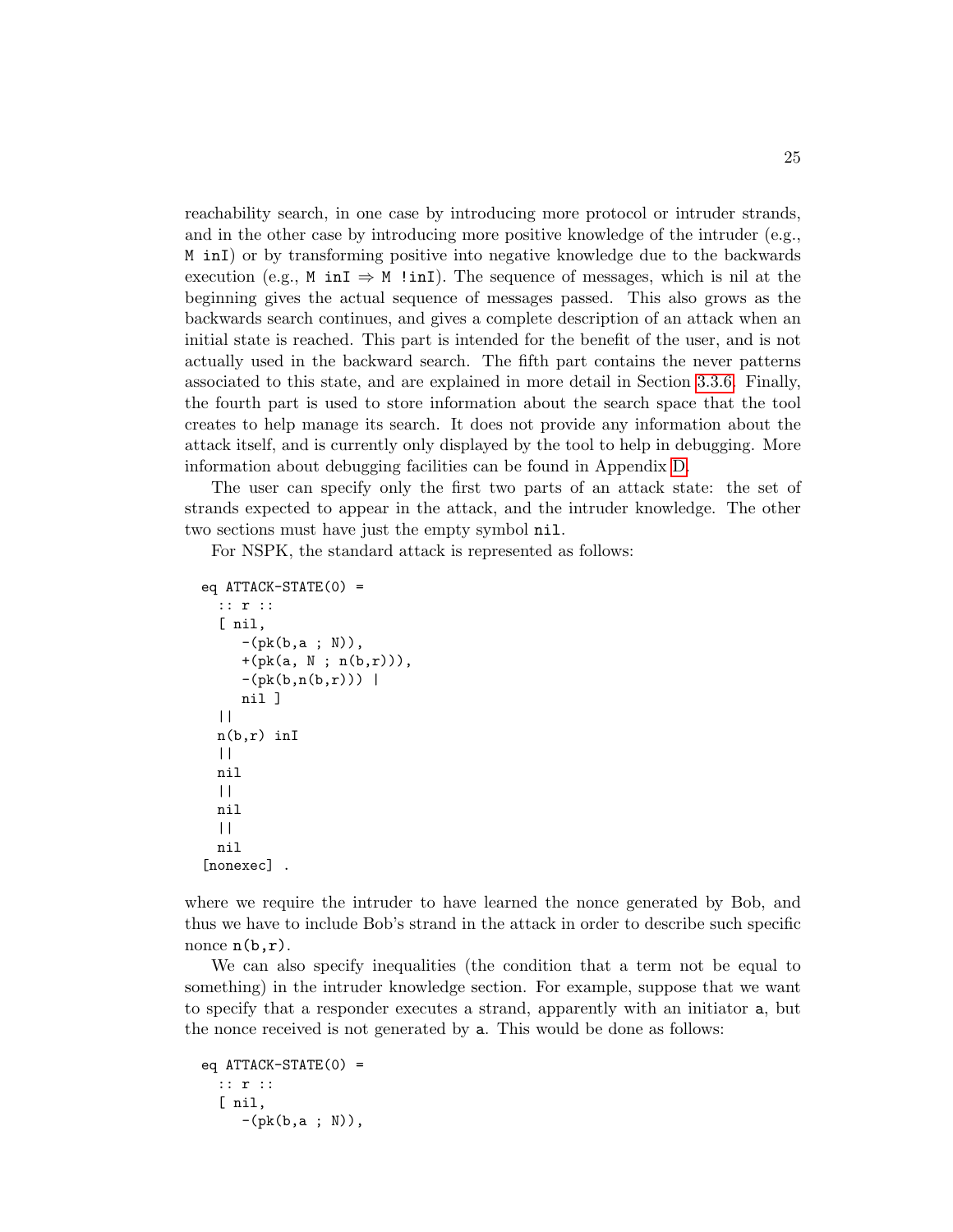```
+(pk(a, N ; n(b,r))),
      -(pk(b, n(b, r))) |
     nil ]
  | \ |N := n(a,r')| \ |nil
  | \cdot |nil
  | \cdot |nil
[nonexec] .
```
where t != s means that for any ground substitution  $\theta$  applicable to t and s,  $\theta(t)$ cannot be equal to  $\theta(s)$  modulo the equational theory. Note that, since a is a constant and  $r'$  is a variable of the special sort Fresh, N !=  $n(a,r')$  means that N cannot be of the form  $n(a,r')$ .

In summary, we note the following conditions on attack state specifications:

- 1. Strands in the attack state must have the bar at the end.
- 2. If more than one strand appears in the attack state, they must be separated by the & symbol. If more than one term appears in the intruder knowledge, they must be separated by commas. If no strands appear, or no terms appear, the empty symbol is used, in the strands or intruder knowledge sections, respectively, e.g.,

```
eq ATTACK-STATE(0) =:: r ::
  [ nil,
     -(pk(b,a; N)),+(pk(a, N ; n(b,r))),-(pk(b, n(b, r))) |
     nil ]
  || empty
  || nil
  || nil
  || nil
[nonexec] .
```
- 3. The items that can appear in the intruder knowledge may include not only terms known by the intruder, but also inequality conditions on terms.
- 4. The two fields after the intruder knowledge must always be nil. These are fields that contain information that is built up in the backwards search, but is empty in the final attack state.
- 5. The last field would usually be nil except if a never pattern is included, explained in the next section.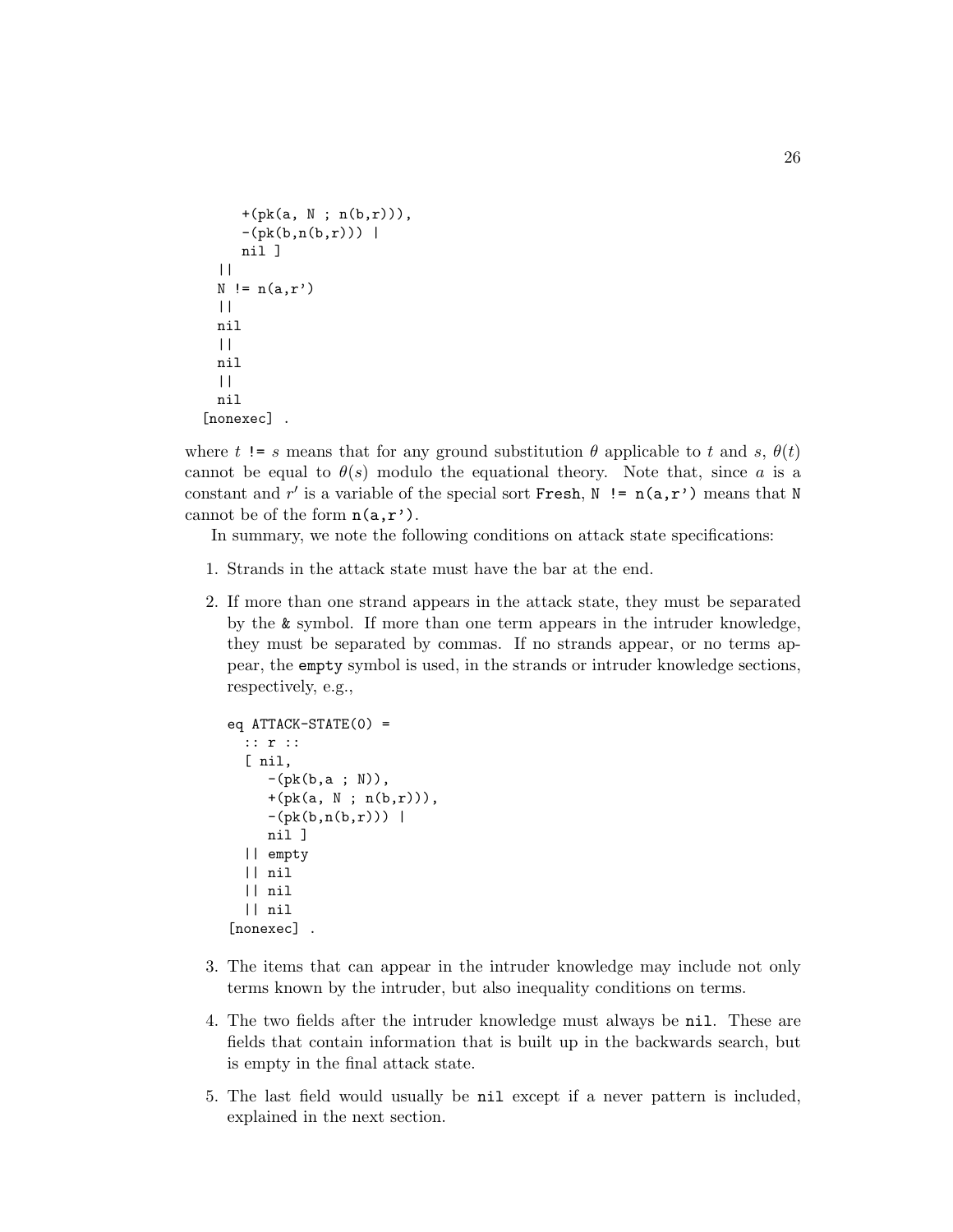#### <span id="page-27-0"></span>3.3.6 Attack States With Excluded Patterns: Never Patterns

It is often desirable to exclude certain patterns from transition paths leading to an attack state. For example, one may want to determine whether or not authentication properties have been violated, e.g., whether it is possible for a responder strand to appear without the corresponding initiator strand. For this there is an optional additional field in the attack state containing the never patterns.

Here is how we would specify an initiator strand without a responder in the NSPK protocol:

```
eq ATTACK-STATE(1) =:: r ::
 [ nil,
    -(pk(b,a ; N)),+(pk(a, N ; n(b,r))),
    -(pk(b, n(b, r))) |
    nil ]
 || empty
 || nil
 || nil
 || never(
    *** for authentication
    :: r' ::
    [ nil |
       +(pk(b,a ; N)),
       -(pk(a, N ; n(b,r))),+(pk(b,n(b,r))), nil ]
    & S:StrandSet
    || K:IntruderKnowledge
    \lambda[nonexec] .
```
Note that the never pattern does not contain the extra fields included in an attack pattern and only strands and intruder knowledge are available. Note that variables of the regular strands or the regular intruder knowledge may appear in the never pattern as a way to differentiate and constrain the never pattern. For instance, the variable  $\mathbf{r}'$  in the never pattern is not an error, since the regular strand in the attack state is the initiator strand, which generates variable  $r$ , and the strand in the never pattern is a pattern that must be valid for any responder strand. Any responder strand would generate his variable r'.

If we want to restrict the existence of a responder strand even more, so that no partial responder strand can show up, we must include a second never pattern ending in a positive message of the strand (since partial strands will always end in a positive message and represent incomplete strands):

```
eq ATTACK-STATE(1) =:: r ::
 [ nil,
```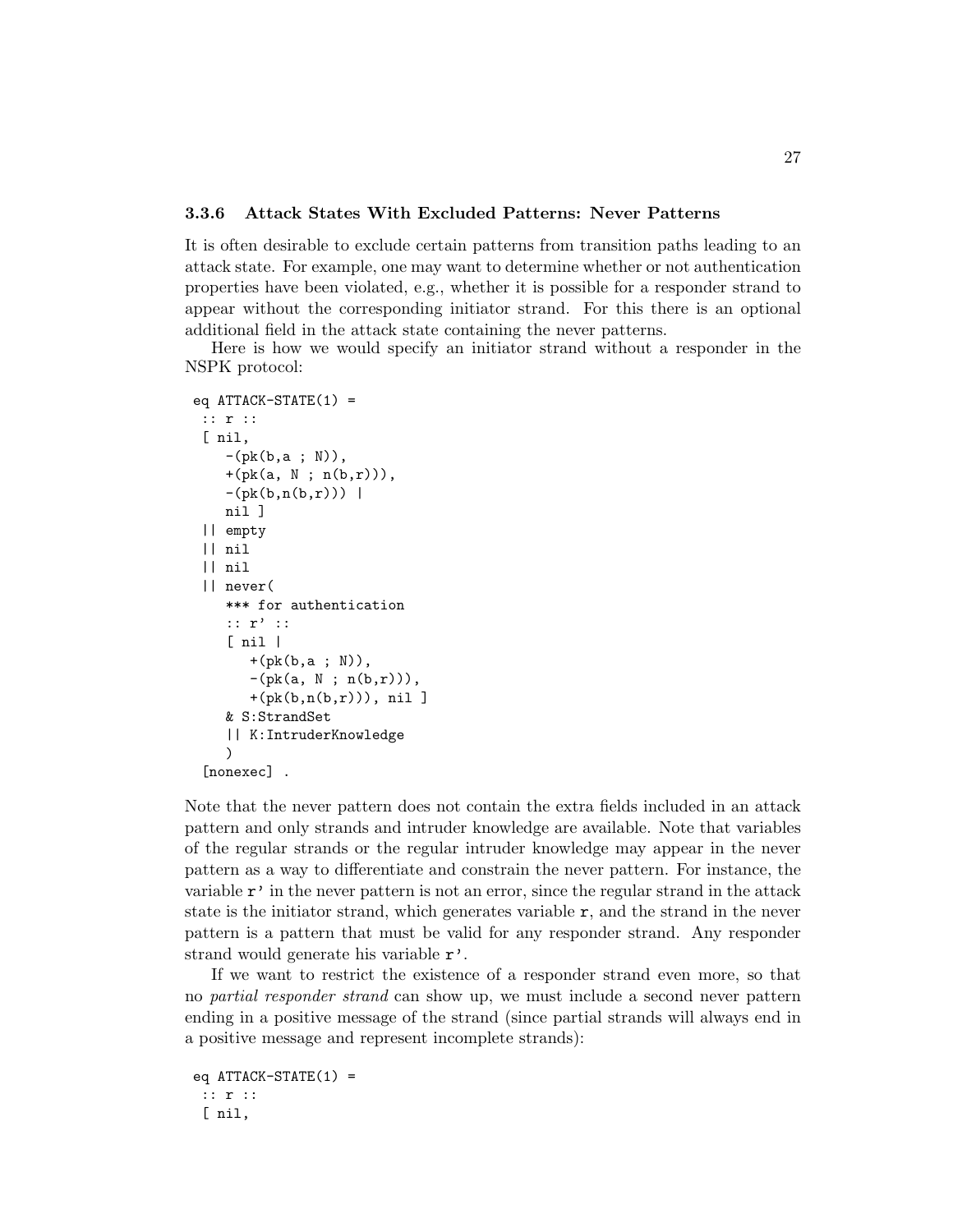```
-(pk(b,a ; N)),+(pk(a, N ; n(b,r))),
   -(pk(b, n(b, r))) |
   nil ]
|| empty
|| nil
|| nil
|| never(
   *** for authentication
   (:: r': :[ nil |
      +(pk(b,a ; N)),
      -(pk(a, N ; n(b,r))),+(pk(b,n(b,r))), nil]
   & S:StrandSet
   || K:IntruderKnowledge)
   *** for authentication
   (:: r': :[ nil |
      +(pk(b,a ; N)), nil ]
   & S:StrandSet
   || K:IntruderKnowledge)
   \lambda[nonexec] .
```
Note that variable names used in different never patterns have no effect, since each never pattern is checked independently. The tool will now look for all paths in which the intruder strand is executed, but no (partial) responder strand is running.

It is also possible to use never patterns to specify negative conditions on terms or strands. Suppose we want to ask if it is possible for a responder in the NSPK protocol to execute a session of the protocol, apparently with an initiator, but the nonce received was not the initiator's (represented by  $n(a,r')$ ). This would be done as follows:

```
eq ATTACK-STATE(2) =
:: r ::
 [ nil,
    -(pk(b,a ; N)),+(pk(a, N ; n(b,r))),
    -(pk(b, n(b, r))) |
    nil ]
 || empty
 || nil
 || nil
 || never(
    *** for authentication
    (:: r':[ nil |
       -(pk(b,a ; n(a,r'))),
```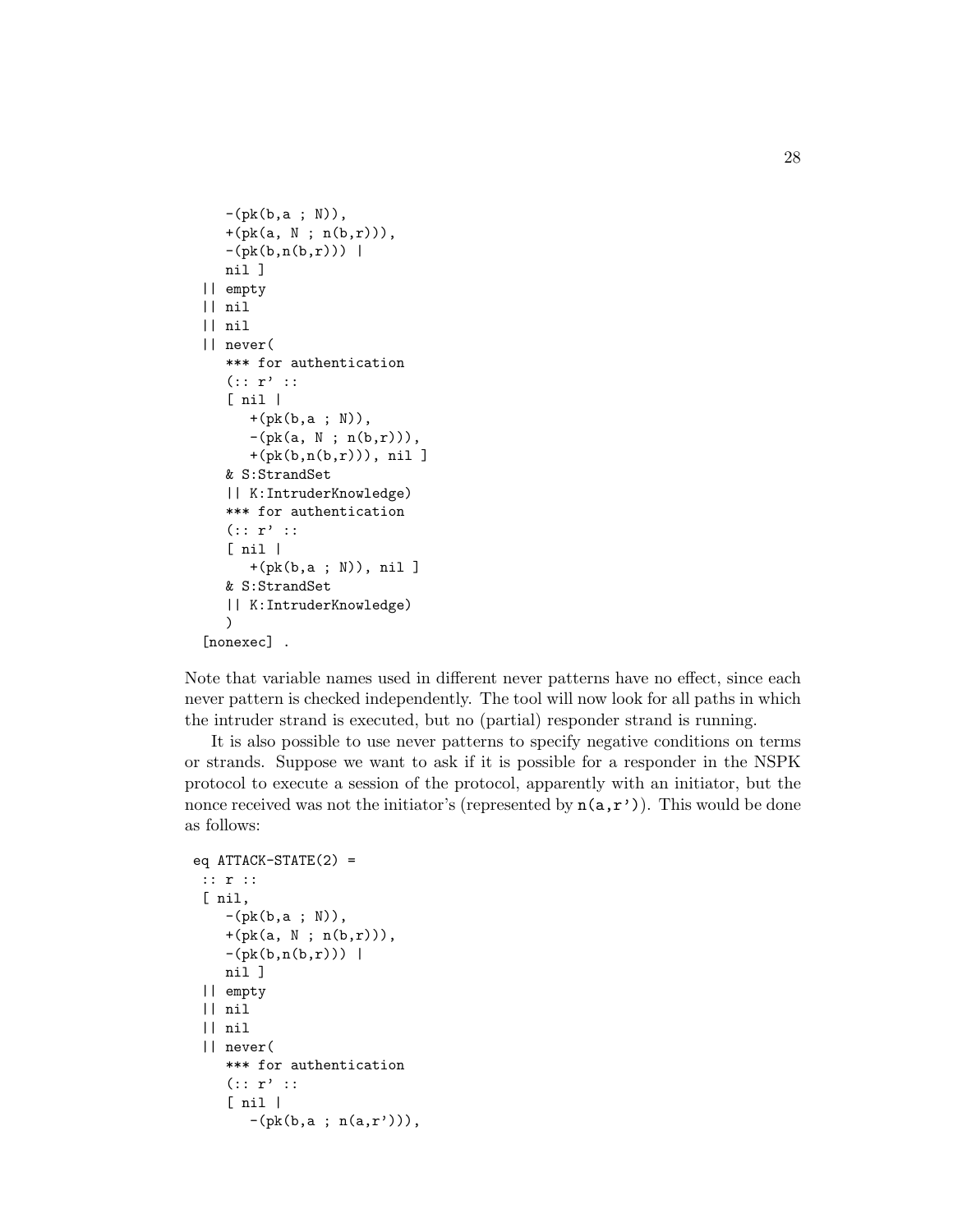```
+(pk(a, n(a,r') ; n(b,r))),
      -(pk(b,n(b,r))), nil ]
  & S:StrandSet
   || K:IntruderKnowledge)
   \lambda[nonexec] .
```
We note that it is possible to put more than one never pattern in a search space, but then each such pattern must be contained in a pair of parentheses, e.g.,

```
never(
( ... State 1 ... )
( ... State 2 ... )
\lambda
```
Never patterns can also be used to cut the down the search space. Suppose, for example, that one finds in the above search that a number of states are encountered in which the intruder encrypts two nonces, but they never seem to provide any useful information. One can reduce the search space by ruling out that intruder behavior with the following never pattern:

```
eq ATTACK-STATE(1) =:: r ::
 [ nil,
    -(pk(b,a ; N)),+(pk(a, N ; n(b,r))),
    -(pk(b, n(b, r))) |
    nil ]
 || empty
 || nil
 || nil
 || never(
    *** cut down search for two nonces
    :: nil ::
    [ nil |
       -(N1 ; N2),+(pk(A, N1 ; N2)), nil ]
    & S:StrandSet
    || K:IntruderKnowledge
    \lambda[nonexec] .
```
Note that adding Never patterns to reduce the search space, as distinguished from their use for verifying authentication properties, means that failure to find an attack does not necessarily mean that the protocol is secure. It simply means that any attack against the security property specified in the attack state must use at least one strand that is specified in the set of never patterns.

There are several things about the never patterns that should be noted: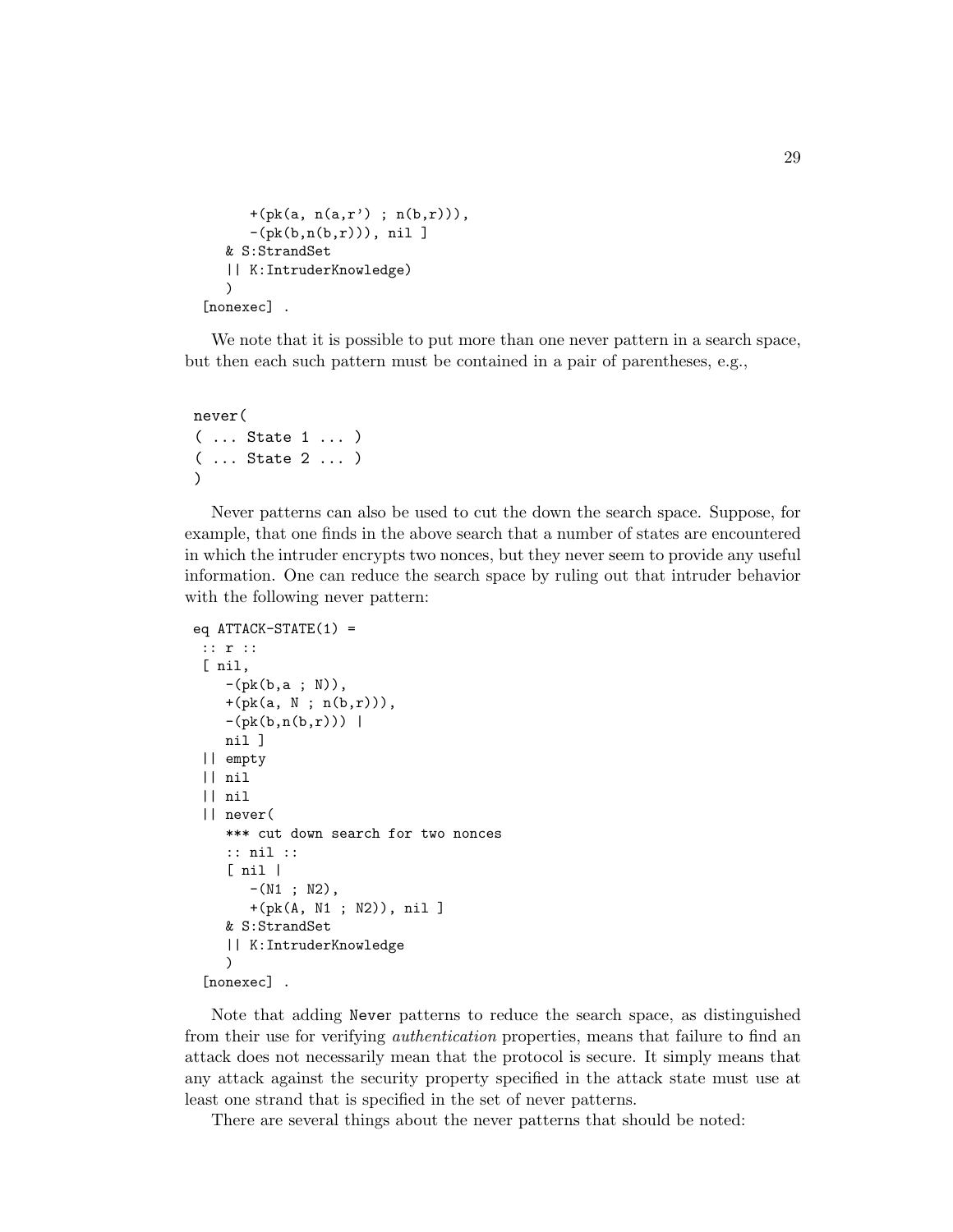- 1. The bar in any strand in the never pattern should be at the beginning of the strand. If it is not, we will enforce it.
- 2. The first two fields must end in variables of type Strandset and Intruderknowledge, respectively.
- 3. More than one never pattern can be used in an attack state. Each one must be delimited by its own set of parentheses.

For a good example of the use of never patterns, which makes the Maude-NPA search considerably more efficient without compromising the completeness of the reachability analysis, we refer the reader to the analysis of the Diffie-Hellman protocol in Section [5.3.](#page-41-0)

#### <span id="page-30-0"></span>3.4 Grammars

The Maude-NPA's ability to reason effectively about low-level algebraic properties is a result of its combination of symbolic reachability analysis using narrowing, together with its grammar-based techniques for reducing the size of the search space. Here we briefly explain how grammars work as a state space reduction technique and refer the reader to [\[26,](#page-53-7) [12\]](#page-52-0) for further details.

Automatically generated grammars  $\langle G_1, \ldots, G_m \rangle$  represent unreachability information (or co-invariants), i.e., typically infinite sets of states unreachable for the intruder. That is, given a message  $m$  and an automatically generated grammar  $G$ , if  $m \in G$ , then there is no initial state  $St_{init}$  and substitution  $\theta$  such that the intruder knowledge of  $St_{init}$  contains the fact  $\theta(m)$ !inI, i.e., the intruder is not able to learn message m. These automatically generated grammars are very important in our framework, since in the best case they can reduce the infinite search space to a finite one, or, at least, can drastically reduce the search space.

Unlike the grammars used in NPA, described in [\[26\]](#page-53-7), and the version of Maude-NPA described in [\[12\]](#page-52-0), in which initial grammars needed to be specified by the user, Maude-NPA now generates initial grammars automatically. Each initial grammar consists of a single seed term of the form  $C \mapsto f(X_1, \dots, X_n) \in \mathcal{L}$ , where f is an operator symbol from the protocol specification, the  $X_i$  are variables, and C is either empty or consists of the single constraint  $(X_i \text{ inI})$  (similar to expression  $X_i \text{ inI}$  but used in a different context). However, Maude-NPA provides features to control such automatically generated grammars, e.g., adding more seed terms. Appendix [B](#page-58-0) gives a more detailed description of grammars and its features in the Maude-NPA.

## <span id="page-30-1"></span>4 Maude-NPA Commands for Attack Search

The commands run, summary, and initials are the tool's commands for attack search. They are invoked by reducing them in Maude, that is, by typing red followed by the command, followed by a space and a period. To use them we must specify the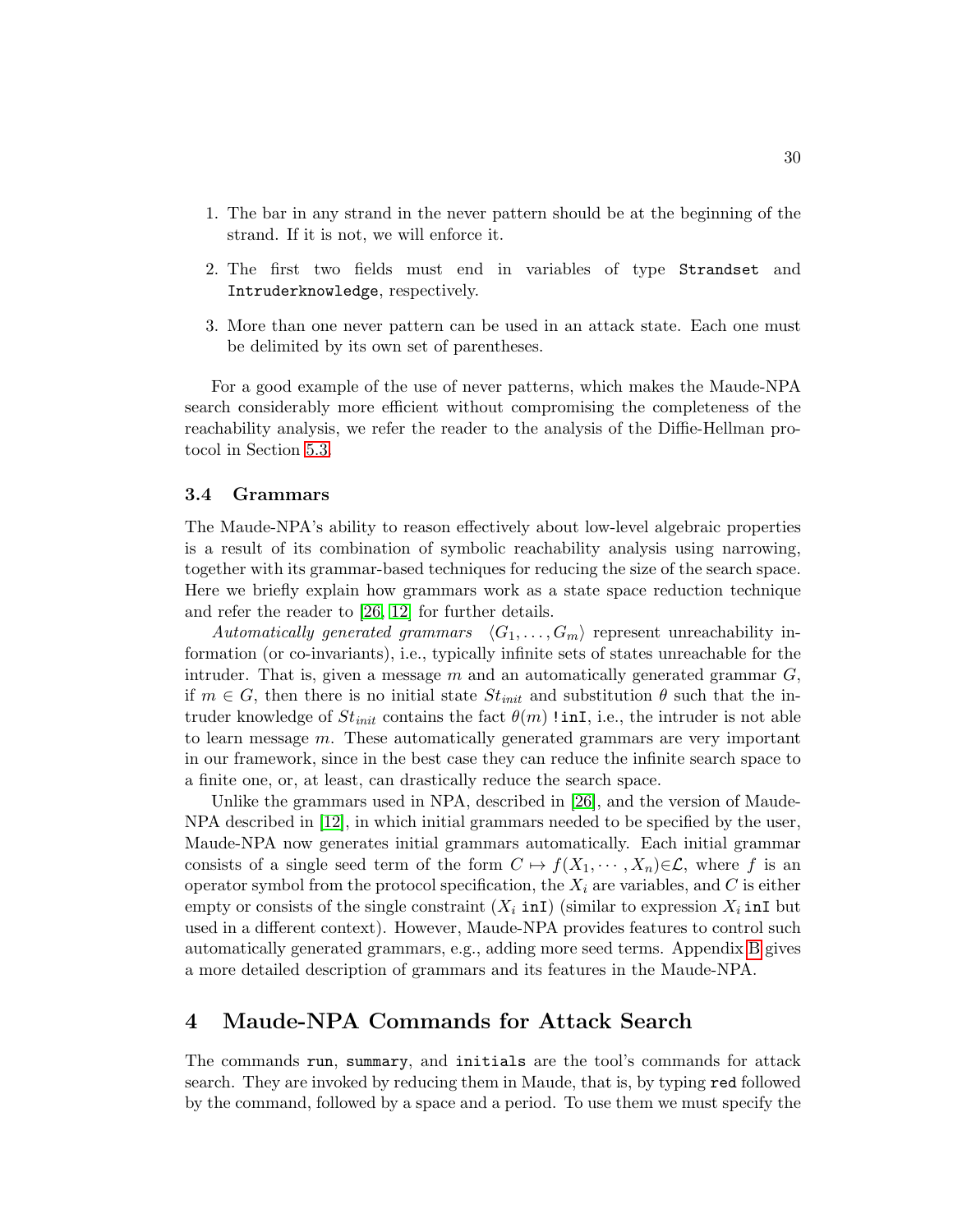attack state we are searching for, and the number of backwards reachability steps we want to compute, e.g.,

run(0,10)

tells Maude-NPA to construct the backwards reachability tree up to depth 10 for the attack state designated with natural number 0. The command run yields the set of states found in the leaves of the backwards reachability tree of the specified depth that has been generated. When the user is not interested in the current states of the reachability tree, he/she can use the command summary, which outputs just the number of states found in the leaves of the reachability tree and how many of those are initial states, i.e., solutions to the attack. For instance, when we give the reduce command summary $(0,2)$  in Maude as below for the NSPK example, it returns:

red summary $(0,2)$ . result Summary: States>> 6 Solutions>> 0

The initial state representing the standard NSPK attack is found in 7 steps.

```
red summary(0,7).
result Summary: States>> 4 Solutions>> 1
```
We also provide a slightly different version of the run command that outputs only the initial states, instead of all the leaves. Thus, if we type

```
red initials(0,7) .
```
for the NSPK example our tool outputs the attack<sup>[7](#page-31-0)</sup>:

```
Maude> red initials(0,7).
< 1 . 5 . 2 . 5 . 2 . 3 . 3 . 1 > (
:: nil ::
[ nil |
   -(pk(i, n(b, #1:Fresh))),
   +(n(b, #1:Fresh)), nil] &
:: nil ::
\lceil nil \lceil-(pk(i, a ; n(a, #0:FFesh))),+(a ; n(a, #0:Fresh)), nil] &
:: nil ::
[ nil |
   -(n(b, #1:Fresh)).
   +(pk(b, n(b, #1:Fresh))), nil] &
:: nil ::
[ nil |
   -(a ; n(a, #0:Fresh)),
   +(pk(b, a ; n(a, #0:Fresh))), nil] &
:: #0:Fresh ::
[ nil |
   +(pk(i, a ; n(a, #0:Fresh))),
   -(pk(a, n(a, #0:Fresh) ; n(b, #1:Fresh))),
```
<span id="page-31-0"></span><sup>7</sup>Note that Maude-NPA associates an identifier, e.g.  $1.5.2.7.1.4.3.1$ , to each state generated by the tool. These identifiers are for internal use and are not described in this manual.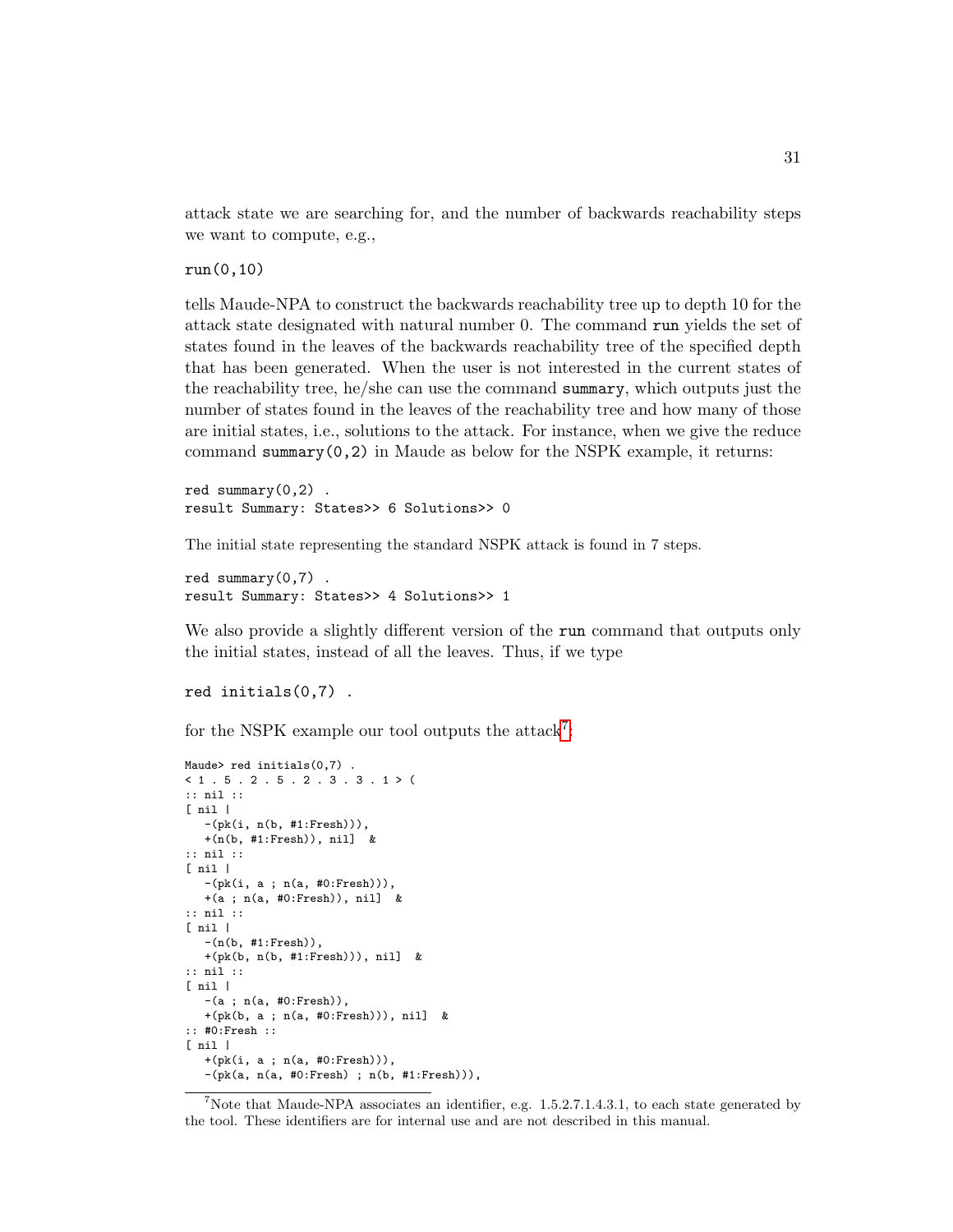```
+(pk(i, n(b, #1:Fresh))), nil] &
:: #1:Fresh ::
[ nil |
   -(pk(b, a ; n(a, #0:FFesh))),+(pk(a, n(a, #0:Fresh) ; n(b, #1:Fresh))),
   -(pk(b, n(b, #1:Fresh))), nil] )
||pk(a, n(a, #0:Fresh) ; n(b, #1:Fresh)) !inI,
pk(b, n(b, #1:Fresh)) !inI,
pk(b, a ; n(a, #0:Fresh)) !inI,
pk(i, n(b, #1:Fresh)) !inI,
pk(i, a ; n(a, #0:Fresh)) !inI,
n(b, #1:Fresh) !inI,
(a ; n(a, #0: Fresh)) !in I
| \ |+(pk(i, a ; n(a, #0:Fresh))),
-(pk(i, a ; n(a, #0:Fresh))),
+(a ; n(a, #0:Fresh)),
-(a ; n(a, #0:Fresh)),
+(pk(b, a ; n(a, #0:Fresh))),
-(pk(b, a ; n(a, #0:Fresh))),
+(pk(a, n(a, #0:Fresh) ; n(b, #1:Fresh))),
-(pk(a, n(a, #0:FFresh) ; n(b, #1:FFesh))),+(pk(i, n(b, #1:Fresh))),
-(pk(i, n(b, #1:Fresh))),
+(n(b, #1:Fresh)),
-(n(b, #1:Fresh)),+(pk(b, n(b, #1:Fresh))),
-(pk(b, n(b, #1:Fresh)))| \ |nil
| \ |nil
```
This corresponds to the following textbook version of the attack:

- 1.  $A \rightarrow I : pk(I, A; N_A)$
- 2.  $I_A \rightarrow B : pk(B, A; N_A)$
- 3.  $B \to A : pk(A, N_A; N_B)$ , intercepted by *I*;
- 4.  $I \rightarrow A : pk(A, N_A; N_B)$
- 5.  $A \rightarrow I : pk(I, N_B)$
- 6.  $I_A \rightarrow B : pk(B, N_B)$

It is also possible to generate an unbounded search by specifying the second argument of run, initials, or summary as unbounded. In that case, the tool will run until it has shown that all the paths it has found either begin in initial states or in unreachable ones. This check may terminate in finite time, but in some cases may run forever.

We demonstrate with NSPK:

red summary(0,unbounded) . result Summary: States>> 1 Solutions>> 1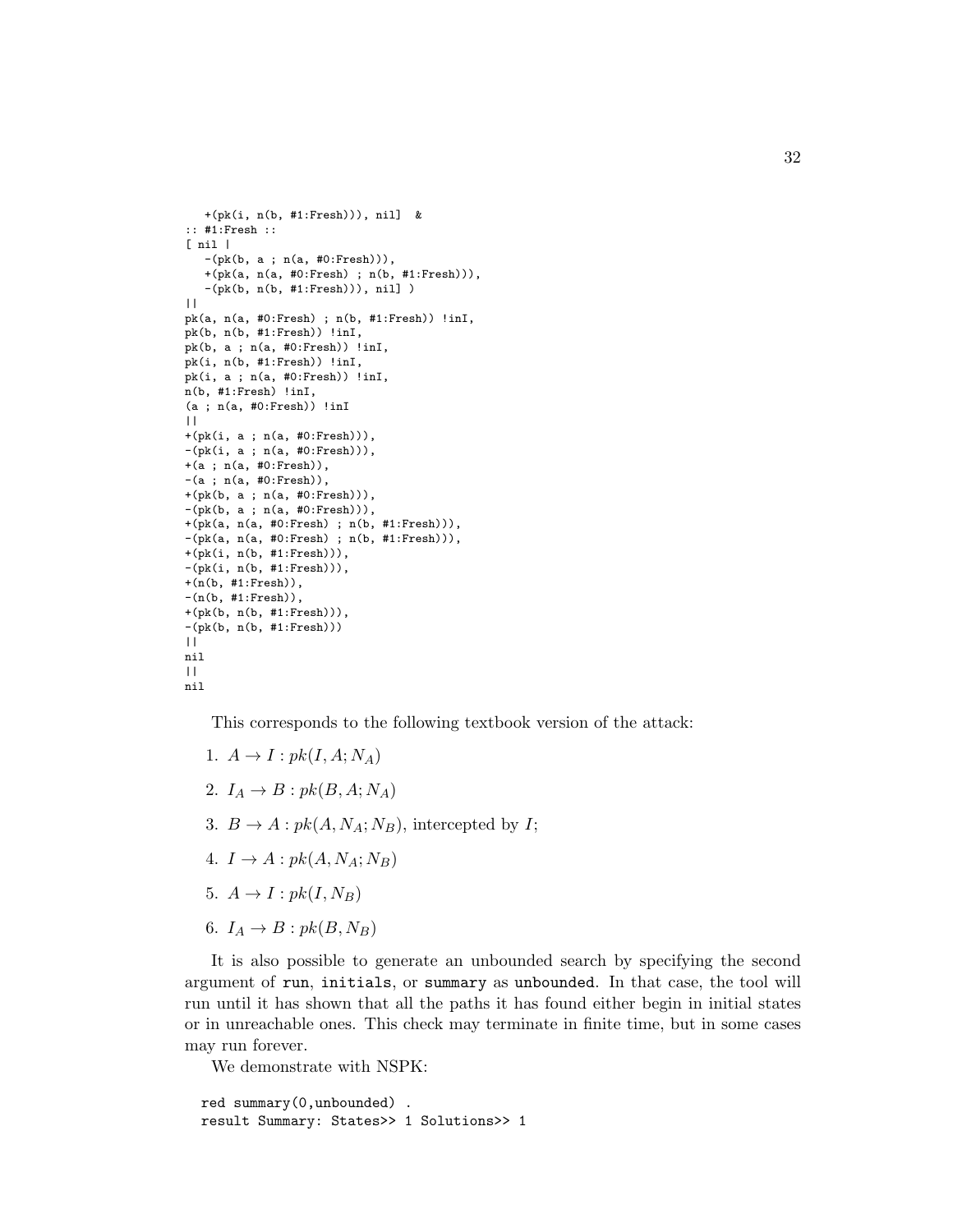This tells us, that Maude-NPA terminated with only one attack. If we want to see what that attack is, we reduce the command  $run(0,unbounded)$  to get the attack displayed above.

### <span id="page-33-0"></span>4.1 Needham-Schroeder-Lowe: A Secure Protocol

If we consider Lowe's fix of the Needham-Schroeder protocol, Maude-NPA is able to prove that the protocol is secure, that is, no initial state is found and the search space is finite.

We recall the informal specification of NSL, as follows:

- 1.  $A \rightarrow B : pk(B, A; N_A)$
- 2.  $B \to A : pk(A, N_A; N_B; B)$
- 3.  $A \rightarrow B : pk(B, N_B)$

Note that the only change in NSL protocol w.r.t. the NSPK protocol is that the responder B sends both nonces together with his name, instead of sending just both nonces.

The protocol is specified in Maude-NPA as follows, keeping the sort and operator declarations as well as the intruder strands of the NSPK protocol.

```
eq STRANDS-PROTOCOL =
```

```
:: r ::
 [nil | +(pk(B,A ; n(A,r))), -(pk(A,n(A,r) ; N ; B)), +(pk(B, N)), nil]
 &
 :: r ::
 [nil | -(pk(B, A ; N)), +(pk(A, N ; n(B, r) ; B)), -(pk(B, n(B, r))), nil]
[nonexec] .
```
The attack pattern representing the intruder able to learn the responder's nonce (similar to the NSPK attach pattern) is as follows:

```
eq ATTACK-STATE(0)
= :: r ::
   [ nil,
      -(pk(b,a ; N)),+(pk(a, N ; n(b,r) ; b)),
      -(pk(b, n(b, r))) |
      nil ]
   | \ |n(b,r) inI
   | \ |nil
   | \cdot |nil
   | \ |nil
[nonexec] .
```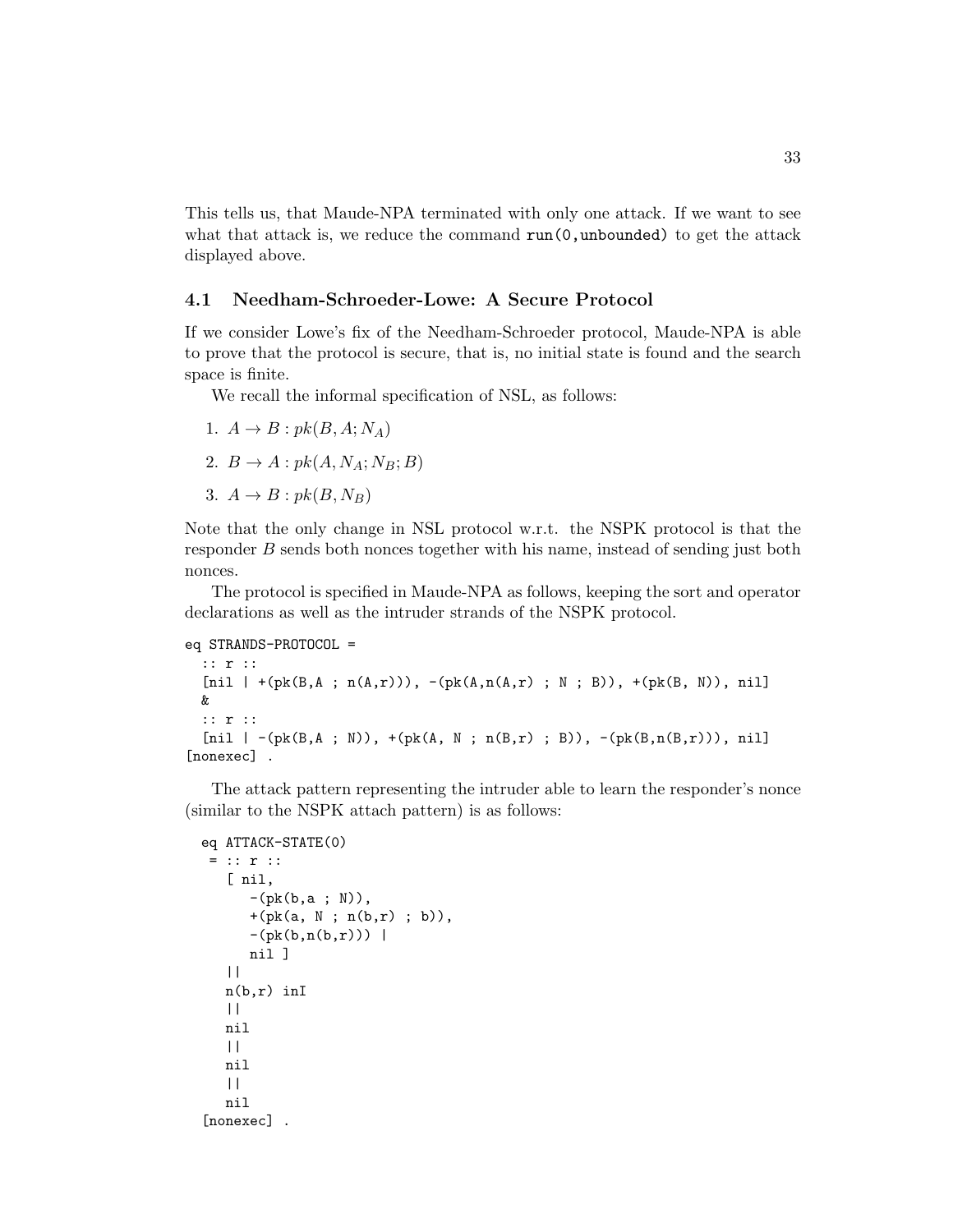And the search space associated to this protocol is as follows:

```
reduce in MAUDE-NPA : summary(1) .
result Summary: States>> 4 Solutions>> 0
reduce in MAUDE-NPA : summary(2) .
result Summary: States>> 7 Solutions>> 0
reduce in MAUDE-NPA : summary(3) .
result Summary: States>> 6 Solutions>> 0
reduce in MAUDE-NPA : summary(4) .
result Summary: States>> 2 Solutions>> 0
reduce in MAUDE-NPA : summary(5) .
result Summary: States>> 0 Solutions>> 0
```
## <span id="page-34-0"></span>5 More Examples

In the following, we describe how the Maude-NPA analyzes several examples whose algebraic properties have already been defined above.

#### <span id="page-34-1"></span>5.1 Needham-Schroeder-Lowe with Homomorphic Encryption

When we consider the secure Needham-Schroeder-Lowe protocol of Section [4.1](#page-33-0) and make encryption homomorphic over concatenation, the protocol becomes insecure. In order to be able to use the homomorphic unification available in Maude-NPA, the encryption operator must swap its arguments in contrast to the protocol definition of Section [4.1.](#page-33-0) That is, the informal specification of NSL is as follows:

- 1.  $A \rightarrow B : pk(N_A; A, B)$
- 2.  $B \rightarrow A : pk(N_A; N_B; B, A)$
- 3.  $A \rightarrow B : pk(N_B, B)$

There are a number of ways in which either A or B can be tricked into believing that they have successfully completed a run of the protocol with another, when in fact this has not happened. Here is one of the simplest:

- 1.  $I_A \rightarrow B$ :  $pke(N_I; A, B)$
- 2.  $B \rightarrow I_A$ :  $pke(N_I; N_B; B, A)$

This message is intercepted by the intruder, who, thanks to the homomorphic property, is able to extract  $pke(N_B, A)$ . He uses this to initiate the protocol with A, posing as B. Again the intruder uses the homomorphic property to build the following message: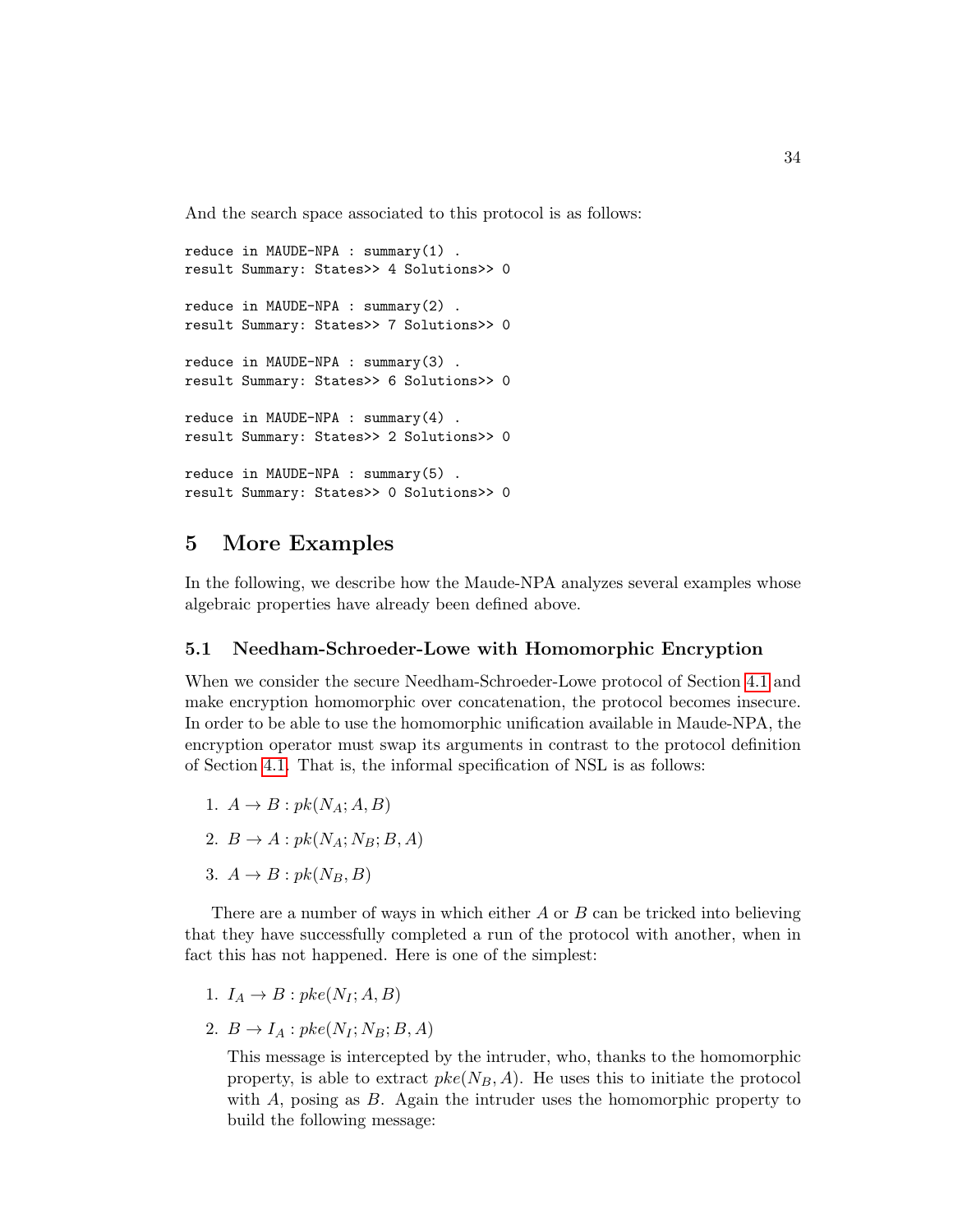- 3.  $I_B \rightarrow A : pke(N_B; B, A)$
- 4.  $A \rightarrow I_B : pke(N_A; N_B; A, B)$

The intruder is now able to extract  $pke(N_B, B)$  and use it to complete its impersonation of  $A$  to  $B$ .

5.  $I_A \rightarrow B$ :  $pke(N_B, B)$ .

The protocol is specified in Maude-NPA as follows. First the sort and operator declarations, similar to the NSPK and NSL protocols.

```
sorts Name Nonce Key .
subsort Name Nonce Key < Msg .
subsort Name < Key .
subsort Name < Public .
op pk : Msg Key -> Msg [frozen] .
op n : Name Fresh -> Nonce [frozen] .
op a : -> Name . --- Alice
op b : -> Name . --- Bob
op i : -> Name . --- Intruder
op _;_ : Msg Msg -> Msg [gather (e E) frozen] .
```
The equational property was specified in Section [3.2.5.](#page-12-0)

```
eq pk(X:MSg; Y:MSg, K:Key) = pk(X:MSg, K:Key); pk(Y:MSg, K:Key)[nonexec label homomorphism metadata "builtin-unify"] .
```
The Dolev-Yao intruder capabilities here reflect the cancellation of encryption and decryption explicitly.

```
vars X Y : Msg .
vars A B : Name .
var Ke : Key .
var r : Fresh .
eq STRANDS-DOLEVYAO
= :: nil :: [ nil | -(X), -(Y), +(X ; Y), nil ] &
   :: nil :: [ nil | -(X ; Y), +(X), nil ] &
   :: nil :: [ nil | -(X ; Y), +(Y), nil ] &
   :: nil :: [ nil | -(X), +(pk(X,Ke)), nil ] &
   :: nil :: [ nil | -(pk(X,i)), +(X), nil ] &
   :: r :: [ nil | +(n(i,r)), nil ] &
   :: nil :: [ nil | +(A), nil ]
[nonexec] .
```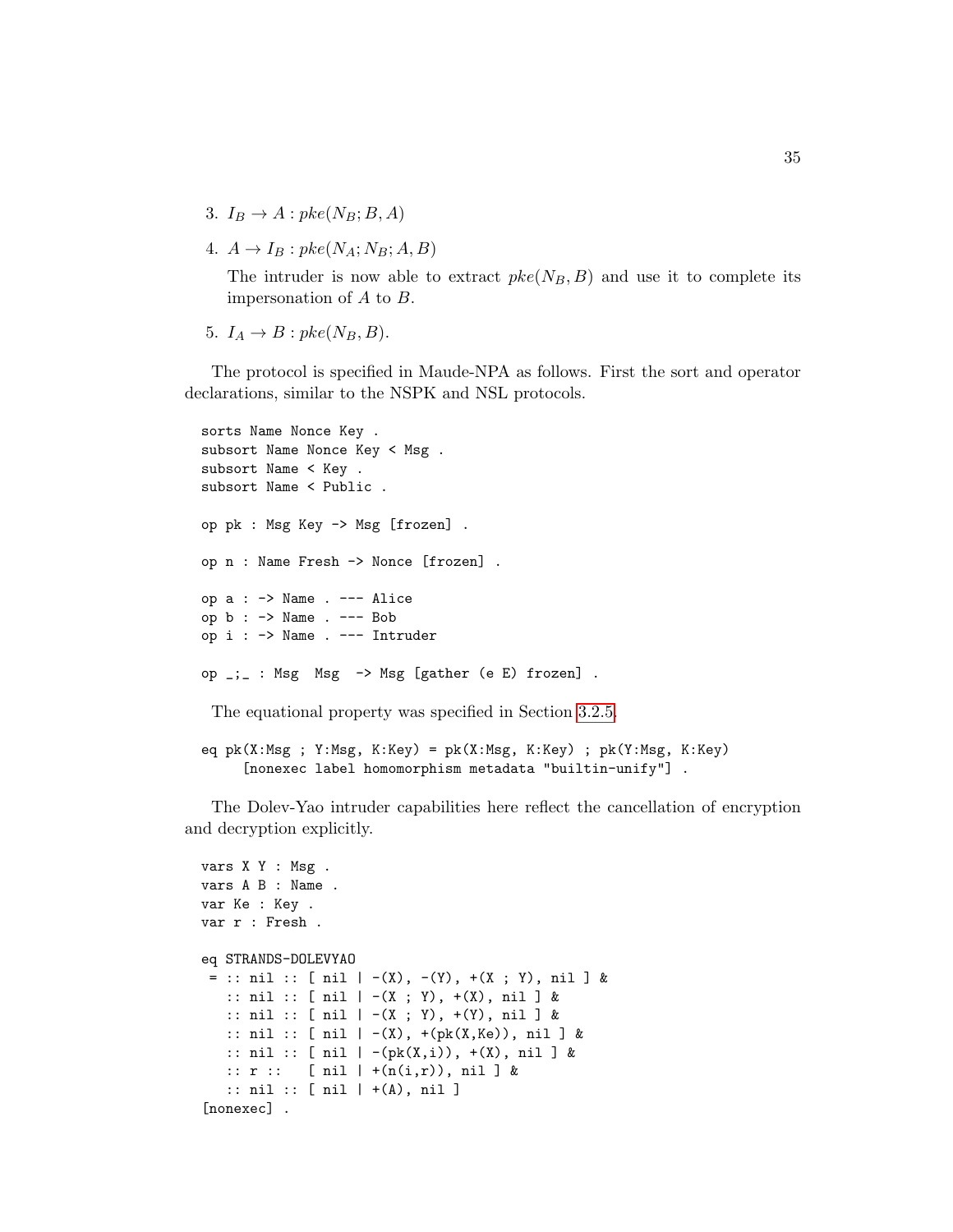The protocol is described as follows (very similar to the NSL protocol).

```
eq STRANDS-PROTOCOL
```

```
= :: r ::
  [nil] + (pk(A ; n(A,r), B)),-(pk(n(A, r) ; NB ; B, A)),+(pk(NB, B)), nil ]
  &
  :: r ::
  [nil] - (pk(A ; NA, B)),+(pk(NA ; n(B,r) ; B, A)),
          -(pk(n(B,r), B)), nil ]
[nonexec] .
```
The attack pattern representing the intruder able to learn the responder's nonce (similar to the NSPK attach pattern) is as follows:

```
eq ATTACK-STATE(0)
= :: r ::
   [ nil,
      -(pk(a ; N, b)),+(pk(N ; n(b,r) ; b, a)),-(pk(n(b,r), b)) |
      nil ]
   | \ |n(b,r) inI
   ||nil
   | \ |nil
   | \cdot |nil
[nonexec] .
```
The following initial state from the previous attack pattern is found in seven steps, while the search space being finite is found after thirteen backwards reacha-bility steps<sup>[8](#page-36-0)</sup>.

```
( 1 . \ 2 \ . \ 9 \ . \ 12 . (2\{1\}) \ . \ 6 \ . \ 1 \ . \ 1 > (
:: nil ::
[ nil |
   -(pk(i, b)),-(pk(n(b, #1:FFesh), b)),+(pk(i, b); pk(n(b, #1:Fresh), b)), nil] &
:: nil ::
[ nil |
   -(pk(n(b, #1:FFresh), i)),+(n(b, #1:Fresh)), nil] &
:: nil ::
```
<span id="page-36-0"></span><sup>8</sup>The keyword generatedByIntruder in the actual message list exchanged by the principals is included only for debugging purposes and does not imply any exchange between principals.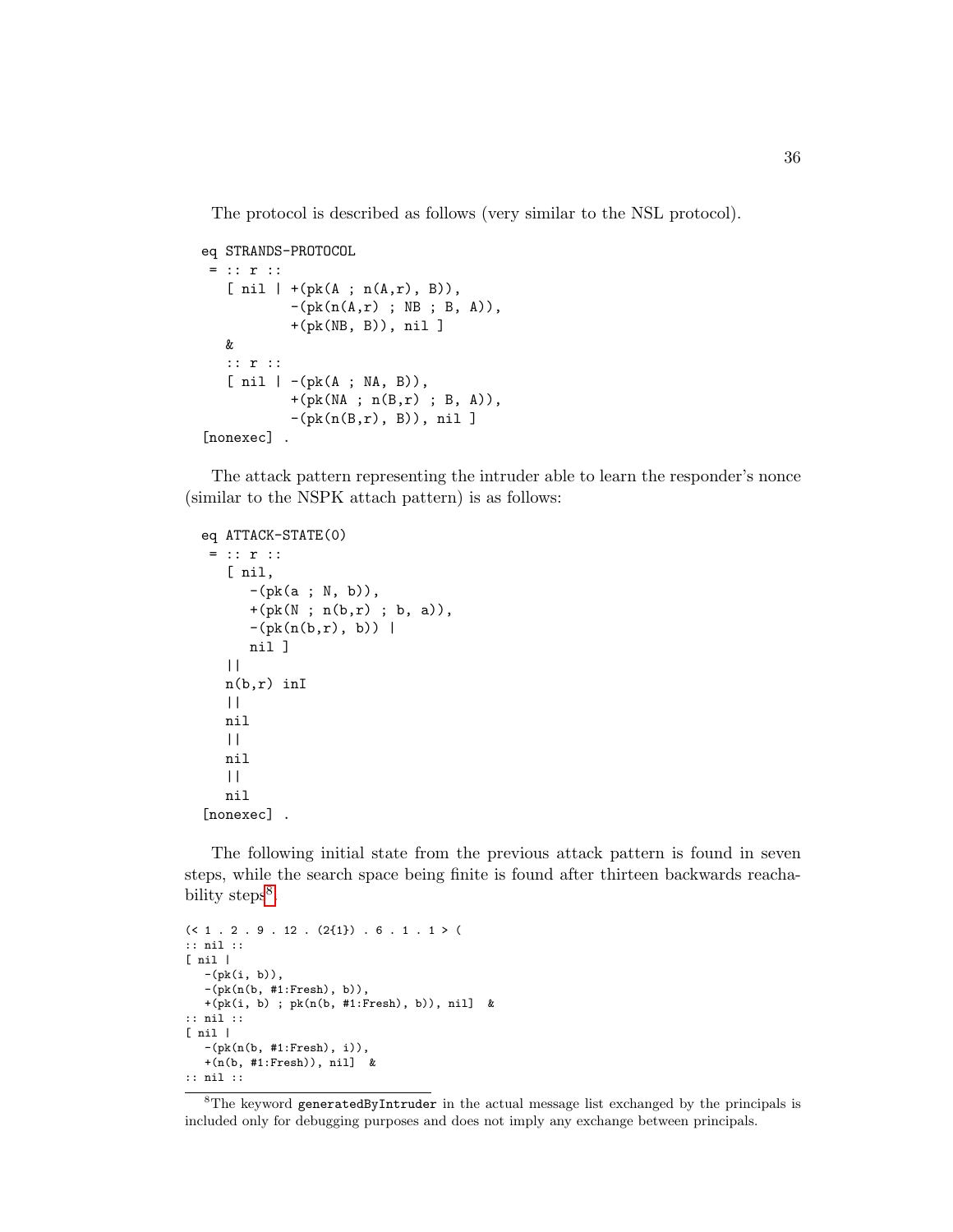```
[ nil |
   -(pk(n(b, #1:Fresh), i); pk(n(b, #2:Fresh), i); pk(b, i)),
   +(pk(n(b, #1:Fresh), i)), nil] &
:: #1:Fresh ::
[ nil |
   -(pk(a ; n(a, #0:Fresh), b)),
   +(pk(n(a, #0:Fresh) ; n(b, #1:Fresh) ; b, a)),
   -(pk(n(b, #1:Fresh), b)), nil] &
:: #2:Fresh ::
\lceil nil \lceil-(pk(i ; n(b, #1:Fresh), b)),+(pk(n(b, #1:Fresh) ; n(b, #2:Fresh) ; b, i)), nil] &
:: #0:Fresh ::
[ nil |
   +(pk(a ; n(a, #0:Fresh), b)),
   -(pk(n(a, #0:FFresh) ; n(b, #1:FFesh) ; b, a)),+(pk(n(b, #1:Fresh), b)), nil] )
||pk(i, b) !inI,
pk(n(b, #1:Fresh), b) linI,
pk(n(b, #1:Fresh), i) !inI,
pk(a ; n(a, #0:Fresh), b) !inI,
pk(n(a, #0:Fresh) ; n(b, #1:Fresh) ; b, a) !inI,
pk(n(b, #1:Fresh) ; n(b, #2:Fresh) ; b, i) !inI,
n(b, #1:Fresh) !inI,
(\text{pk}(i, b); \text{pk}(n(b, #1: Fresh), b)) !inI
| \ |+(pk(a ; n(a, #0:FFesh), b)),-(pk(a ; n(a, #0:Fresh), b)),
+(pk(n(a, #0:Fresh) ; n(b, #1:Fresh) ; b, a)),
generatedByIntruder(pk(i, b)),
-(pk(n(a, #0:Fresh) ; n(b, #1:Fresh) ; b, a)),+(pk(n(b, #1:Fresh), b)),
-(pk(i, b)),-(pk(n(b, #1:FFresh), b)),+(pk(i, b) ; pk(n(b, #1:Fresh), b)),
-(pk(i ; n(b, #1:Fresh), b)),
+(pk(n(b, #1:Fresh) ; n(b, #2:Fresh) ; b, i)),
-(pk(n(b, #1:Fresh), i) ; pk(n(b, #2:Fresh), i) ; pk(b, i)),
+(pk(n(b, #1:Fresh), i)),
-(pk(n(b, #1:Fresh), i)),
+(n(b, #1:Fresh)),
-(pk(n(b, #1:Fresh), b))||nil
| \ |nil
```
### 5.2 Needham-Schroeder-Lowe with Exclusive-or

Similarly to the previous section, if we replace concatenation by exclusive-or, the protocol becomes insecure. The informal specification of NSL is as follows:

- 1.  $A \rightarrow B : pk(B, N_A; A)$
- 2.  $B \rightarrow A : pk(A, N_A; N_B * B)$
- 3.  $A \rightarrow B : pk(B, N_B)$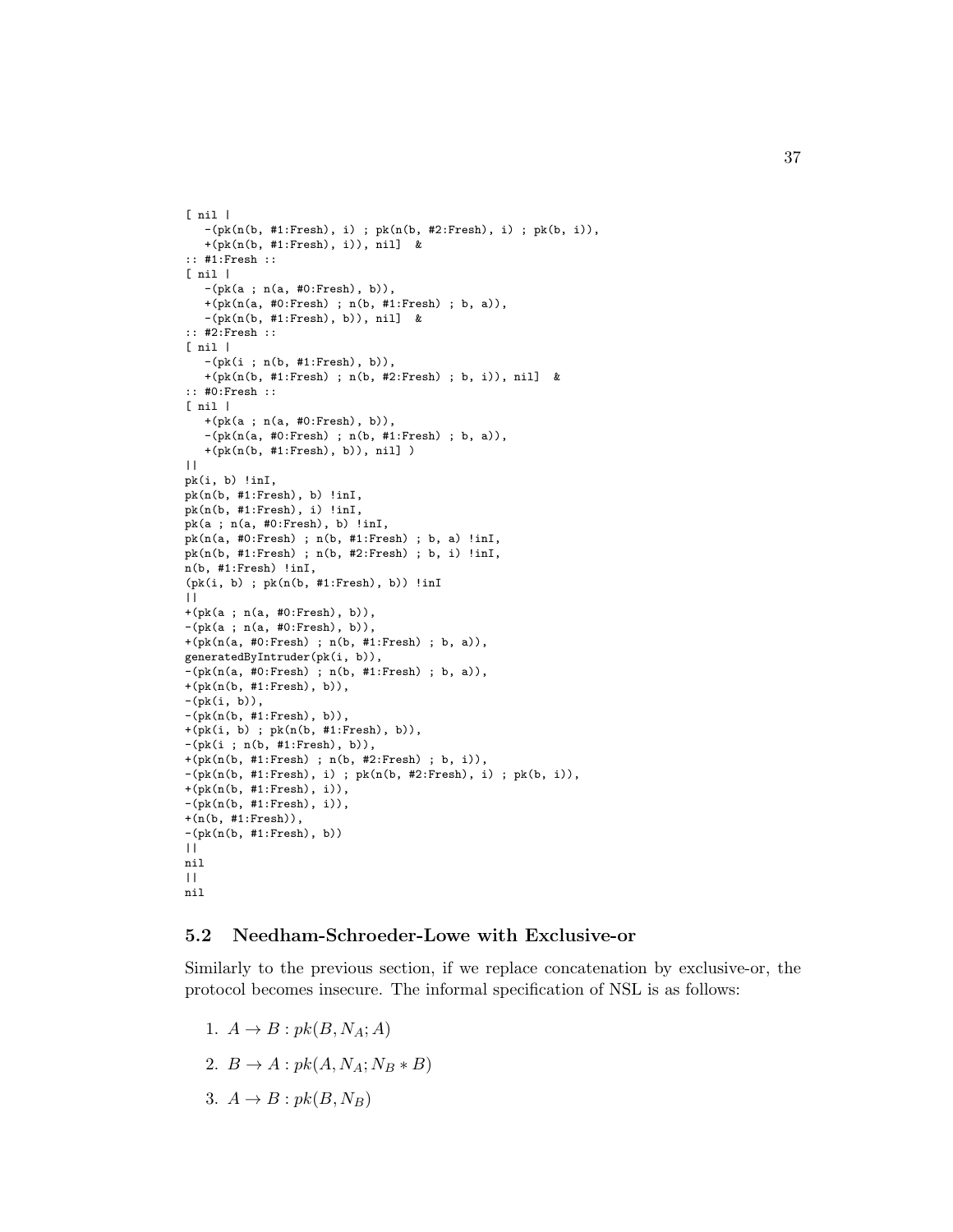The attack is performed as follows:

- 1.  $A \rightarrow I_B : pk(i, N_A; A)$ The intruder extracts the nonce from the initiator and starts another session with the responder.
- 2.  $I_A \rightarrow B : pk(B, N_A; A)$
- 3.  $B \rightarrow A : pk(A, N_A; N_B * B)$ The initiator is expecting a message of the form  $pk(A, N_A; N_I * I)$  where  $N_I$ is unknown. But the message  $pk(A, N_A; N_B * B)$  can also be interpreted as  $pk(A, N_A; N_B * B * i * i)$  where  $N_I = N_B * B * i$ .
- 4.  $A \rightarrow I_B : pk(i, N_B * B * i)$ The intruder is able to extract  $N_B$  by decrypting and composing the message with  $i$  and  $B$ , which are known to the intruder.

The protocol is specified in Maude-NPA as follows. First the sort and operator declarations, similar to the NSPK and NSL protocols.

```
sorts Name Nonce NNSet .
subsort Name Nonce NNSet < Msg .
subsort Name < Public .
subsort Name Nonce < NNSet .
op pk : Name Msg -> Msg [frozen] .
op sk : Name Msg -> Msg [frozen] .
op _;_ : Msg Msg -> Msg [gather (e E) frozen] .
op n : Name Fresh -> Nonce [frozen] .
op a : -\geq Name . --- Alice
op b : -> Name . --- Bob
op i : -> Name . --- Intruder
op _*_ : NNSet NNSet -> NNSet [assoc comm frozen] .
op null : -> NNSet .
```
The equational properties are the exclusive-or and the cancellation of encryption and decryption.

```
*** Encryption/Decryption Cancellation
eq pk(A:Name,sk(A:Name,Z:Msg)) = Z:Msg [metadata "variant"] .
eq sk(A:Name,pk(A:Name,Z:Msg)) = Z:Msg [metadata "variant"] .
*** Exclusive or properties
eq XN:NNSet * XN:NNSet = null [metadata "variant"] .
eq XN:NNSet * XN:NNSet * YN:NNSet = YN:NNSet [metadata "variant"].
eq XN:NNSet * null = XN:NNSet [metadata "variant"] .
```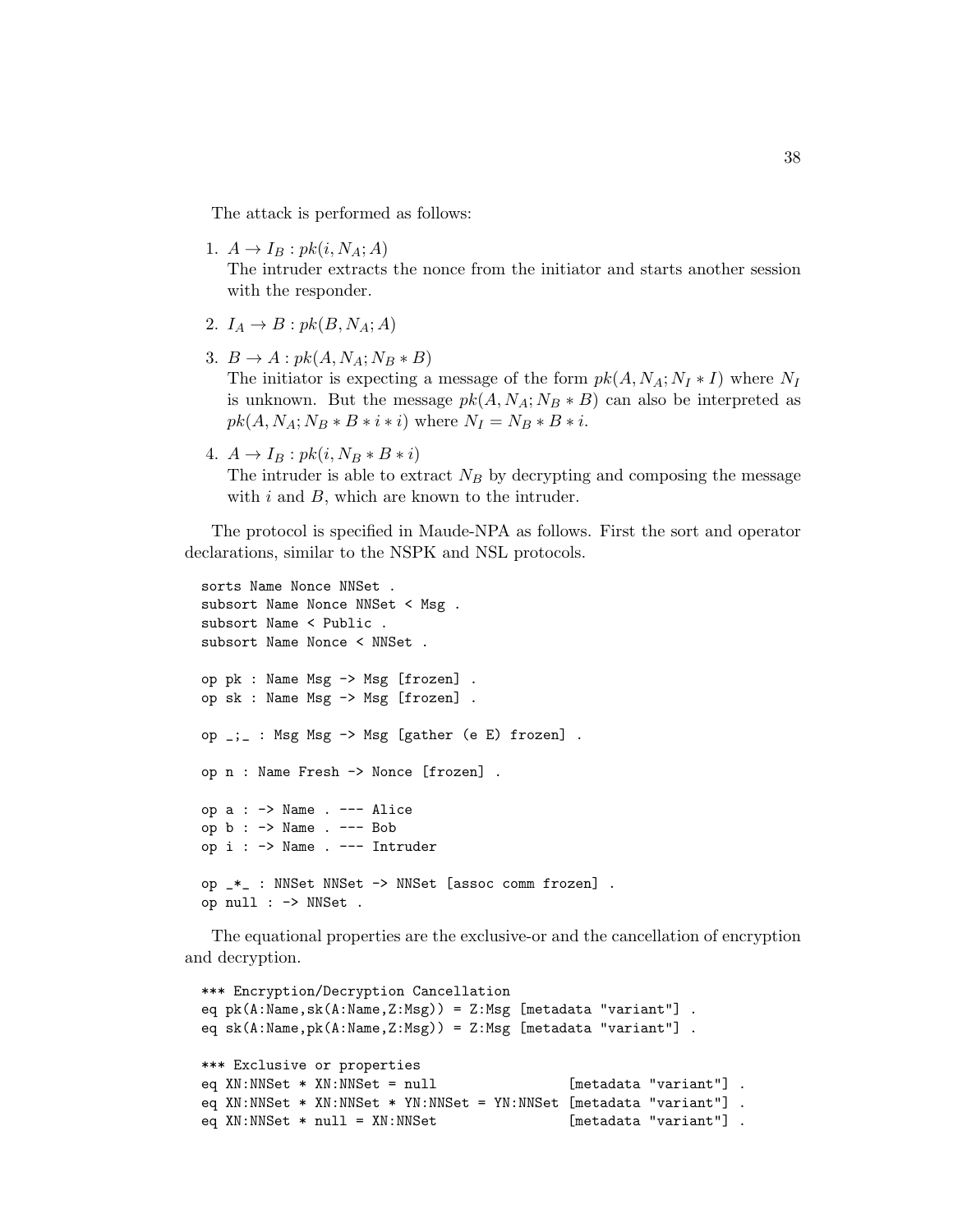The Dolev-Yao intruder capabilities here reflect the cancellation of encryption and decryption explicitly.

```
vars X Y : Msg .
vars A B : Name .
vars XN YN : NNSet .
var r : Fresh .
eq STRANDS-DOLEVYAO
= :: nil :: [ nil | -(X), -(Y), +(X ; Y), nil ] &
   :: nil :: [ nil | -(X ; Y), +(X), nil ] &
   :: nil :: [ nil | -(X ; Y), +(Y), nil ] &
   :: nil :: [ nil | -(XN), -(YN), +(XN * YN), nil ] &
   :: nil :: [ nil | -(X), +(sk(i,X)), nil ] &
   :: nil :: [ nil | -(X), +(pk(A,X)), nil ] &
   :: nil :: [ nil | +(null), nil ] &
   :: r : [nil] + (n(i,r)), nil] &
   :: nil :: [ nil | +(A), nil ]
```
The protocol is described as follows (very similar to the NSL protocol).

```
eq STRANDS-PROTOCOL
= :: r :: *** Bob ***
  [nil] + (pk(B, n(A,r) ; A)),-(pk(A, n(A, r) ; B * YN)),+(pk(B, YN)), nil]
  &
  :: r' :: *** Alice ***
  [nil] - (pk(B, XN ; A)),+(pk(A, \, XN ; B * n(B,r'))),-(pk(B, n(B, r'))), nil
```
The attack pattern representing the intruder able to learn the responder's nonce (similar to the NSPK attach pattern) is as follows:

```
eq ATTACK-STATE(0)
= :: r' :: *** Alice ***
   [nil,
     -(pk(b, XN ; a)),+(pk(a, NN ; b * n(b,r'))),-(pk(b, n(b, r'))) |
     nil]
   | \ |n(b,r') inI, empty
   | \ |nil
   | \cdot |nil
   | \ |nil
[nonexec] .
```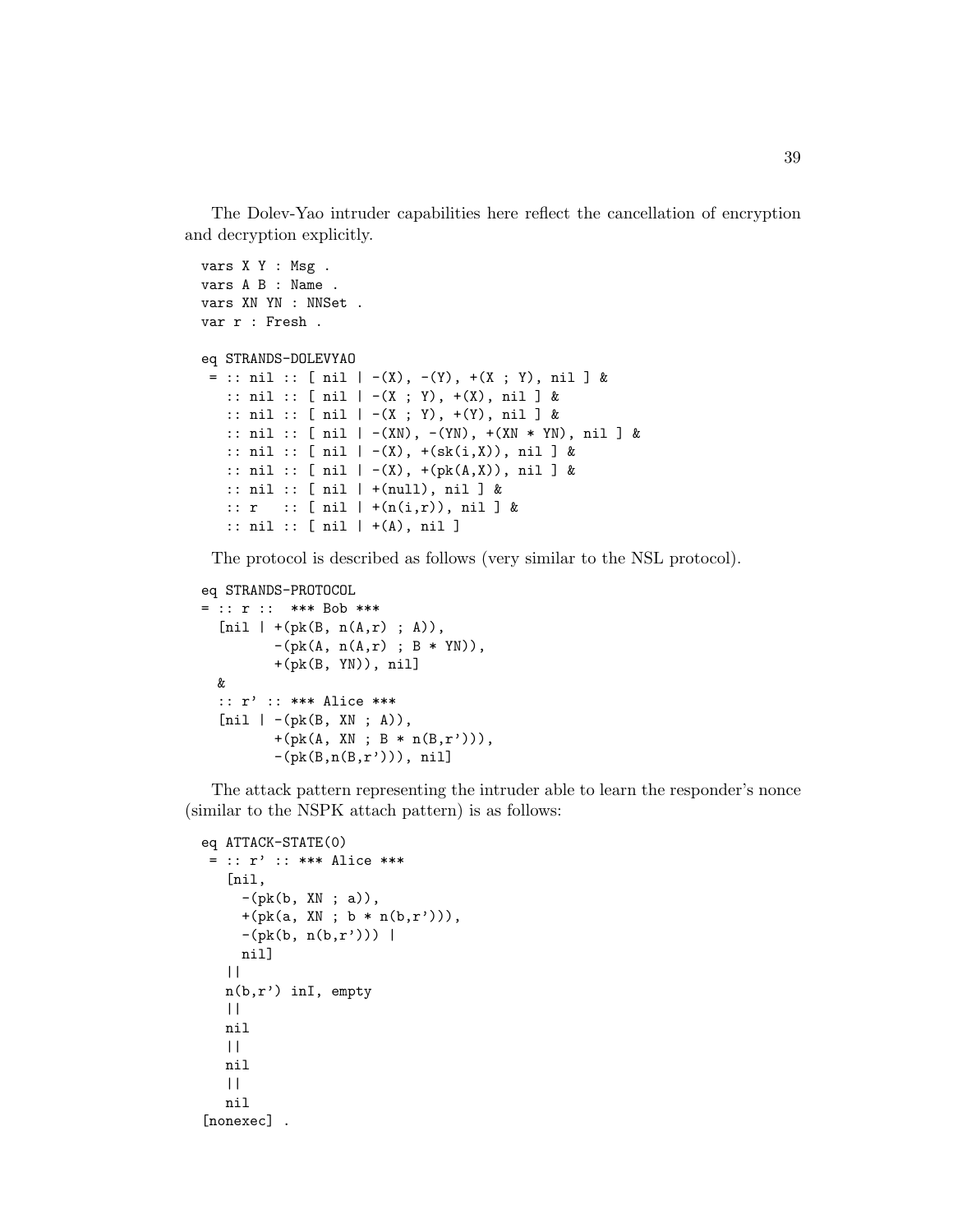The following initial state from the previous attack pattern is found in eight steps, while the search space being finite is found after eleven backwards reachability steps.

```
\leq 1 . 11 . 3 . 23 . 37 . 5 . 3 . 2 . 1 > (
:: nil ::
[ nil |
   -(pk(i, n(a, #0:Fresh) ; a)),
   +(n(a, #0:Fresh) ; a), nil] &
:: nil ::
[ nil |
   -(pk(i, b * i * n(b, #1:Fresh))),+(b * i * n(b, #1:Fresh)), nil] &
:: nil ::
[ nil |
   -(n(a, 40: Fresh); a),+(pk(b, n(a, #0:Fresh) ; a)), nil] &
:: nil ::
[ nil |
  -(n(b, #1:Fresh)),+(pk(b, n(b, #1:Fresh))), nil] &
:: nil ::
[ nil |
   -(b * i),
   -(b * i * n(b, #1: Fresh)),+(n(b, #1:Fresh)), nil] &
:: #0:Fresh ::
[ nil |
   +(pk(i, n(a, #0:Fresh) ; a)),
   -(pk(a, n(a, #0:FFresh) ; b * n(b, #1:Fresh))),+(pk(i, b * i * n(b, #1:Fresh))), nil] &
:: #1:Fresh ::
[ nil |
   -(pk(b, n(a, #0:Fresh) ; a)),
   +(pk(a, n(a, #0:Fresh) ; b * n(b, #1:Fresh))),
   -(pk(b, n(b, #1:Fresh))), nil] )
||pk(a, n(a, #0:FFesh); b * n(b, #1:FFesh)) !inI,
pk(b, n(a, #0:Fresh) ; a) !inI,
pk(b, n(b, #1:Fresh)) !inI,
pk(i, n(a, #0:Fresh) ; a) !inI,
pk(i, b * i * n(b, #1:FFresh)) !inI,
(n(a, #0: Fresh); a)! in I,
n(b, #1:Fresh) !inI,
(b * i) !inI,
(b * i * n(b, #1: Fresh)) !in I
| \ |+(pk(i, n(a, #0:Fresh) ; a)),
-(pk(i, n(a, #0:Fresh) ; a)),
+(n(a, #0:Fresh) ; a),
-(n(a, #0: Fresh); a),+(pk(b, n(a, #0:Fresh) ; a)),
generatedByIntruder(b * i),
-(pk(b, n(a, #0:FFresh) ; a)),+(pk(a, n(a, #0:Fresh) ; b * n(b, #1:Fresh))),
-(pk(a, n(a, #0:FFesh) ; b * n(b, #1:FFesh))),+(pk(i, b * i * n(b, #1:Fresh))),-(pk(i, b * i * n(b, #1:FFresh))),+(b * i * n(b, #1:Fresh)),
-(b * i),
-(b * i * n(b, #1:FFresh)),
```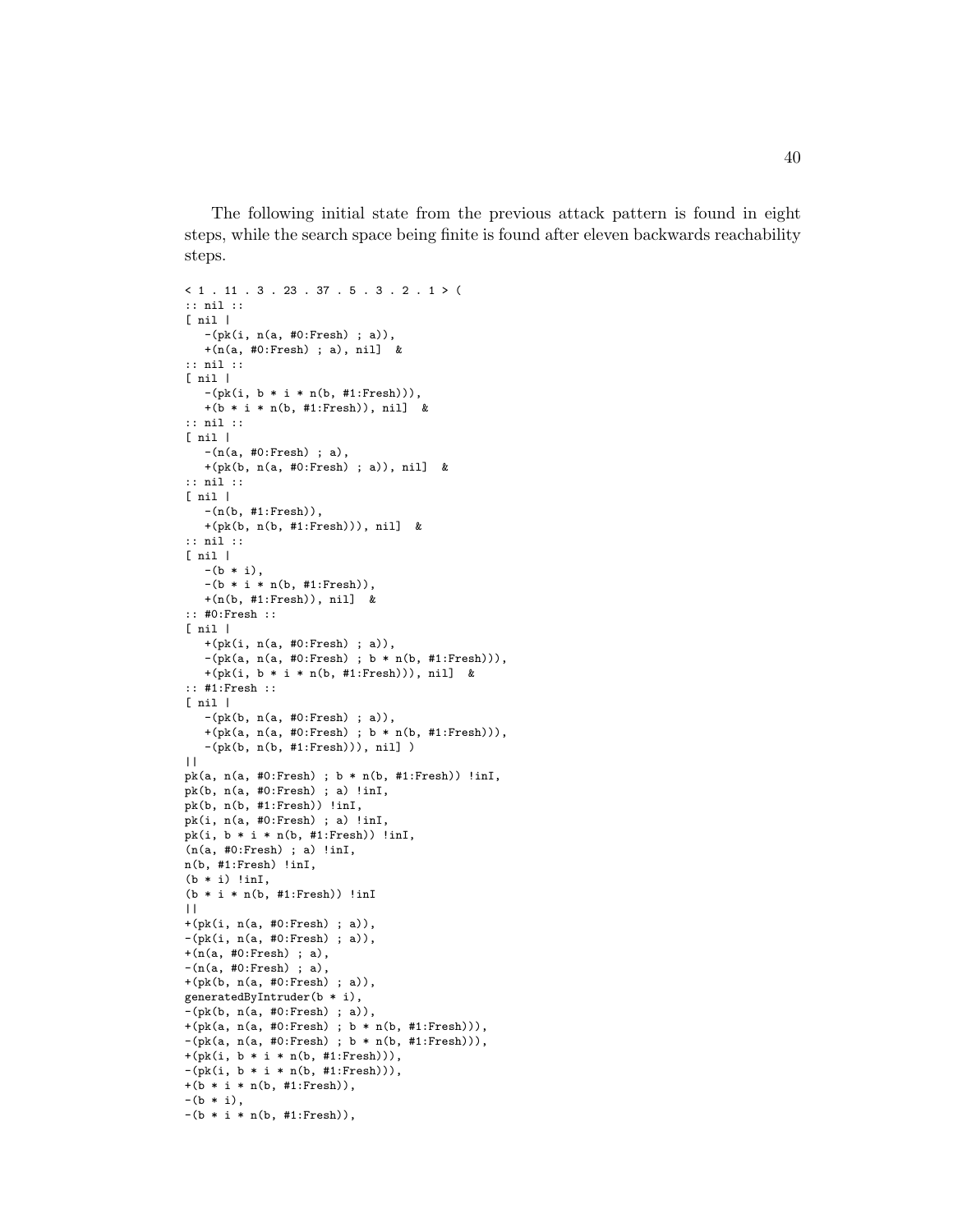```
+(n(b, #1:Fresh)),
-(n(b, #1:Fresh)),+(pk(b, n(b, #1:Fresh))),
-(pk(b, n(b, #1:Fresh)))
| \cdot |nil
| \cdot |nil
```
### <span id="page-41-0"></span>5.3 Diffie-Hellman Protocol

The informal textbook-level description of the protocol is as follows.

1.  $A \to B : A ; B ; g^{N_A}$ 2.  $B \to A : A ; B ; g^{N_B}$ 3.  $A \rightarrow B : e(g^{N_B \cdot N_A}, secret)$ 

The initiator A starts out by sending her name, the name of B, and g raised to the NA where g is the generator of the Diffie-Hellman group being used, and NA is a nonce. She is supposed to get back the concatenation of her name, the name of B, and a generator g raised to B's nonce NB. However, all she can tell is that she receives the two names and an exponentiation, called XE. Then, she replies by encrypting a secret (to be shared with B) with XE raised to her nonce NA.

The sorts used in this protocol are as follows, where sorts GenvExp, Gen, and Exp have been explained in Section [3.2.4](#page-11-0) above.

```
sorts Name Nonce NeNonceSet Gen Exp Key GenvExp Secret .
subsort Gen Exp < GenvExp .
subsort Name NeNonceSet GenvExp Secret Key < Msg .
subsort Exp < Key .
subsort Name < Public .
subsort Gen < Public .
```
The operations used are as follows, where operators g and exp have been explained in Section [3.2.4](#page-11-0) above.

```
--- Secret
op sec : Name Fresh -> Secret [frozen] .
--- Nonce operator
op n : Name Fresh -> Nonce [frozen] .
--- Intruder
ops a b i : -> Name .
--- Encryption
op e : Key Msg -> Msg [frozen] .
op d : Key Msg -> Msg [frozen] .
--- Exp
op exp : GenvExp NeNonceSet -> Exp [frozen] .
--- Gen
```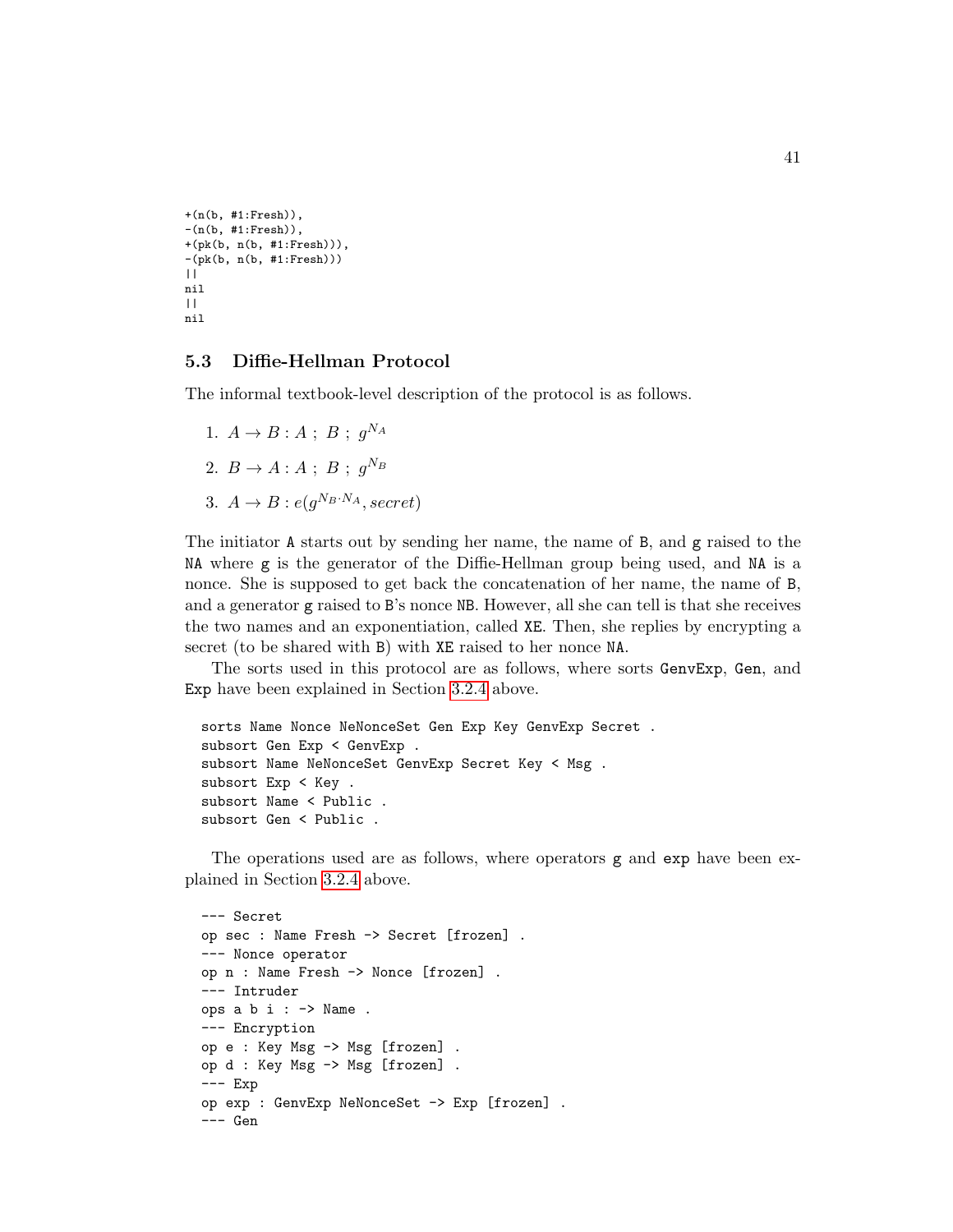```
op g : - Gen.
--- NeNonceSet
subsort Nonce < NeNonceSet .
op _*_ : NeNonceSet NeNonceSet -> NeNonceSet [frozen assoc comm] .
--- Concatenation
op _;_ : Msg Msg -> Msg [frozen gather (e E)] .
```
The algebraic equations besides associative-commutative are specified as follows:

```
eq exp(exp(W:Gen,Y:NeNonceSet),Z:NeNonceSet)
 = exp(W:Gen, Y:NeNonceSet * Z:NeNonceSet) [metadata "variant"] .
eq e(K:Key,d(K:Key,M:Msg)) = M:Msg [metadata "variant"] .
eq d(K:Key,e(K:Key,M:Msg)) = M:Msg [metadata "variant"] .
```
The Dolev-Yao intruder capabilities associated to these operation symbols are described as follows.

```
vars M M1 M2 : Msg .
vars NS1 NS2 : NeNonceSet .
var GE : GenvExp .
vars A B : Name .
var Ke : Key .
var r : Fresh .
eq STRANDS-DOLEVYAO =
   :: nil :: [ nil | -(M1 ; M2), +(M1), nil ] &
   :: nil :: [ nil | -(M1 ; M2), +(M2), nil ] &
   :: nil :: [ nil | -(M1), -(M2), +(M1 ; M2), nil ] &
   :: nil :: [ nil | -(Ke), -(M), +(e(Ke,M)), nil ] &
   :: nil :: [ nil | -(Ke), -(M), +(d(Ke,M)), nil ] &
   :: nil :: [ nil | -(NS1), -(NS2), +(NS1 * NS2), nil ] &
   :: nil :: [ nil | -(GE), -(NS), +(exp(GE,NS)), nil ] &
   :: r :: [ nil | +(n(i,r)), nil ] &
   :: nil :: [ nil | +(g), nil ] &
   :: nil :: [ nil | +(A), nil ]
[nonexec] .
```
The informal textbook-level description above is specified in Maude-NPA as follows, taking into account that a received exponentiation that is unknown to a principal is represented by a variable. The strand for principal A is:

```
:: r,r' ::
[nil | +(A ; B ; exp(g,n(A,r))),-(A ; B ; XE),+(e(exp(XE, n(A, r)), sec(A, r'))), nil
```
Note that A uses two fresh variables, one for the nonce and another for the secret data. And the strand for principal B is: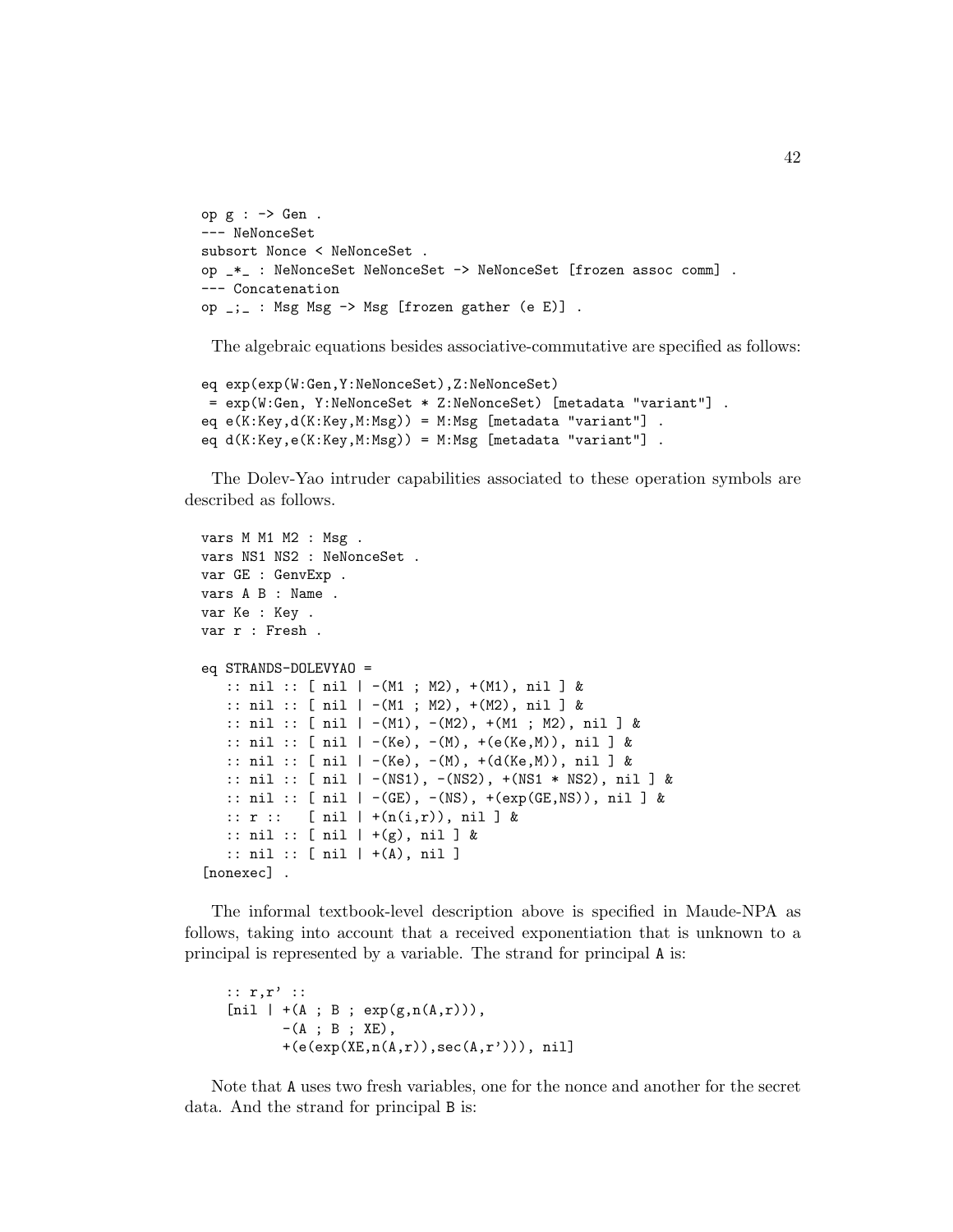```
:: r ::
[nil] - (A ; B ; XE),+(A ; B ; exp(g, n(B,r))),-(e(exp(XE, n(B, r)), Sr)), nil]
```
The attack state is represented by the following pattern, which states that only the strand of B is required to appear in the possible initial state, and that no intruder knowledge is required. Moreover, for authentication purposes, the initiator strand is avoided using a never pattern:

```
eq ATTACK-STATE(0)
 = :: \mathtt{r} ::
   [nil, -(a ; b ; XE),+(a ; b ; exp(g, n(b, r))),-(e(exp(XE, n(b, r)), sec(a, r'))) | nil]
   || empty
   || nil
   || nil
   || never
   *** Pattern for authentication
   (:: R:FreshSet ::
   [nil] + (a ; b ; XE),-(a ; b ; exp(g,n(b,r))),
          +(e(YE, sec(a, r'))), nil& S:StrandSet || K:IntruderKnowledge)
[nonexec] .
```
The search terminates in twelve backwards narrowing steps and two attacks are found. We list the first<sup>[9](#page-43-0)</sup>:

```
result IdSystemSet: (< (1[2]) . 6 . 4 . 3 . 7 . 7 . 1 . 3 . 2 . 6 . 6 . 1 > (
:: nil ::
[ nil |
   -(a),
   -(b ; exp(g, n(a, #0:FFesh))),+(a ; b ; exp(g, n(a, #0:Fresh))), nil] &
:: nil ::
[ nil |
   -(a),
   -(#2:Name ; exp(g, n(b, #3:Fresh))),
   +(a ; #2:Name ; exp(g, n(b, #3:Fresh))), nil] &
:: nil ::
[ nil |
   -(b).
   -(exp(g, n(a, #0:FFesh))),+(b ; exp(g, n(a, #0:Fresh))), nil] &
:: nil ::
```
<span id="page-43-0"></span><sup>&</sup>lt;sup>9</sup>Note that expressions such as  $irr(X:Msg)$  or  $inst(X:Msg)$  included into the intruder knowledge require that message  $X:MSg$  has to be strongly irreducible (see definition in Page [16\)](#page-16-0). The difference between irr and inst is that inst considers only new variables introduced by instantiation whereas irr any term in general. These constraints are dynamically checked, in order to discard states not satisfying them.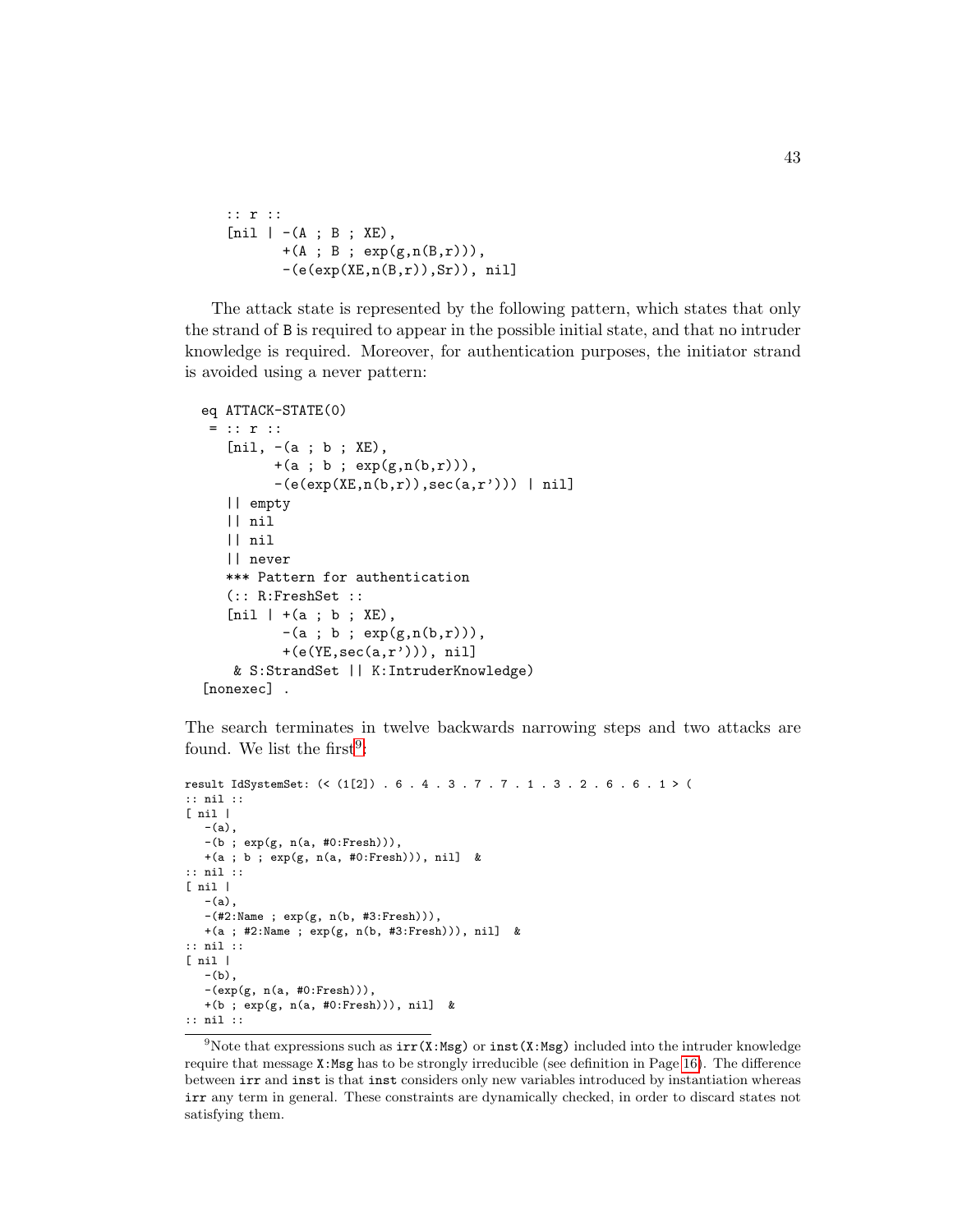```
[ nil |
   -(42:Name),
   -(exp(g, n(b, #3:Fresh))),+(#2:Name ; exp(g, n(b, #3:Fresh))), nil] &
:: nil ::
[nil ]-(a ; b ; exp(g, n(b, #3:FFesh))),+(b ; exp(g, n(b, #3:Fresh))), nil] &
:: nil ::
[ nil |
   -(a ; #2:Name ; exp(g, n(a, #0:FFesh))),+(#2:Name ; exp(g, n(a, #0:Fresh))), nil] &
:: nil ::
[ nil |
   -(b ; exp(g, n(b, #3:Fresh))),+(exp(g, n(b, #3:Fresh))), nil] &
:: nil ::
[ nil |
   -(#2:Name ; exp(g, n(a, #0:Fresh))),
   +(exp(g, n(a, #0:Fresh))), nil] &
:: #3:Fresh ::
[ nil |
   -(a ; b ; exp(g, n(a, #0:FFresh))),+(a ; b ; exp(g, n(b, #3:Fresh))),
   -(e(exp(g, n(a, #0:Fresh) <+> n(b, #3:Fresh)), sec(a, #1:Fresh))), nil] &
:: #0:Fresh,#1:Fresh ::
[ nil |
  +(a ; #2:Name ; exp(g, n(a, #0:Fresh))),
   -(a ; #2:Name ; exp(g, n(b, #3:Fresh))),
   +(e(exp(g, n(a, #0:Fresh) <+> n(b, #3:Fresh)), sec(a, #1:Fresh))), nil] )
| \ |e(exp(g, n(a, #0:Fresh) <+> n(b, #3:Fresh)), sec(a, #1:Fresh)) !inI,
exp(g, n(a, #0:Fresh)) !inI,
exp(g, n(b, #3:Fresh)) !inI,
(a ; b ; exp(g, n(a, #0:FFesh))) !inI,
(a ; b ; exp(g, n(b, #3:FFesh))) !inI,
(a ; #2:Name ; exp(g, n(a, #0:Fresh))) !inI,
(a ; #2:Name ; exp(g, n(b, #3:Fresh))) !inI,
(b ; exp(g, n(a, #0:Fresh))) linI,(b ; exp(g, n(b, #3:FFesh))) !inI,
(#2:Name ; exp(g, n(a, #0:Fresh))) !inI,
(#2:Name ; exp(g, n(b, #3:Fresh))) !inI
| \ |+(a ; #2:Name ; exp(g, n(a, #0:Fresh))),
-(a ; #2:Name ; exp(g, n(a, #0:Fresh))),
+(#2:Name ; exp(g, n(a, #0:Fresh))),
-(#2:Name ; exp(g, n(a, #0:Fresh))),
+(exp(g, n(a, #0:Fresh))),
-(b).
-(exp(g, n(a, #0:FFesh))),
+(b ; exp(g, n(a, #0:Fresh))),
-(a),
-(b ; exp(g, n(a, #0:Fresh))),+(a ; b ; exp(g, n(a, #0:Fresh))),
-(a ; b ; exp(g, n(a, #0:FFesh))),+(a ; b ; exp(g, n(b, #3:Fresh))),
-(a ; b ; exp(g, n(b, #3:Fresh))),
+(b ; exp(g, n(b, #3:Fresh))),
-(b ; exp(g, n(b, #3:Fresh))),
+(exp(g, n(b, #3:Fresh))),
-(42:Name).
-(exp(g, n(b, #3:Fresh))),
```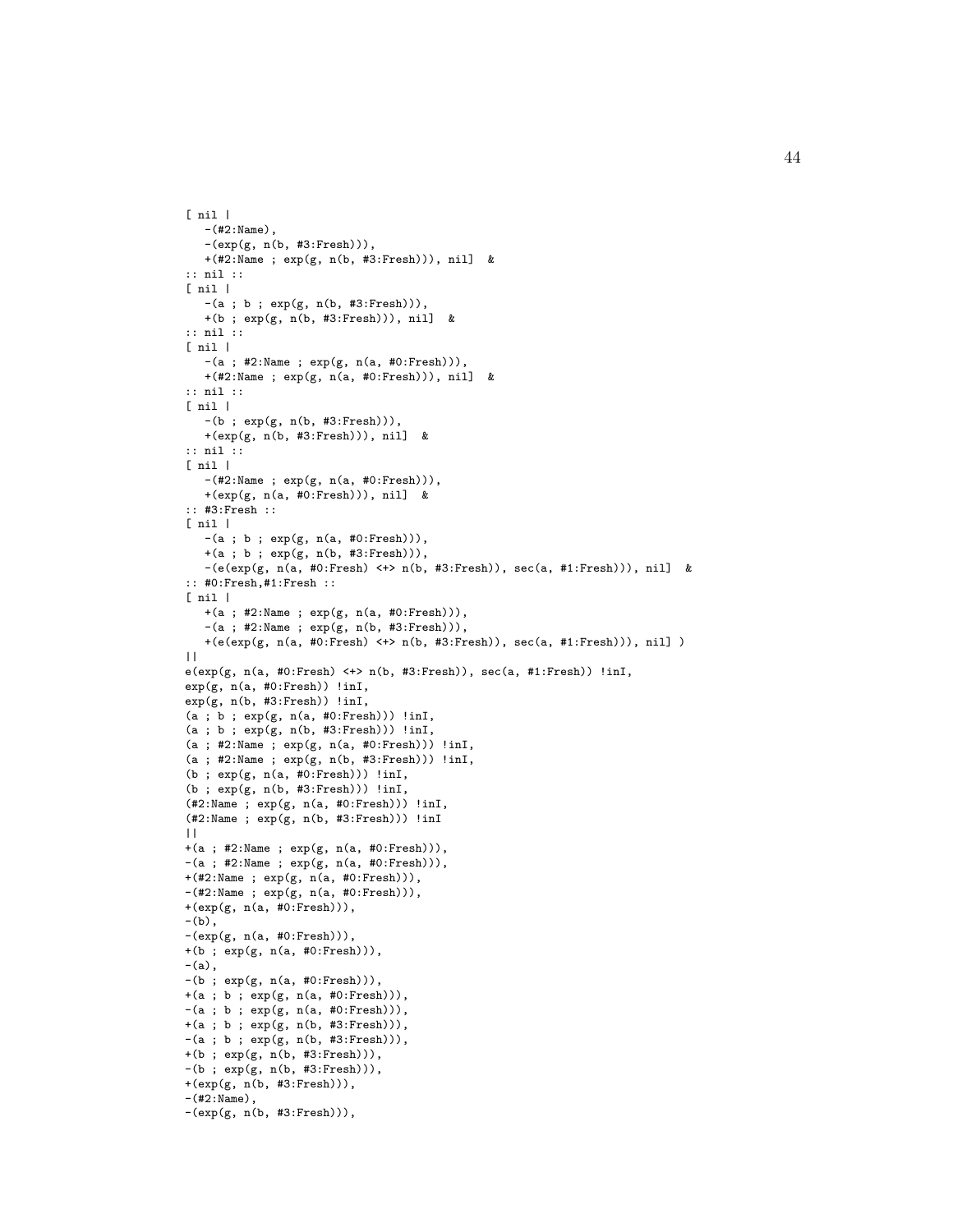```
+(#2:Name ; exp(g, n(b, #3:Fresh))),
-(a).
-(#2:Name ; exp(g, n(b, #3:Fresh))),
+(a ; #2:Name ; exp(g, n(b, #3:Fresh))),
-(a ; #2:Name ; exp(g, n(b, #3:Fresh))),
+(e(exp(g, n(a, #0:Fresh) <+> n(b, #3:Fresh)), sec(a, #1:Fresh))),
-(e(exp(g, n(a, #0:Fresh) <+> n(b, #3:Fresh)), sec(a, #1:Fresh)))
| \ |nil
|| never((#4:StrandSet &
:: #5:FreshSet ::
[ nil |
   +(a ; b ; exp(g, n(a, #0:Fresh))),
   -(a ; b ; exp(g, n(b, #3:Fresh))),
   +(e(#6:Exp, sec(a, #1:Fresh))), nil] ) || #7:IntruderKnowledge))
```
We note, however, that this is *not* the famous man-in-the-middle attack on unauthenticated Diffie-Hellman. Instead, it is a much more trivial attack in which the attacker removes the appended names from the initiator's message and substitutes some others. Thus, the responder is sharing a key with an honest initiator, just not the initiator he thinks. Furthermore, the other attack that Maude-NPA displays is only a slight variant.

The reason Maude-NPA finds the trivial attack and not the man-in-the-middle attack is because of the way Maude-NPA optimizes its search (see Appendix [D\)](#page-61-0). If it finds two states  $S_1$  and  $S_2$  such that the unreachability of  $S_1$  implies the unreachability of  $S_2$  it discards  $S_2$  and keeps  $S_1$ . If  $S_1$  leads to an attack, then it could be  $S_2$  would have led to a different attack. In other words, if a protocol is insecure, Maude-NPA will find at least one attack, but it is not guaranteed to find all attacks possible.

Let's try asking Maude-NPA a different question. An intruder may not only want to mislead principals about who they are talking to, but to find out the secret himself. So we ask the following question:

```
eq ATTACK-STATE(1)
= :: r ::
   [nil, -(a ; b ; XE),+(a ; b ; exp(g, n(b, r))),-(e(exp(XE, n(b, r)), sec(a, r'))) | nil]
   || sec(a,r') inI
   || nil
   || nil
   || nil
[nonexec] .
```
and we get the Man-in-the-Middle attack as follows<sup>[10](#page-45-0)</sup>:

 $\langle (1[2]) . 5 . 3 . 17 . (0[1]) . 2 . 13 . 12 . 11 . 11 . 11 . 1 . 6 . 1 \rangle$ :: nil ::

<span id="page-45-0"></span> $10$ The keyword resuscitated in the actual message list exchanged by the principals is included only for debugging purposes and does not imply any exchange between principals.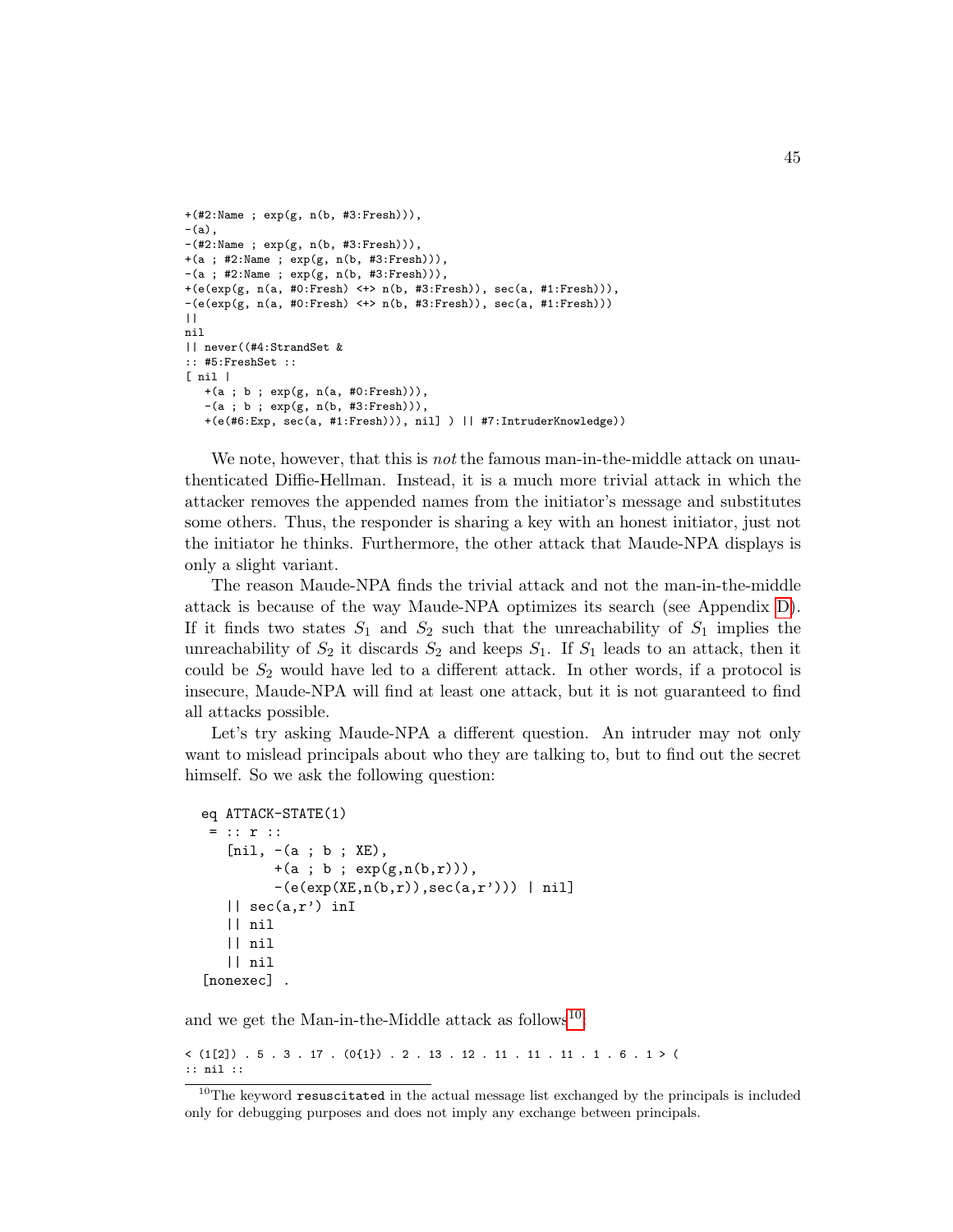```
[ nil |
   -(exp(g, n(a, #3:Fresh))),-(#4:NeNonceSet),
   +(exp(g, #4:NeNonceSet <+> n(a, #3:Fresh))), nil] &
:: nil ::
[ nil |
   -(exp(g, n(b, #0:FFesh))),-(#1:NeNonceSet),
   +(exp(g, #1:NeNonceSet <+> n(b, #0:Fresh))), nil] &
:: nil ::
[ nil |
   -(exp(g, #1:NeNonceSet <+> n(b, #0:Fresh))),
   -(sec(a, #2:Fresh)),+(e(exp(g, #1:NeNonceSet <+> n(b, #0:Fresh)), sec(a, #2:Fresh))), nil] &
:: nil ::
[ nil |
   -(exp(g, #4:NeNonceSet <+> n(a, #3:Fresh))),
   -(e(exp(g, #4:NelNonceSet <++) n(a, #3:Fresh)), sec(a, #2:Fresh))),+(sec(a, #2:Fresh)), nil] &
:: nil ::
[ nil |
   -(a ; b ; exp(g, n(b, #0:FFesh))),+(b ; exp(g, n(b, #0:Fresh))), nil] &
:: nil ::
[ nil |
   -(a ; #5:Name ; exp(g, n(a, #3:Fresh))),
   +(#5:Name ; exp(g, n(a, #3:Fresh))), nil] &
:: nil ::
[ nil |
  -(b ; exp(g, n(b, #0:Fresh))),
   +(exp(g, n(b, #0:Fresh))), nil] &
:: nil ::
[nil ]-(#5:Name ; exp(g, n(a, #3:Fresh))),
   +(exp(g, n(a, #3:Fresh))), nil] &
:: #0:Fresh ::
[ nil |
   -(a ; b ; exp(g, #1:NelNonceSet)),+(a ; b ; exp(g, n(b, #0:Fresh))),
   -(e(exp(g, #1:NeNonceSet <+> n(b, #0:Fresh)), sec(a, #2:Fresh))), nil] &
:: #2:Fresh,#3:Fresh ::
[nil ]+(a ; #5:Name ; exp(g, n(a, #3:Fresh))),
   -(a ; #5:Name ; exp(g, #4:NeNonceSet)),
   +(e(exp(g, #4:NelNonceSet < +&gt; n(a, #3:Freeh))), sec(a, #2:Freeh)))), nil] )
| \ |#1:NeNonceSet !inI,
#4:NeNonceSet !inI,
sec(a, #2:Fresh) !inI,
e(exp(g, #1:NelNonceSet <b>~</b>*) n(b, #0:Fresh)), sec(a, #2:Fresh)) !inI,e(exp(g, #4:NeNonceSet <+> n(a, #3:Fresh)), sec(a, #2:Fresh)) !inI,
exp(g, n(a, #3:Fresh)) !inI,
exp(g, n(b, #0:Fresh)) !inI,
exp(g, #1:NeNonceSet <+> n(b, #0:Fresh)) !inI,
exp(g, #4:NeNonceSet <+> n(a, #3:Fresh)) !inI,
(a ; b ; exp(g, #1:NeNonceSet)) !inI,
(a ; b ; exp(g, n(b, #0:FFesh))) !inI,
(a ; #5:Name ; exp(g, #4:NeNonceSet)) !inI,
(a ; #5:Name ; exp(g, n(a, #3:Fresh))) !inI,
(b ; exp(g, n(b, #0:FFesh))) linI,(#5:Name ; exp(g, n(a, #3:Fresh))) !inI,
inst(#1:NeNonceSet),
```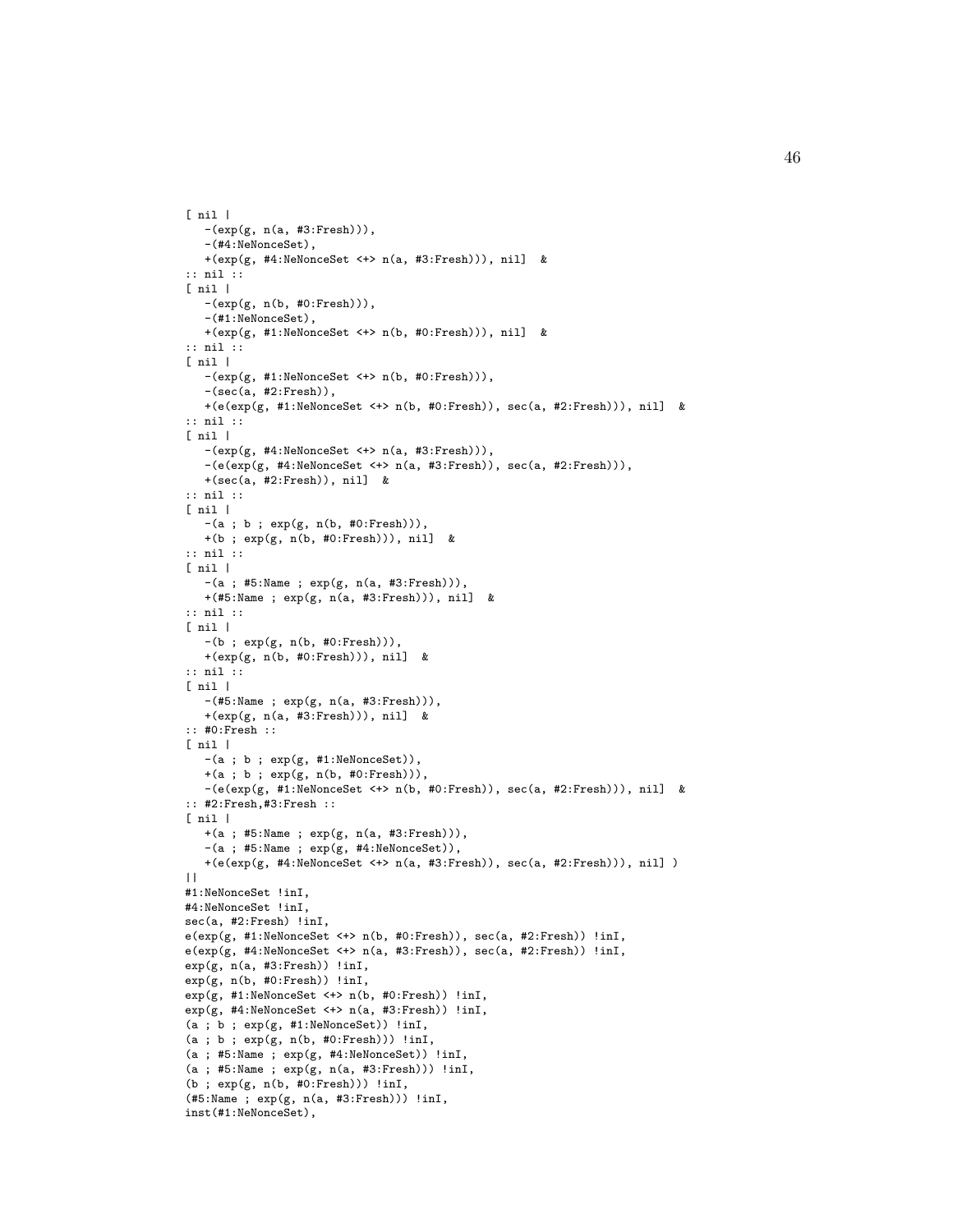```
exp(g, #1:NeNonceSet <+> n(b, #0:Fresh)) != exp(g, #4:NeNonceSet <+> n(a, #3:Fresh))
||
generatedByIntruder(#1:NeNonceSet),
generatedByIntruder(a ; b ; exp(g, #1:NeNonceSet)),
-(a ; b ; exp(g, #1:NeNonceSet)),
+(a ; b ; exp(g, n(b, #0:Fresh))),
-(a ; b ; exp(g, n(b, #0:Fresh))),
+(b ; exp(g, n(b, #0:Fresh))),
generatedByIntruder(a ; #5:Name ; exp(g, #4:NeNonceSet)),
+(a ; #5:Name ; exp(g, n(a, #3:Fresh))),
-(a ; #5:Name ; exp(g, n(a, #3:Fresh))),
+(#5:Name ; exp(g, n(a, #3:Fresh))),
-(b ; exp(g, n(b, #0:FFesh))),+(exp(g, n(b, #0:Fresh))),
-(#5:Name ; exp(g, n(a, #3:Fresh))),
+(exp(g, n(a, #3:Fresh))),
-(exp(g, n(b, #0:Fresh))),
-(#1:NeNonceSet),
+(exp(g, #1:NeNonceSet <+> n(b, #0:Fresh))),
generatedByIntruder(#4:NeNonceSet),
-(exp(g, n(a, #3:Fresh))),
-(#4:NeNonceSet),
+(exp(g, #4:NeNonceSet <+> n(a, #3:Fresh))),
-(a ; #5:Name ; exp(g, #4:NeNonceSet)),+(e(exp(g, #4:NeNonceSet <+> n(a, #3:Fresh)), sec(a, #2:Fresh))),
resuscitated(exp(g, #4:NeNonceSet <+> n(a, #3:Fresh))),
-(exp(g, #4:NeNonceSet <+> n(a, #3:Fresh))),
-(e(exp(g, #4:NeNonceSet < +) n(a, #3:Fresh)), sec(a, #2:Fresh))),+(sec(a, #2:Fresh)),
-(exp(g, #1:NeNonceSet <+> n(b, #0:Fresh))),
-(sec(a, #2:Fresh)),
+(e(exp(g, #1:NeNonceSet <+> n(b, #0:Fresh)), sec(a, #2:Fresh))),
-(e(exp(g, #1:NelNonceSet \leftrightarrow n(b, #0:Fresh)), sec(a, #2:Fresh)))||
nil
||nil
```
The lesson to be learned here is that one must be sure to query Maude-NPA about all the properties that a protocol is supposed to have before concluding that it is secure.

## 6 Protocol Search with Never Patterns

The search space generated by Maude-NPA can be very large, and it is convenient to use never patterns in the attack state to restrict the search space, as well as to define that attack state. Let us consider the Diffie-Hellman protocol (Section [5.3](#page-41-0) with some never patterns in order to reduce the search space. Consider the following attack state with never patterns.

```
eq ATTACK-STATE(2)
 = :: r ::
   [nil, -(a ; b ; XE),
         +(a ; b ; exp(g, n(b, r))),-(e(exp(XE, n(b, r)), sec(a, r'))) | nil]
```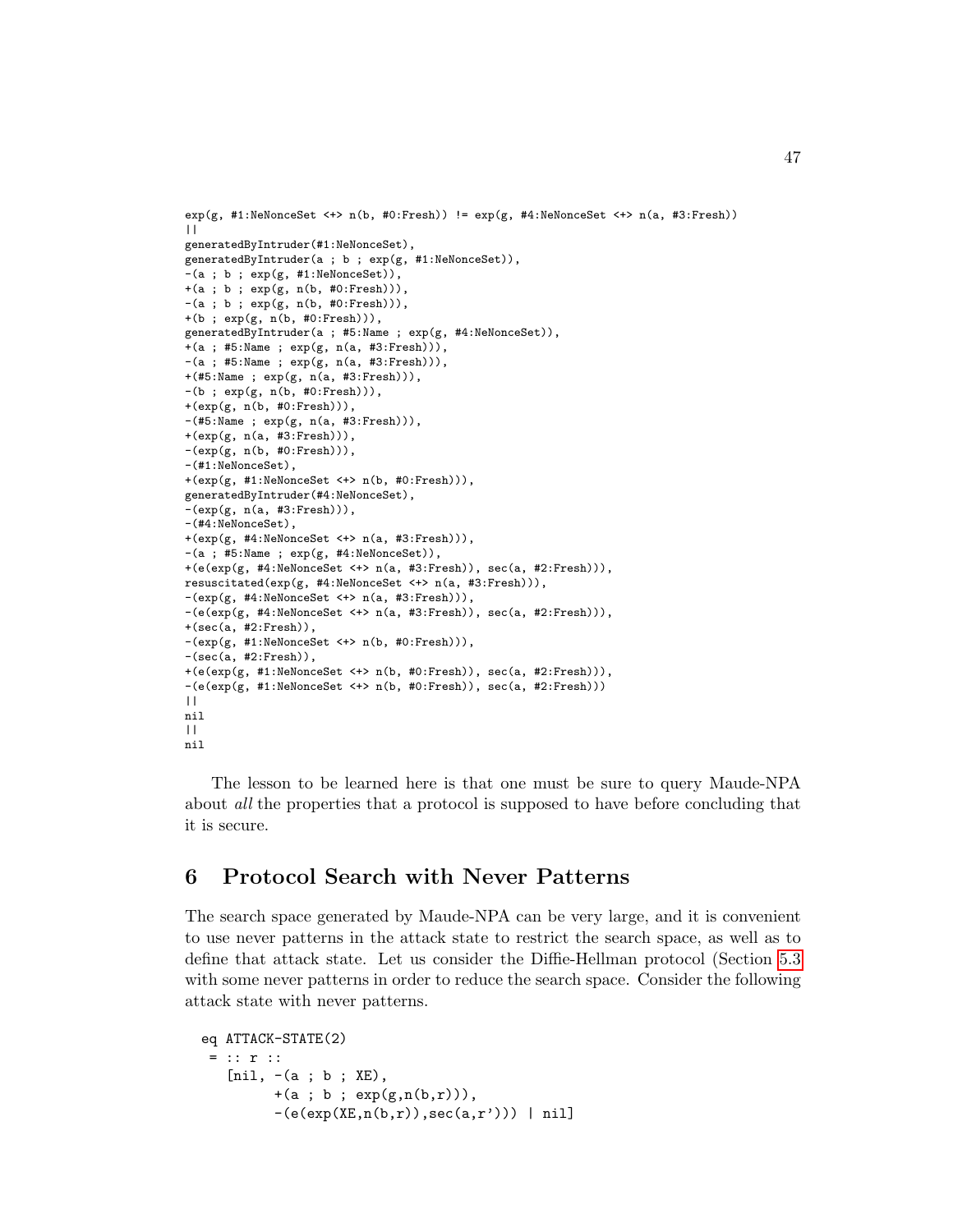```
|| sec(a,r') inI
  || nil
  || nil
  || never(
  *** Avoid infinite useless path
   (:: nil ::
   [ nil | -(exp(GE,NS1 * NS2)), -(NS3),
        +(exp(GE,NS1 * NS2 * NS3)), nil ]
   & S:StrandSet || K:IntruderKnowledge)
  *** Pattern to avoid unreachable states
  (:: nil ::
   [nil] -(exp(#1:Exp, N1:Nonce)),
           -(sec(A:Name, #2:Fresh)),
          +(e(exp(#1:Exp, N2:Nonce), sec(A:Name, #2:Fresh))), nil]
   & S:StrandSet || K:IntruderKnowledge)
  *** Pattern to avoid unreachable states
  (:: nil ::
   [nil | -(exp(+1:Exp, N1:Nonce)),
        -(e(exp(#1:Exp, N1:Nonce), S:Secret)),
       +(S:Secret), nil]
   & S:StrandSet || K:IntruderKnowledge)
  *** Pattern to avoid unreachable states
  (S:StrandSet
   || (#4:Gen != #0:Gen), K:IntruderKnowledge)
  \lambda[nonexec] .
```
Let us explain the never patterns used above. There are two kinds of never patterns: (1) concrete intruder actions that lead to infinite search patterns (in some protocols this may generate an infinite search space and its removal by a never pattern may provide a finite search space) and (2) unreachable states that appear in the search space, that will ultimately be shown unreachable but nevertheless increase its size. We note, however, that the use of the first type of never pattern can mean that failure to find an attack no longer guarantees security. It is most useful when testing new equational theories whose behavior is not that well understood yet. We describe each of these never patterns in detail below:

• The intruder strand

```
[ni] | -(exp(GE, NS1 * NS2)), -(NS3),
    +(exp(GE,NS1 * NS2 * NS3)), nil ]
```
leads to a bigger search space involving larger and larger nonce sets. Since the protocol requires only a nonce set of size two to execute, it appears safe as a first approximation to exclude any intruder strands that create a nonce set of size three or more.

• The intruder strand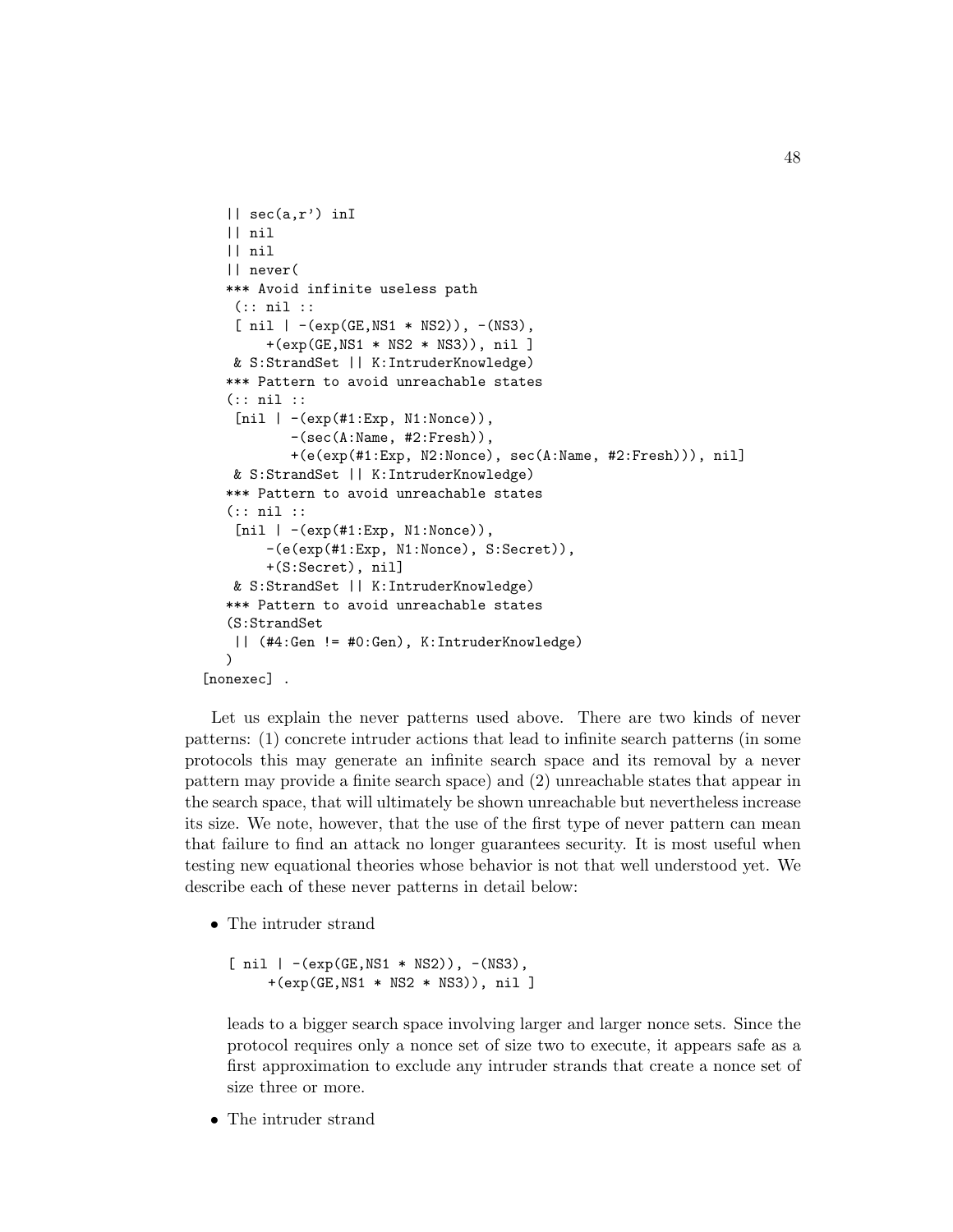```
[nil | -(\exp(\#1:Exp, N1:Nonce)), -(\sec(A:Name, #2:Fresh)),
       +(e(exp(#1:Exp, N2:Nonce), sec(A:Name, #2:Fresh))), nil]
```
is unreachable, since there is no way that the negative term exp(#1:Exp,Nonce) can be irreducible, as required. [11](#page-49-0)

• The intruder strand

```
[nil | -(exp(#1:Exp, N1:Nonce)), -(e(exp(#1:Exp, N1:Nonce), S:Secret)),
      +(S:Secret), nil]
```
is unreachable, for the same reason.

• Any generated state containing the constraint #4:Gen != #0:Gen is unreachable, since there is only one term of sort Gen, namely constant g.

We try running this attack state with never patterns, and compare it with the output of the same attack state with never patterns:

| ttack<br>State<br>$\mathbf{A}$ |    | ∩        |   |        |                  |           |   |    |   |  |
|--------------------------------|----|----------|---|--------|------------------|-----------|---|----|---|--|
| nevers<br>W                    |    | ື        |   | $\sim$ | $\sqrt{2}$<br>⊥∪ | ററ<br>∠ι∪ | − | ⌒  | ↶ |  |
| nevers<br>with                 | IJ | <b>.</b> | ٠ | -      |                  |           |   | л. |   |  |

Although never patterns can have a dramatic effect on search space size, they should be used with care, because improper use of never patterns can cause Maude-NPA to miss a genuine attack. However, using never patterns to reduce search space size can be very useful in debugging protocols, since they allow the user to pinpoint weaknesses without performing a full-scale Maude-NPA search.

One important technique used in both the NRL-Protocol Analyzer and the Maude-NPA is the use of grammars [\[26,](#page-53-0) [12\]](#page-52-0) to characterize sets of unreachable states, that is, states from which, through backwards search, it is provably impossible to reach an initial state (see Section [3.4\)](#page-30-0). Grammars can drastically cut down the search space and often allow backwards search to terminate in many cases where unrestricted search would not. Appendix [B](#page-58-0) gives a more detailed description of grammars in the Maude-NPA.

If nothing is specified by the user in a protocol specification, the Maude-NPA automatically generates grammars for such a protocol in a way entirely transparent to the user. However, to further constrain the search space without losing completeness, it is possible for the user to suggest additional grammars, as "initial grammars", that are both tested and completed by the Maude-NPA into "final grammars" where all the generated terms are provably unreachable.

A good case in point is the present Diffie-Hellman example, where one such initial grammars is indeed useful in further constraining the attack search. We do not give the grammar here, but instead refer to Appendix [B.2,](#page-59-0) where such a grammar is presented and explained, and to Appendix [F.5,](#page-70-0) where the full protocol specification

<span id="page-49-0"></span> $11$ Recall that received messages (negative terms) are always supposed to be in irreducible form.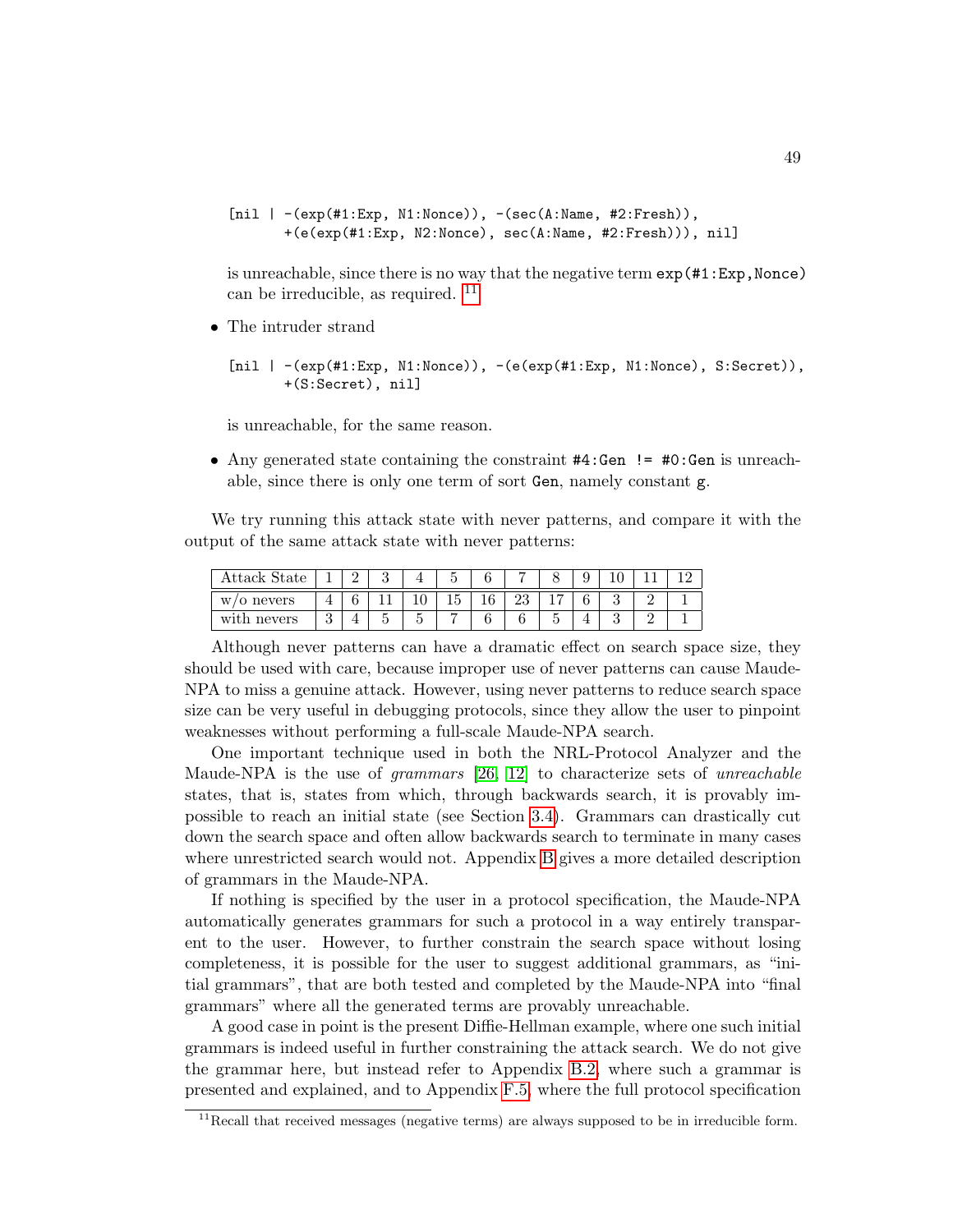for the Diffie-Hellman example, including the specification of the above-mentioned initial grammar, is given.

Besides grammars, the Maude-NPA uses a variety of other state-space reduction techniques. When used in combination with grammars, these can drastically cut down the search space size. Indeed, in a good number of cases these techniques reduce what would be an infinite number of states to a finite number, so that termination of the Maude-NPA without finding an attack provides full verification that the attack searched for is impossible under the assumptions of the specification. The state space reduction techniques are intended to be transparent to the user, so we do not discuss them in the main body of the manual and refer the reader to [\[17\]](#page-52-1). However, for the sake of documentation, we include a brief discussion of them, with references, in Appendix [D.](#page-61-0)

# 7 Known Limitations and Future Work

In this section we describe some known limitations, along with the work we plan to do in the future to address them. Where workarounds exist, we also describe those.

- 1. In some cases, the automatic grammar generation fails to terminate, although these cases are rare. At this point, the only way of addressing this problem is to specify the initial grammars oneself, instead of having the tool generate them. How this is done is explained in Appendix [B.](#page-58-0) In practice, sometimes the process fails to terminate because some Dolev-Yao strands are missing in the specification.
- 2. In other cases, although the grammar generation terminates, it takes a long time, and it is tedious to recompute every time a specification is loaded. One can save the grammars by first reducing the genGrammars command in Maude, and copying and pasting the results to the specification. How this is done is described in Appendix [B.](#page-58-0)
- 3. The unification algorithm of a user-defined equational theory does not terminate for arbitrary equational theories. For a detailed description of the theories of interest for which it does and does not terminate, and our plans to extend the current class of supported theories to theories satisfying the finite variant property, see Section [3.2.6](#page-13-0) and Appendix [A.](#page-53-1)
- 4. In some cases, when a unification algorithm would produce an infinite number of unifiers, it is possible to obtain a finitary unification algorithm by a judicious use of sorts. For more details on this, see Appendix [A](#page-53-1) and [\[13\]](#page-52-2) for bounded associativity.
- 5. In some finitary cases, the number of unifiers produced, although finite, is so large that it crashes Maude-NPA. This is currently happening for many protocols using exclusive-or, for example. In many cases, these unifiers are redundant.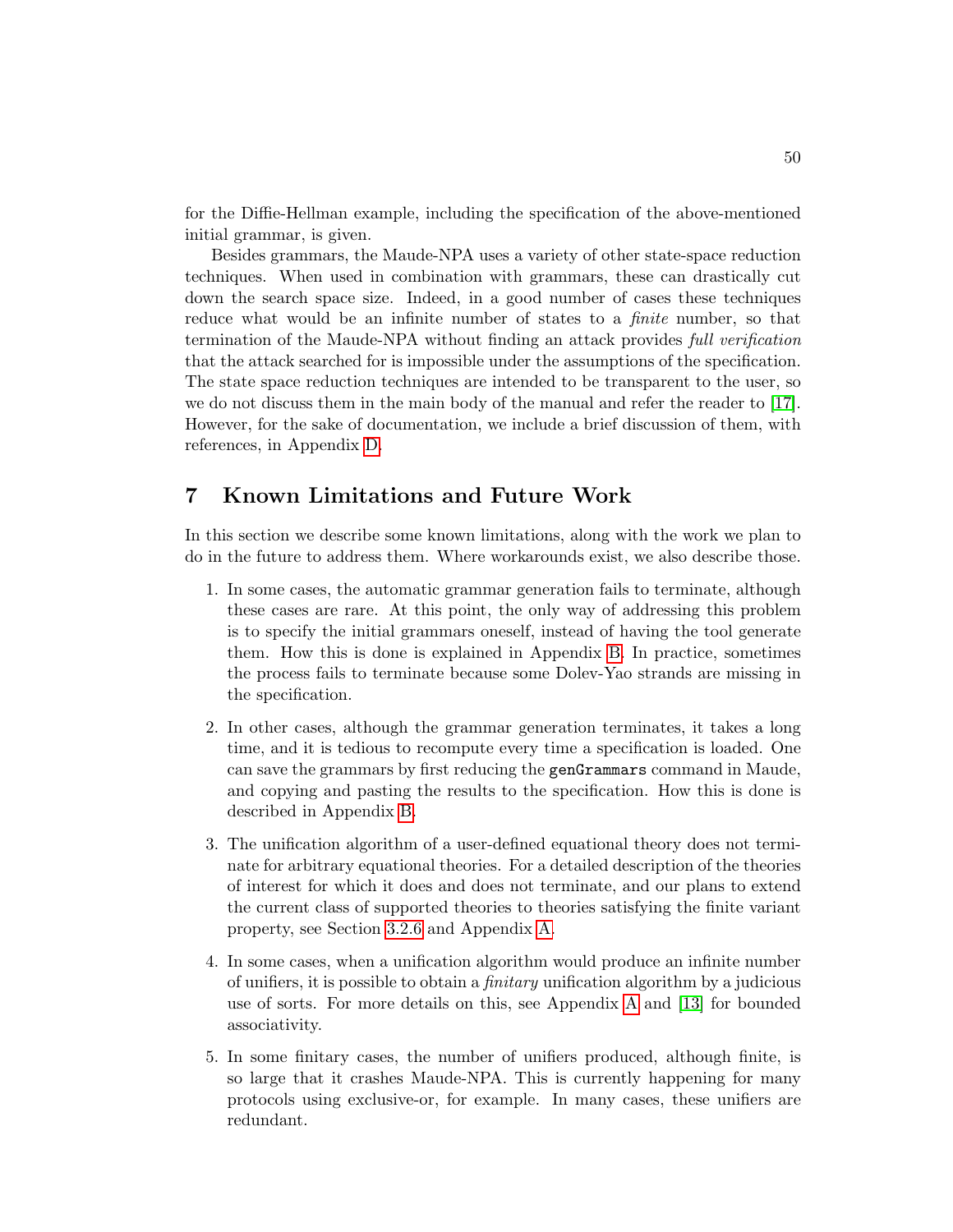## References

- <span id="page-51-2"></span>[1] María Alpuente, Santiago Escobar, and José Iborra. Termination of narrowing revisited. Theoretical Computer Science, 410(46):4608–4625, 2009.
- <span id="page-51-4"></span>[2] Siva Anantharaman, Hai Lin, Christopher Lynch, Paliath Narendran, and Michaël Rusinowitch. Cap unification: application to protocol security modulo homomorphic encryption. In ASIACCS, pages 192–203. ACM, 2010.
- [3] Siva Anantharaman, Paliath Narendran, and Michaël Rusinowitch. Unification modulo cui plus distributivity axioms. Journal of Automated Reasoning, 33(1):1–28, 2004.
- <span id="page-51-6"></span>[4] Franz Baader and Klaus U. Schulz. Unification in the union of disjoint equational theories: Combining decision procedures. In *CADE*, volume 607 of *LNCS*, pages 50–65. Springer, 1992.
- [5] M. Clavel, F. Durán, S. Eker, J. Meseguer, P. Lincoln, N. Martí-Oliet, and C. Talcott. All About Maude – A High-Performance Logical Framework. Springer LNCS Vol. 4350, 2007.
- <span id="page-51-3"></span>[6] Hubert Comon-Lundh and Stéphanie Delaune. The finite variant property: How to get rid of some algebraic properties. In Jürgen Giesl, editor, Term Rewriting and Applications, 16th International Conference, RTA 2005, Nara, Japan, April 19-21, 2005, Proceedings, volume 3467 of Lecture Notes in Computer Science, pages 294–307. Springer, 2005.
- <span id="page-51-5"></span>[7] Hubert Comon-Lundh and Stéphanie Delaune. The finite variant property: How to get rid of some algebraic properties. In RTA, pages 294–307, 2005.
- <span id="page-51-1"></span>[8] Nachum Dershowitz, Subrata Mitra, and G. Sivakumar. Decidable matching for convergent systems (preliminary version). In Deepak Kapur, editor, 11th International Conference on Automated Deduction (CADE-11), volume 607 of Lecture Notes in Computer Science, pages 589–602. Springer, 1992.
- <span id="page-51-0"></span>[9] Francisco Durán, Steven Eker, Santiago Escobar, José Meseguer, and Carolyn L. Talcott. Variants, unification, narrowing, and symbolic reachability in maude 2.6. In Manfred Schmidt-Schauß, editor, Proceedings of the 22nd International Conference on Rewriting Techniques and Applications, RTA 2011, May 30 - June 1, 2011, Novi Sad, Serbia, volume 10 of LIPIcs, pages 31–40. Schloss Dagstuhl - Leibniz-Zentrum fuer Informatik, 2011.
- [10] S. Escobar, J. Hendrix, C. Meadows, and J. Meseguer. Diffie-Hellman cryptographic reasoning in the Maude-NRL protocol analyzer. In Proc. 2nd International Workshop on Security and Rewriting Techniques (SecReT 2007), 2007.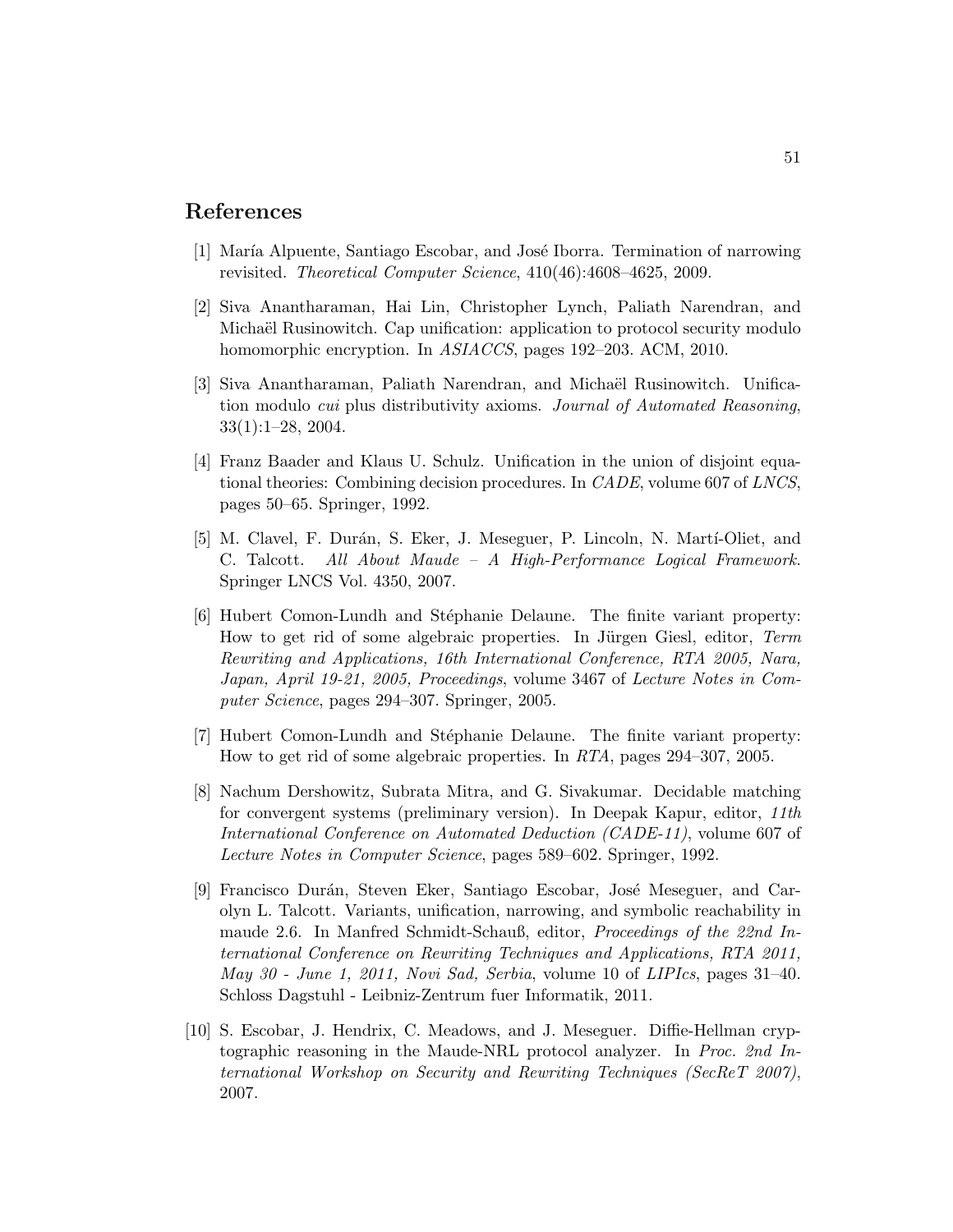- <span id="page-52-6"></span>[11] S. Escobar, D. Kapur, C. Lynch, C. Meadows, J. Meseguer, P. Narendran, and R. Sasse. Protocol analysis in Maude-NPA using unification modulo homomorphic encryption. In Michael Hanus, editor, 13th International ACM SIGPLAN Symposium on Principles and Practice of Declarative Programming (PPDP 2011). ACM Press, 2011.
- <span id="page-52-0"></span>[12] S. Escobar, C. Meadows, and J. Meseguer. A rewriting-based inference system for the NRL protocol analyzer and its meta-logical properties. Theoretical Compute Science, 367(1–2):162–202, 2006.
- <span id="page-52-2"></span>[13] S. Escobar, C. Meadows, and J. Meseguer. Equational cryptographic reasoning in the Maude-NRL protocol analyzer. In Proc. 1st International Workshop on Security and Rewriting Techniques (SecReT 2006), pages 23–36. ENTCS 171(4) , Elsevier, 2007.
- <span id="page-52-3"></span>[14] S. Escobar, J. Meseguer, and R. Sasse. Variant narrowing and equational unification. Technical Report UIUCDCS-R-2007-2910, Dept. of Computer Science, University of Illinois at Urbana-Champaign, October 2007.
- <span id="page-52-8"></span>[15] Santiago Escobar, Catherine Meadows, and José Meseguer. State space reduction in the maude-nrl protocol analyzer. In Sushil Jajodia and Javier López, editors, Computer Security - ESORICS 2008, 13th European Symposium on Research in Computer Security, Málaga, Spain, October 6-8, 2008. Proceedings, volume 5283 of Lecture Notes in Computer Science, pages 548–562. Springer, 2008.
- [16] Santiago Escobar, Catherine Meadows, and José Meseguer. Maude-NPA: Cryptographic protocol analysis modulo equational properties. In Foundations of Security Analysis and Design V, FOSAD 2007/2008/2009 Tutorial Lectures, LNCS vol. 5705, pages 1–50. Springer, 2009.
- <span id="page-52-1"></span>[17] Santiago Escobar, Catherine Meadows, and Jos´e Meseguer. State space reduction in the maude-nrl protocol analyzer. CoRR, abs/1105.5282, 2011.
- <span id="page-52-5"></span>[18] Santiago Escobar, José Meseguer, and Ralf Sasse. Effectively checking the finite variant property. In Andrei Voronkov, editor, Rewriting Techniques and Applications, 19th International Conference, RTA 2008, Hagenberg, Austria, July 15-17, 2008, Proceedings, volume 5117 of Lecture Notes in Computer Science, pages 79–93. Springer, 2008.
- <span id="page-52-4"></span>[19] Santiago Escobar, Ralf Sasse, and Jos´e Meseguer. Folding variant narrowing and optimal variant termination. J. Log. Algebr. Program., 2010. In Press.
- [20] F. J. Thayer Fabrega, J. Herzog, and J. Guttman. Strand Spaces: What Makes a Security Protocol Correct? Journal of Computer Security, 7:191–230, 1999.
- <span id="page-52-7"></span>[21] Joe Hendrix and José Meseguer. Order-sorted equational unification revisited. Electr. Notes Theor. Comput. Sci., 2008. To appear in Proc. of RULE 2008.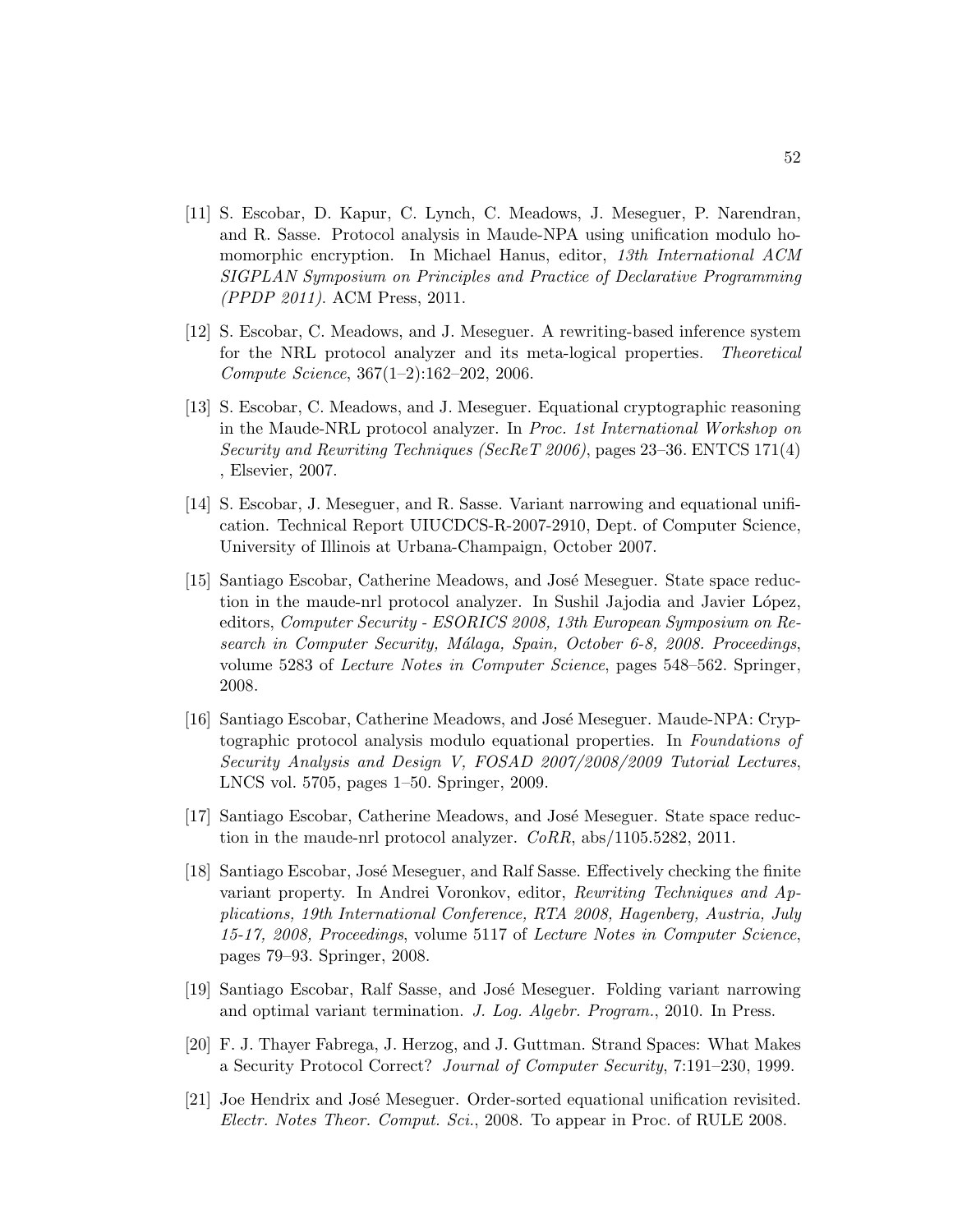- <span id="page-53-2"></span>[22] Jean-Marie Hullot. Canonical forms and unification. In Wolfgang Bibel and Robert Kowalski, editors, Proceedings, Fifth Conference on Automated Deduction, pages 318–334. Springer-Verlag, 1980. LNCS, Volume 87.
- <span id="page-53-3"></span>[23] J.-P. Jouannaud, C. Kirchner, and H. Kirchner. Incremental construction of unification algorithms in equational theories. In Proc. ICALP'83, pages 361– 373. Springer LNCS 154, 1983.
- [24] Christopher Lynch and Catherine Meadows. On the relative soundness of the free algebra model for public key encryption. In Workshop on Issues in Theory of Security 2004, 2004.
- [25] Christopher Lynch and Catherine Meadows. Sound approximations to Diffie-Hellman using rewrite rules. In Proceedings of the International Conference on Information and Computer Security (ICICS). Springer-Verlag, 2004.
- <span id="page-53-0"></span>[26] Catherine Meadows. Language generation and verification in the NRL protocol analyzer. In Ninth IEEE Computer Security Foundations Workshop, March 10 - 12, 1996, Dromquinna Manor, Kenmare, County Kerry, Ireland, pages 48–61. IEEE Computer Society, 1996.
- [27] Jonathan Millen. On the freedom of decryption. Information Processing Letters, 86(3), 2003.
- <span id="page-53-5"></span>[28] Ralf Sasse, Santiago Escobar, Jose Meseguer, and Catherine Meadows. Protocol analysis modulo combination of theories: A case study in Maude-NPA. In 6th International Workshop on Security and Trust Management (STM'2010), Revised Selected Papers. Springer, 2010.
- [29] Stuart Stubblebine and Catherine Meadows. Formal characterization and automated analysis of known-pair and chosen-text attacks. IEEE Journal on Selected Areas in Communications, 18(4):571–581, 2000.
- <span id="page-53-4"></span>[30] Emanuele Viola. E-unifiability via narrowing. In Antonio Restivo, Simona Ronchi Della Rocca, and Luca Roversi, editors, Theoretical Computer Science, 7th Italian Conference, ICTCS 2001, Torino, Italy, October 4-6, 2001, Proceedings, volume 2202 of Lecture Notes in Computer Science, pages 426–438. Springer, 2001.

# <span id="page-53-1"></span>A Narrowing-based Finitary Equational Unification

In the standard Dolev-Yao model, symbolic reachability analysis typically takes the form of representing sets of states symbolically as terms with logical variables, and then performing syntactic unification with the protocol rules to explore reachable states. This can be done in either a forwards or a backwards fashion. In the Maude-NPA (which can also be used for analyses under the standard Dolev-Yao model when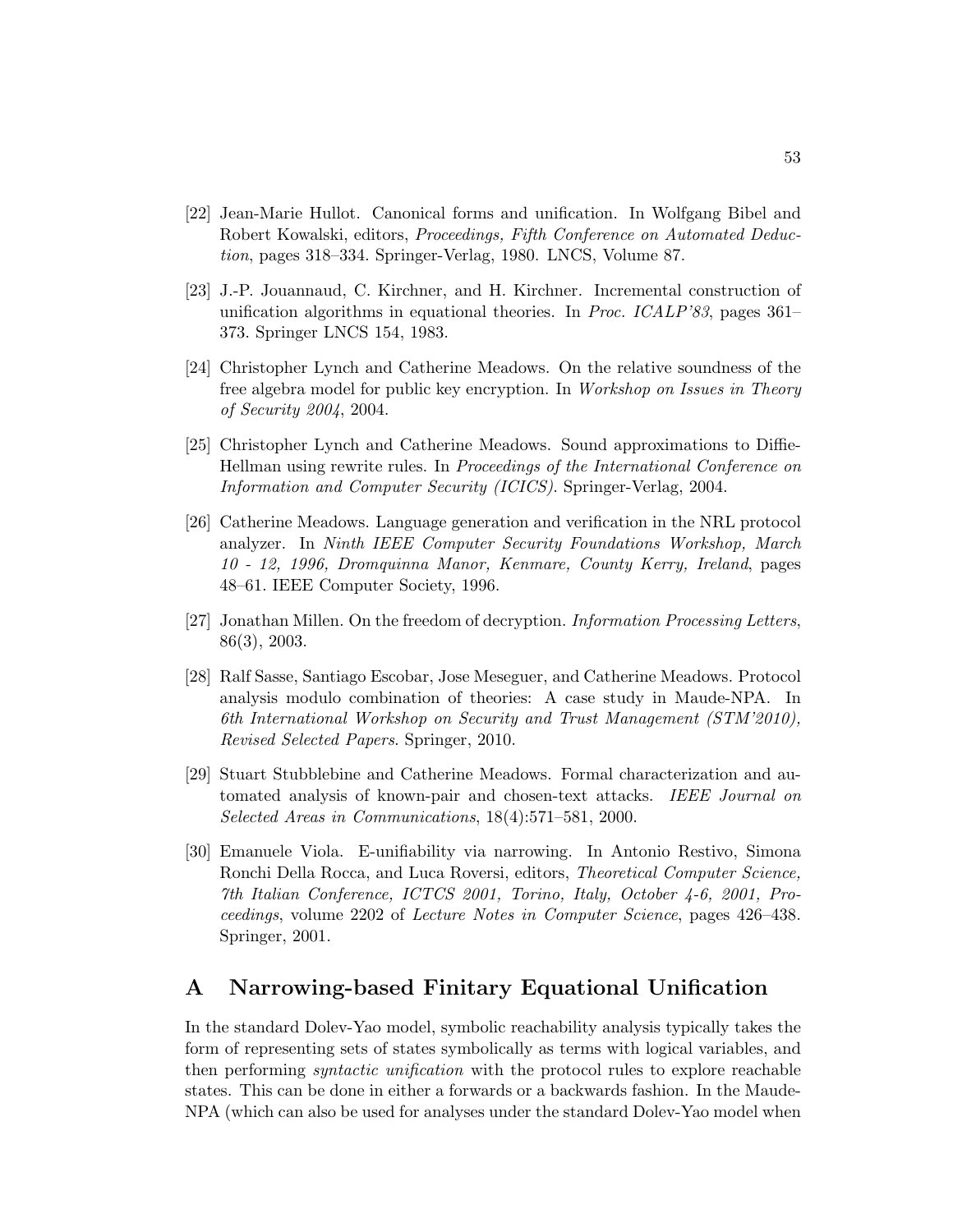no algebraic properties are specified) symbolic reachability analysis is performed in a backwards fashion, beginning with a symbolic representation of an attack state, and searching for an initial state, which then provides a proof that an attack is possible; or a proof that no such attack is possible if all such search paths fail to reach an initial state.

However, if the Maude-NPA analyzes a protocol for which algebraic properties have been specified by an equational theory  $T$ , the same symbolic reachability analysis is performed in the same fashion, but now modulo  $T$ . What this means precisely is that, instead of performing syntactic unification between a term representing symbolically a set of states and the righthand-side (in the backwards reachability case) of a protocol rule, we now perform *equational unification* with the theory  $T$ , (also called  $T$ -unification, or unification modulo  $T$ ) between the same term and the same righthand side of a protocol rule. The following sections explain several things regarding T-unification in the Maude-NPA:

- Equational axioms for which the Maude-NPA provides built-in support for equational unification.
- Narrowing-based equational unification in general, which is however infeasible for Maude-NPA analysis when the number of unifiers generated is infinite; and
- The most general case of equational theories for which the Maude-NPA can currently support unification by narrowing, with the important requirement of the number of unifier solutions being finite, namely, the admissible theories described in Section [3.2.6.](#page-13-0)
- Specialized unification algorithms also provided for theories that cannot be handled by narrowing and that do not have built-in support in Maude.
- Integration of different unification algorithms.

#### A.1 Built-in support for Unification Modulo Equational Axioms

The Maude-NPA has built-in support for unification modulo certain equational theories T thanks to the underlying Maude infrastructure [\[9\]](#page-51-0). Specifically, the Maude-NPA automatically supports unification modulo  $T$  for  $T$  any order-sorted theory of the form  $T = (\Sigma, Ax)$ , where Ax is a collection of equational axioms where some binary operators f in the signature  $\Sigma$  may have axioms in Ax for either (i) commutativity  $(f(x, y) = f(y, x))$ , (ii) commutativity and associativity  $(f(x, f(y, z)) = f(f(x, y), z)$ , or (iii) commutativity, associativity and *identity el*ement e  $(f(x, e) = x)$ . Associativity without commutativity is not supported, because it is well-known that unification problems modulo associativity may have an infinite number of unifiers. Commutativity with identity is also not supported but it is available through the narrowing-based unification algorithm of Section [3.2.6](#page-13-0) and Appendix [A.2.](#page-55-0) As already illustrated in Section [3.2.2,](#page-10-0) the way associativity, and/or commutativity, and/or identity axioms are specified in Maude for a function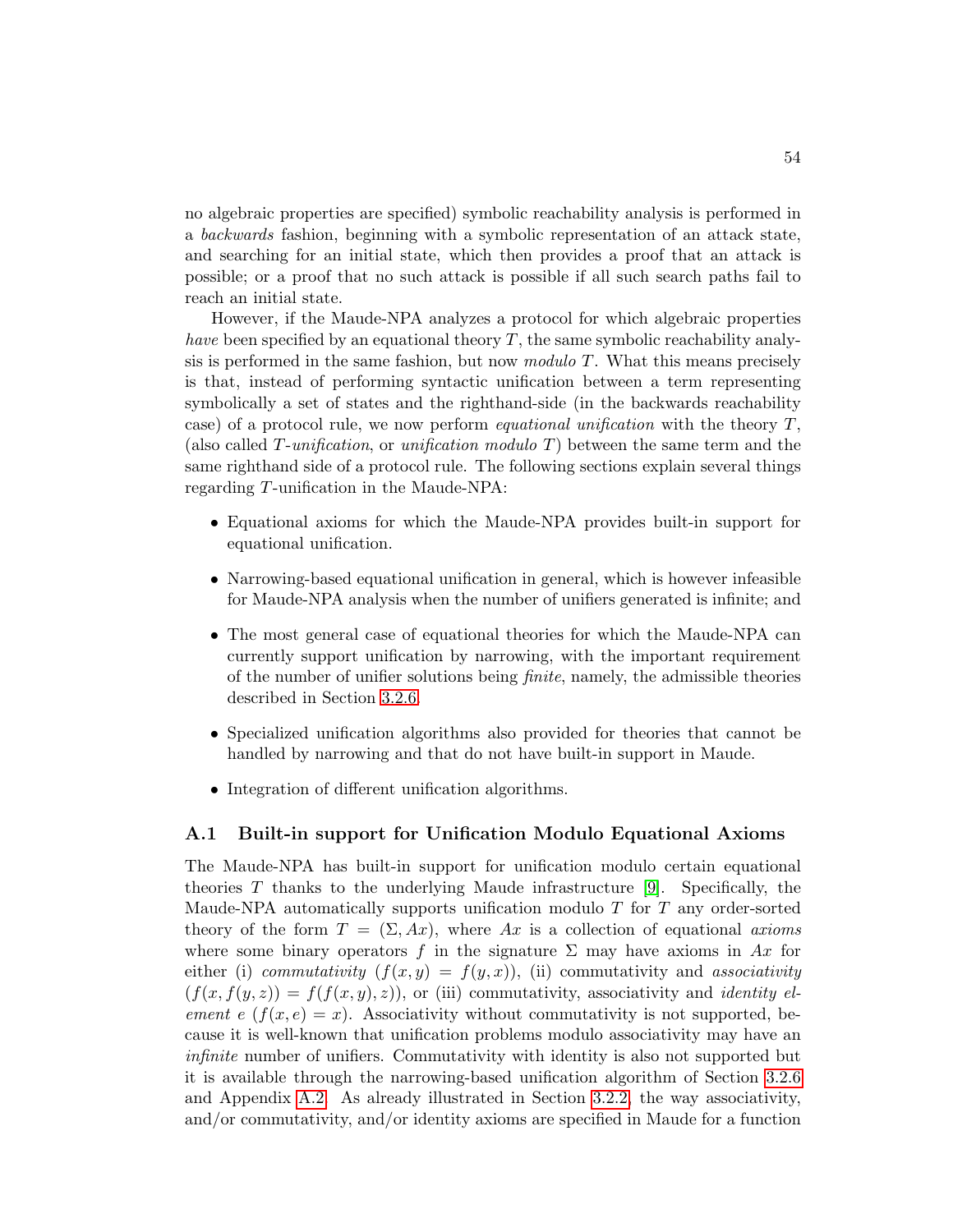symbol  $f$  is not by giving those axioms explicitly, but by declaring  $f$  in Maude with the assoc and/or comm and/or id: attributes. For example a function symbol  $f$  of sort S which is associative, commutative, and with identity element nil is specified in Maude as follows:

op f : S S -> S [assoc comm id: nil] .

## <span id="page-55-0"></span>A.2 Narrowing-Based Equational Unification and its Limitations

Of course, many algebraic theories  $T$  of interest in protocol analysis fall outside the scope of the above-mentioned class of theories T based on combinations of associativity and/or commutativity and/or identity axioms, for which the Maude-NPA provides automatic built-in support. Therefore, the burning issue is how to support more general classes of algebraic theories in the Maude-NPA.

In this regard, a very useful, generic method to obtain T-unification algorithms is narrowing [\[22,](#page-53-2) [23\]](#page-53-3). In order for narrowing to provide a T-unification algorithm, the theory T has to be of the form  $T = (\Sigma, E\cup Ax)$ , where Ax is a collection of equational axioms such as our previous combinations of associativity and/or commutativity and/or identity axioms for which a *finitary*  $Ax$ -unification algorithm exists (that is, any Ax-unification problem has a finite number of unifiers providing a complete set of solutions), and  $E$  is a collection of equations that, as rewrite rules, are:

- 1. confluent modulo Ax
- 2. terminating modulo Ax, and
- 3. coherent modulo  $Ax$  (see [\[23\]](#page-53-3)).

The precise meaning of these three requirements was explained in detail in Section [3.2.6.](#page-13-0)

Although narrowing is a very general method to generate  $T$ -unification algorithms, general narrowing has a serious limitation. The problem is that, in general, narrowing with an equational theory  $T = (\Sigma, E \cup Ax)$  satisfying requirements (1)–  $(3)$  above yields an *infinite* number of unifiers. Since, for T the algebraic theory of a protocol, T-unification must be performed by the Maude-NPA at each single step of symbolic reachability analysis, narrowing is in general not practical as a unification procedure, unless the theory T satisfies the additional requirement that there always exists a *finite* set of unifiers that provide a complete set of solutions; and that such a finite set of solutions can be effectively computed by narrowing. We discuss this extra important requirement in what follows.

#### A.3 Narrowing-Based Equational Unification in the Maude-NPA

Sufficient conditions for narrowing-based T-unification to provide a finite, complete set of solutions are known. For example, for the case when  $T = (\Sigma, E \cup Ax)$  and  $Ax = \emptyset$  such sufficient conditions go back to [\[22,](#page-53-2) [8\]](#page-51-1); see [\[1\]](#page-51-2) for a recent survey.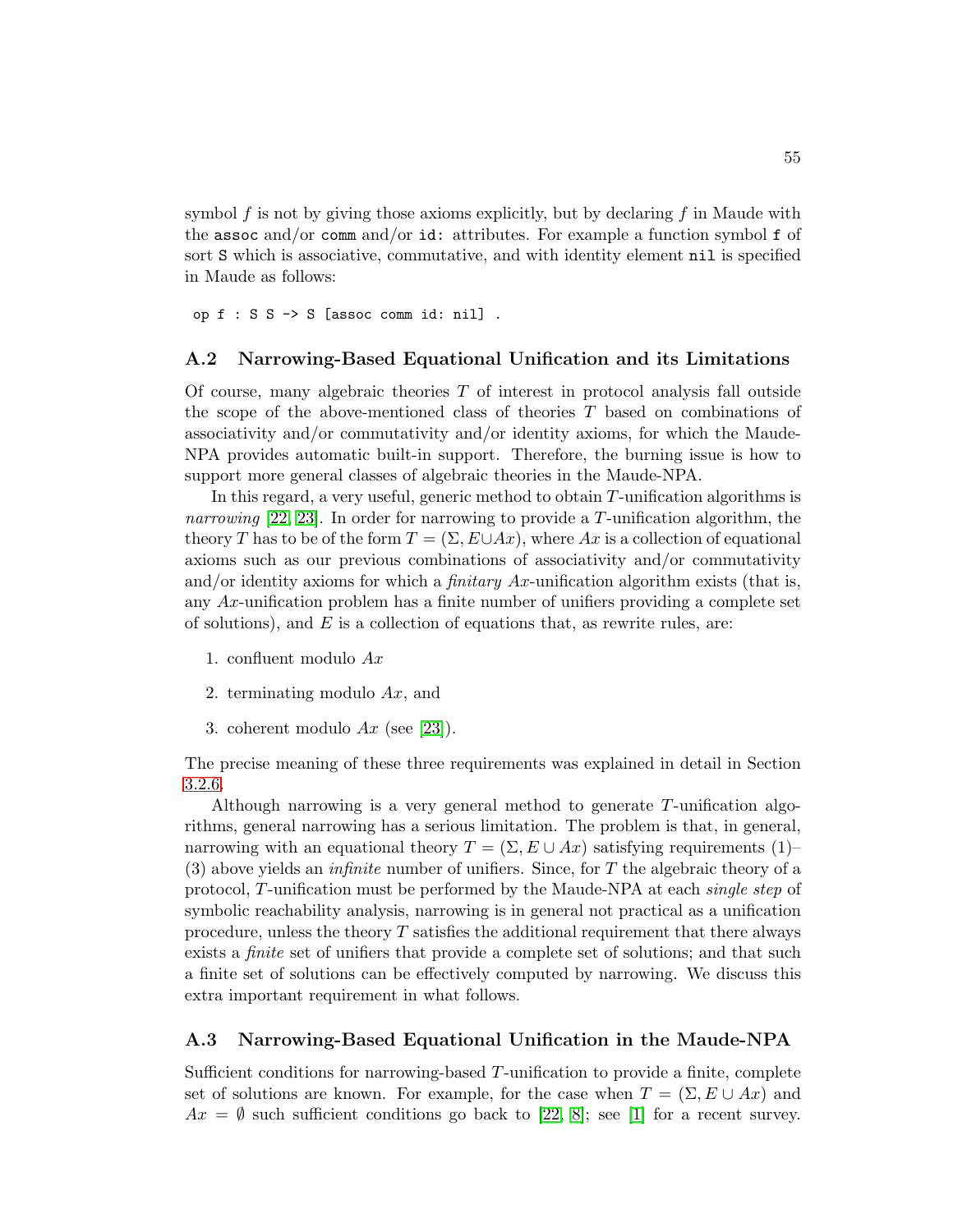The case when  $Ax \neq \emptyset$  is considerably more challenging (see, e.g., [\[6,](#page-51-3) [30,](#page-53-4) [14,](#page-52-3) [19\]](#page-52-4)). However, the condition of *strong right irreducibility* in [\[14\]](#page-52-3), applies to both cases  $(Ax = \emptyset \text{ and } Ax \neq \emptyset)$  and is easy to check. This condition was already explained in detail in Section [3.2.6](#page-13-0) and ensures that there is always a finite number of unifiers modulo  $E \cup Ax$ .

As already mentioned in Sections [3.2.6](#page-13-0) and [3.2.7,](#page-17-0) the Maude-NPA's support for order-sorted specifications is very helpful in achieving strong right irreducibility, and therefore in reaching the desired goal of obtaining a finite complete set of unifiers by narrowing. This is because unification problems that may have an infinite number of unifiers in an untyped setting can sometimes have only a finite set of unifiers in a setting with types and subtypes. The key reason is that many of the untyped unifiers do not even typecheck. In the Maude-NPA, order-sortedness can sometimes be directly used to one's advantage to obtain strongly right irreducible theories T that have finitary T-unification algorithms. Furthermore, order-sortedness can greatly help in having smaller search spaces for symbolic reachability, since many unifiers that would have to be explored in an untyped setting are weeded out by the inherent type checking of order-sorted unification.

A more general condition than strong right irreducibility, call the finite variant property has been recently proposed by Comon and Delaune [\[6\]](#page-51-3). This condition is satisfied by a number of useful cryptographic theories, even beyond theories with the strong right irreducibility condition. Furthermore, in [\[19\]](#page-52-4) it is shown how a finitary unification algorithm can be obtained in these theories. Methods for checking the finite variant property are proposed in [\[18,](#page-52-5) [19\]](#page-52-4). In a future version of Maude-NPA we plan to support narrowing-based unification for the broader class of theories enjoying the finite variant property.

#### <span id="page-56-1"></span>A.4 Unification for Homomorphic Encryption over Concatenation

Although the ease of implementation of narrowing-based unification makes it very useful for exploration and experimentation, and interesting cryptographic theories satisfy the finite variant property, ultimately we also want to be able to make use of more efficient special-purpose algorithms. Moreover, there is a class of equational theories that appears prominently in cryptographic protocols applied to privacypreserving computation: operators that are homomorphic with respect to another, e.g.,  $q(X * Y) = q(X) * q(Y)$ . Theories like these can be shown to lack the finite variant property whether or not ∗ is a free operator or obeys the axioms for an Abelian group.<sup>[12](#page-56-0)</sup> In these cases narrowing-based unification does not provide a finitary E-unification algorithm, and we must seek a different method.

An algorithm for unification modulo the homomorphic encryption theory  $E_h$ defined by the single oriented equation  $e(X; Y, Z) \to e(X, Z); e(Y, Z)$  in a signature containing symbols  $e$ ,  $\vdots$ , and uninterpreted function symbols was given in [\[2\]](#page-51-4). The inference rules given in [\[2\]](#page-51-4) were proved to be sound, complete, and terminating

<span id="page-56-0"></span> $12$ Comon and Delaune only prove the result for the exclusive-or case in [\[7\]](#page-51-5), but their proof can easily be extended to the other cases.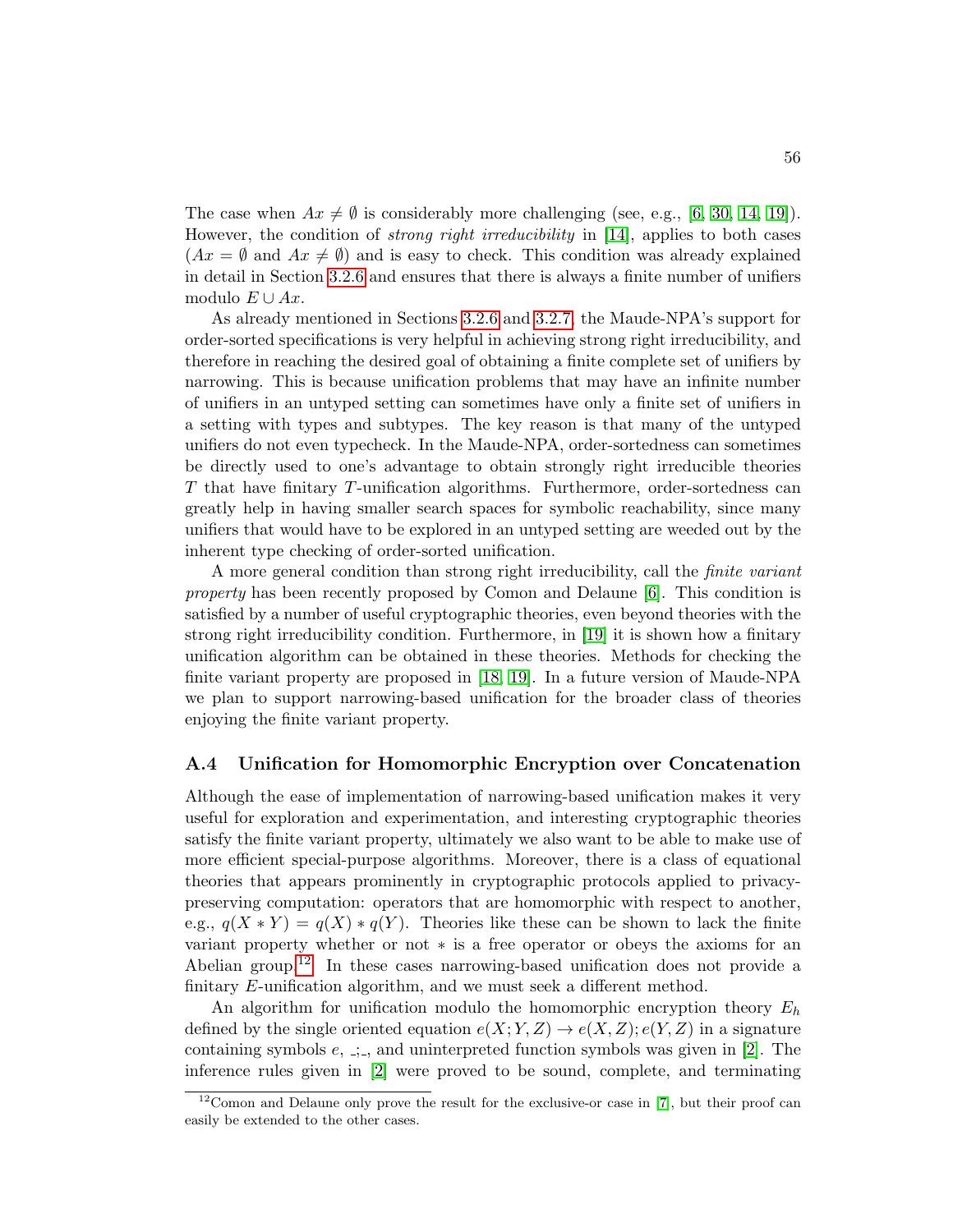meaning that all solved forms created by the algorithm are correct solutions of the unification problem and that for every solution of the unification problem there is a more general solution created by the algorithm. This algorithm was implemented in Maude using the metalevel facilities, providing an algorithm parametric on the symbols  $e$  and  $\vdots$  chosen by the user. The implementation and its integration into Maude-NPA were described in [\[11\]](#page-52-6).

The implemented algorithm was untyped and an order-sorted version of the unification algorithm was automatically derived following the methodology proposed in [\[21\]](#page-52-7). This methodology applies a general algorithm by which, under mild conditions on the theory  $E$ , an order-sorted  $E$ -unification algorithm can be automatically obtained by: (i) associating to E its unsorted version  $E$ ; (ii) computing a complete set of (unsorted)  $\bar{E}$ -unifiers for the given E-unification problem; and (iii) typing and filtering out the unsorted  $E$ -unifiers to obtain a complete set of order-sorted  $E$ -unifiers using the generic *sort propagation algorithm* described in [\[21\]](#page-52-7). This algorithm has also been integrated into the Maude-NPA infrastructure but can also be applied in any other contexts in which one wants to derive an order-sorted unification algorithm from its unsorted version.

Finally, we combine  $E_h$ -unification with a typed version of  $ACU$ -unification. The latter is needed because Maude-NPA states are multisets of terms, which are associative-commutative and have the empty multiset as the identity. This combination is supported by Maude-NPA by means of an order-sorted variant of the standard combination method for disjoint theories à la Baader and Schultz  $[4]$ , so that in the end typed  $E_h \cup ACU$ -unification is achieved. A more complete description of how this is done is given in [\[28\]](#page-53-5).

#### A.5 Integration of Different Equational Unification Algorithms

Integrating equational unification into protocol analysis is challenging for several reasons. First of all, in principle we need to have a different  $E_{\mathcal{P}}$ -unification algorithm for each protocol  $P$ ; second, experience with the Maude-NPA tool has shown the great advantages (typically leading to a much smaller search space) of typed unification, where variables have types (or *sorts*) and types can be arranged in *subtype* hierarchies; for example, to properly specify a protocol we may wish to distinguish different subtypes  $-e.g.,$  for nonces, keys, or principal names— of a general type for messages; third, we often need to *combine* several such unification algorithms, for example when composing together various subprotocols or taking into account the associative-commutative-identity (ACU) axioms of the state constructors (see Section [3\)](#page-4-0). This is made even more challenging by the fact that, in order to allow the option of verifying different kinds of implementations (e.g. the case in which a key is indistinguishable from a nonce), typing is mostly left to the discretion of the user.

Given the wide range of protocols and protocol combinations that need to be analyzed, a modular approach to the development of  $E<sub>P</sub>$ -unification algorithms is very much needed. Such a modular approach and its necessary infrastructure are now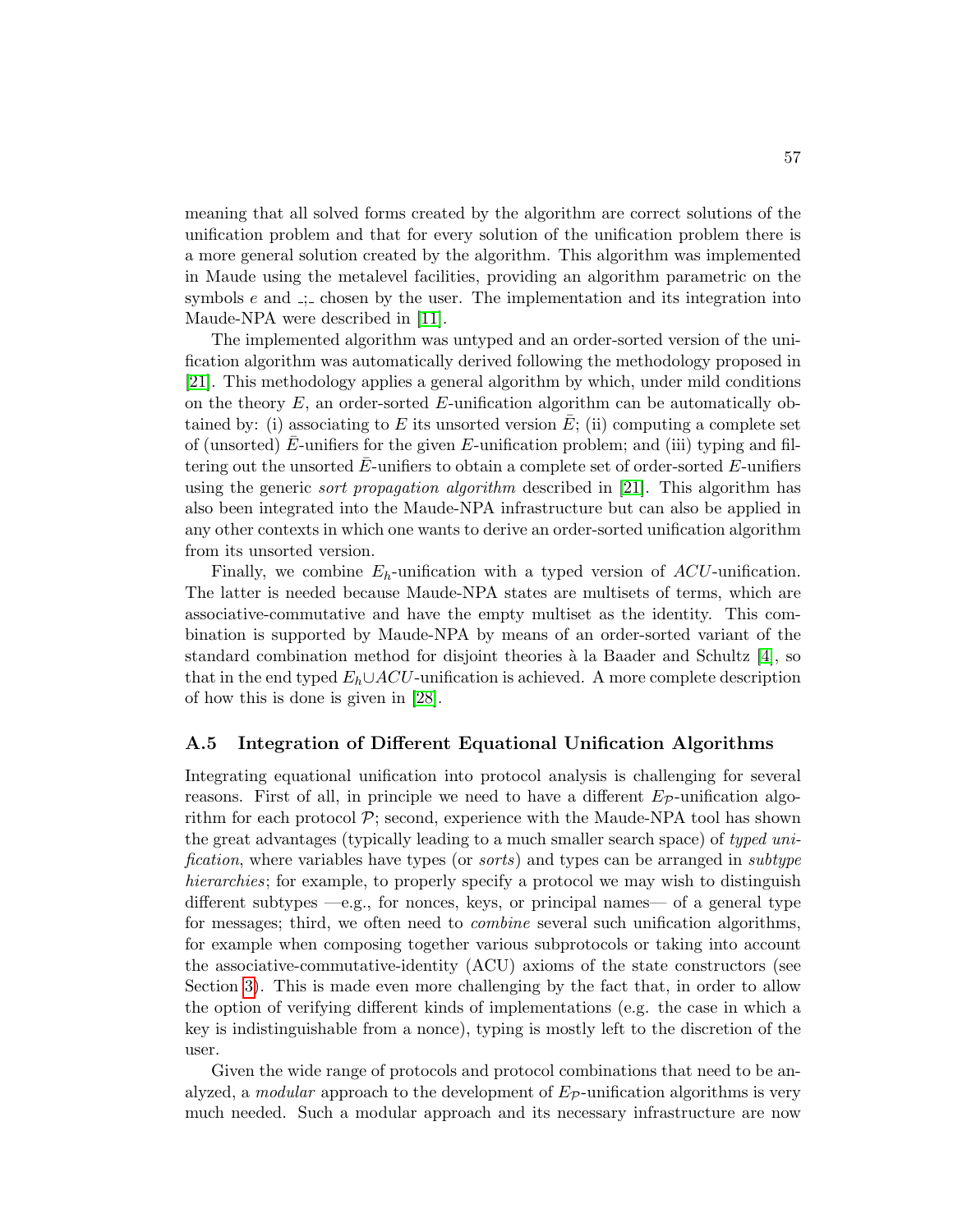under development. Besides using the known techniques for combining unification algorithms for disjoint theories à la Baader and Schultz  $[4]$ , Maude-NPA employs a more general methodology and associated tool infrastructure (in the Maude-NPA) in which unification algorithms can be combined and developed at three different levels and in a not necessarily disjoint way: (i) a basic library of commonly occurring theories and their combinations —currently including any combination of typed commutative, associative commutative, associative commutative and identity, or free function symbols— is efficiently supported by the Maude tool at the  $C++$ level; (ii) unification algorithms for special-purpose cryptographic theories can be developed in a declarative way in Maude itself using its metalevel facilities as done in Section [A.4](#page-56-1) for the homomorphic encryption theory  $E_h$ ; and (iii) it is often possible to decompose an equational theory  $E_{\mathcal{P}}$  as a disjoint union  $E_{\mathcal{P}} = \Delta \cup Ax$ , (where  $\Delta$ and  $Ax$  may share some function symbols), and where a dedicated  $Ax$ -unification algorithm exists. If  $\Delta$  is viewed as a set of rewrite rules that is convergent, coherent and has the finite variant property modulo  $Ax$ , folding variant narrowing modulo Ax with the rules  $\Delta$  provides a finitary  $E_{\mathcal{P}}$ -unification algorithm [\[19\]](#page-52-4).

# <span id="page-58-0"></span>B Specifying Grammars

Grammars are used in Maude-NPA to eliminate various infinite search paths that can be provably guaranteed to never reach an initial state [\[12\]](#page-52-0). By an initial grammar we mean a grammar conjecturing a set of unreachable states. The conjecture of an initial grammar does not have to be correct and is just an initial guess. Instead, a final grammar is a grammar that has been checked by the Maude-NPA to correctly generate a set of states whose elements are all unreachable. Final grammars are generated iteratively by the Maude-NPA from initial grammars. The default in Maude-NPA is to generate both the initial and final grammars completely automatically, at the beginning of the first attack search after a specification is loaded (see Section [4](#page-30-1) for a description of how to perform attack searches). The intent is for grammars to be completely transparent to the user. However, there are cases in which the user may want to reuse grammars, add initial grammars, or replace the initial grammars generated by the Maude-NPA with his or her own ones. We describe how to do all this below. We also describe the user-defined initial grammar used to cut down the search space of the attach search of the Diffie-Hellman protocol discussed in Section [5.3.](#page-41-0)

### B.1 Reusing Grammars

The generation of grammars may be time-consuming, and the user may want to avoid having to do this every time a specification is reloaded. This can be avoided by adding the grammars to the specification. One first displays the grammars by reducing the genGrammars constant in Maude-NPA typing:

red genGrammars .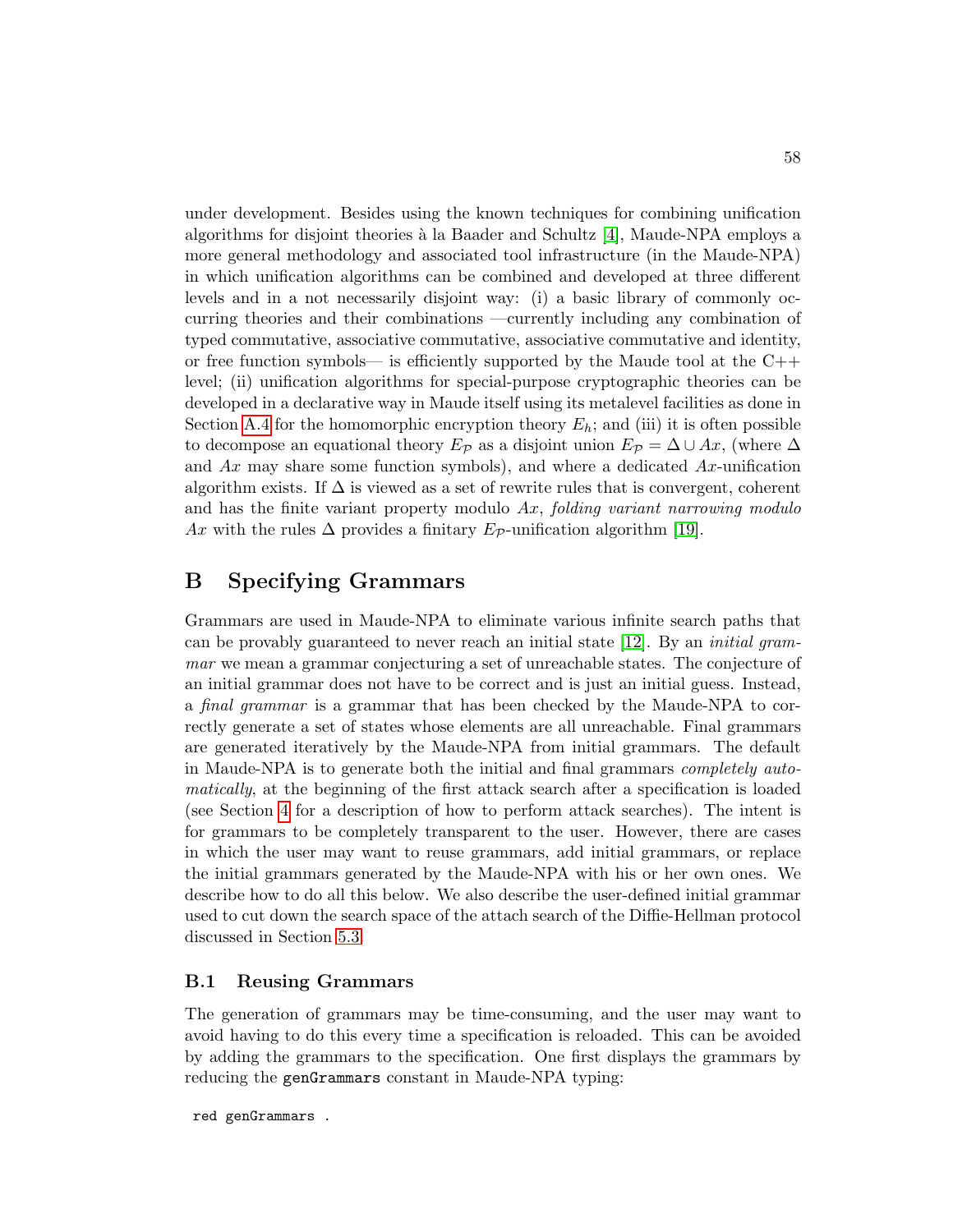Maude-NPA will then produce output of the form

```
result GrammarList:
```

```
... Grammars ...
```
To reuse the grammars displayed by Maude-NPA in this way in a subsequent execution of the protocol, the user should "cut and paste" these grammars in an equation of the form:

```
eq GENERATED-GRAMMARS =
... Grammars ...
[nonexec] .
```
where ...Grammars.. is the text that was generated by the genGrammars command. Note that the genGrammars command can fail to generate a grammar for a concrete initial grammar. Such failure grammars are identified by terms starting with errorNoHeuristicApplied, errorIntegratingExceptions, and errorInconsistentExceptionsInGrammarRule. Failure grammars cannot be included in the GENERATED-GRAMMARS equation. The GENERATED-GRAMMARS equation is added to the module PROTOCOL-SPECIFICATION in the general template described in Section [3,](#page-4-0) right before the attack state specifications. Maude-NPA will now treat these as the initial grammars.

## <span id="page-59-0"></span>B.2 Adding New Initial Grammars

There are still some cases in which the initial grammars generated by Maude-NPA are not sufficient. In such a case the user can add his or her own initial grammars. For example, the Diffie-Hellmman protocol specified in Section [5.3](#page-41-0) requires the following initial grammar, which is not yet automatically generated by Maude-NPA:

```
grl empty => (NS * n(a,r)) inL.;
grl empty \Rightarrow n(a,r) in L.;
grl empty => (NS * n(b,r)) inL.;
gr1 empty => n(b,r) inL.
```
This initial grammar indicates that the concrete nonces generated by the initiator and the responder cannot be learned by the intruder, independently of whether they are combined with other nonces.

This can be done by adding an EXTRA-GRAMMARS equation to the PROTOCOL-SPECIFICATION module of the three-module template and specifying the initial grammars there as the value of EXTRA-GRAMMARS, as in the following:

eq EXTRA-GRAMMARS  $=$  (grl empty  $=$   $\langle$  NS  $*$  n(a,r)) inL .;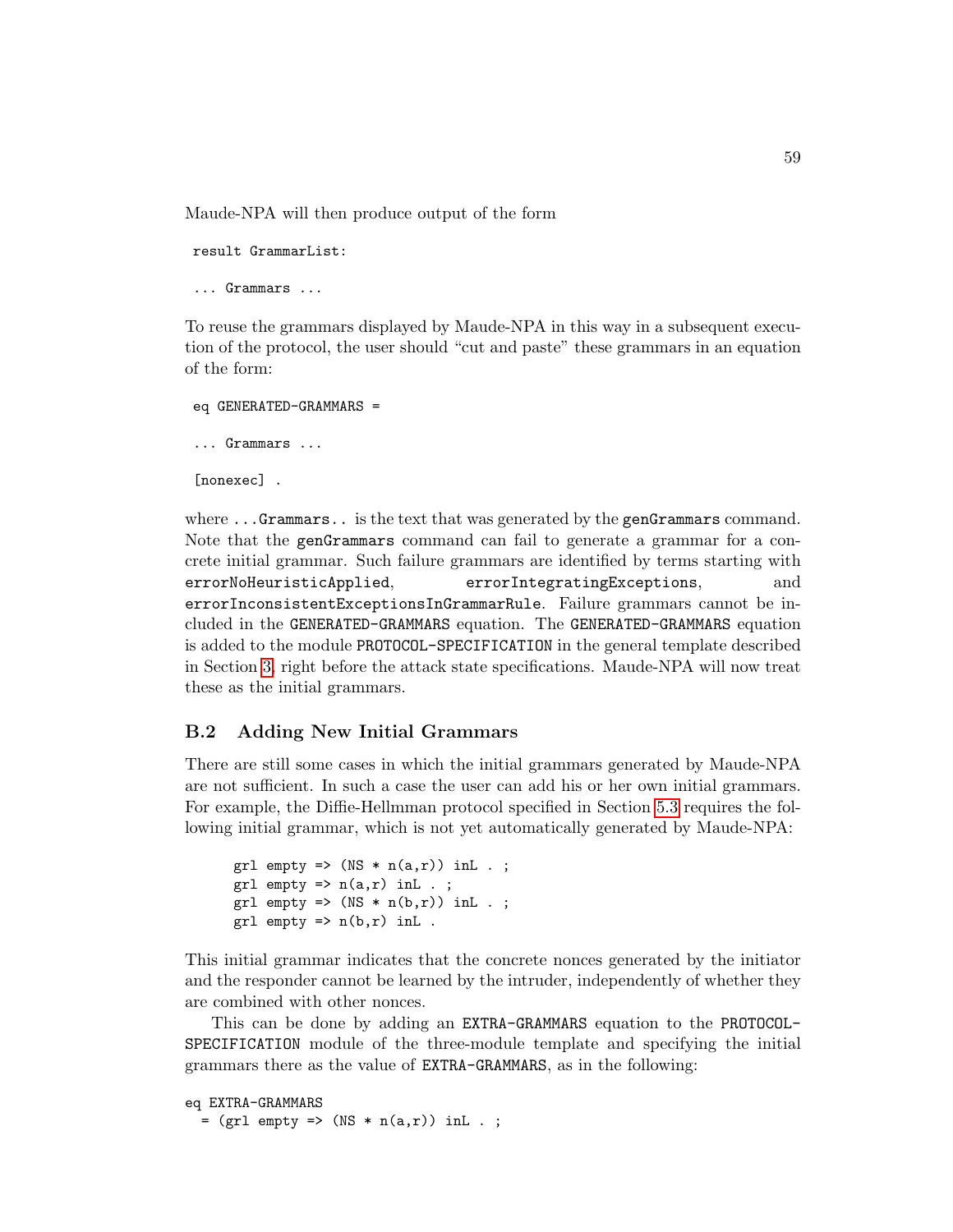```
grl empty \Rightarrow n(a,r) inL .;
  grl empty => (NS * n(b,r)) inL.;
  grl empty => n(b,r) inL.
  ! S2 )
[nonexec] .
```
Originally, initial grammars consisted of the definition of a single term (called the seed-term) but, as we see from the example above, an initial grammar can now be any syntactically correct grammar. Giving a complete set of directives on writing grammars is beyond the scope of this document, but we give a BNF specification of grammars in Appendix [C.](#page-60-0) Strategies S1 or S2 for grammar generation are chosen depending on the conditions (empty requires strategy S2 whereas (Msg notInI requires strategy S1). If the user wants to see what the initial grammars generated by Maude-NPA look like, this is done by reducing the expression genGrammars(0) in Maude (i.e., typing "red genGrammars $(0)$ ."), where 0 indicates the number of grammar generation steps allowed and unbounded is the constant used in regular grammar generations.

We note that GENERATED-GRAMMARS has precedence over EXTRA-GRAMMARS. If both are found in a specification, GENERATED-GRAMMARS will be used and EXTRA-GRAMMARS will be ignored.

## B.3 Replacing Maude-NPA Initial Grammars

In some cases one may want to replace the Maude-NPA initial grammars entirely. In this case, one uses INITIAL-GRAMMARS but enters one's own grammar specifications, following Appendix [C,](#page-60-0) instead of the ones generated by Maude-NPA. This feature is only recommended for debugging Maude-NPA.

# <span id="page-60-0"></span>C Grammar BNF Syntax

In this Appendix we give a BNF specification of the syntax of Maude-NPA grammars. For a more complete discussion of grammars and how they work, see [\[12\]](#page-52-0).

```
GrammarSpecList -> GrammarSpec | GrammarSpec "|" GrammarSpecList
GrammarSpec -> "(" Grammar "!" Strategy ")"
Strategy -> "S1" | "S2"
Grammar -> GrammarRule | GrammarRule ";" Grammar
GrammarRule _-> "grl" Conditions "=>" Term "inL ."
Conditions -> "empty" | Condition | Condition "," Conditions
Condition -> Term "notInI" | Term "inL" | Term "notLeq" Term
```
We do not provide a BNF definition of the production Term; that is just any term of sort Msg specifiable in the user-defined protocol syntax.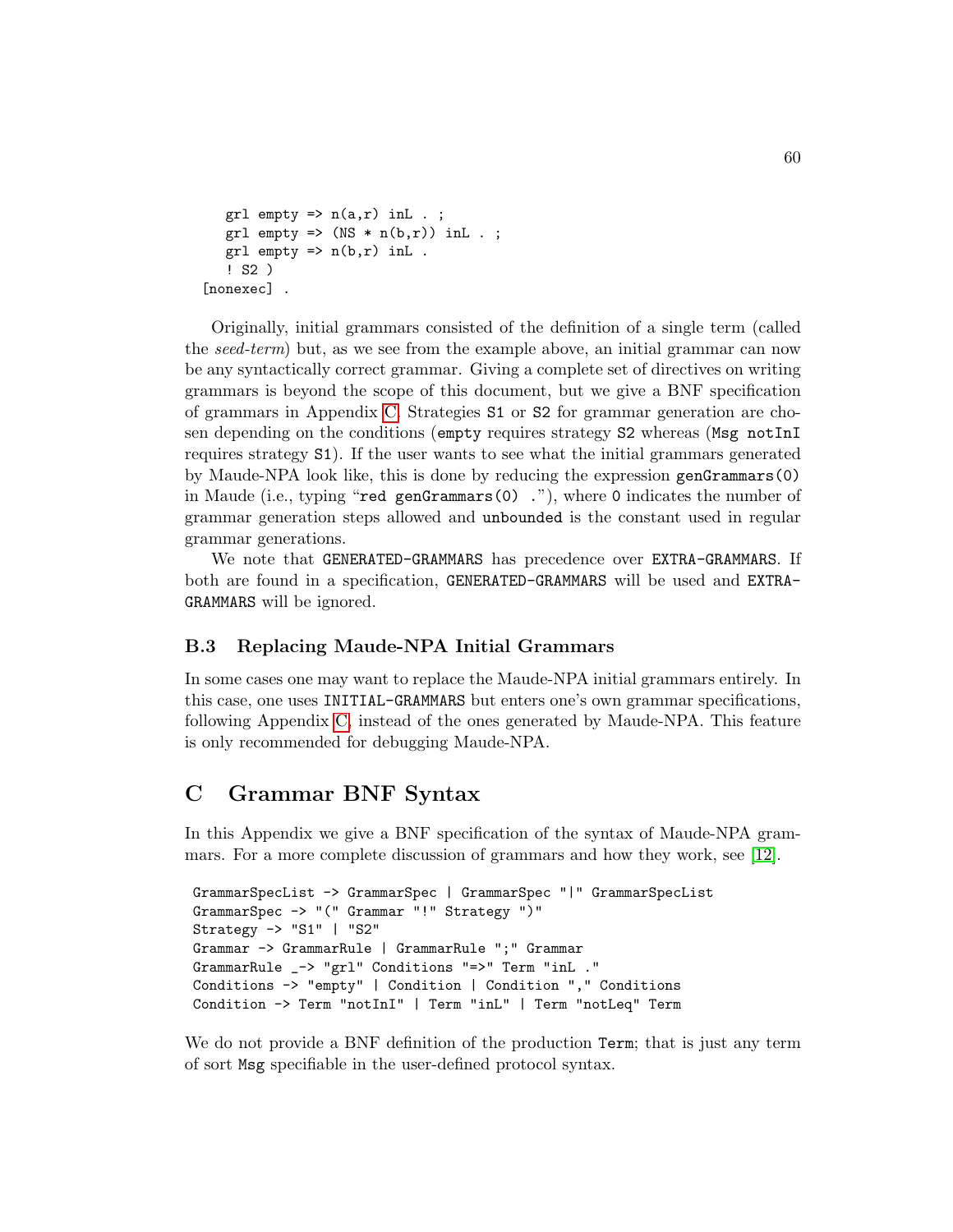# <span id="page-61-0"></span>D Other Optimizations

In this section we describe the various optimization techniques, besides grammars, that the Maude-NPA uses to reduce the size of the search space. All of these are described in detail in [\[15,](#page-52-8) [17\]](#page-52-1).

- 1. Partial Order Reduction. One of the possible backwards steps in a Maude-NPA analysis involves moving a negative strand into the intruder knowledge. If any of these steps are possible, they are always executed first.
- 2. Detecting Inconsistent States Early

Certain types of states containing inconsistent information are eliminated early.

- a) A state St containing two contradictory facts  $(t \text{ in } I)$  and  $(t \text{ in } I)$  for a term t.
- b) A state St whose intruder knowledge contains the fact  $(t \text{linI})$  and a strand of the form  $[m_1^{\pm}, \ldots, t^-, \ldots, m_{j-1}^{\pm} \mid m_j^{\pm}, \ldots, m_k^{\pm}].$
- c) A state St containing a fact  $(t \text{ in } I)$  such that t contains a fresh variable r and the strand in St indexed by r, i.e.,  $(r_1, \ldots, r, \ldots, r_k : \mathsf{Fresh}) [m_1^{\pm},$  $\ldots, m_{j-1}^{\pm} \mid m_j^{\pm}, \ldots, m_k^{\pm}$ , cannot produce r, i.e., r is not a subterm of any output message in  $m_1^{\pm}, \ldots, m_{j-1}^{\pm}$ .
- d) A state St containing a strand of the form  $[m_1^{\pm}, \ldots, t^{-}, \ldots, m_{j-1}^{\pm} \mid m_j^{\pm}]$  $\ldots, m_k^{\pm}$  for some term t such that t contains a fresh variable r and the strand in  $St$  indexed by  $r$  cannot produce  $r$ .
- 3. Transition Subsumption

There are a number of cases in which it is possible to tell that a state  $S_1$  is reachable only if another state  $S_2$  is. Roughly speaking, this occurs when  $S_1$ subsumes a substate of  $S_2$ . In that case,  $S_2$  is deleted and only  $S_1$  is kept. Whenever a new state is found, this transition subsumption check is done on it with all existing states, including states appearing higher up in the search tree, to determine whether or not it should be kept.

4. Super Lazy Intruder

If variable terms, publicly known constants (such as names), or terms constructed out of variables and publicly known constants appear in the intruder knowledge, then there is no need to search for them, since it is trivial for the intruder to produce them. However, it is possible that later on in the search they may become instantiated, and it will then be necessary to reintroduce them. The solution is to remove these terms (called *super-lazy terms*) but keep the state in which they appear around as a ghost state which can be resuscitated if the variables in the terms are instantiated. The ghost states are stored in the fourth argument of the attack state in the backwards search.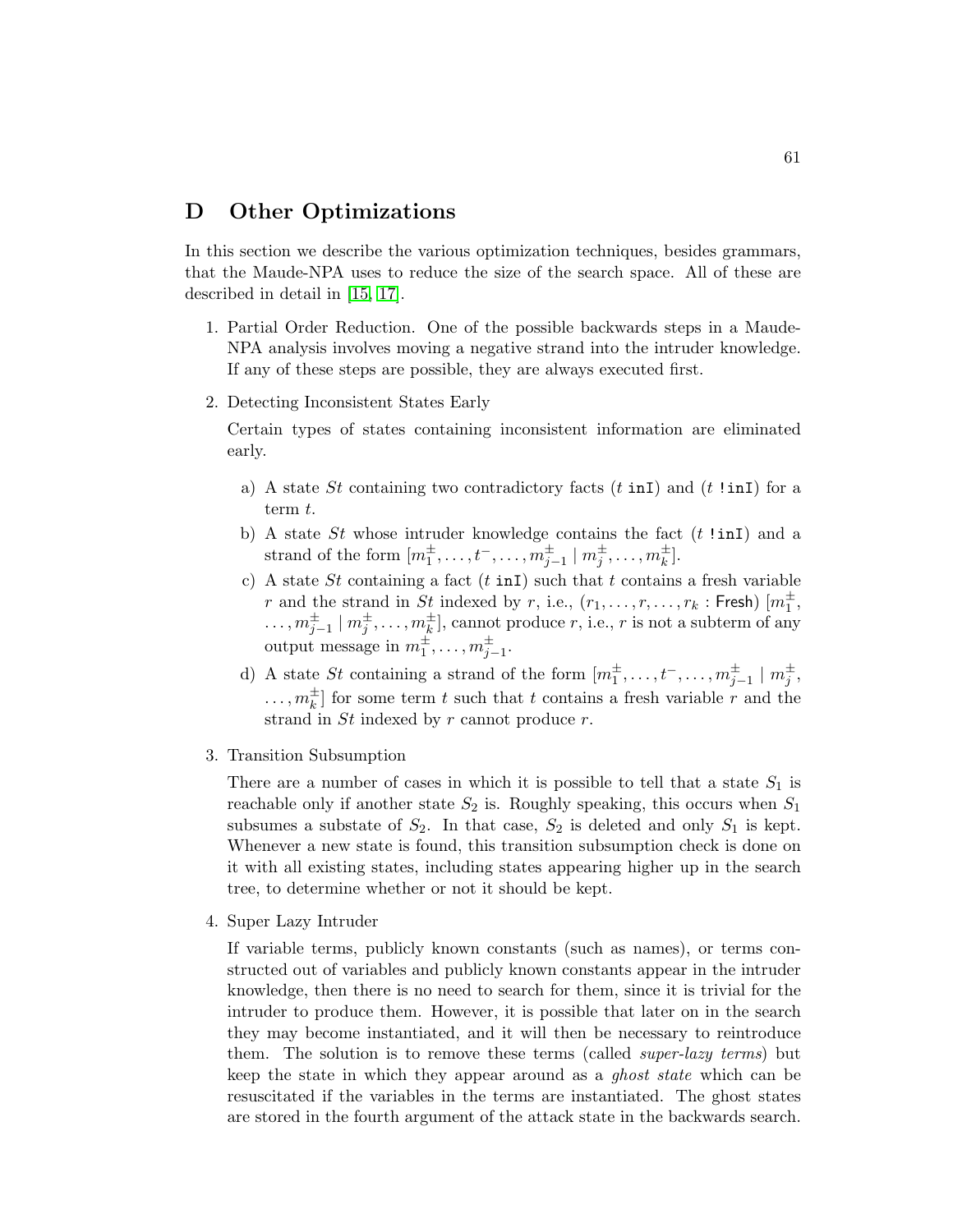# E Commands Useful for Debugging

The following commands are mainly useful for debugging Maude-NPA; we include them for the sake of completeness.

## E.1 Excluding Optimizations and Checks

For debugging purposes, it is possible to disable optimization techniques and validity checks on the data selectively. One adds another argument to the run or summary command, which includes the optimization techniques to be disabled. For example, if one wants to disable grammars and the inconsistency optimization techniques (the latter marks as unreachable states that violate certain consistency properties while looking for the second state in a backwards search), this is given as follows:

red run(0,2,-grammars -inconsistency) .

The optimization techniques that can be turned off are the following

- 1. -grammars turns off the grammars.
- 2. -inconsistency turns off inconsistency check 2.a described above
- 3. -inputAndNotLearned turns off inconsistency check 2.b
- 4. -alreadySent turns off inconsistency check 2.c
- 5. -secretData turns off inconsistency check 2.d
- 6. -implication turns off the transition subsumption
- 7. -equationalRed turns off the check that negative terms are irreducible
- 8. -freshInstantiated, turns off the check that fresh variables are never instantiated
- 9. -inputFirst turns off the partial order reduction 1.a
- 10. -ghost turns off the super-lazy intruder.
- 11. -never turns off the never patterns appearing in attack states.
- 12. none turns off all of the optimizations. Note that is not used here.

# F Example Protocol files

This appendix contains the full protocol specifications for the protocol examples used in this manual.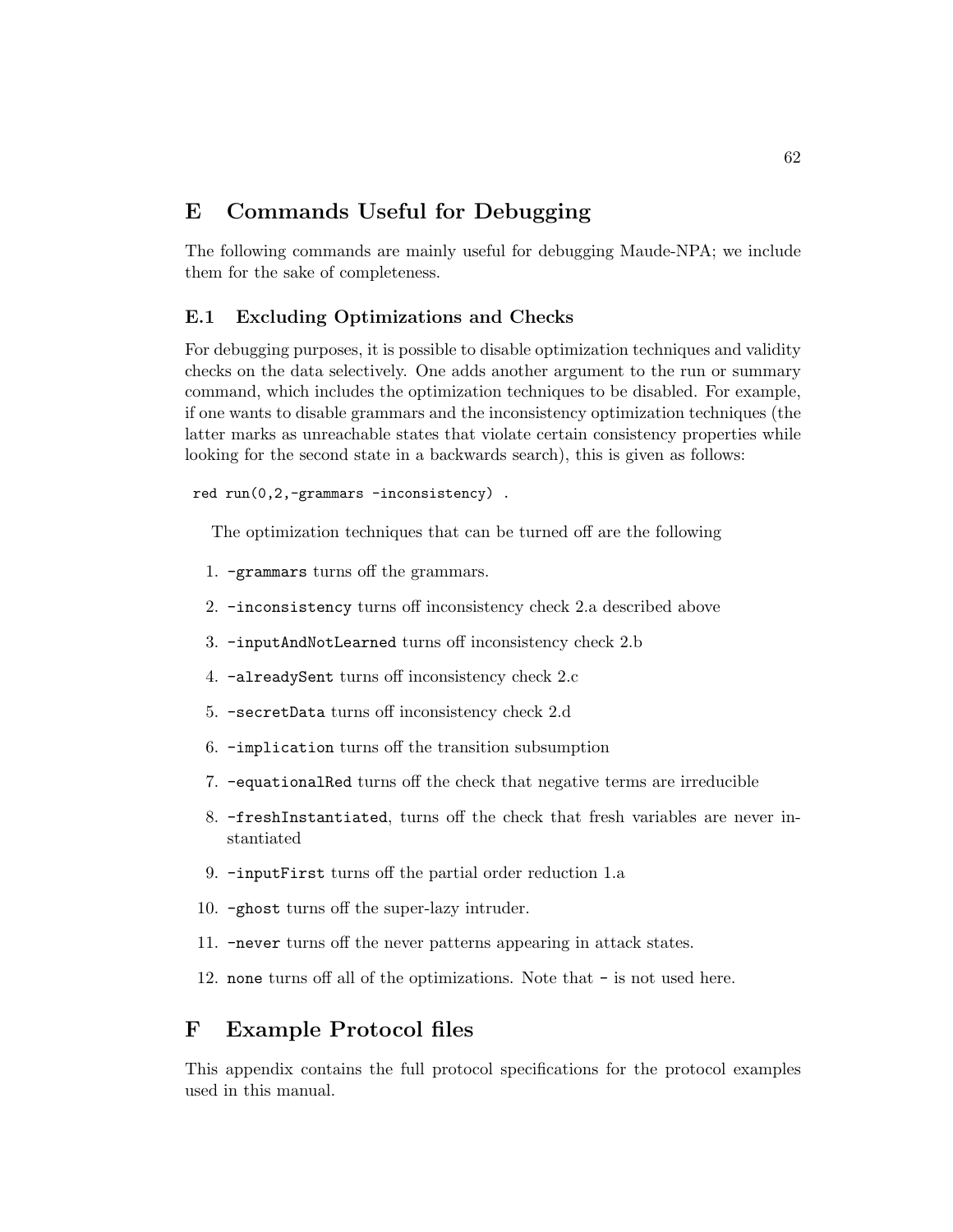### F.1 Needham-Schroeder Public Key Protocol

The contents of the file describing this protocol are as follows:

```
fmod PROTOCOL-EXAMPLE-SYMBOLS is
  --- Importing sorts Msg, Fresh, Public, and GhostData
 protecting DEFINITION-PROTOCOL-RULES .
         ----------------------------------------------------------
  --- Overwrite this module with the syntax of your protocol
 --- Notes:
 --- * Sort Msg and Fresh are special and imported
 --- * Sorts must be subsorts of Msg
 --- * No sort can be a supersort of Msg
  ----------------------------------------------------------
 --- Sort Information
 sorts Name Nonce Key .
 subsort Name Nonce Key < Msg .
 subsort Name < Key .
 subsort Name < Public .
 --- Encoding operators for public/private encryption
 op pk : Key Msg -> Msg [frozen] .
 op sk : Key Msg -> Msg [frozen] .
 --- Nonce operator
 op n : Name Fresh -> Nonce [frozen] .
 --- Principals
 op a : -> Name . --- Alice
 op b : -> Name . --- Bob
 op i : -> Name . --- Intruder
 --- Associativity operator
 op _;_ : Msg Msg -> Msg [gather (e E) frozen] .
endfm
fmod PROTOCOL-EXAMPLE-ALGEBRAIC is
 protecting PROTOCOL-EXAMPLE-SYMBOLS .
  ----------------------------------------------------------
  --- Overwrite this module with the algebraic properties
 --- of your protocol
                          ----------------------------------------------------------
 var Z : Msg .
 var Ke : Key .
 *** Encryption/Decryption Cancellation
 eq pk(Ke,sk(Ke,Z)) = Z [nonexec metadata "variant"] .
 eq sk(Ke,pk(Ke,Z)) = Z [nonexec metadata "variant"].
endfm
fmod PROTOCOL-SPECIFICATION is
 protecting PROTOCOL-EXAMPLE-SYMBOLS .
 protecting DEFINITION-PROTOCOL-RULES .
 protecting DEFINITION-CONSTRAINTS-INPUT .
```
----------------------------------------------------------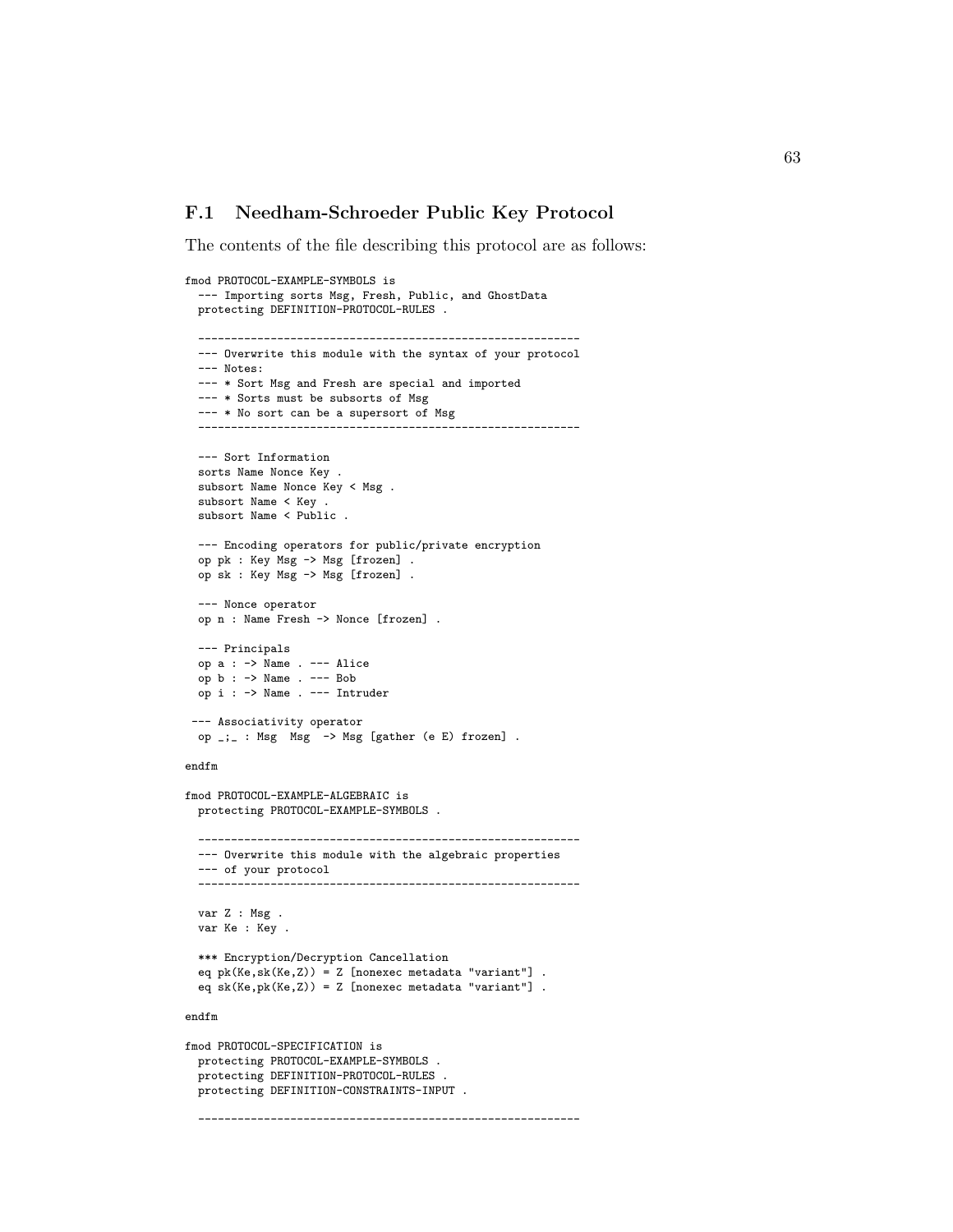```
--- Overwrite this module with the strands
--- of your protocol
                  ----------------------------------------------------------
var Ke : Key .
vars X Y Z : Msg .
vars r r' : Fresh .
vars A B : Name .
vars N N1 N2 : Nonce .
eq STRANDS-DOLEVYAO
 = :: nil :: [ nil | -(X), -(Y), +(X ; Y), nil ] &
  :: nil :: [ nil | -(X ; Y), +(X), nil ] &
  :: nil :: [ nil | -(X ; Y), +(Y), nil ] &
  :: nil :: [ nil | -(X), +(sk(i,X)), nil ] &
  :: nil :: [ nil | -(X), +(pk(Ke,X)), nil ] &
   :: nil :: [ nil | +(A), nil ]
[nonexec] .
eq STRANDS-PROTOCOL
  = :: r ::
   [ nil | +(pk(B,A ; n(A,r))), -(pk(A,n(A,r) ; N)), +(pk(B, N)), nil ] &
   :: r ::
   [ nil | -(pk(B, A ; N)), +(pk(A, N ; n(B, r))), -(pk(B, n(B, r))), nil ]
[nonexec] .
eq ATTACK-STATE(0)
  = :: r ::
  [ nil, -(pk(b,a ; N)), +(pk(a, N ; n(b,r))), -(pk(b,n(b,r))) | nil ]
   || n(b,r) inI, empty
   || nil
  || nil
  || nil
[nonexec] .
eq ATTACK-STATE(1)
 = :: r ::
   [ nil, -(pk(b, a ; N)), +(pk(a, N ; n(b,r))), -(pk(b, n(b,r))) | nil ]
  || empty
   || nil
  || nil
  || never *** for authentication
   (:: r': :[ nil, +(pk(b,a ; N)), -(pk(a, N ; n(b,r))) | +(pk(b,n(b,r))), nil ]
  & S:StrandSet
  || K:IntruderKnowledge)
[nonexec] .
```

```
endfm
```

```
--- THIS HAS TO BE THE LAST LOADED MODULE !!!!
select MAUDE-NPA .
```
## F.2 Needham-Schroeder Lowe Protocol

The contents of the file describing this protocol are as follows:

```
fmod PROTOCOL-EXAMPLE-SYMBOLS is
 --- Importing sorts Msg, Fresh, Public, and GhostData
 protecting DEFINITION-PROTOCOL-RULES .
```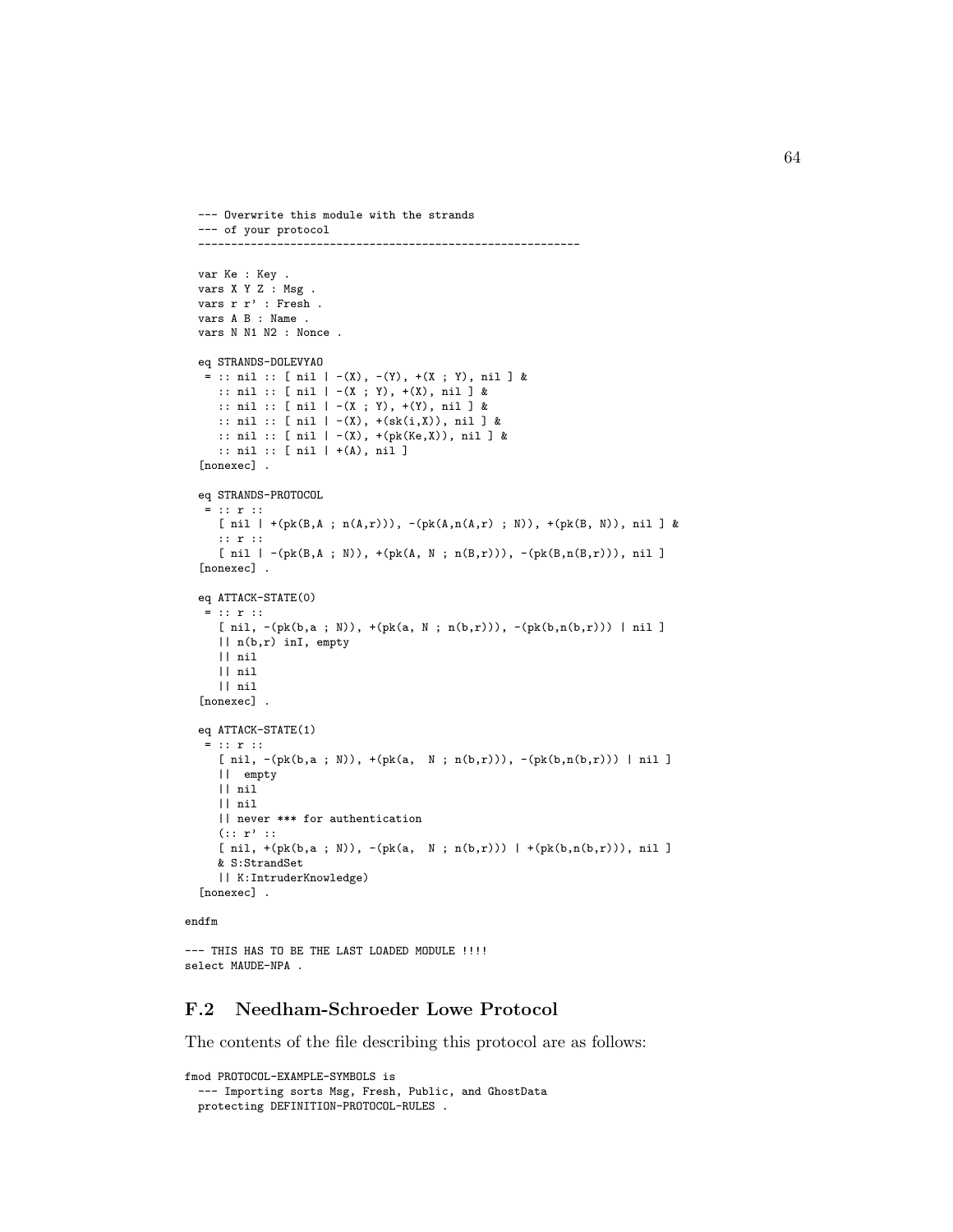```
----------------------------------------------------------
 --- Overwrite this module with the syntax of your protocol
 --- Notes:
 --- * Sort Msg and Fresh are special and imported
 --- * Sorts must be subsorts of Msg
 --- * No sort can be a supersort of Msg
 ----------------------------------------------------------
 --- Sort Information
 sorts Name Nonce Key .
 subsort Name Nonce Key < Msg .
 subsort Name < Key .
 subsort Name < Public .
 --- Encoding operators for public/private encryption
 op pk : Key Msg -> Msg [frozen] .
 op sk : Key Msg -> Msg [frozen] .
 --- Nonce operator
 op n : Name Fresh -> Nonce [frozen] .
 --- Principals
 op a : -> Name . --- Alice
 op b : -> Name . --- Bob
 op i : -> Name . --- Intruder
--- Associativity operator
 op -; -: Msg Msg -> Msg [gather (e E) frozen].
endfm
fmod PROTOCOL-EXAMPLE-ALGEBRAIC is
 protecting PROTOCOL-EXAMPLE-SYMBOLS .
 ----------------------------------------------------------
 --- Overwrite this module with the algebraic properties
 --- of your protocol
 ----------------------------------------------------------
 var Z : Msg .
 var Ke : Key .
 *** Encryption/Decryption Cancellation
 eq pk(Ke,sk(Ke,Z)) = Z [nonexec metadata "variant"] .
 eq sk(Ke,pk(Ke,Z)) = Z [nonexec metadata "variant"].
endfm
fmod PROTOCOL-SPECIFICATION is
 protecting PROTOCOL-EXAMPLE-SYMBOLS .
 protecting DEFINITION-PROTOCOL-RULES .
 protecting DEFINITION-CONSTRAINTS-INPUT .
  ----------------------------------------------------------
 --- Overwrite this module with the strands
 --- of your protocol
 ----------------------------------------------------------
 var Ke : Key .
 vars X Y Z : Msg .
 vars r r' : Fresh.
 vars A B : Name .
```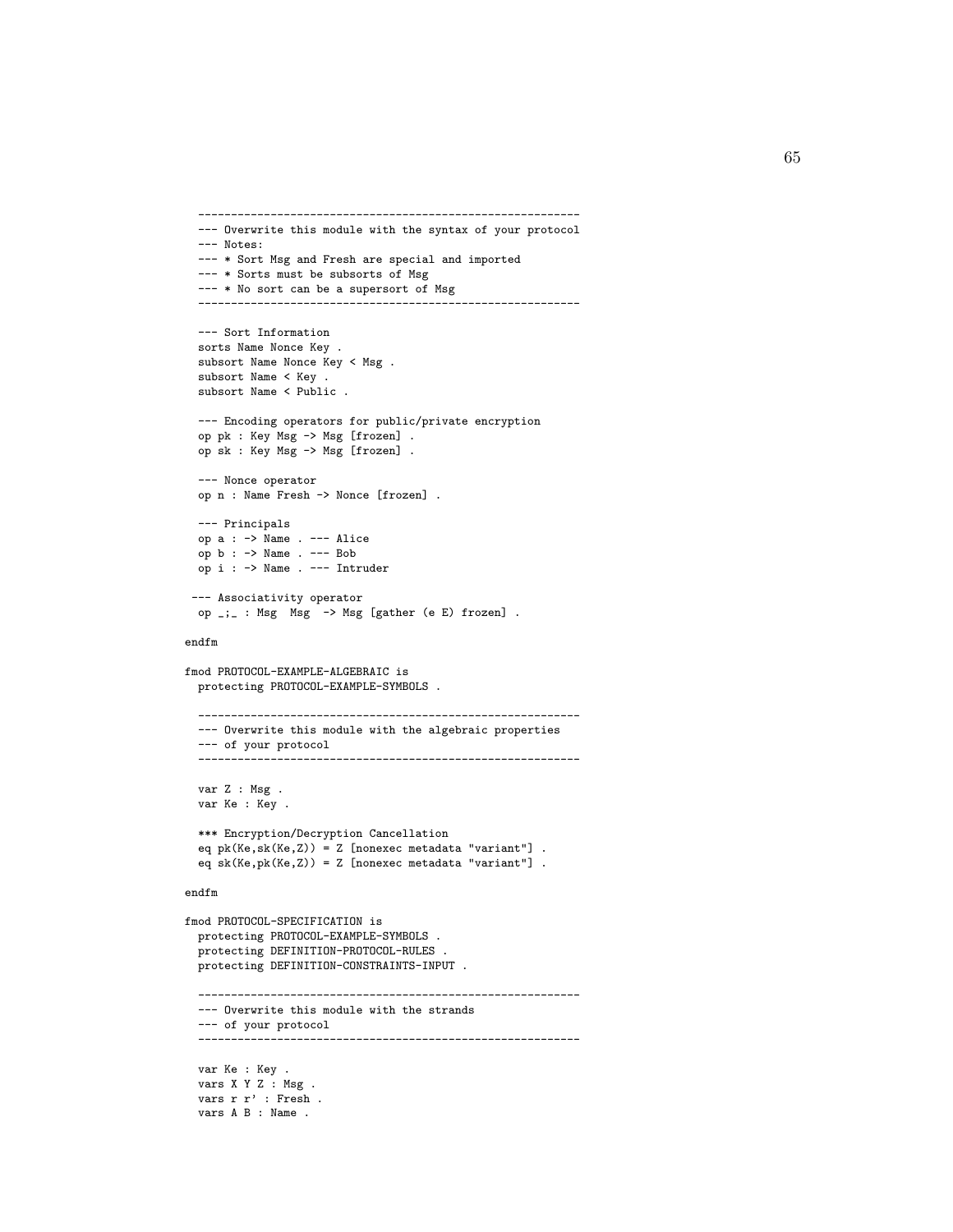```
vars N N1 N2 : Nonce .
 eq STRANDS-DOLEVYAO
  = :: nil :: [ nil | -(X), -(Y), +(X ; Y), nil ] &
    :: nil :: [ nil | -(X ; Y), +(X), nil ] &
    :: nil :: [ nil | -(X ; Y), +(Y), nil ] &
    :: nil :: [ nil | -(X), +(sk(i,X)), nil ] &
    :: nil :: [ nil | -(X), +(pk(Ke,X)), nil ] &
    :: nil :: [ nil | +(A), nil ]
 [nonexec] .
 eq STRANDS-PROTOCOL
   = :: r ::
    [ni] + (pk(B,A; n(A,r))), - (pk(A,n(A,r); N; B)), + (pk(B, N)), nil ] &
    :: r ::
    [ nil | -(pk(B, A ; N)), +(pk(A, N ; n(B, r) ; B)), -(pk(B, n(B, r))), nil ]
  [nonexec] .
 eq ATTACK-STATE(0)
  = :: r ::
    [ nil, -(pk(b,a ; N)), +(pk(a, N ; n(b,r) ; b)), -(pk(b,n(b,r))) | nil ]
    || n(b,r) inI, empty
    || nil
    || nil
    || nil
  [nonexec] .
endfm
```

```
--- THIS HAS TO BE THE LAST LOADED MODULE !!!!
select MAUDE-NPA .
```
## F.3 Needham-Schroeder Lowe Protocol with Exclusive-or

The contents of the file describing this protocol are as follows:

```
fmod PROTOCOL-EXAMPLE-SYMBOLS is
 --- Importing sorts Msg, Fresh, Public, and GhostData
 protecting DEFINITION-PROTOCOL-RULES .
  ----------------------------------------------------------
 --- Overwrite this module with the syntax of your protocol
 --- Notes:
 --- * Sort Msg and Fresh are special and imported
 --- * Sorts must be subsorts of Msg
 --- * No sort can be a supersort of Msg
  ----------------------------------------------------------
 --- Sort Information
 sorts Name Nonce NNSet .
 subsort Name Nonce NNSet < Msg .
 subsort Name < Public .
 subsort Name Nonce < NNSet .
 --- Encoding operators for public/private encryption
 op pk : Name Msg -> Msg [frozen] .
 op sk : Name Msg -> Msg [frozen] .
 --- Concatenation operator
 op _;_ : Msg Msg -> Msg [gather (e E) frozen] .
```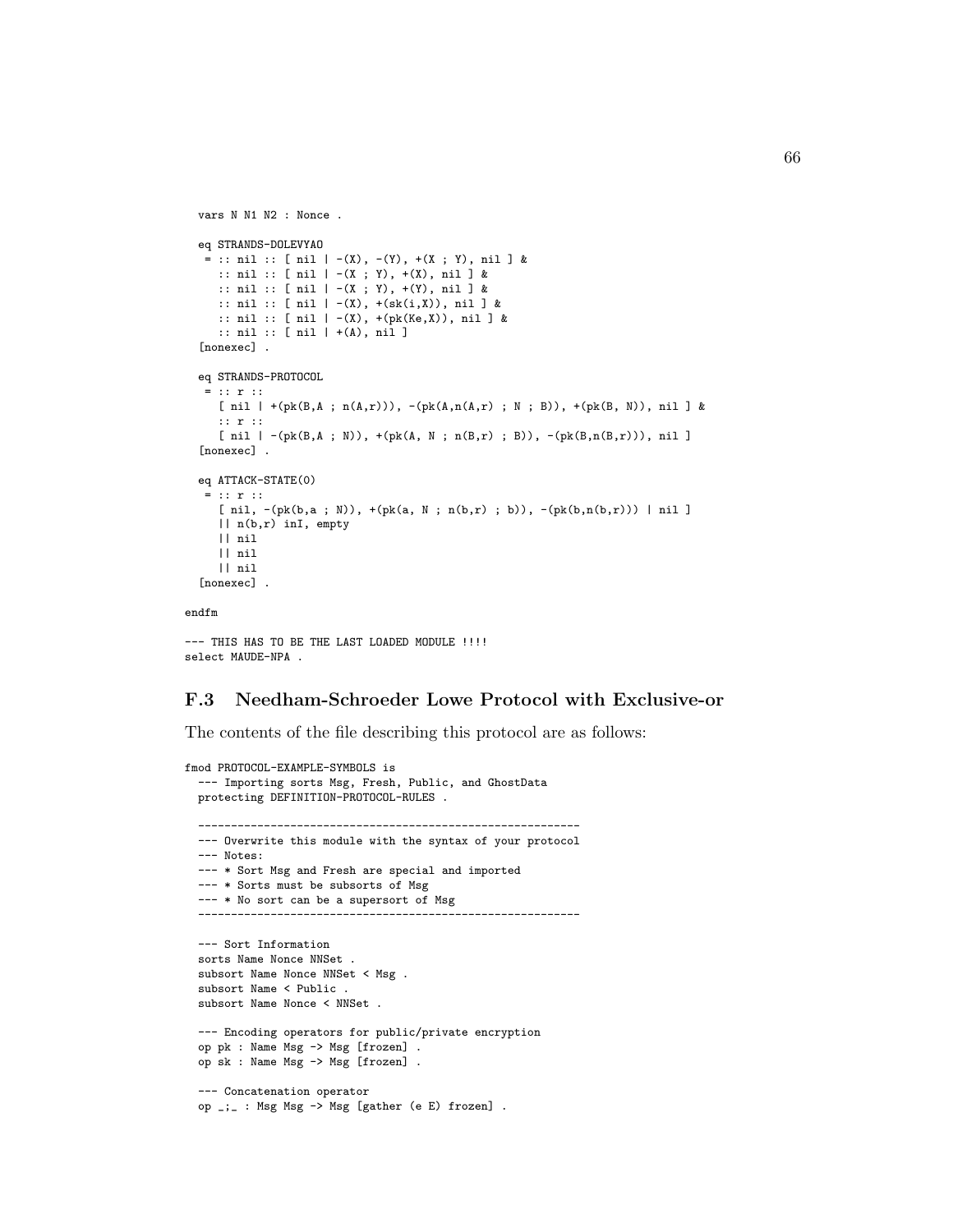```
--- Nonce operator
 op n : Name Fresh -> Nonce [frozen] .
 --- Principals
 op a : -> Name . --- Alice
  op b : -> Name . --- Bob
  op i : -> Name . --- Intruder
--- Exclusive or
 op _*_ : NNSet NNSet -> NNSet [assoc comm frozen] .
 op null : -> NNSet .
endfm
fmod PROTOCOL-EXAMPLE-ALGEBRAIC is
 protecting PROTOCOL-EXAMPLE-SYMBOLS .
  ----------------------------------------------------------
 --- Overwrite this module with the algebraic properties
 --- of your protocol
 ----------------------------------------------------------
 var A : Name .
 vars X Y Z : Msg .
 vars XN YN : NNSet .
 *** Encryption/Decryption Cancellation
 eq pk(A, sk(A, Z)) = Z [metadata "variant"].
 eq sk(A, pk(A, Z)) = Z [metadata "variant"].
 *** Exclusive or properties
 eq XN * XN = null [metadata "variant"] .
 eq XN * XN * YN = YN [metadata "variant"] .
 eq XN * null = XN [metadata "variant"] .
endfm
fmod PROTOCOL-SPECIFICATION is
 protecting PROTOCOL-EXAMPLE-SYMBOLS .
 protecting DEFINITION-PROTOCOL-RULES .
 protecting DEFINITION-CONSTRAINTS-INPUT .
                                 ----------------------------------------------------------
 --- Overwrite this module with the strands
 --- of your protocol<br>--------------------
         ----------------------------------------------------------
 vars X Y Z : Msg .
 vars r r' : Fresh .
 vars A B : Name .
 vars N NA NB : Nonce .
 vars XN YN : NNSet .
 eq STRANDS-DOLEVYAO
  = :: nil :: [ nil | -(X), -(Y), +(X ; Y), nil ] &
     :: nil :: [ nil | -(X ; Y), +(X), nil ] &
     :: nil :: [ nil | -(X ; Y), +(Y), nil ] &
    :: nil :: [ nil | -(XN), -(YN), +(XN * YN), nil ] &
    :: nil :: [ nil | -(X), +(sk(i,X)), nil ] &
     :: nil :: [ nil | -(X), +(pk(A,X)), nil ] &
     :: nil :: [ nil | +(null), nil ] &
     :: r :: [ nil | +(n(i,r)), nil ] &
    :: nil :: [ nil | +(A), nil ]
```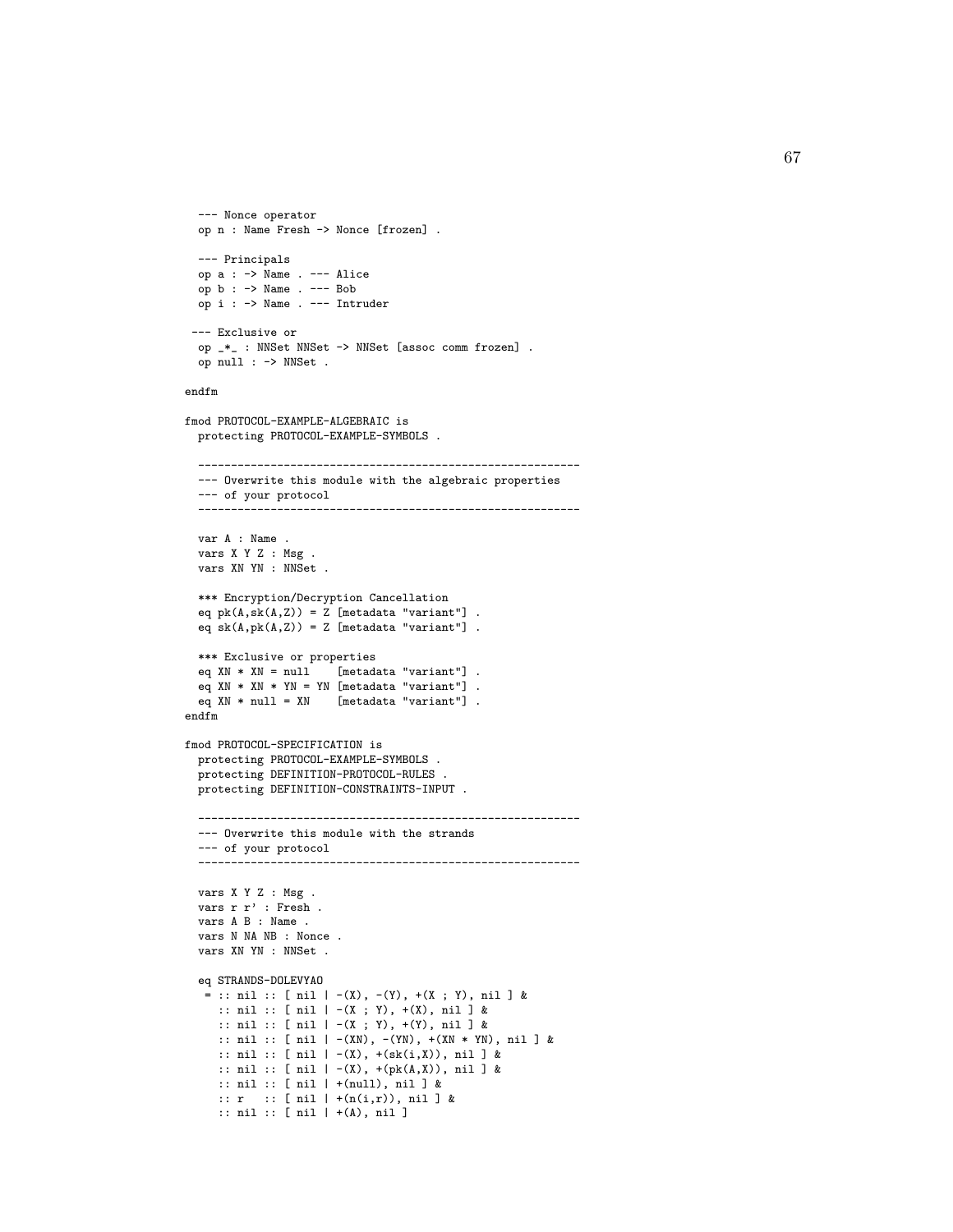[nonexec] .

```
eq STRANDS-PROTOCOL
= :: r :: *** Bob ***
  [nil | +(pk(B, n(A,r) ; A)),-(pk(A, n(A, r) ; B * YN)),+(pk(B, YN)), nil]
  \mathcal{R}:: r' :: *** Alice ***
  [nil | -(pk(B, XN ; A)),+(pk(A, \, XN ; B * n(B,r'))),-(pk(B, n(B, r'))), nil[nonexec] .
eq ATTACK-STATE(0)
 = :: r' :: *** Alice ***
   [nil, -(pk(b, XN ; a)),
         +(pk(a, NN ; b * n(b,r'))),-(pk(b, n(b, r'))) | nil]
   || n(b,r') inI, empty
   || nil
   || nil
  || nil
[nonexec] .
```

```
endfm
```

```
--- THIS HAS TO BE THE LAST LOADED MODULE !!!!
select MAUDE-NPA .
```
# F.4 Needham-Schroeder Lowe Protocol with Homomorphic Encryption over Concatenation

The contents of the file describing this protocol are as follows:

```
fmod PROTOCOL-EXAMPLE-SYMBOLS is
 --- Importing sorts Msg, Fresh, Public, and GhostData
 protecting DEFINITION-PROTOCOL-RULES .
 ----------------------------------------------------------
 --- Overwrite this module with the syntax of your protocol
 --- Notes:
 --- * Sort Msg and Fresh are special and imported
 --- * Sorts must be subsorts of Msg
 --- * No sort can be a supersort of Msg
 --- Sort Information
 sorts Name Nonce Key .
 subsort Name Nonce Key < Msg .
 subsort Name < Key .
 subsort Name < Public .
 --- Encoding operators for public/private encryption
 op pk : Msg Key -> Msg [frozen] .
 --- Nonce operator
 op n : Name Fresh -> Nonce [frozen] .
 --- Principals
```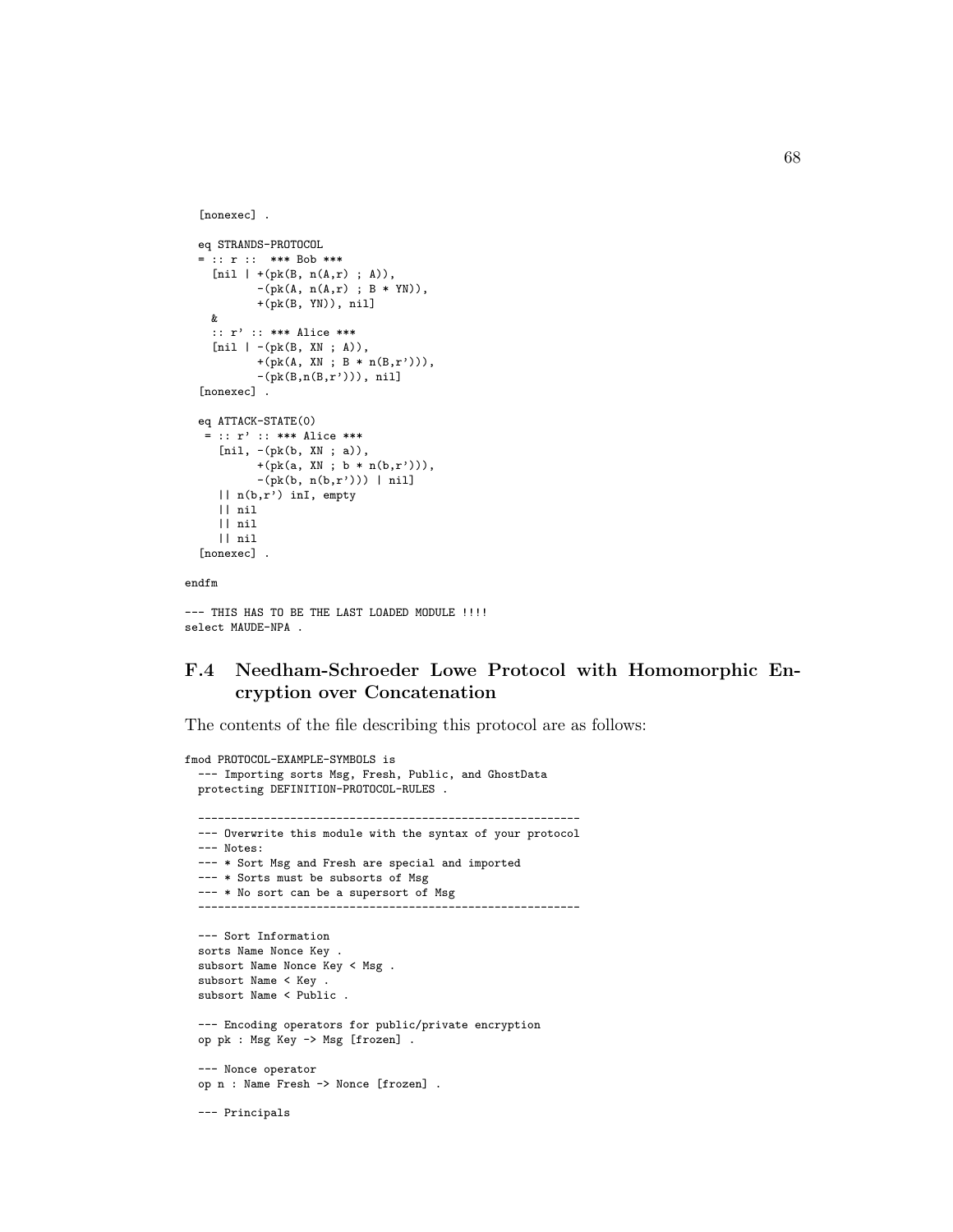```
op a : -> Name . --- Alice
  op b : -> Name . --- Bob
  op i : \rightarrow Name . --- Intruder
 --- Associativity operator
 op _;_ : Msg Msg -> Msg [gather (e E) frozen] .
endfm
fmod PROTOCOL-EXAMPLE-ALGEBRAIC is
 protecting PROTOCOL-EXAMPLE-SYMBOLS .
      ----------------------------------------------------------
  --- Overwrite this module with the algebraic properties
  --- of your protocol
         ----------------------------------------------------------
 var X Y : Msg .
 var Z : Key .
  eq pk(X; Y, Z) = pk(X, Z); pk(Y, Z) [nonexec label homomorphism metadata "builtin-unify"].
endfm
fmod PROTOCOL-SPECIFICATION is
  protecting PROTOCOL-EXAMPLE-SYMBOLS .
  protecting DEFINITION-PROTOCOL-RULES .
 protecting DEFINITION-CONSTRAINTS-INPUT .
                                                 ----------------------------------------------------------
  --- Overwrite this module with the strands
  --- of your protocol
                             ----------------------------------------------------------
  var Ke : Key .
  vars X Y Z : Msg .
  vars r r' : Fresh .
  vars A B : Name .
  vars N NA NB : Nonce .
  eq STRANDS-DOLEVYAO
   = :: nil :: [ nil | -(X), -(Y), +(X ; Y), nil ] &
    :: nil :: [ nil | -(X ; Y), +(X), nil ] &
     :: nil :: [ nil | -(X ; Y), +(Y), nil ] &
     :: nil :: [ nil | -(X), +(pk(X,Ke)), nil ] &
      :: nil :: [ nil | -(pk(X,i)), +(X), nil ] &
     :: nil :: [ nil | +(A), nil ]
  [nonexec] .
  eq STRANDS-PROTOCOL
   = :: \mathtt{r} ::
     [ nil | +(pk(A ; n(A,r), B)), -(pk(n(A,r) ; NB ; B, A)), +(pk(MB, B)), nil ] &
     :: r ::
     [ni] -(pk(A ; NA, B)), +(pk(MA ; n(B,r) ; B, A)), -(pk(n(B,r), B)), nil ]
  [nonexec] .
  eq ATTACK-STATE(0)
   = :: r ::
     [ nil, -(pk(a ; NA, b)), +(pk(MA ; n(b,r) ; b,a)), -(pk(n(b,r), b)) | nil ]
     || n(b,r) inI, empty
     || nil
     || nil
```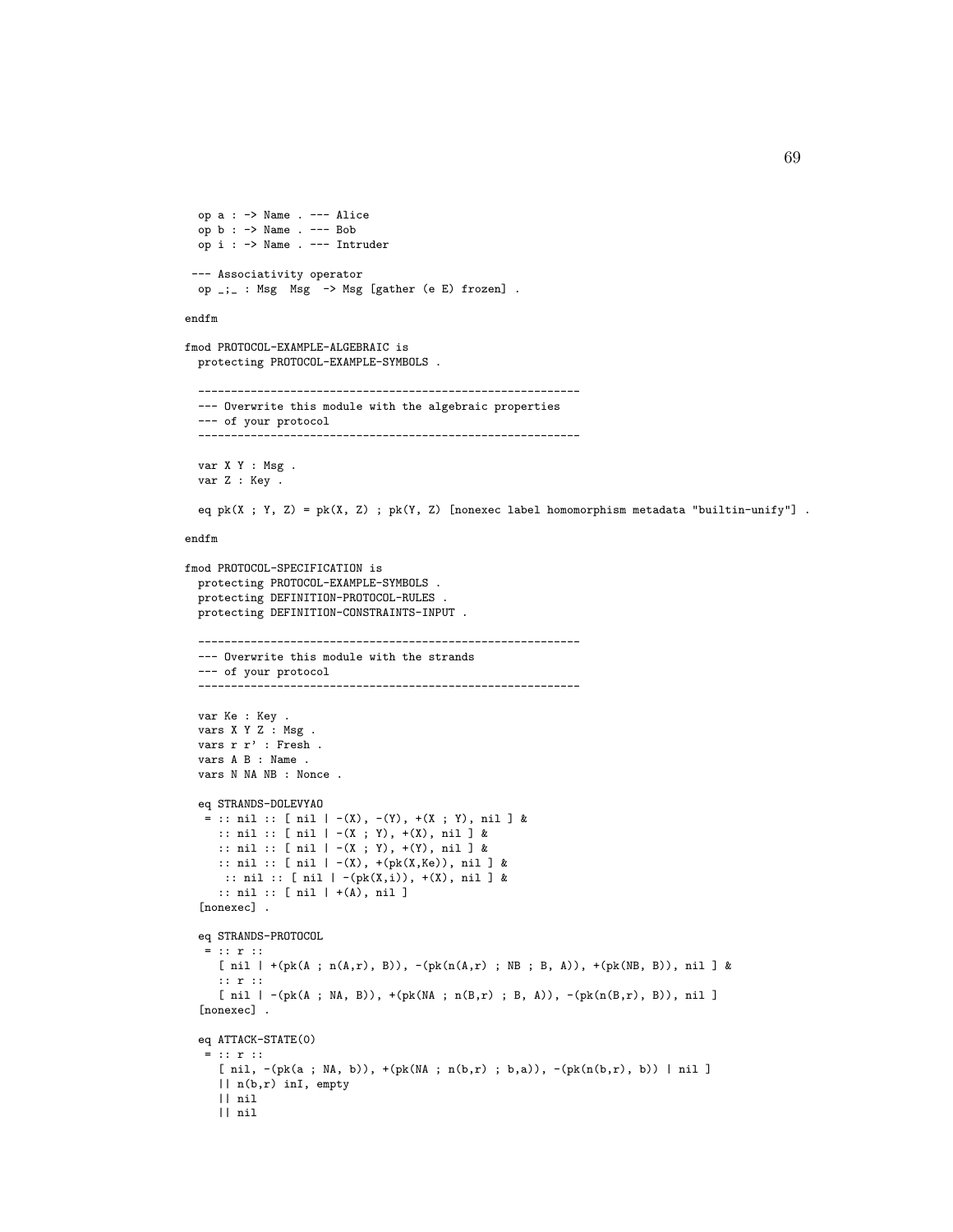```
|| nil
[nonexec] .
```
endfm

```
--- THIS HAS TO BE THE LAST LOADED MODULE !!!!
select MAUDE-NPA .
```
## <span id="page-70-0"></span>F.5 Diffie-Hellman protocol

The contents of the file describing this protocol are as follows:

```
fmod PROTOCOL-EXAMPLE-SYMBOLS is
 --- Importing sorts Msg, Fresh, Public
 protecting DEFINITION-PROTOCOL-RULES .
           ----------------------------------------------------------
 --- Overwrite this module with the syntax of your protocol
 --- Notes:
 --- * Sort Msg and Fresh are special and imported
 --- * Sorts must be subsorts of Msg
 --- * No sort can be a supersort of Msg
 ----------------------------------------------------------
 --- Sort Information
 sorts Name Nonce NeNonceSet Gen Exp Key GenvExp Secret .
 subsort Gen Exp < GenvExp .
 subsort Name NeNonceSet GenvExp Secret Key < Msg .
 subsort Exp < Key .
 subsort Name < Public . --- This is quite relevant and necessary
 subsort Gen < Public . --- This is quite relevant and necessary
 --- Secret
 op sec : Name Fresh -> Secret [frozen] .
 --- Nonce operator
 op n : Name Fresh -> Nonce [frozen] .
 --- Intruder
 ops a b i : -> Name .
 --- Encryption
 op e : Key Msg -> Msg [frozen] .
 op d : Key Msg -> Msg [frozen] .
 --- Exp
 op exp : GenvExp NeNonceSet -> Exp [frozen] .
 --- Gen
 op g : -> Gen .
 --- NeNonceSet
 subsort Nonce < NeNonceSet .
 op _*_ : NeNonceSet NeNonceSet -> NeNonceSet [frozen assoc comm] .
 --- Concatenation
 op _;_ : Msg Msg -> Msg [frozen gather (e E)] .
```
#### endfm

fmod PROTOCOL-EXAMPLE-ALGEBRAIC is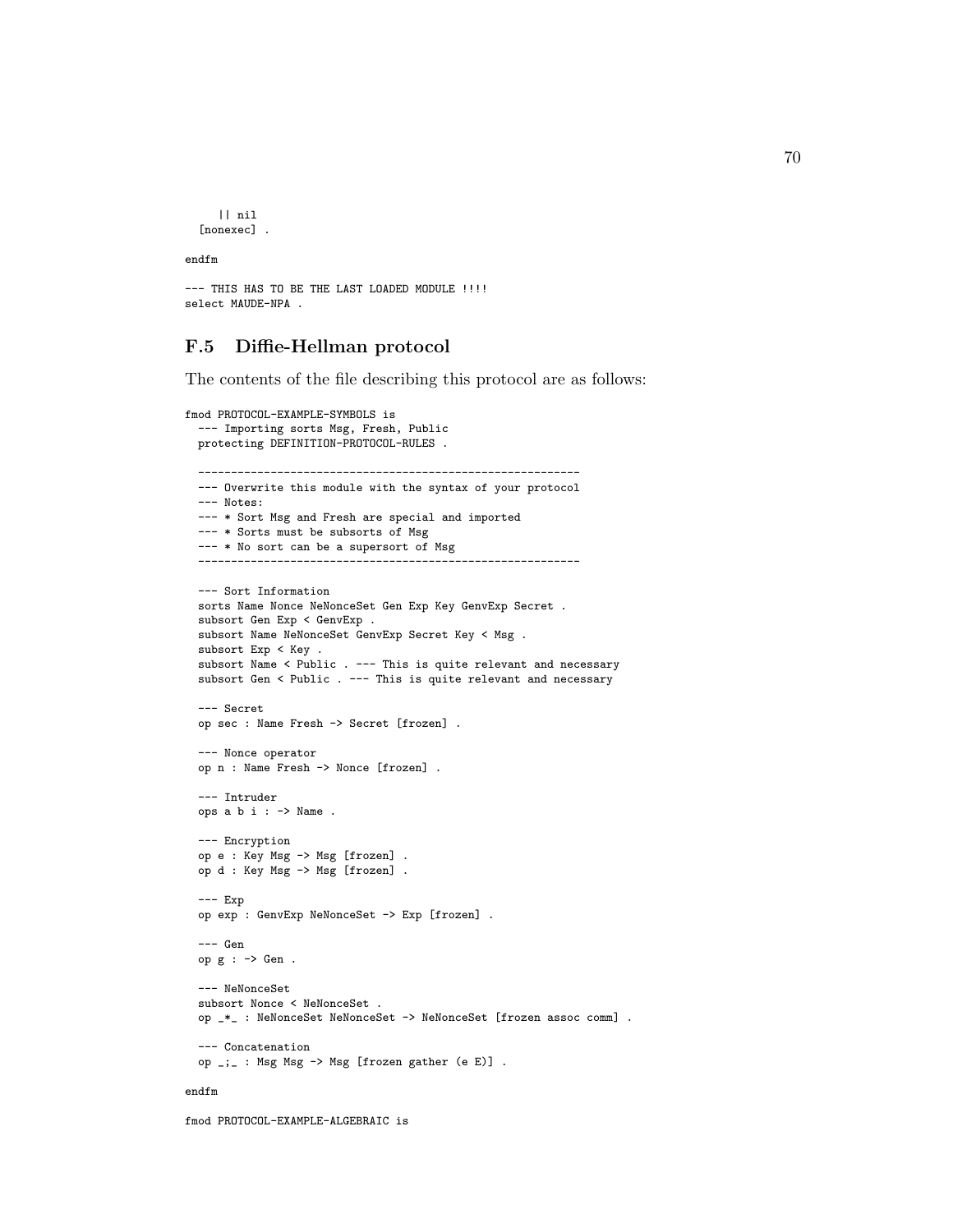protecting PROTOCOL-EXAMPLE-SYMBOLS .

```
----------------------------------------------------------
  --- Overwrite this module with the algebraic properties
 --- of your protocol
         ----------------------------------------------------------
 eq exp(exp(W:Gen,Y:NeNonceSet),Z:NeNonceSet)
  = exp(W:Gen, Y:NeNonceSet * Z:NeNonceSet) [metadata "variant"] .
 eq e(K:Key,d(K:Key,M:Msg)) = M:Msg [metadata "variant"] .
 eq d(K:Key,e(K:Key,M:Msg)) = M:Msg [metadata "variant"] .
endfm
fmod PROTOCOL-SPECIFICATION is
 protecting PROTOCOL-EXAMPLE-SYMBOLS .
 protecting DEFINITION-PROTOCOL-RULES .
 protecting DEFINITION-CONSTRAINTS-INPUT .
  ----------------------------------------------------------
  --- Overwrite this module with the strands
 --- of your protocol<br>---------------------
                       ----------------------------------------------------------
 vars NS1 NS2 NS3 NS : NeNonceSet .
 var NA NB N : Nonce .
 var GE : GenvExp .
 var G : Gen .
 vars A B : Name .
 vars r r' r1 r2 r3 : Fresh .
 var Ke : Key .
 vars XE YE : Exp .
 vars M M1 M2 : Msg .
 var Sr : Secret .
 eq STRANDS-DOLEVYAO =
     :: nil :: [ nil | -(M1 ; M2), +(M1), nil ] &
    :: nil :: [ nil | -(M1 ; M2), +(M2), nil ] &
    :: nil :: [ nil | -(M1), -(M2), +(M1 ; M2), nil ] &
     :: nil :: [ nil | -(Ke), -(M), +(e(Ke,M)), nil ] &
     :: nil :: [ nil | -(Ke), -(M), +(d(Ke,M)), nil ] &
    :: nil :: [ nil | -(NS1), -(NS2), +(NS1 * NS2), nil ] &
    :: nil :: [ nil | -(GE), -(NS), +(exp(GE,NS)), nil ] &
    :: r :: [ nil | +(n(i,r)), nil ] &
     :: nil :: [ nil | +(g), nil ] &
     :: nil :: [ nil | +(A), nil ]
  [nonexec] .
 eq STRANDS-PROTOCOL =
     :: r,r' ::
     [nil | +(A ; B ; exp(g,n(A,r))),-(A ; B ; XE),+(e(exp(XE, n(A, r)), sec(A, r'))), nil &
     :: r ::
     [nil | -(A ; B ; XE),+(A ; B ; exp(g,n(B,r))),-(e(exp(XE, n(B, r)), Sr)), nil]
  [nonexec] .
 eq EXTRA-GRAMMARS
  = (grl empty = \geq (NS * n(a,r)) in L.;
     grl empty \Rightarrow n(a,r) in L.;
```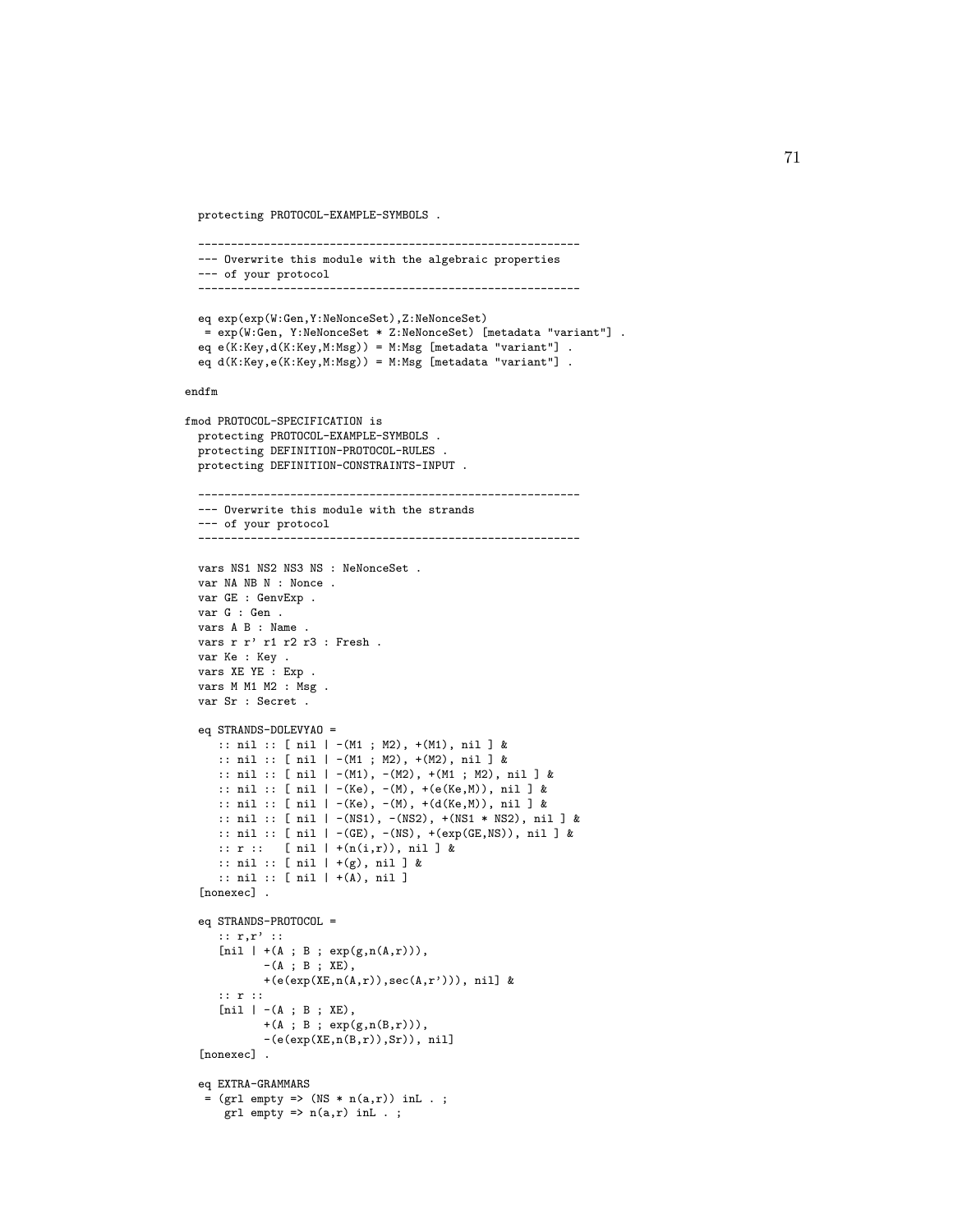```
grl empty => (NS * n(b,r)) inL.;
    gr1 empty => n(b,r) inL.
    ! S2 )
[nonexec] .
eq ATTACK-STATE(0)
 = :: r ::
   [nil, -(a ; b ; XE),
         +(a ; b ; exp(g, n(b,r))),-(e(exp(XE, n(b, r)), sec(a, r'))) | nil]
   || empty
   || nil
   || nil
   || never
   *** Pattern for authentication
   (:: R:FreshSet ::
   [nil | +(a ; b ; XE),-(a ; b ; exp(g, n(b, r))),+(e(YE,sec(a,r'))), nil]
    & S:StrandSet || K:IntruderKnowledge)
[nonexec] .
eq ATTACK-STATE(1)
 = :: r ::
   [nil, -(a ; b ; XE),
        +(a ; b ; exp(g,n(b,r))),
         -(e(exp(XE, n(b, r)), sec(a, r'))) | nil]
   || sec(a,r') inI
   || nil
   || nil
   || nil
[nonexec] .
eq ATTACK-STATE(2)
 = :: \mathtt{r} ::
   [nil, -(a ; b ; XE),
         +(a ; b ; exp(g, n(b, r))),-(e(exp(XE, n(b, r)), sec(a, r'))) | nil]
   || sec(a,r') inI
   || nil
   || nil
   || never(
   *** Avoid infinite useless path
   (::nil ::
    [ nil | -(exp(GE, NS1 * NS2)), -(NS3),
        +(exp(GE,NS1 * NS2 * NS3)), nil ]
    & S:StrandSet || K:IntruderKnowledge)
   *** Pattern to avoid unreachable states
   (:: nil ::
    [nil | -(exp(+1:Exp, N1:Nonce)),
           -(sec(A:Name, #2:Fresh)),
           +(e(exp(#1:Exp, N2:Nonce), sec(A:Name, #2:Fresh))), nil]
    & S:StrandSet || K:IntruderKnowledge)
   *** Pattern to avoid unreachable states
   (:: nil ::
    [nil | -(exp(+1:Exp, N1:Nonce)),
        -(e(exp(#1:Exp, N1:Nonce), S:Secret)),
        +(S:Secret), nil]
    & S:StrandSet || K:IntruderKnowledge)
   *** Pattern to avoid unreachable states
   (S:StrandSet
    || (#4:Gen != #0:Gen), K:IntruderKnowledge)
```